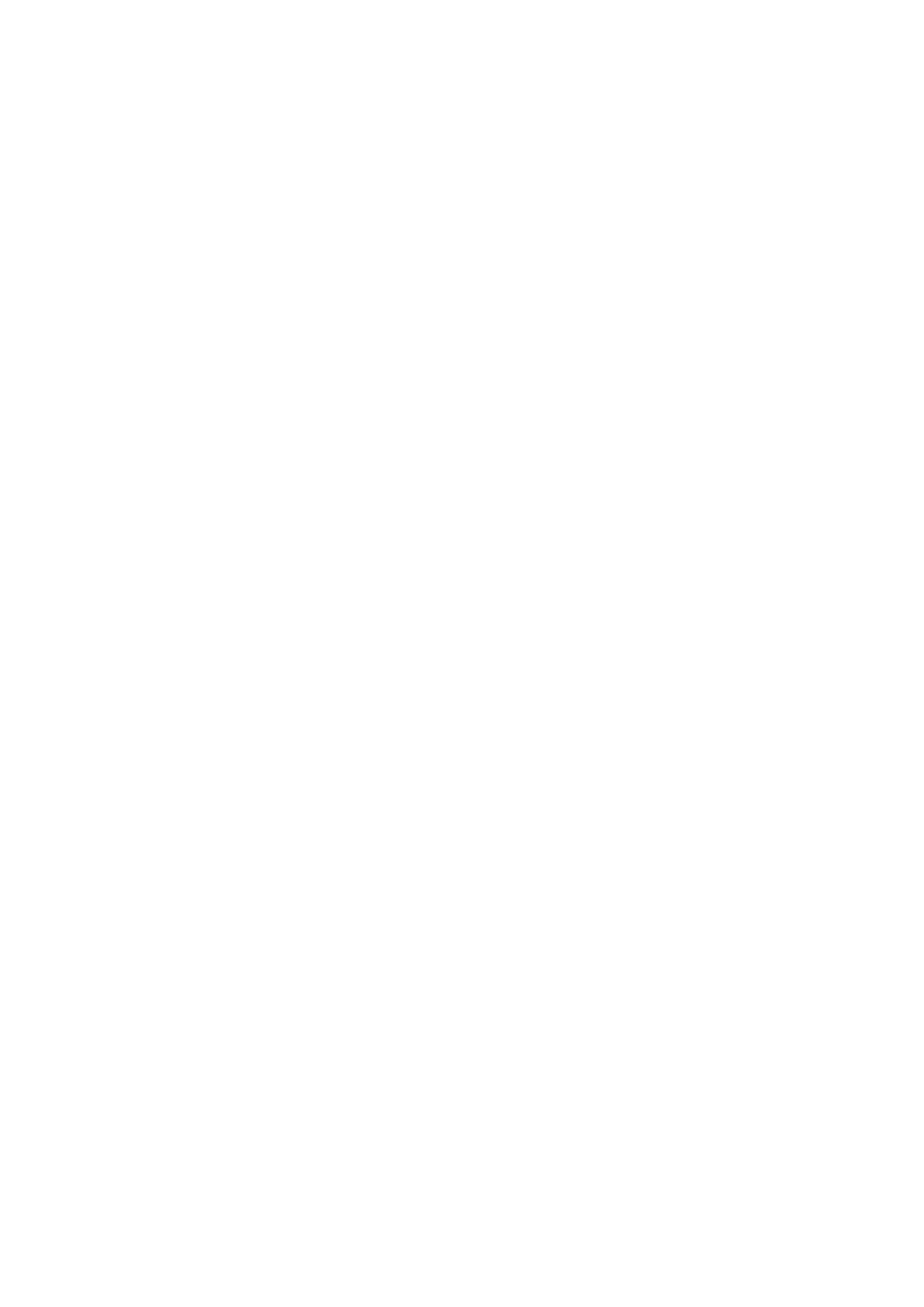# Contents

| Introduction                                                 | $\boldsymbol{3}$ |
|--------------------------------------------------------------|------------------|
| Acknowledgments                                              | $\overline{7}$   |
| Chapter 1. Preliminary tools and basic results               | 9                |
| Background in the theory of algebraic curves<br>1.1.         | 9                |
| Canonical desingularization of double covers<br>1.2.         | 13               |
| Chapter 2. Square roots of line bundles on curves            | 17               |
| The spin gluing data<br>2.1.                                 | 18               |
| Moduli of roots of line bundles of curves<br>2.2.            | 20               |
| 2.3.<br>The universal Picard variety                         | 26               |
| The equivalence class of a line bundle<br>2.4.               | 28               |
| Chapter 3. Spin curves over non stable curves                | 35               |
| The case of a local complete intersection<br>3.1.            | 37               |
| Enumerative results<br>3.2.                                  | 39               |
| 3.3.<br>The multiplicity of a theta hyperplane               | 41               |
| 3.4.<br>Twisted spin curves and the compactification         | 52               |
| Chapter 4. Theta hyperplanes and stable reduction of curves  | 57               |
| Theta hyperplanes of stable curves<br>4.1.                   | 57               |
| 4.2.<br>Etale completions of curves of theta characteristics | 62               |
| The stable reduction of curves<br>4.3.                       | 64               |
| 4.4.<br>A GIT-computational approach to the stable reduction | 65               |
| Bibliography                                                 | 73               |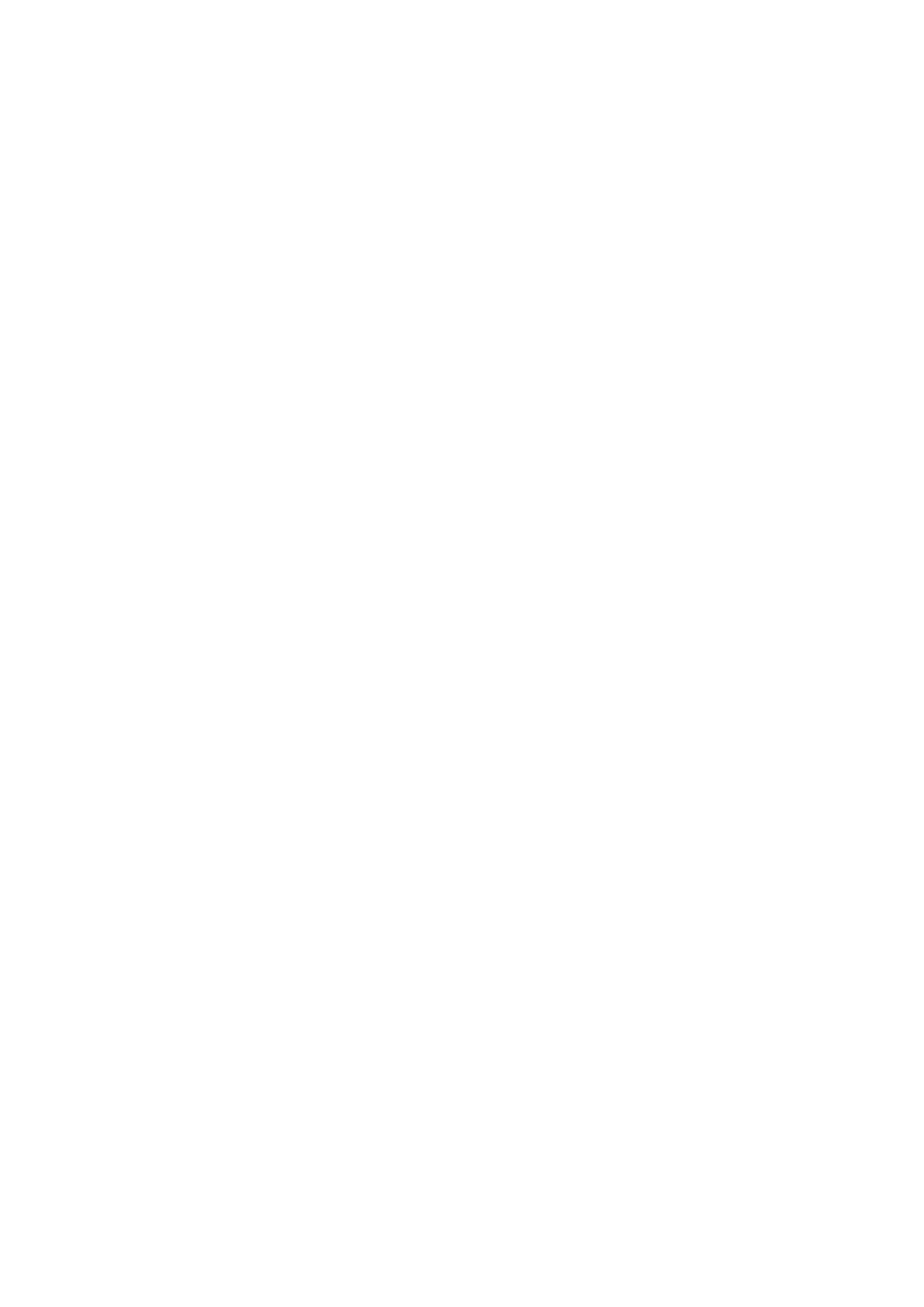# Introduction

The problem of constructing a compactification for the Picard scheme (or generalized Jacobian) of a singular algebraic curve has been studied by several authors. More generally, the same problem can be considered for families of curves.

Several constructions have been carried out since Igusa's pioneering work [I], which gave a construction for nodal and irreducible curves. Constructions are known for families of geometrically integral curves, by Altman and Kleiman [AK], and geometrically connected, possibly reducible, nodal curves, by Oda and Seshadri [OS].

A common approach to the problem is the use of the Geometric Invariant Theory (GIT). We recall in particular Caporaso's [C1] and Pandharipande's [P] modular compactifications of the universal Picard variety over the moduli space of Deligne-Mumford stable curves.

A different method was employed by Esteves [Es] to produce a compactification (admitting also a universal object after an étale base change) for a family of geometrically reduced and connected curves.

On the other hand one may be interested in distinguished subschemes of the Picard scheme.

In [Co] Cornalba constructed a geometrically meaningful compactification  $\overline{S_q}$  of the moduli space of theta characteristics of smooth curves of genus g.  $S_g$  is well-known as moduli space of stable spin curves and is endowed with a natural finite morphism  $\varphi : \overline{S_g} \longrightarrow \overline{M_g}$  onto the moduli space of Deligne-Mumford stable curves.

As one can expect, the degree of  $\varphi$  is  $2^{2g}$  and  $\overline{S_g}$  is a disjoint union of two irreducible components,  $\overline{S_g^+}$  and  $\overline{S_g^-}$  whose restrictions over  $M_g$  parametrize respectively even and odd theta characteristics on smooth curves. In particular the degree of the restriction of  $\varphi$  to  $\overline{S_g}$  is  $N_g := 2^{g-1}(2^g - 1).$ 

The fibers of  $\varphi$  over singular curves parameterize "generalized theta-characteristics" or *stable* spin curves. [CC] provides an explicit combinatorial description of the boundary, parametrizing certain line bundles on quasistable curves having degree 1 on exceptional components (that is rational components intersecting the rest of the curve in exactly 2 points).

More recently, in [CCC] the authors generalize the construction compactifying in the same spirit the moduli space of pairs  $(C, L)$ , C a smooth curve and L a r-th root of a fixed line bundle  $N \in \text{Pic } C$ .

In this thesis we deal with families of line bundles, sometimes under the following set of assumptions

- (1) we consider one-parameter projective families of local complete intersection (l.c.i.) canonical curves which are connected, Gorenstein and reduced
- (2) we require that a singular curve is irreducible with at most nodal, cuspidal and tacnodal singularities
- (3) we consider compactifications of families of odd theta characteristics on the smooth fibers of a family as in (1).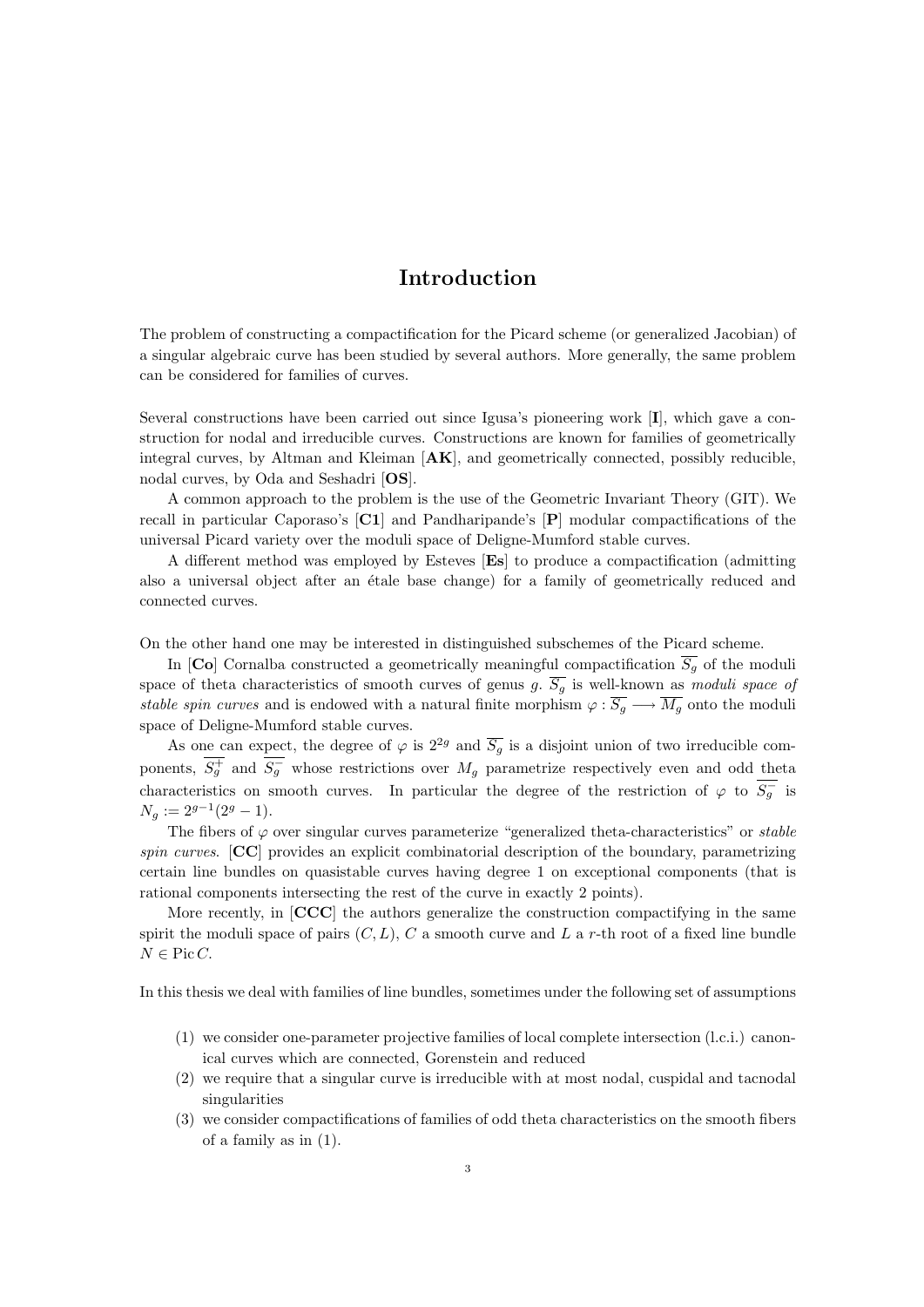#### 4 INTRODUCTION

The above assumptions allow us to find rather explicit results. In particular we are able to give a geometric description of degenerations of odd theta characteristics.

Our method is very close in spirit to the well-known Stable Reduction Theorem for curves and gives the possibility to reduce ourselves to results on Deligne-Mumford stable curves.

Loosely speaking this approach can be viewed as a "Stable Reduction for polarized curves".

Let us give more details.

We say that a one-parameter family  $f: \mathcal{W} \to B$  with B a smooth curve is a smoothing of a curve W if its general fiber is smooth and the fiber over a special point  $0 \in B$  is W.

Let  $f : \mathcal{W} \to B$  be a smoothing of a singular curve W. Assume that f satisfies (1). Set  $B^* := B - 0$  and consider the restricted family  $\mathcal{W}^* \to B^*$ . It is well-known that there exists a curve  $S_{\omega_i^*}^-$  finite over  $B^*$  whose points parametrize odd theta characteristics of the smooth fibers of  $W \rightarrow B$ .

Some natural questions arise

- (i) how can one get a compactification of  $S_{\omega_f^*}^-$  (over B) reflecting the geometry of W?
- (ii) are the corresponding boundary points independent of the chosen family  $f : \mathcal{W} \to B$ ?
- (iii) if the answers to  $(i)$  and  $(ii)$  is positive, can we give a geometric description of the boundary points?

It is well-known that a smooth curve C of genus g has exactly  $N_q$  odd theta characteristics (see the above definition of  $N_g$ ). If C is general, any such line bundle L satisfies  $h^0(C, L) = 1$  and hence the canonical model of  $C$  admits exactly one hyperplane  $H_L$  cutting the double of the effective divisor associated to the non-zero section of  $L$ . In this case we say that  $C$  is theta generic and that  $H_L$  is a theta hyperplane of C. Therefore if we collect the theta hyperplanes of a theta generic curve C, we get a configuration  $\theta(C)$  which is a point of  $Sym^{N_g}(\mathbb{P}^{g-1})^{\vee}$ .

Let  $H_g$  be the irreducible component of the Hilbert scheme Hilb<sup> $p(x)$ </sup> $[\mathbb{P}^{g-1}]$  of curves in  $\mathbb{P}^{g-1}$ having Hilbert polynomial  $p(x) = (2g - 2)x - g + 1$  and containing smooth canonical curves. In this way we get a rational map

$$
\theta: H_g -- > Sym^{N_g}(\mathbb{P}^{g-1})^{\vee}
$$

defined at least over the set of smooth theta generic canonical curves. If the smooth fibers of  $f: \mathcal{W} \to B$  are theta generic, the family of theta hyperplanes associated to  $\mathcal{W}^* \to B^*$  is isomorphic to  $S_{\omega_f^*}^-$  and its projective closure provides a natural compactification, answering (i).

In this way we can also consider "limit theta hyperplanes" on singular canonical curves arising from smoothings to theta generic curves. We say that a singular curve is theta generic if it admits a finite number of theta hyperplanes.

Theorem 1 answers question  $(ii)$  positively for some theta generic canonical curves or l.c.i. curves.

Theorem 1.

- Let W be a theta generic canonical curve parameterized by a smooth point of  $H_q$ . There exists a unique natural configuration of theta hyperplanes  $\theta(W)$  such that, when W is smooth,  $\theta(W)$  is the ordinary configuration of theta hyperplanes.
- Let W be a canonical l.c.i. curve parametrized by  $h \in H_g$ . Then  $H_g$  is smooth at h.
- Fix non negative integers  $\tau, \gamma, \delta$ . If W is a general irreducible canonical l.c.i. curve with  $\tau$  tacnodes,  $\gamma$  cusps and  $\delta$  nodes, then it is theta generic.

See Lemma 3.2, Proposition 3.3 and Theorem 3.9.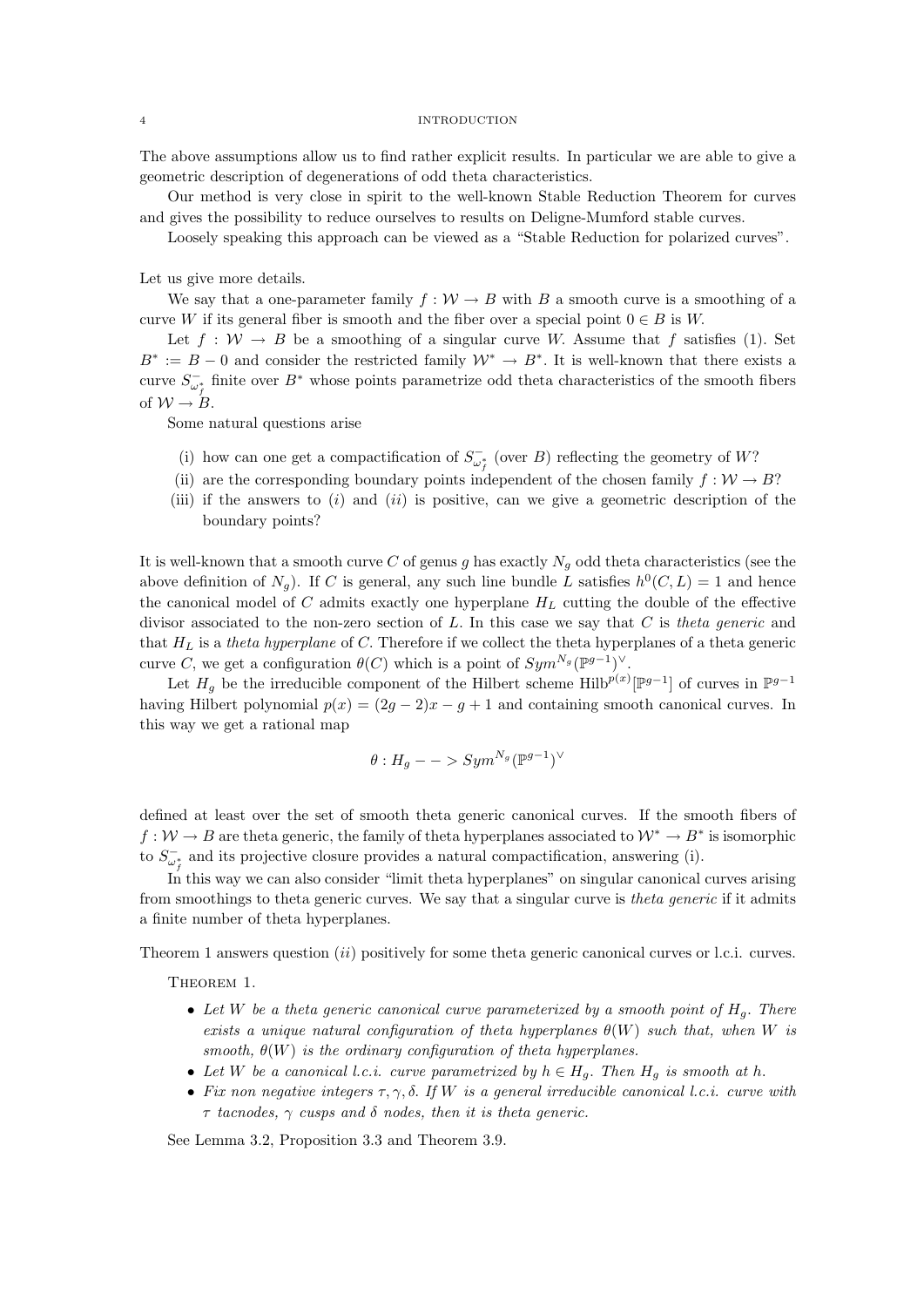#### INTRODUCTION 5

We are able to give an explicit description of  $\theta(W)$  as follows.

If W is an irreducible canonical l.c.i. curve with tacnodes, cusps and nodes, we denote by  $t_{ikh}^j$ for  $j \leq i$ , the number (when it is finite) of theta hyperplanes of W containing i tacnodes and j tacnodal tangents of these i tacnodes, k cusps and h nodes. We call such a hyperplane a theta hyperplane of type  $(i, j, k, h)$ .

We get the following Theorem, extending known results from [C2].

THEOREM 2. Let g be a positive integer with  $g \geq 3$ . Let W be an irreducible theta generic canonical l.c.i. curve with  $\tau$  tacnodes,  $\gamma$  cusps and  $\delta$  nodes. Let g be the genus of W and  $\tilde{g}$  be the genus of its normalization.

If  $j < i$  or  $h \neq \delta$ 

$$
t_{ikh}^j = 2^{\tau - j + \delta - h - 1} \binom{\tau}{i} \binom{i}{j} \binom{\delta}{h} \binom{\gamma}{k} (N_{\tilde{g}}^+ + N_{\tilde{g}}).
$$

If  $i = j$  and  $h = \delta$ 

$$
t_{ik\delta}^i = \begin{cases} 2^{\tau-i} \binom{\tau}{i} \binom{\gamma}{k} N_{\tilde{g}}^+ & \text{if } \tau - i + \gamma - k \equiv 1 \ (2) \\ 2^{\tau-i} \binom{\tau}{i} \binom{\gamma}{k} N_{\tilde{g}} & \text{if } \tau - i + \gamma - k \equiv 0 \ (2) \end{cases}
$$

See Theorem 3.9.

Notice that if W is singular, then  $\theta(W)$  contains multiple hyperplanes. We are able to find the multiplicity of a limit theta hyperplane as a multiplicative function of the singularities of  $W$  as stated in the following

THEOREM 3. Let W be an irreducible theta generic canonical l.c.i. curve of genus  $g \geq 3$  with tacnodes and cusps. The multiplicity of a theta hyperplane of type  $(i, j, k)$  is  $4^{i-j}$   $6^j$   $3^k$ .

See Theorem 3.15, Theorem 3.16 and Theorem 3.17.

The techniques used to prove Theorem 3 also lead to answer question (iii) above.

We explain the main idea, starting with an example.

Consider a projective irreducible canonical curve W having exactly one cusp. Consider a general projective smoothing  $W \to B$  of W. Modulo a base change we can assume that it admits a stable reduction over B which we denote by  $f : C \to B$ . The central fiber C of C is reducible. There exists a morphism from C to W given by  $\mathcal{N} = \omega_f(D)$ , a twist of the relative dualizing sheaf  $\omega_f$  by a non-trivial Cartier divisor D of C supported on irreducible components of C. This morphism encodes the stable reduction of the polarized curve  $(W, \mathcal{O}_W(1))$ .

This suggests a geometrically meaningful connection between limit theta characteristics on W and square roots of the restriction of  $\mathcal N$  to the central fiber.

A natural setup is provided by Caporaso's modular compactification  $\overline{P_{g-1,g}}$  of

 $P_{g-1,g} = \{(X,L): X \text{ smooth genus } g \text{ curve}, L \text{ line bundle on } X \text{ of degree } g-1\}/\text{iso.}$ 

Recall that  $\overline{P_{g-1,g}}$  was constructed via GIT as a quotient of a suitable Hilbert scheme  $H_{g-1}$ .

In [F], Fontanari showed that there exists a natural morphism

$$
\chi: \overline{S_g} \longrightarrow \overline{P_{g-1,g}}.
$$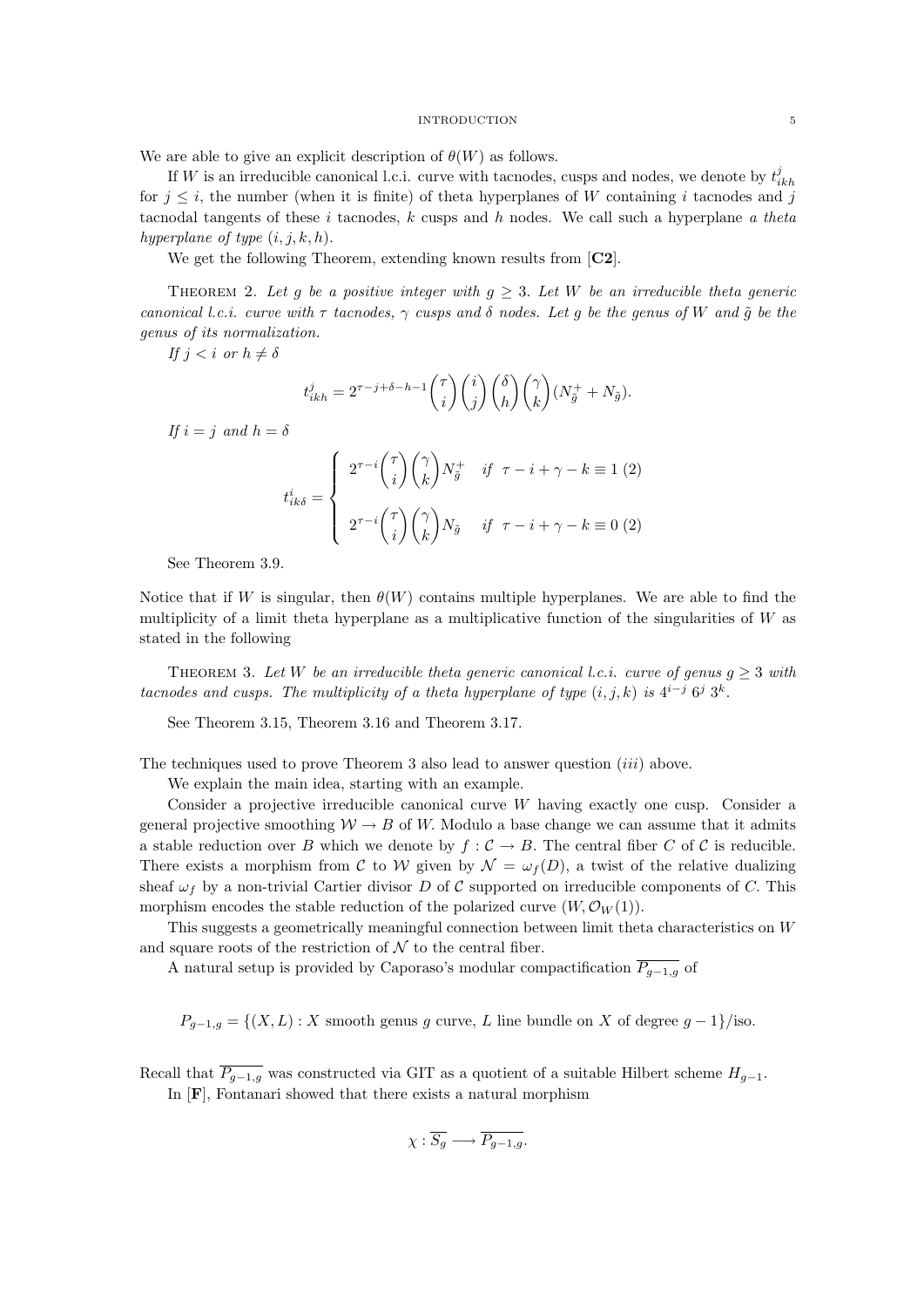#### 6 INTRODUCTION

The Hilbert points of  $H_{q-1}$  parametrizing stable spin curves have a closed orbit (in the set of GIT-semistable points) and this yields the set-theoretic description of  $\chi$ .

Call  $\hat{S}_g$  the image of  $\chi$ . In [CCC] the authors show that  $\hat{S}_g$  parametrizes not only stable spin curves (i.e. limit square roots of the dualizing sheaf of a stable curve) but also "extra line bundles," which we shall call *twisted spin curves*. The twisted spin curves are square roots of suitable twists of the dualizing sheaf of quasistable curves (see Definition 2.18).

Recall that  $\overline{P_{g-1,g}}$  is not a geometric quotient. The Hilbert point of  $H_{g-1}$  parametrizing a twisted spin curves is identified in  $\hat{S}_g$  with some stable spin curve.

Our key technical part is the comparison of curves of stable spin curves within  $\overline{S_g}$ , curves of twisted spin curves within  $\hat{S}_g$  and curves of theta hyperplanes, allowing us to give the following geometric interpretation of our compactification.

• Let  $W$  be as in Theorem 3 and fix a general projective smoothing of  $W$ . Then the hyperplanes of  $\theta(W)$  correspond to suitable twisted spin curves of the curve which is the stable reduction of the fixed general smoothing of W.

See Theorem 3.22.

Below we discuss two applications of our techniques.

Consider a family  $f: \mathcal{C} \to B$ , with smooth total space and with  $B \subset \overline{M_g}$ , which is a smoothing of a stable curve without non-trivial automorphisms. Consider  $S_{\omega_f} := B \times \overline{M_g} \overline{S_g}$  and its restriction  $S_{\omega_f^*}$  over  $B^* = B - 0$ .

PROPOSITION.  $S_{\omega_{f}^{*}}$  admits an étale completion over B if and only if the dual graph of C is  $\check{e}$ tale (see Definition 4.5). In particular the existence of such completion does not depend on the chosen family but only on the dual graph of C.

See Proposition 4.6.

The second application involves the Geometric Invariant Theory. We find an approach to the stable reduction of curves based on the GIT-stability of configurations of theta hyperplanes.

We say that a canonical curve W of  $\mathbb{P}^{g-1}$  is *theta-stable* if it has a well-defined configuration  $\theta(W)$  of theta hyperplanes which does not depend on smoothings to theta generic curves and  $\theta(W)$  is GIT-stable (with respect to the natural action of  $SL(q)$ ). Nevertheless if  $f: W \to B$  is a smoothing of W to theta generic curves, we can always consider the configuration  $\theta_f(W)$  obtained by taking the projective closure.

An easy argument of Geometric Invariant Theory gives the following Lemma.

LEMMA. Let W be a theta-stable canonical curve and  $W \to B$  be a projective smoothing of W to theta generic curves. Let C be a stable curve and  $f: \mathcal{C} \to B$  be a smoothing of C to theta generic curves. If  $\theta_f(C)$  is GIT-stable and not conjugate to  $\theta(W)$ , then C is not the stable reduction of W.

See Lemma 4.14.

In order to apply this criterion we study configurations of theta hyperplanes of canonical stable curves. This is rather explicit for curves with at most two irreducible components (see Theorem 4.3). In Theorem 4.16 we give examples of theta-stable curves, as the well-known "split curves" and in Corollary 4.18 we show the typical result one can get from the above Lemma.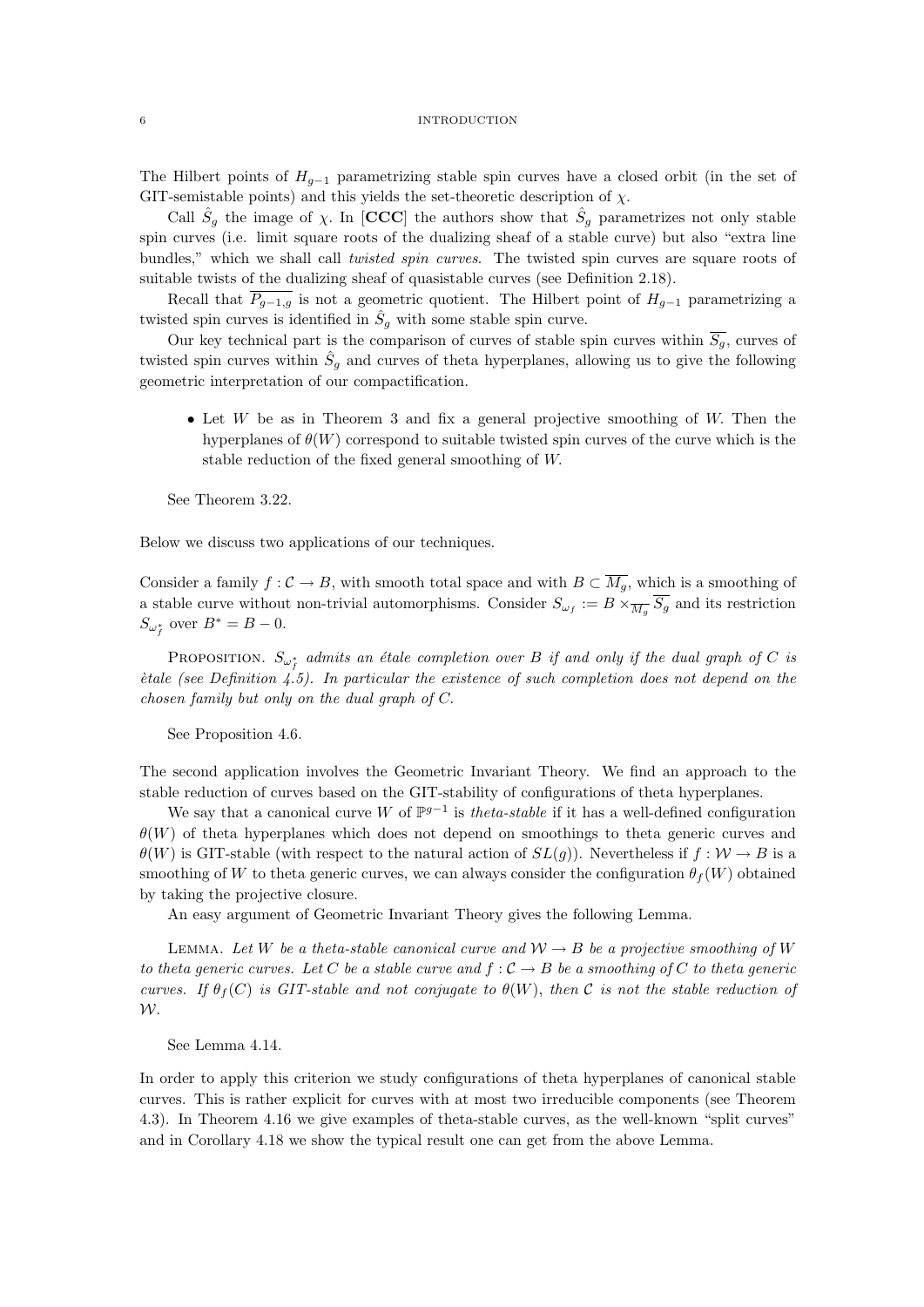The thesis is organized as follows.

In Chapter 1 we shall recall some results about the theory of algebraic curves.

In Chapter 2 we shall recall basic facts from [CCC] and the construction of Caporaso's compactification  $\overline{P_{d,g}}$  of the universal Picard variety. Moreover we shall prove Theorem 2.24, which will be an important tool in the proof of the above Theorem 3.

In Chapter 3 we shall describe our compactification, proving the above Theorem 1, Theorem 2 and Theorem 3 and giving the geometric interpretation of theta hyperplanes on non-stable curves.

In Chapter 4 we shall give two applications of our techniques, proving the above Proposition and Lemma.

Let us conclude pointing out an interesting open problem.

It is well-known that the above morphism

$$
\chi: \overline{S_g} \longrightarrow \hat{S}_g.
$$

is a bijection. Then  $\overline{S_g}$  and  $\hat{S}_g$  are the same topological space. A natural question arises: is  $\chi$  and isomorphism?

There exists a more general setup dealing with  $r$ -spin curves and generalizing the above construction (which is the case  $r = 2$ ). For  $r > 2$  the corresponding spaces are not isomorphic, because they are not even the same topological space (see [CCC]).

There is evidence that  $\chi$  itself is not an isomorphism because, as stressed also in this thesis,  $\hat{S}_g$  parameterizes line bundles (twisted spin curves) which does not appear in  $\overline{S_g}$ . In the future we hope to use our techniques to prove the following

CONJECTURE.  $\chi$  is not an isomorphism.

### Acknowledgments

I would like to express my deep gratitude to my advisor, Lucia Caporaso, for her warm support, for her valuable guidance and her encouragement to feel free to follow my research interests. I thank her for all that she taught me during these years.

I am really grateful to Cinzia Casagrande, Edoardo Sernesi and Damiano Testa for fundamental suggestions and remarks.

I wish also to thank Andrea Bruno, Francesco Esposito, Marco Manetti, Gabriele Mondello, Francesco Polizzi, Antonio Rapagnetta, Alessandro Verra and Filippo Viviani for many useful and interesting discussions.

I wish to thank Ciro Ciliberto for reading this thesis, for several important remarks and corretions and for positive comments.

I thank all the algebraic geometers of the University of Roma "La Sapienza" for contributing to create a stimulating atmosphere during the years of my Ph.D. In particular I would like to thank Riccardo Salvati Manni for introducing me to the research world and Kieran O'Grady for his beautiful lectures in algebraic geometry I have attended as undergraduate as well as graduate student.

I thank Sara Azzali, Natalia Mancini, Silvia Montarani, Mariapia Palombaro, Caterina Zeppieri for their human support during the last years.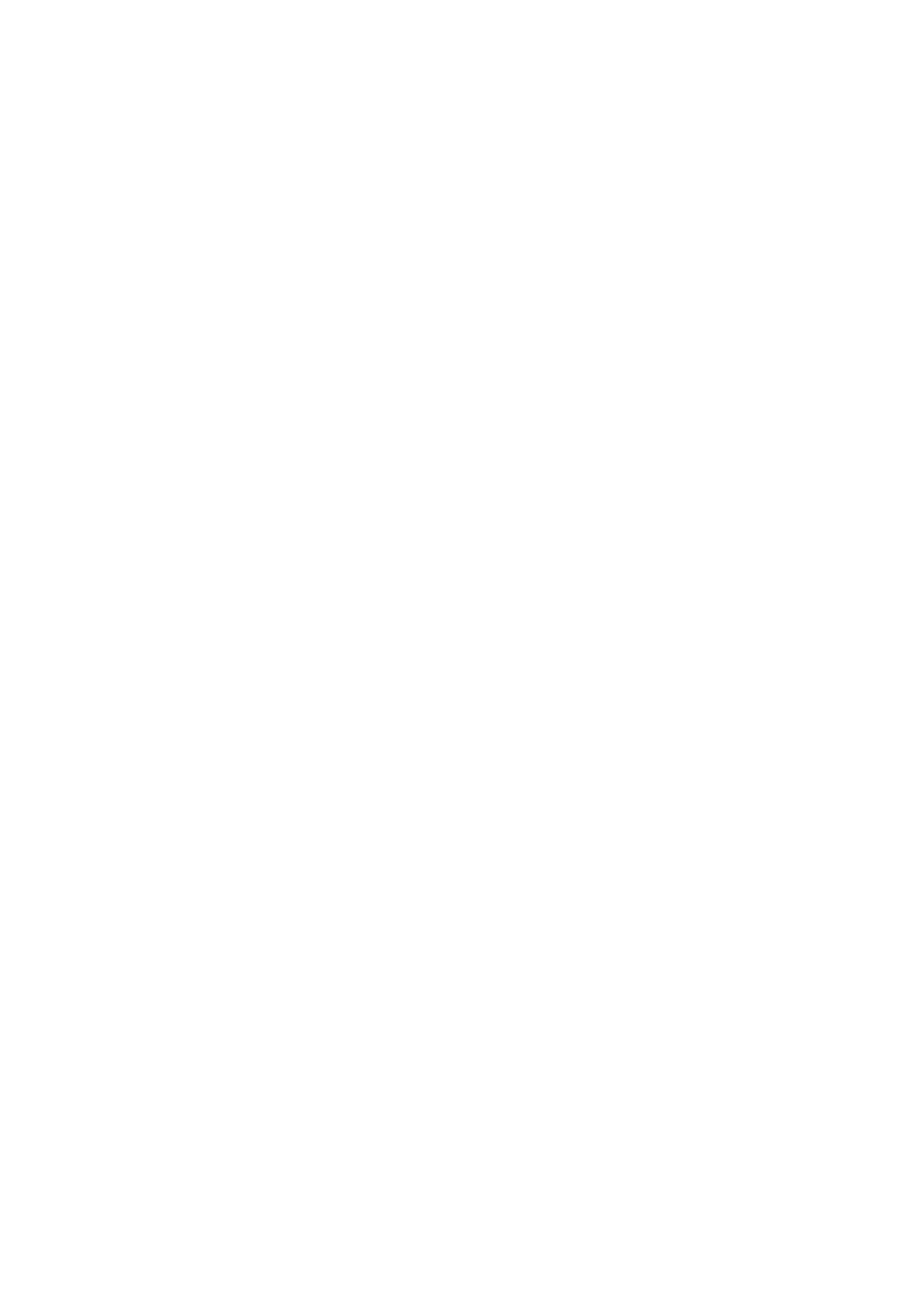# CHAPTER 1

# Preliminary tools and basic results

## Notation and Terminology 1.

- (1) We work over the field of complex numbers. By a curve we will always mean a connected projective curve which is Gorenstein and reduced. If  $W$  is a curve, we shall denote by  $\omega_W$  its dualizing sheaf. The (arithmetic) genus of a curve is  $g_W = h^0(W, \omega_W)$ .
- (2) Let W be a curve. We shall denote by  $W^{sm}$  the set of smooth points of W and by  $W^{sg}$  the set of its singular points. If  $Z \subset W$  is a subcurve, we shall denote by  $Z^c$  the complementary curve  $Z^c := \overline{W - Z}.$
- (3) A family of curves is a proper and flat morphism  $f : \mathcal{W} \to B$  whose fibers are curves. By a projective family of curves we will mean a family  $B \times \mathbb{P}^n \supset \mathcal{W} \stackrel{f}{\to} B$ , where f is the first projection. The fiber of a family  $f: W \to B$  over the point  $b \in B$  will be denoted by  $W_b$ . A smoothing of a curve W is a family  $f: W \to B$  where B is a smooth, connected, affine curve of finite type with a distinguished point  $0 \in B$  such that the fiber over 0 is isomorphic to W and smooth general fiber over  $b \in B - 0$ . A general smoothing is a smoothing with smooth total space.
- (4) The dual graph  $\Gamma_X$  of a nodal curve X is the graph having the irreducible components of X as vertices and where an edge connects two vertices if and only if the corresponding components meet in a node.
- (5) A stable curve C is a nodal curve such that every smooth rational component of C meets the rest of the curve in at least three points. A *semistable* curve is a nodal curve such that every smooth rational component meets the rest of the curve in at least two points. Every smooth rational component of a semistable curve meeting its complementary curve in exactly two points is called destabilizing.
- (6) Let  $\mathbb{C}^N$  have coordinates  $x_1, \ldots, x_N$  and let f be a polynomial in the  $x_i$ . We shall denote by  $\mathbf{v}(f) \subset \mathbb{C}^N$  the set of the zeroes of f.

## 1.1. Background in the theory of algebraic curves

We shall recall some basic facts about the theory of algebraic curves.

Throughout the other chapters we shall widely use both the language and the results of this section, in particular a smoothness criterion for the Hilbert scheme.

# 1.1.1. Geometric Invariant Theory (GIT).

The Geometric Invariant Theory gives an answer to the problem of constructing quotients in algebraic-geometry and provides the cornerstone of the construction of the moduli space of stable curves. The main properties are included in the so-called Fundamental Theorem of the Geometric Invariant Theory (see below). References for what follows will be [MFK] and [N].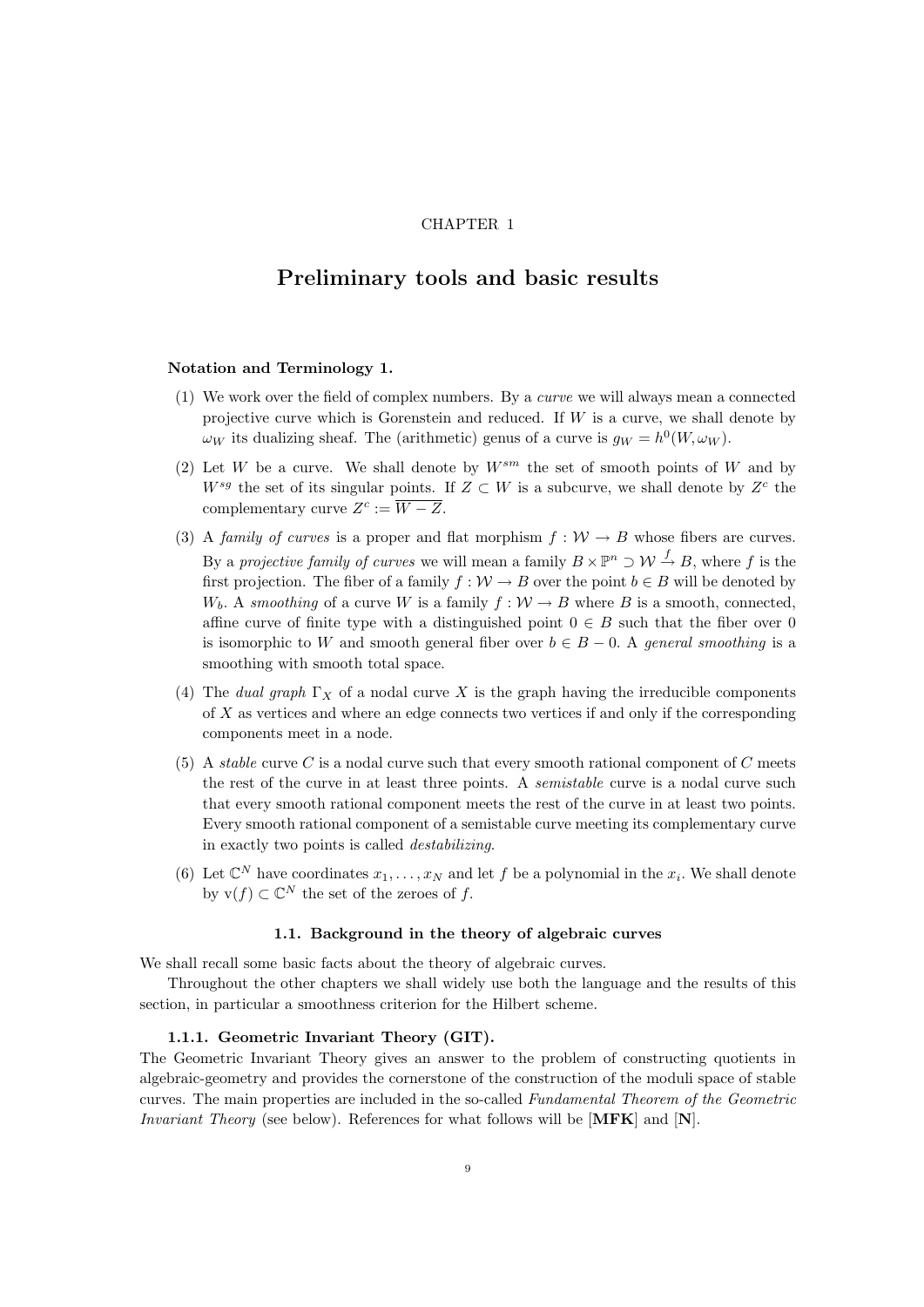Let P be a projective scheme over  $\mathbb C$  embedded in a projective space  $\mathbb P(V)$ . Assume that  $P = \text{Proj } R$ , where R is a graded ring finitely generated over  $\mathbb C$ . Consider a reductive algebraic group G acting on P. A prototype of such a group is  $SL(N + 1)$ .

An interesting case is when the action of G lifts to a linear action on V. In this case one says that G acts linearly on P embedded in  $\mathbb{P}(V)$ . It follows that G acts also on R and hence one can consider the subring  $R^G$  of R of the elements which are invariant under the action of G.

For every point  $p \in P$ , one denotes by  $O_G(p) \subset P$  the orbit of p under the action of G.

- A point  $p \in P$  is said to be *GIT-semistable* if there exists a homogeneous non constant  $f \in R^G$  such that  $f(p) \neq 0$ .
- A GIT-semistable point  $p \in P$  is said to be GIT-stable if  $O_G(p)$  is closed in the set of the GIT-semistable points and has maximal dimension among the dimensions of all the orbits in the set of GIT-semistable points
- A point of P which is not GIT-semistable is called *unstable*.

One sets

$$
P^{ss} := \{ p \in P : p \text{ is GIT-semistable} \}
$$

$$
P^s := \{ p \in P : p \text{ is GIT-stable} \}.
$$

It is well-known that if G is reductive, then  $R<sup>G</sup>$  is a graded algebra, finitely generated over  $\mathbb C$ . It follows that the natural rational map

$$
\pi: P = \text{Proj} R \dashrightarrow Q := \text{Proj} R^G
$$

induced by the inclusion  $R^G \subset R$  is regular on  $P^{ss}$ . In general the fibers of  $\pi$  are not equal to the orbits of G, and this happens whenever there are non-closed orbits.

One can view  $Q$  as an algebraic-geometric quotient of  $P^{ss}$ . It is called the GIT-quotient of  $P$ under the action of G and is usually denoted by by  $Q = P/G$ .

The most important properties of the quotient Q are contained in the following Theorem, wellknown as Fundamental Theorem of GIT.

THEOREM 1.1. Let  $P$  be a projective scheme endowed with a linear action of a reductive group G. The scheme  $Q = Proj R^G$  is a projective scheme such that the natural morphism

$$
\pi:P^{ss}\longrightarrow Q
$$

satisfies

(i) for every  $p, q \in P^{ss}$  we have

$$
\pi(p) = \pi(q) \Leftrightarrow \overline{O_G(p)} \cap \overline{O_G(q)} \cap P^{ss} \neq \emptyset
$$

(ii) For every pair  $(Q', \pi')$ , where Q' is a scheme and  $\pi' : P^{ss} \to Q'$  is a G-invariant morphism, there exists a unique morphism  $\alpha: Q \to Q'$  such that  $\pi' = \alpha \circ \pi$ 

(iii) for every  $p, q \in P^s$  we have

$$
\pi(p) = \pi(q) \Leftrightarrow O_G(p) = O_G(q).
$$

When all the GIT-semistable points are GIT-stable, one says that the GIT-quotient is a *geometric* quotient.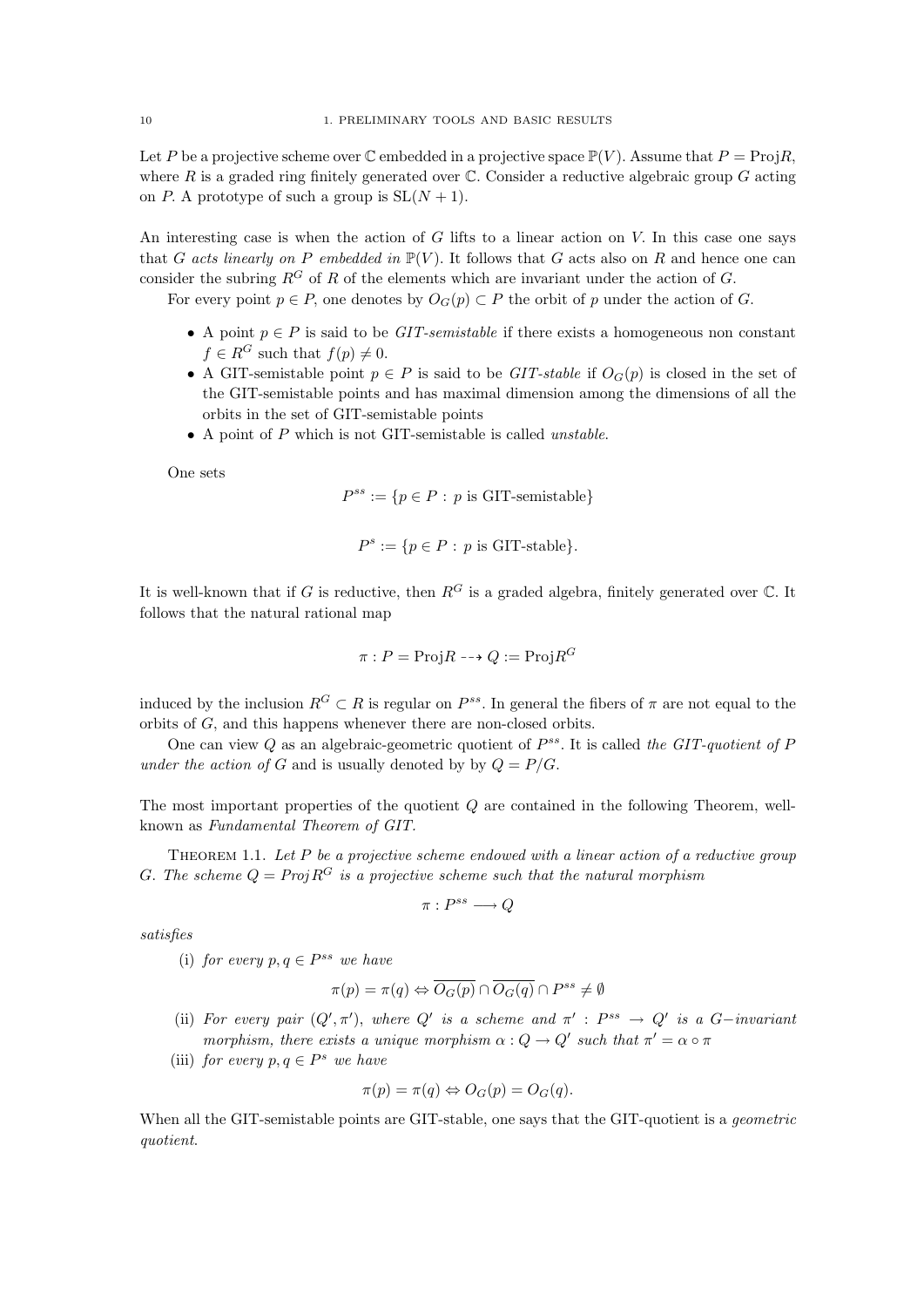### 1.1.2. The Hilbert scheme.

We recall a smoothness criterion for the Hilbert scheme of curves at a point parametrizing a local complete intersection.

A detailed construction of the Hilbert scheme can be found in [ACGH2] and [S].

We shall restrict to the case of the Hilbert scheme of projective curves.

Consider the projective space  $\mathbb{P}^N$  and the polynomial  $p(x) = dx - g + 1$ , where  $d > 0$  and  $g \geq 3$ . The Hilbert scheme  $\text{Hilb}_{N}^{p(x)}$  parametrizes closed one-dimensional subschemes of  $\mathbb{P}^{N}$  having  $p(x)$ as Hilbert polynomial. For a given point  $h \in \text{Hilb}_N^{p(x)}$ , one denotes by  $X_h$  the curves parametrized by h.

A set-theoretic description of  $\text{Hilb}_{N}^{p(x)}$  is as follows. Let  $X \subset \mathbb{P}^{N}$  be a projective curve having  $p(x)$  as Hilbert polynomial. Set  $\mathcal{O}_X(1) := \mathcal{O}_{\mathbb{P}^N}(1) \otimes \mathcal{O}_X$  and denote by  $\mathcal{I}_X$  the ideal sheaf of X. It is well-known that by a theorem of Serre there exists an integer  $n \gg 0$  and an exact sequence

$$
0 \to H^0(\mathbb{P}^N, \mathcal{I}_X(n)) \to H^0(\mathbb{P}^N, \mathcal{O}_{\mathbb{P}^N}(n)) \to H^0(X, \mathcal{O}_X(n)) \to 0.
$$

One can choose an integer  $n_0$  such that for every  $n \geq n_0$  and for all the curves X of  $\mathbb{P}^N$  having  $p(x)$ as Hilbert polynomial, the sequence is exact. Moreover the space  $H^0(\mathbb{P}^n, \mathcal{I}_X(n))$  characterizes X.

One associates to X the corresponding point in the Grassmannian of  $p(n)$ –dimensional quotients of  $H^0(\mathbb{P}^N, \mathcal{O}_{\mathbb{P}^N}(n))$ . Hilb $_p^{p(x)}$  is a closed subset of this Grassmannian.

The Hilbert scheme  $\text{Hilb}_{N}^{p(x)}$  finely represents the contravariant functor

$$
\mathcal{H}ilb_N^{p(x)}: SCH \longrightarrow SETS
$$

associating to a scheme B the set  $\mathcal{H}ilb_N^{p(x)}(B)$  of the projective families over B of curves of  $\mathbb{P}^N$ having  $p(x)$  as Hilbert polynomial.

Recall that a scheme  $H$  finely represents a functor  $H$  if

• H coarsely represents  $H$ , that is there exists a transformation of functors

$$
\Phi: \mathcal{H} \longrightarrow \mathcal{H}om(-,H)
$$

such that

(1) for every field k such that  $\overline{k} = k$ , then

$$
\Phi(\operatorname{Spec} k) : \mathcal{H}(\operatorname{Spec} k) \longrightarrow \mathcal{H}om(\operatorname{Spec} k, H)
$$

is an isomorphism;

(2) for every scheme  $H'$  and transformation of functors

$$
\Phi': \mathcal{H} \longrightarrow \mathcal{H}om(-,H')
$$

there is a unique morphism  $\chi : H \to H'$  such that  $\Phi' = \chi \cdot \Phi$ .

• The transformation of functors  $\Phi$  is an isomorphism.

Consider the case of the Hilbert scheme of curves. It is easy to see that these conditions imply the existence of a universal family  $\mathcal{U} \to \text{Hilb}_{N}^{p(x)}$ .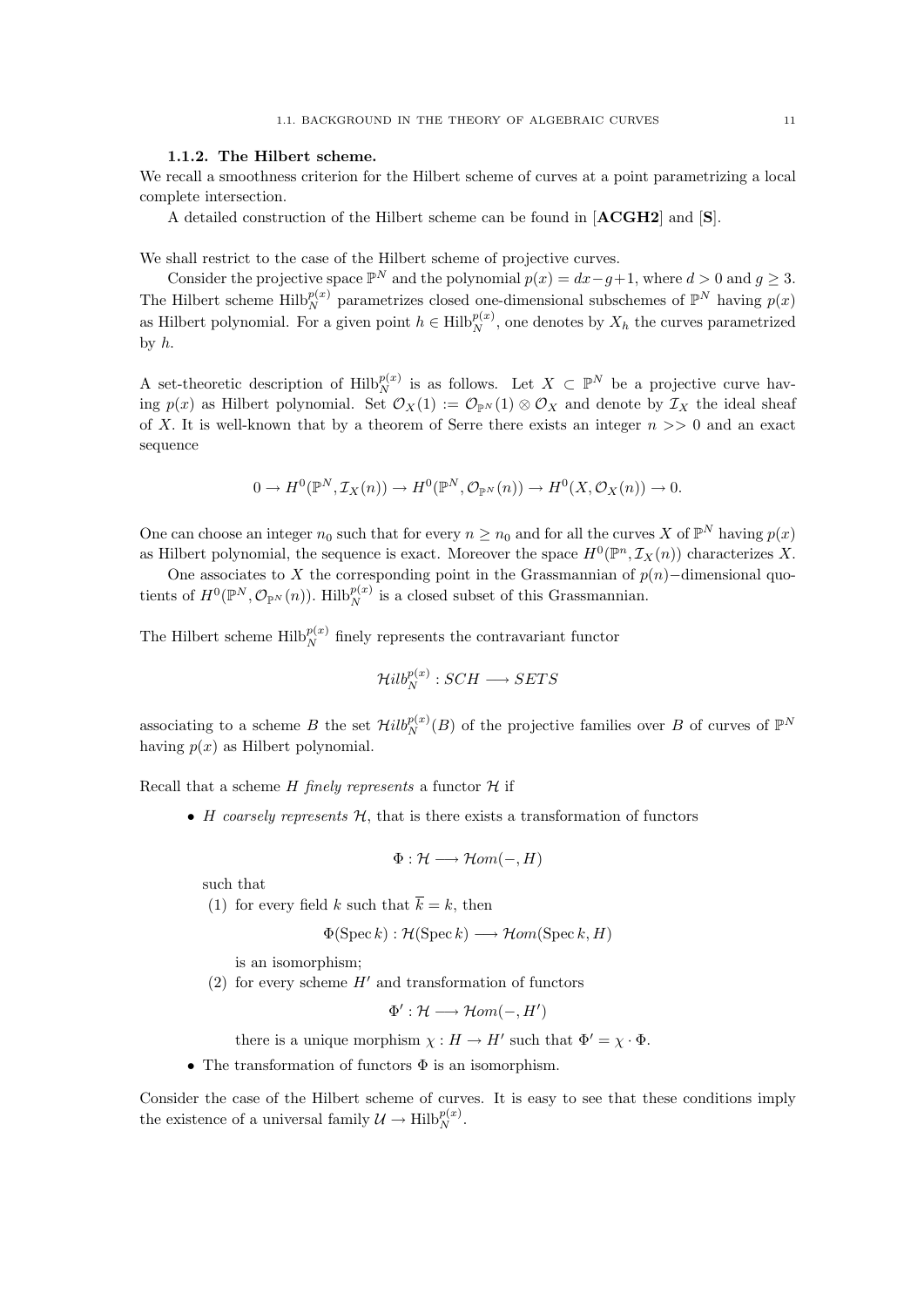Now we shall recall a smoothness criterion for the Hilbert scheme at a point parametrizing a local complete intersection.

For every point  $h \in \text{Hilb}_{N}^{p(x)}$ , the tangent space to  $\text{Hilb}_{N}^{p(x)}$  at h is given by

$$
T_h(\mathrm{Hilb}_N^{p(x)}) = H^0(X_h, \mathcal{N}_{X_h/\mathbb{P}^N})
$$

where  $\mathcal{N}_{X_h/\mathbb{P}^N} := \mathcal{H}om(\mathcal{I}_{X_h}/\mathcal{I}_{X_h}^2, \mathcal{O}_{X_h}).$ 

Moreover it is well-known (see [ACGH2, pag. 28]) that a lower bound for the dimension of  $\text{Hilb}_N^{p(x)}$  at a point h parametrizing a local complete intersection is

$$
h^0(X_h, \mathcal{N}_{X_h/\mathbb{P}^N}) - h^1(X_h, \mathcal{N}_{X_h/\mathbb{P}^N}).
$$

Thus we get the following

*Smoothness criterion for the Hilbert scheme:* if  $h \in Hilb_N^{p(x)}$  parametrizes a local complete intersection and

$$
h^1(X_h, \mathcal{N}_{X_h/\mathbb{P}^N}) = 0
$$

then  $\text{Hilb}_N^{p(x)}$  is smooth at h.

# 1.1.3. The moduli space of the stable curves.

A classical application of the Geometric Invariant Theory and of the Hilbert scheme is the construction of the moduli space of the stable curves.

References for what follows will be [G1], [G2] and [Mu].

Let  $g \geq 3$  and  $d = m(2g - 2)$  for  $m >> 0$ . Consider the Hilbert scheme Hilb $_p^{p(x)}$ , where  $p(x) = dx - g + 1$  and  $N = d-g$ . Consider the reductive algebraic group  $G = SL(N+1)$ . For  $n >> 0$ we have an embedding (depending on n) of  $\text{Hilb}_{N}^{p(x)}$  in the Grassmannian of  $p(n)$ -quotients of  $H^0(\mathbb{P}^N, \mathcal{O}_{\mathbb{P}^N}(n))$  and hence also in

$$
\mathbb{P}(\wedge^{p(n)} H^0(\mathbb{P}^N, \mathcal{O}_{\mathbb{P}^N}(n)))
$$

on which G acts. This induces a linearization of the action of G on  $\text{Hilb}_{N}^{p(x)}$ .

Now consider the following subset of  $\left(\mathrm{Hilb}_N^{p(x)}\right)^{ss}$ 

 $K = \{h \in \text{Hilb}_N^{p(x)} : h \text{ is GIT-semistable and } X_h \text{ is connected with } \mathcal{O}_{X_h}(1) = \omega_{X_h}^{\otimes m} \}.$ 

One can show that K is a G-invariant closed subscheme of  $\left( \text{Hilb}_{N}^{p(x)} \right)^{ss}$  such that  $K^s = K^{ss}$ .

Moreover K is not empty, because if  $X_h \subset \mathbb{P}^N$  is a smooth, connected, nondegenerate curve of genus q and degree d, then h is GIT-stable (this is the so-called Mumford-Gieseker Theorem, see  $[G2]$  and  $[Mu]$ ).

The points of K parametrize stable curve. In fact if  $h \in Hilb_N^{p(x)}$  is GIT-stable, then the connected components of  $X_h$  are semistable curves (this is so-called Gieseker Theorem, see [G2]) and if  $X_h$  is semistable, then  $|\omega_{X_h}^{\otimes m}|$  is base point free and contracts exactly the destabilizing components of  $X_h$ .

Conversely one can show that for any stable curve  $X_h \subset \mathbb{P}^N$  such that  $\mathcal{O}_{X_h}(1) = \omega_{X_h}^{\otimes m}$ , then h is GIT-semistable.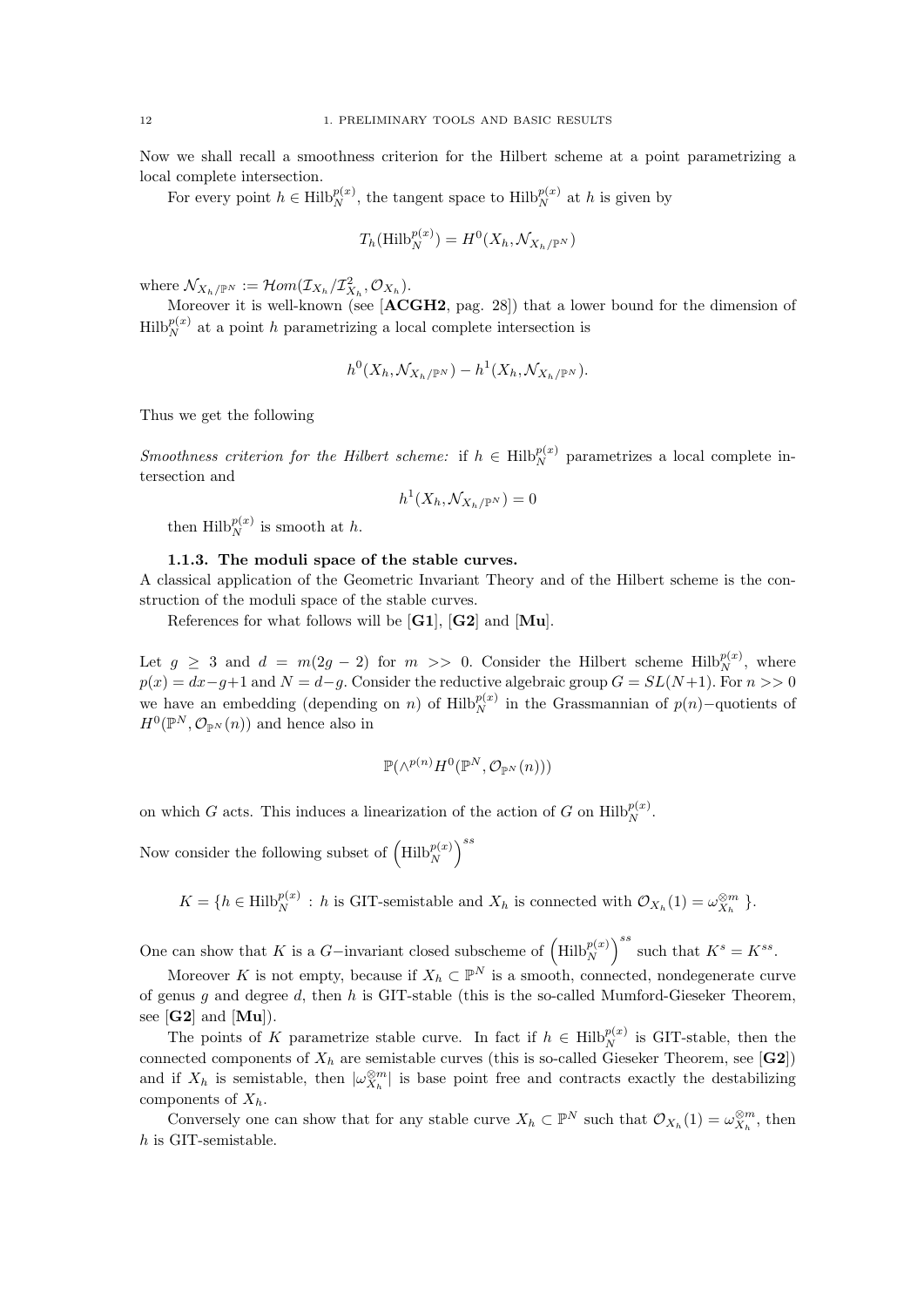The moduli space of the stable curve is given by taking the GIT-quotient

$$
\overline{M_g} := K/G.
$$

#### 1.1.4. The stable reduction of algebraic curves.

As a consequence of the existence of the moduli space of stable curves as a projective space we find that limits of one-parameter families of stable curves are again stable curves (up to birational transformations of the total space of the family).

This result is well-known as Theorem of stable reduction of algebraic curves. Its first proof was given in [DM], before the Gieseker construction of  $\overline{M_q}$  via GIT and in this way the authors showed the properness of the moduli space of stable curves a-priori. Other good references are [B] and [HM].

THEOREM 1.2. Let B be a smooth curve, 0 a point of B and set  $B^* := B - 0$ . Let  $\mathcal{X} \to B^*$ be a family of stable curves of genus  $g \geq 2$ . Then there exists a branched cover  $B' \to B$  totally ramified over  $0 \in B$  and a family  $\mathcal{X}' \to B'$  of stable curves extending the fiber product  $\mathcal{X} \times_{B^*} B'$ . Moreover the central fiber of  $\mathcal{X}'$  is uniquely determined in the sense that any two such extensions are dominated by a third and in particular their special fibers are isomorphic.

## 1.2. Canonical desingularization of double covers

In this section we will follows [BPV]. All the complex surfaces will be reduced and connected.

Let W and Z be complex surfaces with W normal and Z smooth. Assume that  $W \to Z$  is a double cover ramified along a curve  $B \subset \mathcal{Z}$ . If b is a singular point in  $B^{sg}$ , then  $\mu_b$  will be its multiplicity.

The following procedure of *canonical desingularization* produces a desingularization of  $W$ which is minimal if the singularities of  $W$  are  $A-D-E$ .

Consider the blow-up of  $\pi_1 : \mathcal{Z}_1 \to \mathcal{Z}$  over the points  $b \in B^{sg}$ . Let  $\overline{B_1}$  be the strict transform of B and  $E_b$  be the exceptional component corresponding to  $b \in B^{sg}$ . Consider the curve

$$
B_1 := \bigcup_{\mu_b \text{ odd}} E_b \cup \overline{B_1}.
$$

Define inductively  $\mathcal{Z}_{k+1}$  and  $B_{k+1}$  for  $k \geq 1$  respectively as the blow-up  $\pi_{k+1} : \mathcal{Z}_{k+1} \to \mathcal{Z}_k$  over the singular points of  $B_k$  and, if  $\overline{B_{k+1}}$  is the strict transform of  $B_k$ ,  $\mu_b$  the multiplicity of  $b \in B_k^{sg}$ and  $E<sub>b</sub>$  the corresponding exceptional component,

$$
B_{k+1} := \bigcup_{\substack{b \in B_k^{sg} \\ \mu_b \text{ odd}}} E_b \cup \overline{B_{k+1}}.
$$

It is well-known that there exists  $k_0$  such that  $B_{k_0-1}$  has only nodal singularities and since its singular points have even multiplicities. Then  $B_{k_0}$  is smooth.

The fiber product

$$
\mathcal{W}^{can} := \mathcal{W} \times_{\mathcal{Z}} \mathcal{Z}_{k_0}
$$

is the double cover of  $W_k$  ramified along the smooth curve  $B_k$  and hence it is smooth. We call  $W^{can}$  the *canonical desingularization* of W.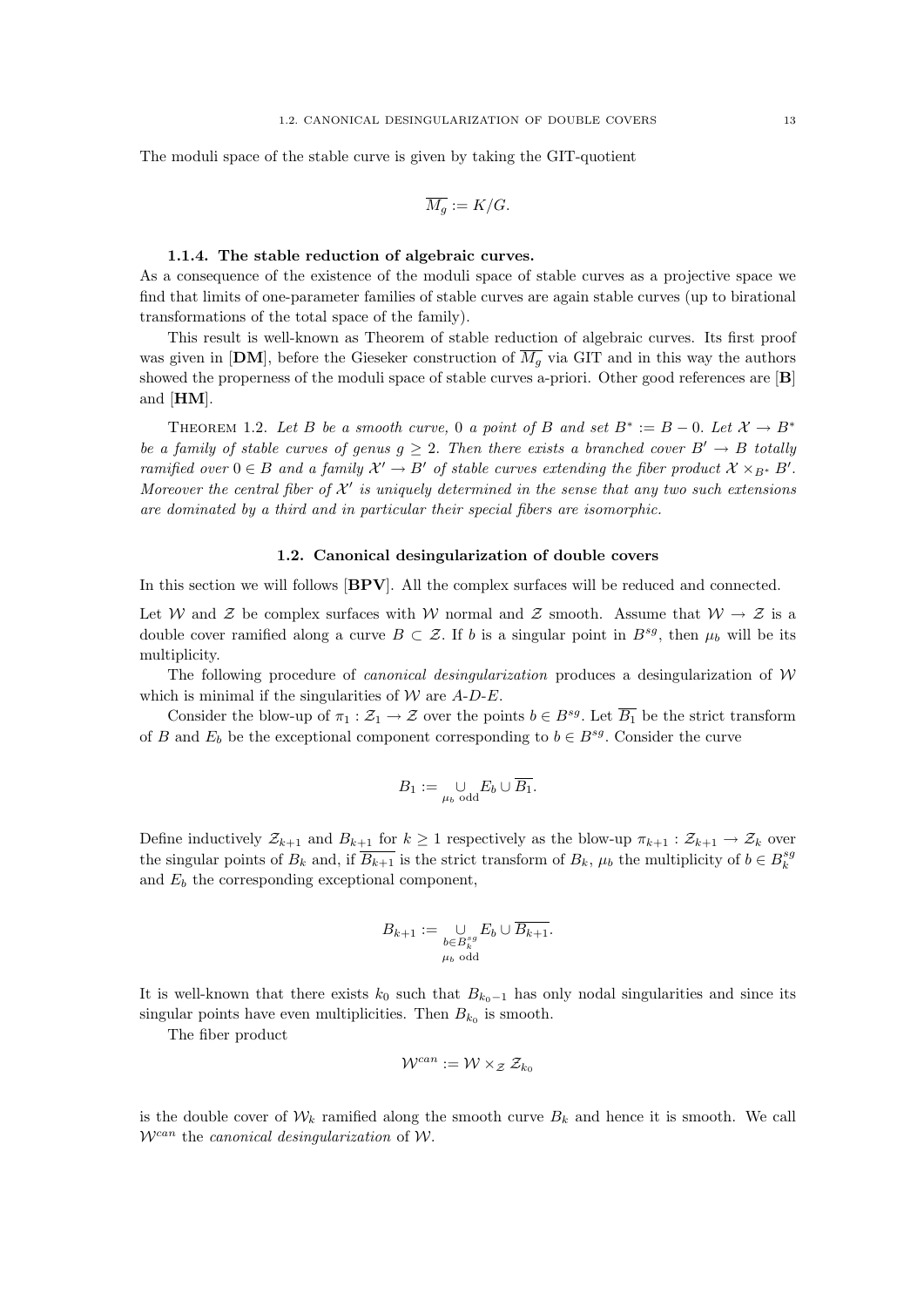# 1.2.1. Elliptic normal singularities.

Let v be an isolated normal singularity of a complex surface W. If  $\pi : \mathcal{W}' \to \mathcal{W}$  is a desingularization of  $(W, v)$  one defines the *arithmetic genus*  $p_a(v)$  as

$$
p_a(v) := \sup g_Z
$$

where Z runs over the set of the subcurves Z in  $\pi^{-1}(v)$ . One can show that  $p_a(v)$  does not depend on the chosen desingularization (see [W, Proposition 1.9]).

DEFINITION 1.3. The singularity is said to be *elliptic* if  $p_a(v) = 1$ .

The classification of the elliptic normal singularities is contained in  $[L]$  and  $[W]$ . We recall the following result.

LEMMA 1.4. Let v be an isolated normal elliptic singularity of a complex surface  $W$  and let  $\pi: \mathcal{W}' \to \mathcal{W}$  be the minimal desingularization of  $(\mathcal{W}, v)$ .

- (1) The curve  $\pi^{-1}(v)$  is a reduced elliptic curve F with  $F^2 = -1$  if and only if W locally is given by  $v(y^2 - g(x, t)) \subset \mathbb{C}^3_{x,y,t}$  where  $g = x^3 + cxt^4 + c't^6$  for  $c, c' \in \mathbb{C}$ .
- (2) The curve  $\pi^{-1}(v)$  is a reduced elliptic curve F with  $F^2 = -2$  if and only if W locally is given by  $v(y^2 - g(x,t)) \subset \mathbb{C}^3_{x,y,t}$ , where g is a homogeneous polynomial in x and t of degree 4 with 4 distinct roots.

PROOF. See  $[\mathbf{W}, 6.2 \text{ and Corollary pag. } 449]$ .

Below we shall consider two special cases of elliptic singularities..

EXAMPLE 1.5.  $y^2 - x^3 + t^6 = 0$ 

Let W be the complex surface given by  $v(y^2 - x^3 + t^6) \subset A^3_{x,y,t}$  which has a normal elliptic singularity in the origin. Notice that W is the double cover of  $\mathcal{Z} := \mathbb{A}_{x,t}^2$  ramified along the plane curve  $B := v(x^3 - t^6) \subset \mathbb{A}_{x,t}^2$  which has a singular point of multiplicity 3. We can apply the canonical desingularization. We have to blow-up twice as said before and as shown below.



We have  $B_1 = B \cup E_1 \subset \mathcal{Z}_1$  and  $B_2 = B \cup E_1 \subset \mathcal{Z}_2$  and  $B_2$  is smooth. The canonical desingularization  $\mathcal{W}^{can}$  is the double cover of  $\mathcal{Z}_2$  ramified along  $B_2$ . There are two curves over the elliptic singularity of  $W$ : an elliptic curve F which is the double cover of  $E_2$  ramified over the 4 points  $E_2 \cap (B \cup E_1)$  and a  $(-1)$ -curve  $E'_1$  over  $E_1$ .

Notice that in this case the canonical desingularization is not minimal.

EXAMPLE 1.6.  $y^2 - x^4 + t^4 = 0$ 

Let W be the complex surface given by  $v(y^2 - x^4 + t^4) \subset \mathbb{A}^3_{x,y,t}$  which has a normal elliptic singularity in the origin. It is the double cover of  $\mathcal{Z} := \mathbb{A}^2_{x,t}$  ramified along the plane curve  $B := v(x^4 - t^4) \subset \mathbb{A}_{x,t}^2$  which has a singular point of multiplicity 4. We can apply the canonical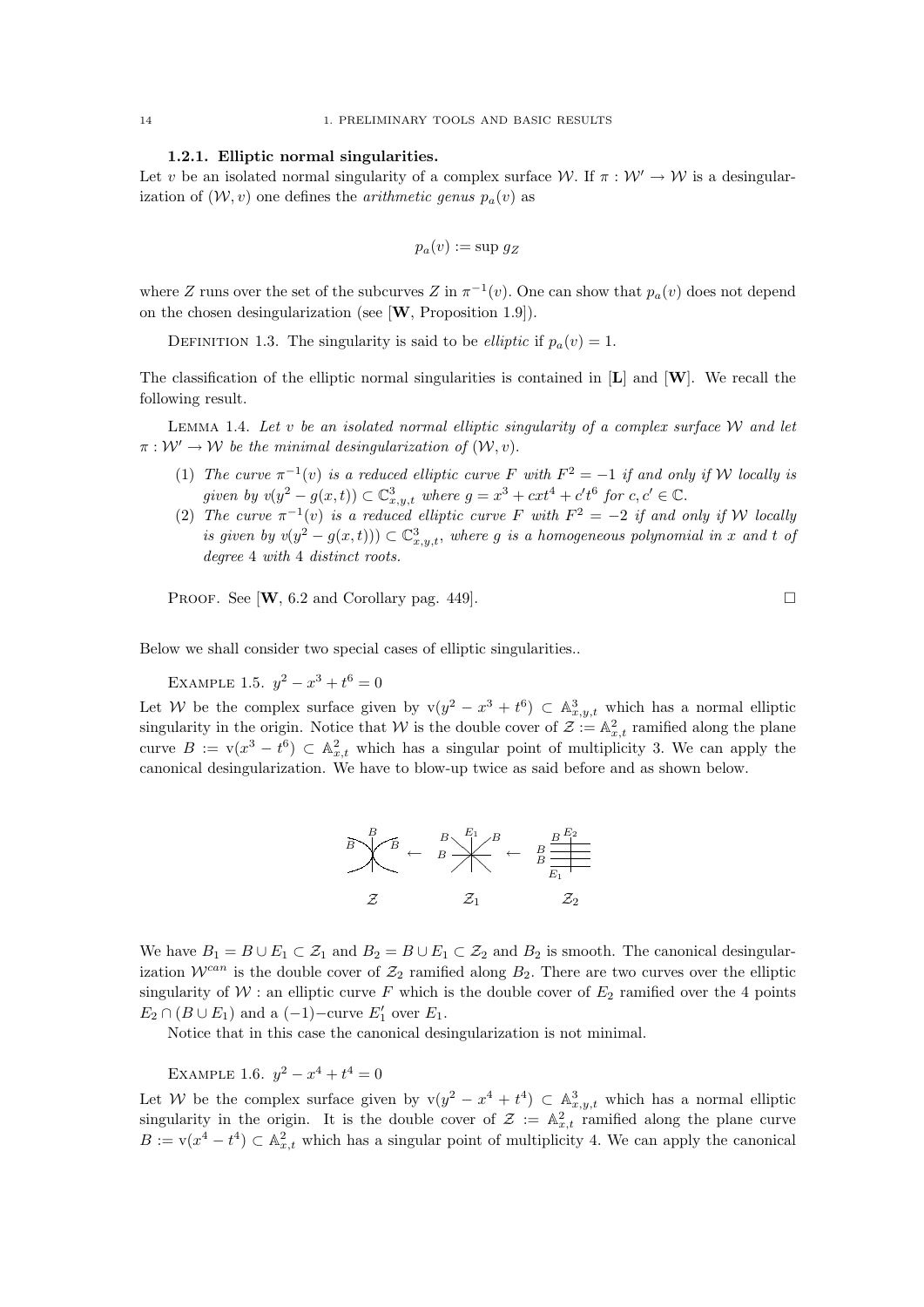desingularization. We have to blow-up once as said before and as shown below.



We have  $B_1 = B \subset \mathcal{Z}_1$  which is smooth. The canonical desingularization  $\mathcal{W}^{can}$  is the double cover of  $\mathcal{Z}_1$  ramified along  $B_1$ . Over the elliptic singularity of W there is an elliptic curve F which is the double cover of E ramified over the 4 points  $E \cap B_1$ . F is an elliptic curve as in Lemma 1.4.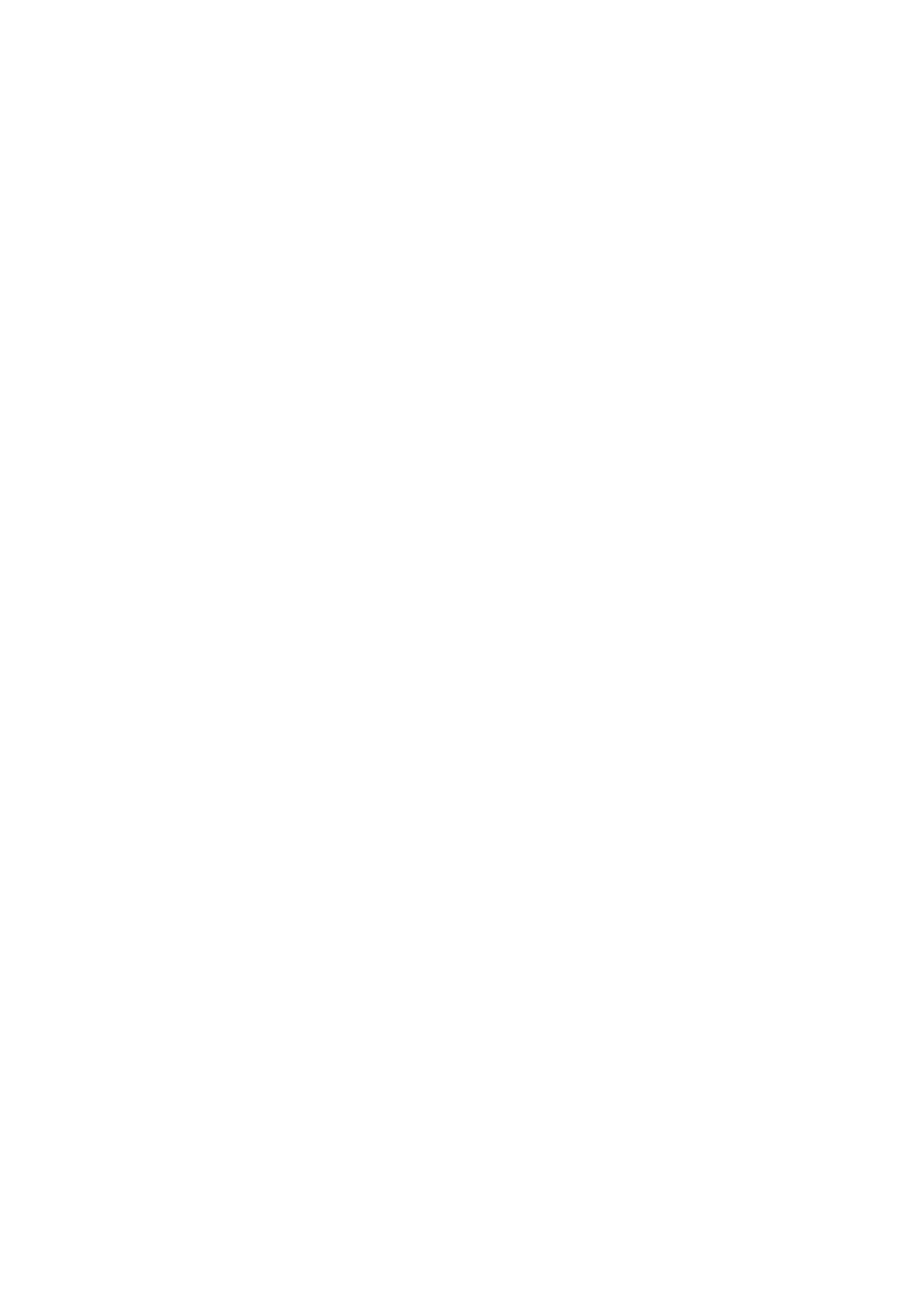# CHAPTER 2

# Square roots of line bundles on curves

In this chapter we shall recall known fact from  $[\text{Ha2}]$ ,  $[\text{Co}]$  and  $[\text{CCC}]$ . Moreover we shall find results which will be used in Chapter 3 and Chapter 4.

In Section 2.1 we shall recall how to get semicanonical line bundles on singular curves.

In Section 2.2 we shall recall basic facts of the construction of moduli spaces of square roots of line bundles on nodal curves and in 2.2.1 we shall prove a property of one-dimensional subvarieties of Cornalba's moduli space of stable spin curves.

In Section 2.3 we shall recall Caporaso's compactification of the universal Picard variety and we will introduce the notion of twisted spin curve of a quasistable curve.

In Section 2.4 we shall prove an interesting property of equivalence classes of line bundle, which will be used in Chapter 3.

## Notation and Terminology 2.

(1) By a *l.c.i.* curve we will mean a curve which is a local complete intersection. By a *curve* with cusps or tacnodes we will always mean a curve on a smooth surface and whose singularities are double singularities of curves of type  $A_2$  or  $A_3$ .

Notice that a curve with cusps and tacnodes is l.c.i..

- (2) We say that a nodal curve X is obtained from C by blowing-up a subset  $\Delta$  of the set of the nodes of C if there exists a morphism  $\pi : X \to C$  such that for every  $n_i \in \Delta$ ,  $\pi^{-1}(n_i) = E_i \simeq \mathbb{P}^1$  and  $\pi : X - \cup_i E_i \to C - \Delta$  is an isomorphism. For every  $n_i \in \Delta$  we call  $E_i$  an exceptional component and  $E_i \cap \overline{X - E_i}$  exceptional nodes of X. A quasistable curve is a semistable curve obtained by blowing-up a stable curve. A family of nodal curves  $\mathcal{X} \to B$  is said to be a *blow-up* of a family  $\mathcal{C} \to B$  if there exists a B-morphism  $\pi: \mathcal{X} \to \mathcal{C}$  such that for every  $b \in B$  the restriction  $\pi|_{X_b}: X_b \to C_b$  is a blow-up of  $C_b$ .
- (3) If 0 is a distinguished point of a 1-dimensional scheme B, we shall denote by  $B^* := B 0$ . In this case if  $f: \mathcal{C} \to B$  is a family of stable curves over B, we shall denote by  $\mathcal{C}^*$  the restriction of C over B<sup>\*</sup>. Similarly if  $\mathcal{N} \in \text{Pic } C$  we denote by  $\mathcal{N}^* := \mathcal{N}|_{\mathcal{C}^*}.$
- (4) If X is a quasistable curve, we set  $\tilde{X} := \overline{X \cup E}$  where E runs over the set of the exceptional components of X. We denote by  $\Sigma_X$  the graph having the connected components of  $\tilde{X}$  as vertices and the exceptional components of  $X$  as edges.
- (5) Let  $X = \bigcup_{1 \leq i \leq \gamma} X_i$  be the decomposition of a semistable curve into its irreducible components. If Z is any subcurve of X, we denote by  $g_Z$  its arithmetic genus and by  $k_Z := |Z \cap Z^c|$ . Moreover if  $L \in Pic(X)$  is a line bundle, we denote by deg L the multidegree of  $L$ , which is the string of integers

$$
\underline{\deg} L = (\deg_{X_1} L, \dots, \deg_{X_{\gamma}} L).
$$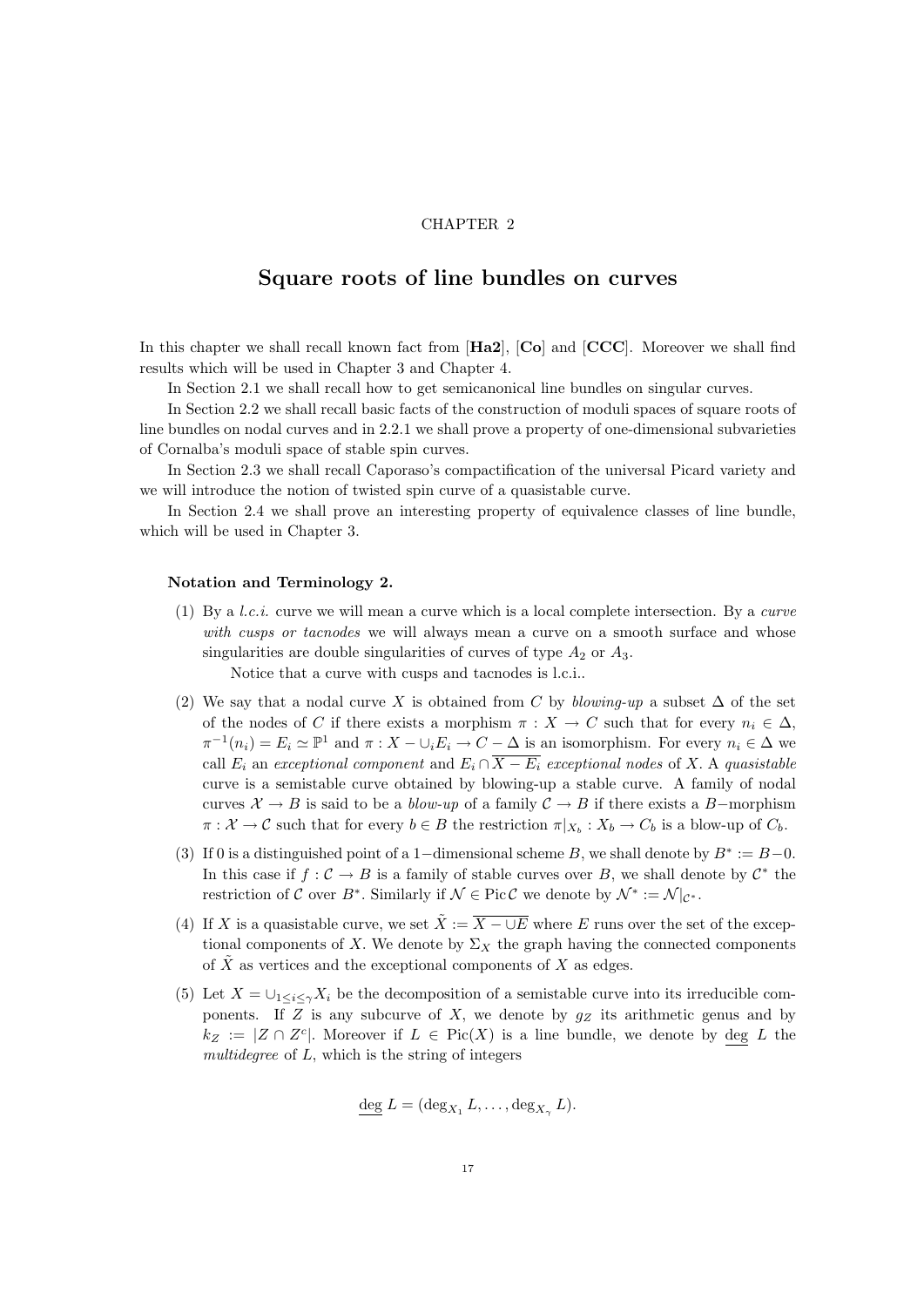(6) For any graph  $\Gamma$  and commutative group G, we denote by  $\mathcal{C}^0(\Gamma, G)$  and  $\mathcal{C}^1(\Gamma, G)$  the groups of formal linear combinations respectively of vertices and edges of Γ with coefficients in G. When we fix an orientation for  $\Gamma$ , then  $\mathcal{C}^0(\Gamma, G) \to \mathcal{C}^1(\Gamma, G)$  denotes the usual coboundary operator. We denote by  $\mu_2 = \{1, -1\}$  the multiplicative group of square roots of 1.

# 2.1. The spin gluing data

In [Ha2] one can find a description of line bundles which are square roots of the dualizing sheaf of a curve, well-known also as semicanonical line bundles (recall that a curve is always Gorenstein and reduced). At the end of this Section we shall recall some results from [Ha2] for semicanonical line bundles of a tacnodal and cuspidal curve.

Let W be a curves with double points. Consider its normalization  $\nu : W^{\nu} \to W$  and the standard exact sequence

$$
0\to \mathcal{O}_W^*\to \nu_*\mathcal{O}_{W^{\nu}}^*\to \mathcal{F}\to 0
$$

where  $\mathcal F$  is a torsion sheaf supported on the singularities of W. Passing in cohomology we get for a suitable positive integer  $b_1(W)$ 

$$
0 \to H^0(\mathcal{F})/\mathrm{Im}(H^0(\nu_*\mathcal{O}^*_{W^{\nu}})) \to \mathrm{Pic}(W) \overset{\nu^*}{\to} \mathrm{Pic}(W^{\nu}) \to 0.
$$

Let  $W = \bigcup_{1 \leq i \leq \gamma} W_i$  be the decomposition of W into irreducible components. We shall denote a line bundle on  $W^{\nu}$  by a string of  $\gamma$  line bundles on the normalizations  $W^{\nu}_i$  of the  $W_i$ .

• We say that a line bundle  $N \in Pic W$  is *divisible by* 2 or *even* if the degree of  $\nu^* N$  is even on each connected component of  $W^{\nu}$ .

Fix  $N \in$  Pic W divisible by 2 and set

$$
S(N) := \{ L \in \text{Pic } W : L^{\otimes 2} = N \}.
$$

Assume that W has nodal singularities. In this case we have  $H^0(\mathcal{F})/Im(H^0(\nu_*\mathcal{O}_{W^{\nu}}^*)) \simeq (\mathbb{C}^*)^{b_1(W)}$ where  $b_1 = b_1(\Gamma_W)$  and  $\Gamma_W$  is the dual graph of W. By the hypothesis on the divisibility there exists  $\underline{L} = (L_1, \ldots, L_{\gamma}) \in \text{Pic } W^{\nu}$  such that  $\underline{L}^{\otimes 2} = \nu^* N$ . Pick any lifting L of  $\underline{L}$ , that is  $\nu^* L = \underline{L}$ . Thus there is  $\underline{c} = (c_1, \ldots, c_{b_1(W)}) \in (\mathbb{C}^*)^{b_1(W)}$  such that

$$
\underline{c} \otimes L^{\otimes 2} = N
$$

and if we set  $\underline{c}' := (\sqrt{c_1}, \ldots, \sqrt{c_{b_1}(W)})$ , then  $\underline{c}' \otimes L \in S(N)$ .

We see that the kernel of  $S(N) \to Pic(W^{\nu})$  is the  $\mu_2$ -module

$$
D(W) := (\mu_2)^{b_1(W)} \subset (\mathbb{C}^*)^{b_1(W)}
$$

of the square roots of unity which we shall call the module of the spin gluing data of W.

This subgroup is described in [Ha2]. We shall describe it in a slightly different way.

From now on L will be a fixed line bundle in  $S(N)$  (in particular we are fixing its pull-back  $\nu^*L$ . Let  $s_1, \ldots, s_M$  be the singular points of W such that  $\nu^{-1}(s_k) = \{p_k, q_k\}$ . The given  $\nu^*L$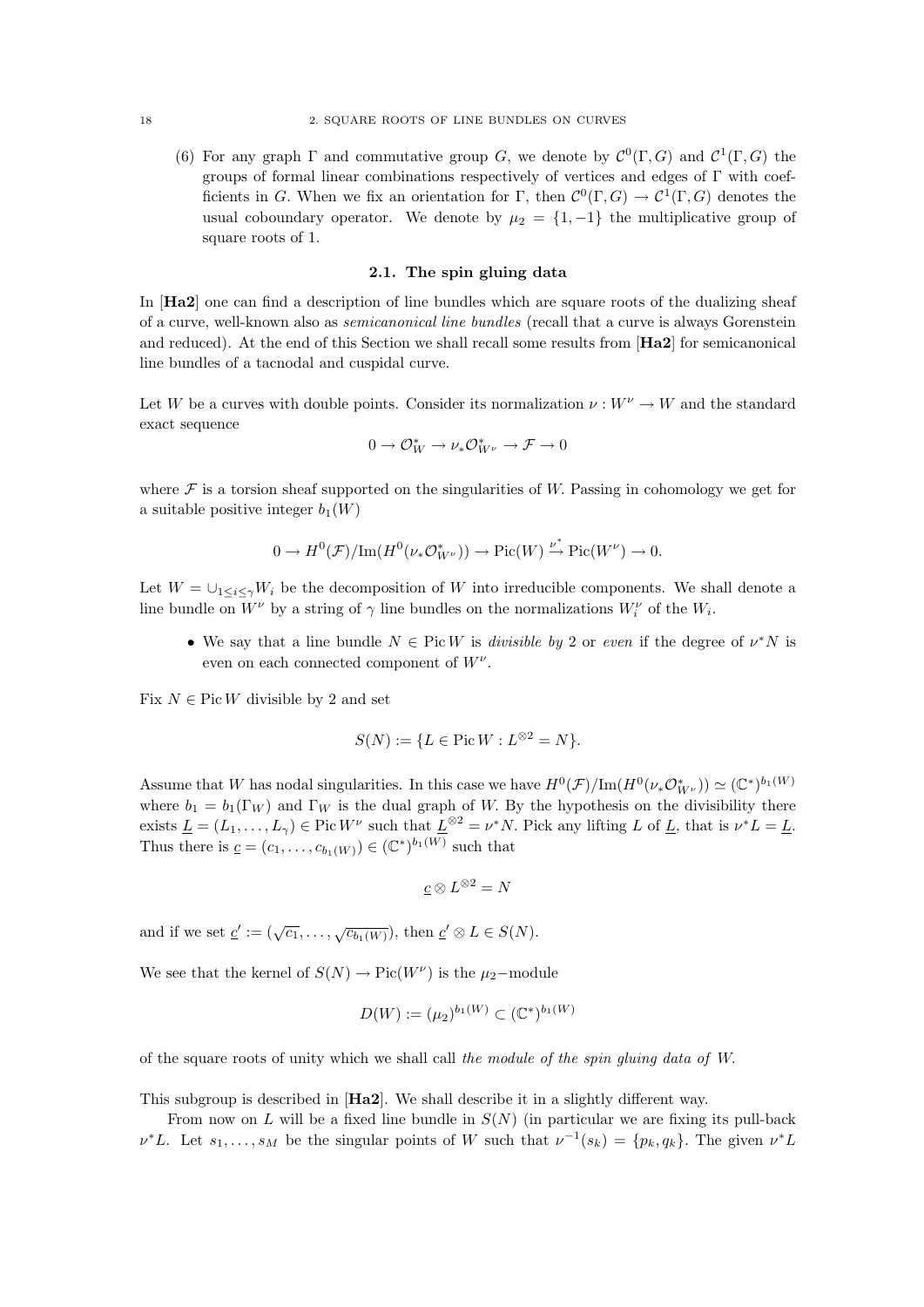yields identifications  $\psi_k : \mathbb{C} \simeq (\nu^* L)_{p_k} \to (\nu^* L)_{q_k} \simeq \mathbb{C}$ . All the line bundles in  $S(N)$  whose pullback is  $\nu^*L$  are obtained by choosing for each  $s_k$  either the identification  $\psi_k$  or the identification  $-\psi_k$ . Consider the free  $\mu_2$ -module  $\mu_2^M$  generated by  $d_{s_k} := (1, \ldots, -1, \ldots, 1)$  for  $k = 1, \ldots, M$ . We get an exact sequence

(2.1) 
$$
0 \longrightarrow \text{Ker}\beta \longrightarrow \mu_2^M \stackrel{\beta}{\longrightarrow} D(W) \longrightarrow 0.
$$

where for every  $d = (\epsilon_1, \ldots, \epsilon_N) \in \mu_2^M$ ,  $\beta(d)$  is the gluing datum of  $D(W)$  corresponding to the line bundle  $L_d$  obtained from  $\nu^*L$  using the identification  $\epsilon_k \psi_k$  at  $s_k$ .

• CLAIM: there exists a geometric description of (2.1) describing Ker $\beta \simeq (\mu_2)^{\gamma - 1}$ .

Notice that the claim implies the well-know result that  $b_1(W) = b_1(\Gamma_W)$  (W is nodal).

Let us show the claim. First of all observe that  $d \in \text{Ker}\beta$  if and only if one can construct an isomorphism  $L \simeq L_d$ .

For every subcurve  $Z \subset W$  we shall denote by  $d_Z := \prod_{s \in Z \cap Z^c} d_s$ .

We can construct an isomorphism

$$
L \xrightarrow{\sim} L_{d_Z}
$$

by fiber multiplication in  $L|_Z$  by  $-1$  and hence  $d_Z \in \text{Ker}\beta$  for every subcurve  $Z \subset W$ .

Conversely let  $\tau : L \simeq L_d$ . Since for every component  $W_i$  we have  $\tau|_{W_i} : L|_{W_i} \stackrel{\sim}{\to} L_d|_{W_i}$ and  $L^{\otimes 2}|_{W_i} = N|_{W_i} = L_d^{\otimes 2}|_{W_i}$ , then  $\tau|_{W_i} \equiv id$  and hence  $\tau|_{W_i}$  is either the identity or the fiber multiplication by  $-1$ . Hence the elements of ker $\beta$  are only of type  $d_Z$  for Z running over the subcurves of W.

We want to show that Kerβ is generated by the  $\gamma$  elements  $d_{W_i}$ ,  $1 \leq i \leq \gamma$  (recall that  $W_1, \ldots, W_\gamma$  are the irreducible components of W). In fact for every subcurve  $Z \subset W$  (obviously  $d_s^2 = 1$  for every  $s \in \{s_1, ..., s_M\}$ 

$$
d_Z = \prod_{s \in Z \cap Z^c} d_s = \left(\prod_{s \in Z \cap Z^c} d_s\right) \left(\prod_{\substack{s \in W_i \cap W_i^c \subset Z \\ s \notin Z \cap Z^c}} d_s^2\right) = \prod_i \left(\prod_{\substack{s \in W_i \\ W_i \subset Z}} d_s\right) = \prod_{W_i \subset Z} d_{W_i}.
$$

We show that a minimal set of generators of ker $\beta$  is given by  $d_{W_1}, \ldots, d_{W_{\gamma-1}}$ . In fact

$$
d_{W_{\gamma}} = \left(\prod_{s \in W_{\gamma} \cap W_{\gamma}^c} d_s\right) = \left(\prod_{\substack{s \in W_i \cap W_i^c \\ i \neq \gamma}} d_s\right) = \prod_{i \neq \gamma} d_{W_i}.
$$

Moreover for every  $\{i_1,\ldots,i_R\} \subseteq \{1,\ldots,\gamma-1\}$  it is easy to see that if  $d_{W_{i_1}} = d_{W_{i_2}} \cdots d_{W_{i_R}}$ , then  $W_{i_1} \cup \cdots \cup W_{i_R}$  is a connected component of W yielding a contradiction.

In the last part of this Section we shall recall some results on  $S(N)$ , when  $N = \omega_W$ . In this case a natural partition of this set is given by

$$
S^{-}(W) = \{L \in \text{Pic } W : L^{\otimes 2} = \omega_W \, ; \, L \text{ odd, that is } h^0(L) \equiv 1 \mod (2) \}
$$
  

$$
S^{+}(W) = \{L \in \text{Pic } W : L^{\otimes 2} = \omega_W \, ; \, L \text{ even, that is } h^0(L) \equiv 0 \mod (2) \}.
$$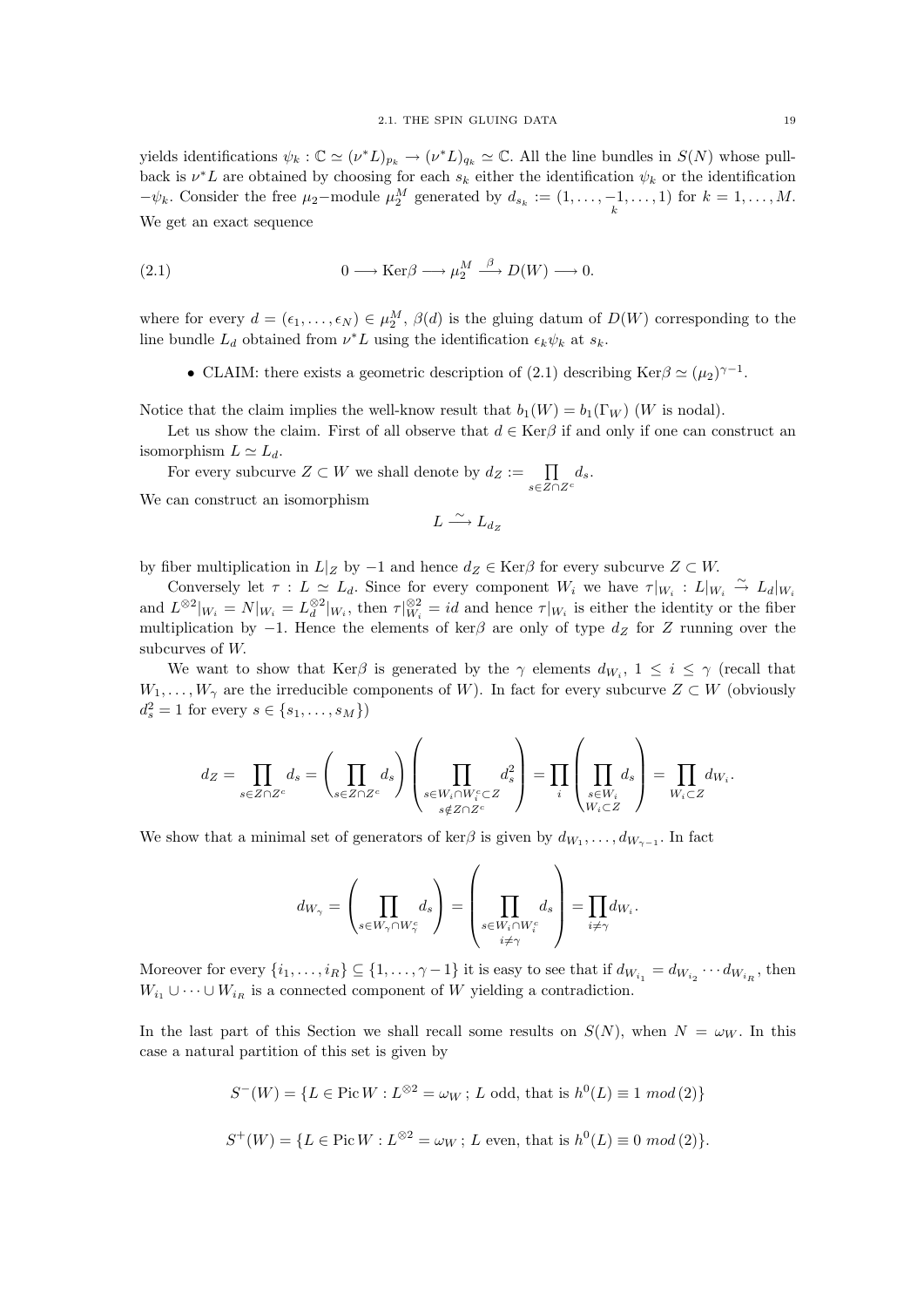It is well-known that if W is smooth of genus g, then  $S^-(W)$  and  $S^+(W)$  have respectively cardinality  $N_g = 2^{g-1}(2^g - 1)$  and  $N_g^+ = 2^{g-1}(2^g + 1)$ . In the singular case we have

PROPOSITION 2.1. Let W be an irreducible curve with  $\tau$  tacnodes,  $\gamma$  cusps and  $\delta$  nodes. Let  $\tilde{g}$  be the genus of its normalization.

• If  $\delta \neq 0$ , then

$$
|S^{-}(W)| = 2^{\tau + \delta - 1} (N_{\tilde{g}}^{+} + N_{\tilde{g}}).
$$

• If  $\delta = 0$ , then

$$
|S^-(W)| = \begin{cases} 2^{\tau} N_{\tilde{g}}^+ & \text{if } \tau + \gamma \equiv 1 \mod(2) \\ 2^{\tau} N_{\tilde{g}} & \text{if } \tau + \gamma \equiv 0 \mod(2). \end{cases}
$$

PROOF. See [**Ha2**, Corollary 2.7, Corollary 2.8].

Recall that if t is a tacnode (respectively c is a cusp) of a curve W and if  $W^{\nu}$  is the normalization of W at t (respectively at c) with  $\nu^{-1}(t) = \{p, q\}$  (respectively  $\nu^{-1}(c) = \{p\}$ ), then  $\nu^*(\omega_C)$  $\omega_{W^{\nu}}(2p + 2q)$  (respectively  $\nu^*(\omega_W) = \omega_{W^{\nu}}(2p)$ ).

PROPOSITION 2.2. Let W be an irreducible curve with tacnodes  $t_1, \ldots, t_s$  (respectively cusps  $c_1, \ldots, c_s$ ). Consider the normalization  $\nu : W^{\nu} \to W$  of W at  $t_1, \ldots, t_s$  (respectively at  $c_1, \ldots, c_s$ ) and set  $\nu^{-1}(t_i) = \{p_i, q_i\}$  (respectively  $\nu^{-1}(c_i) = \{p_i\})$ ).

- (i) The map  $S(W) \to S(W^{\nu})$  sending  $L \in S(W)$  to  $\nu^* L(-\sum_{1 \leq i \leq s} (p_i + q_i))$  (respectively to  $\nu^*L(-\sum_{1\leq i\leq s}p_i))$  is a 2<sup>s</sup>-to one map (respectively one to one).
- (ii) Let  $L \in S(\overline{W})$  and  $M := \nu^* L(-\sum_{1 \leq i \leq s} (p_i + q_i))$  (respectively  $M = \nu^* L(-\sum_{1 \leq i \leq s} p_i)$ ). Then

$$
h^0(L) \equiv h^0(M) + s \ mod(2).
$$

PROOF. See the proof of  $[\text{Ha2}, \text{Theorem 2.22}].$ 

# 2.2. Moduli of roots of line bundles of curves

In the recent paper  $[CCC]$  the authors focused on the compactification of the moduli space of roots of line bundles on smooth curves. In particular for any fixed family of nodal curves and a line bundle  $\mathcal N$  on the total space of the family, a moduli space compactifying the isomorphism classes of fiberwise r-th roots of  $\mathcal N$  was constructed in the spirit of the paper  $[\mathbf{Co}]$ , where one can find a compactification  $\overline{S_q}$  of the moduli space of theta characteristics of smooth curves.

We want to recall known facts about this construction in the case of square roots.

Let C be a nodal curve and  $N \in Pic(C)$  be a line bundle on C divisible by 2.

DEFINITION 2.3. Consider a triple  $(X, L, \alpha)$  where  $\pi : X \to C$  is a blow-up of the nodal curve C, L is a line bundle on X and  $\alpha$  is a homomorphism  $\alpha: L^{\otimes 2} \to \pi^*(N)$ . The triple is said to be a *limit square root* of  $(C, N)$  if the following properties are satisfied

- the restriction of  $L$  to every exceptional component of  $X$  has degree 1;
- the map  $\alpha$  is an isomorphism at the points of X not belonging to an exceptional component;
- for every exceptional component  $E_i$  of X such that  $E_i \cap E_i^c = \{p_i, q_i\}$  the orders of vanishing of  $\alpha$  at  $p_i$  and  $q_i$  add up to 2.

If C is stable and  $N = \omega_C$ , a triple  $(X, L, \alpha)$  as above is said to be a *stable spin curve*.

Notice that a pair  $(C, L)$  where C is a smooth curve and L a theta characteristic of C is a stable spin curve.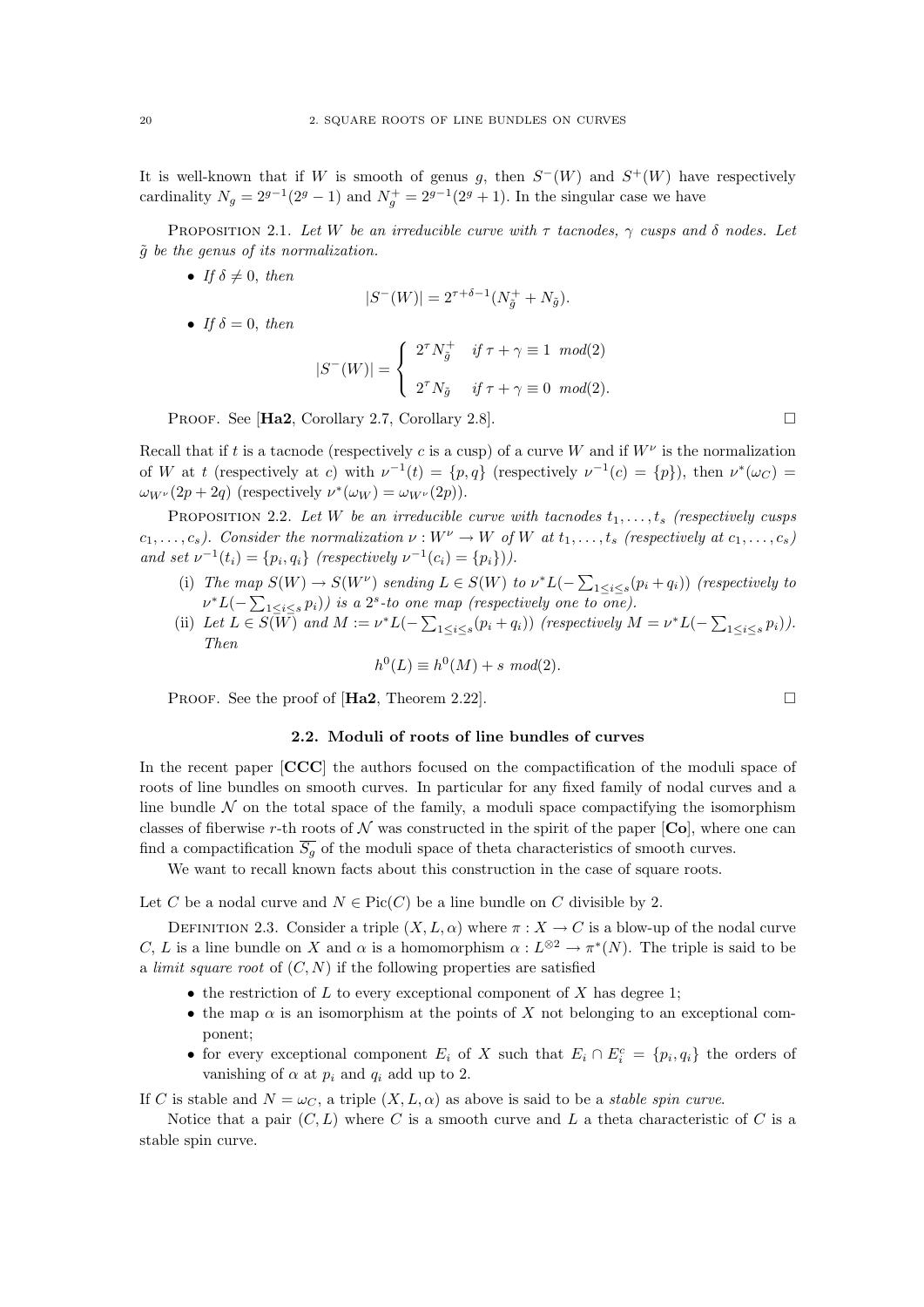A similar definition works for families  $C \rightarrow B$  of nodal curves.

If  $\mathcal{N} \in \text{Pic}\mathcal{C}$  is a line bundle of even relative degree, a limit square root  $(\mathcal{X}, \mathcal{L}, \alpha)$  of  $(\mathcal{C}, \mathcal{N})$ is the datum of a blow-up  $\pi : \mathcal{X} \to \mathcal{C}$  of C, a line bundle  $\mathcal{L} \in Pic \mathcal{X}$  and a homomorphism  $\alpha: \mathcal{L}^{\otimes 2} \to \pi^*(\mathcal{N})$  such that for every  $b \in B$ ,  $(X_b, \mathcal{L}_b, \alpha_b)$  is a limit square root of  $(C_b, \mathcal{N}_b)$ .

DEFINITION 2.4. An isomorphism of limit square roots of  $(C, \mathcal{N})$  between  $(\mathcal{X} \to B, \mathcal{L}, \alpha)$  and  $({\mathcal X}' \to B, {\mathcal L}', {\alpha}')$  is the datum of

- an isomorphism  $\sigma : \mathcal{X} \to \mathcal{X}'$  over C
- an isomorphism  $\tau : \sigma^* \mathcal{L}' \to \mathcal{L}$  that makes the following diagram commute

$$
\sigma^*(\mathcal{L}')^{\otimes 2} \xrightarrow{\tau^{\otimes 2}} \mathcal{L}^{\otimes 2}
$$
  

$$
\sigma^*(\alpha') \downarrow \qquad \qquad \downarrow \alpha
$$
  

$$
\sigma^*(\pi')^*(\mathcal{N}) \xrightarrow{\sim} \pi^*\mathcal{N}
$$

Given a limit square root  $(\mathcal{X} \to B, \mathcal{L}, \alpha)$  of  $(\mathcal{C}, \mathcal{N})$  we denote by  $\text{Aut}(\mathcal{X} \to B, \mathcal{L}, \alpha)$  the group of its automorphisms. Moreover we denote by Aut<sub>C</sub>(X) the group of automorphisms of X over C, the so-called *inessential automorphisms*. Notice that  $Aut(\mathcal{X}, \mathcal{L}, \alpha)$  maps to  $Aut_{\mathcal{C}}(\mathcal{X})$ .

When no confusion may arise we shall abuse notation denoting by  $\xi = (X, L, \alpha)$  both a limit square root and its isomorphism class.

Recall the definition of the graph  $\Sigma_X$  in Not.Ter. 2 (4). The description of the isomorphisms of a limit square root is given by the following Lemma.

LEMMA 2.5. Let  $\xi = (X, L, \alpha)$  be a limit square root of  $(C, N)$  and fix an orientation of the graph  $\Sigma_X$ . Then

- (i) There are natural identifications  $Aut_C(X) \simeq C^1(\Sigma_X, \mathbb{C}^*)$  and  $Aut(\xi) \simeq C^0(\Sigma_X, \mu_2)$ .
- (ii) The natural homomorphism  $Aut(\xi) \to Aut_C(X)$  corresponds to the composition of the coboundary map

$$
\mathcal{C}^0(\Sigma_X,\mu_2)\longrightarrow \mathcal{C}^1(\Sigma_X,\mu_2)
$$

with the inclusion  $C^1(\Sigma_X, \mu_2) \hookrightarrow C^1(\Sigma_X, \mathbb{C}^*).$ 

(iii) Let  $\xi = (X, L, \alpha)$ ,  $\xi' = (X, L', \alpha')$  be two limit square roots of  $(N, C)$ . If the restrictions of L and L' to  $\tilde{X}$  are equal, then  $\xi$  and  $\xi'$  are isomorphic.

The first isomorphism is clear. In fact let  $E_1, \ldots, E_m$  be the exceptional components of X and set  $E_i \cap E_i^c = \{0, \infty\}$ . Then any inessential automorphism in  $\text{Aut}_C(X)$  acts on each  $E_i$  as multiplication by a non-zero constant and conversely any m−tuple of non-zero constants yields an inessential automorphism in  $\text{Aut}_C(X)$ .

For the other statements see [CCC, Lemma 2.3.2.] and [Co, Lemma 2.1].

There exists a moduli space parametrizing isomorphism classes of limit square roots of a line bundle on the total space of a given family of nodal curves. Let us recall the related moduli problem.

In the sequel  $f : C \to B$  will be a fixed family of nodal curves and  $\mathcal{N} \in Pic(C)$  a line bundle of even relative degree. For a given B−scheme P consider the fiber product

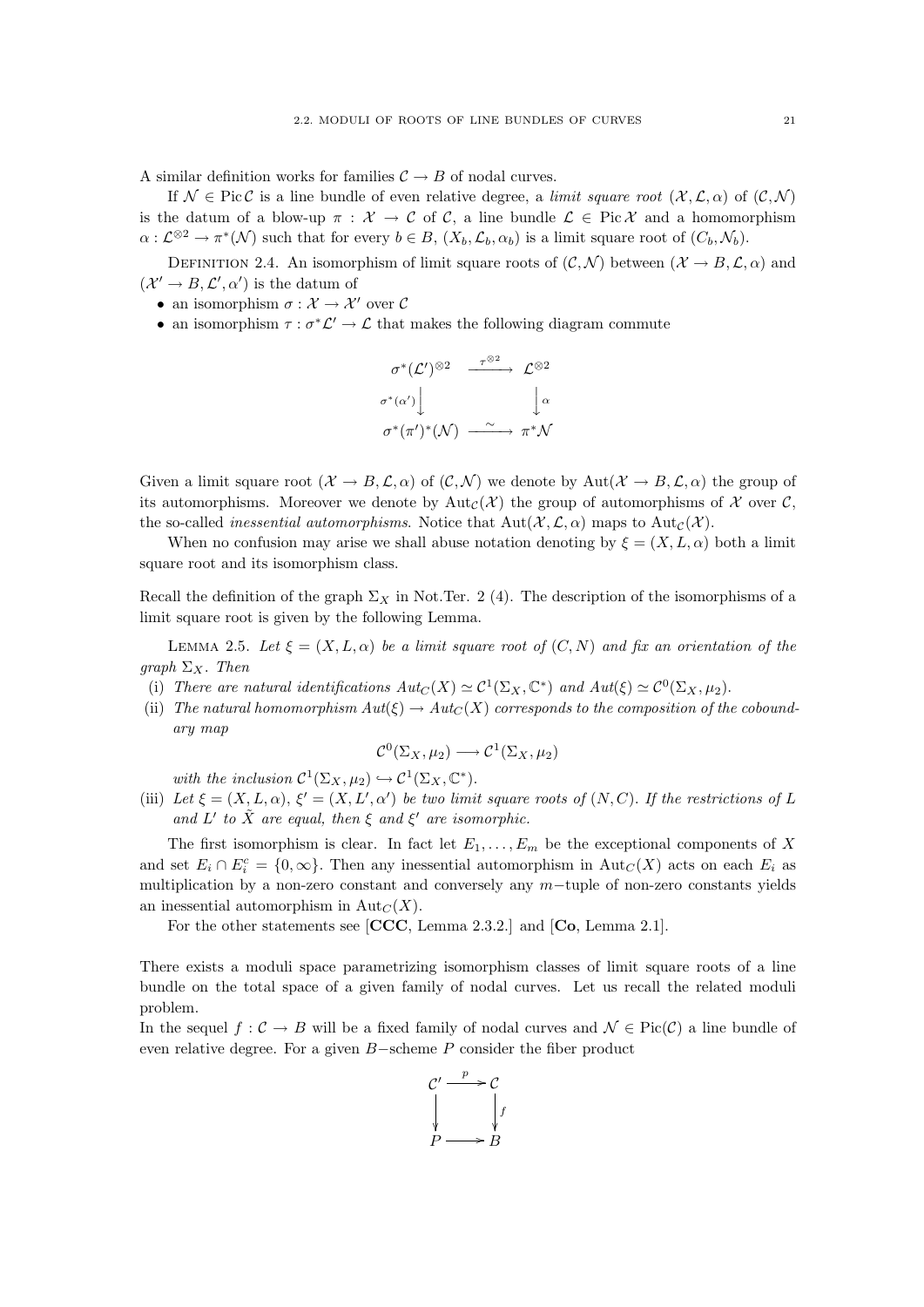and the contravariant functor

$$
\overline{\mathcal{S}}_f(\mathcal{N}) : \{B\text{-schemes}\} \longrightarrow \{\text{sets}\}
$$

associating to a B-scheme P the set  $\overline{S}_f(\mathcal{N})(P)$  of all limit square roots of  $p^*\mathcal{N}$  modulo isomorphisms of limit square roots.

THEOREM 2.6. Let  $f: \mathcal{C} \to B$  be a family of nodal curves over a quasi-projective scheme B. Let N be a line bundle on C of even relative degree. The functor  $\overline{S}_f(N)$  is coarsely represented by a quasi-projective scheme  $\overline{S}_f(\mathcal{N})$ , finite over B. If B is projective, then  $\overline{S}_f(\mathcal{N})$  is projective.

Below we shall recall the local structure of  $\overline{S}_f(\mathcal{N})$ , where f is a family of stable curves. We shall widely use this construction in the sequel. We refer to [CCC, Theorem 2.4.1.] for details and proofs.

Fix a stable fiber C of  $f : C \to B$  and a limit square root  $\xi = (X, L, \alpha)$  of  $(C, \mathcal{N}|_C)$ . Let  $E_1, \ldots, E_m$ be the exceptional components of X and  $n_1, \ldots, n_m$  the corresponding nodes of C.

First of all the base of the universal deformation  $U_{\xi}$  of  $\xi$  is obtained as follows. Let  $D_C$  be the base of the universal deformation of C, where  $D<sub>C</sub>$  is the unit polydisc in  $\mathbb{C}^{3g-3}$ . We can write  $D_C = D_t \times D'_t$ , where  $D_t$  is the unit polydisc with coordinates  $t_1, \ldots, t_m$  such that  $\{t_i = 0\}$  is the locus where the node  $n_i$  persists and  $D'_t$  corresponds to the remaining coordinates  $t_{m+1}, \ldots, t_{3g-3}$ . Consider a copy  $D_{\xi}$  of  $D_C$  and write  $D_{\xi} = D_s \times D'_s$ , where  $D_s$  has coordinates  $s_1, \ldots, s_m$  and  $D'_s$ has coordinates  $s_{m+1}, \ldots, s_{3g-3}$ .

Consider the morphism

$$
\rho: D_{\xi} \to D_C \qquad (s_1 \dots s_m, s_{m+1}, \dots s_{3g-3}) \xrightarrow{\rho} (s_1^2, \dots, s_m^2, s_{m+1}, \dots, s_{3g-3})
$$

sending  $D_s$  to  $D_t$  and (up to restrict B) the modular morphism  $B \to D_C$  induced by the family f. The base  $U_{\xi}$  of the universal deformation of  $\xi$  is the fiber product

$$
U_{\xi} \longrightarrow B
$$
  
\n
$$
\downarrow \qquad \qquad \downarrow
$$
  
\n
$$
D_{\xi} \xrightarrow{\rho} D_{C}
$$

In order to complete the local description of  $\overline{S}_f(\mathcal{N})$  we recall how Aut( $\xi$ ) acts on  $U_{\xi}$ . This is given by the following Lemma. If  $W \to Z$  is a morphism of schemes, then Aut $_Z(W)$  denotes the group of automorphism of W over Z.

LEMMA 2.7. There is a natural isomorphism  $Aut_{D_C}D_{\xi} \simeq C^1(\Sigma_X, \mu_2)$ . Moreover the action of  $Aut_{D_C} D_{\xi}$  on  $D_{\xi}$  lifts to a natural action  $Aut_{D_C} D_{\xi} \to Aut_B(U_{\xi}).$ 

In fact observe that the automorphisms of  $D_{\xi}$  over  $D_{C}$  are the automorphisms of  $D_{s}$  over  $D_t$  and hence they are generated by  $\beta_h : (s_1, \ldots, s_h, \ldots, s_m) \rightarrow (s_1, \ldots, -s_h, \ldots, s_m)$  for every  $h = 1, \ldots, m$ . Thus  ${\rm Aut}_{D_C} D_{\xi} \simeq \mu_2^m$ . Indeed one can show that there exists a homomorphism  ${\rm Aut}_{D_C} D_{\xi} \to {\rm Aut}_C(X)$  inducing an isomorphism  ${\rm Aut}_{D_C} D_{\xi} \simeq C^1(\Sigma_X, \mu_2)$  (see [CCC, Lemma 3.3.1.]). The universal property of the fiber product implies the second statement of the Lemma.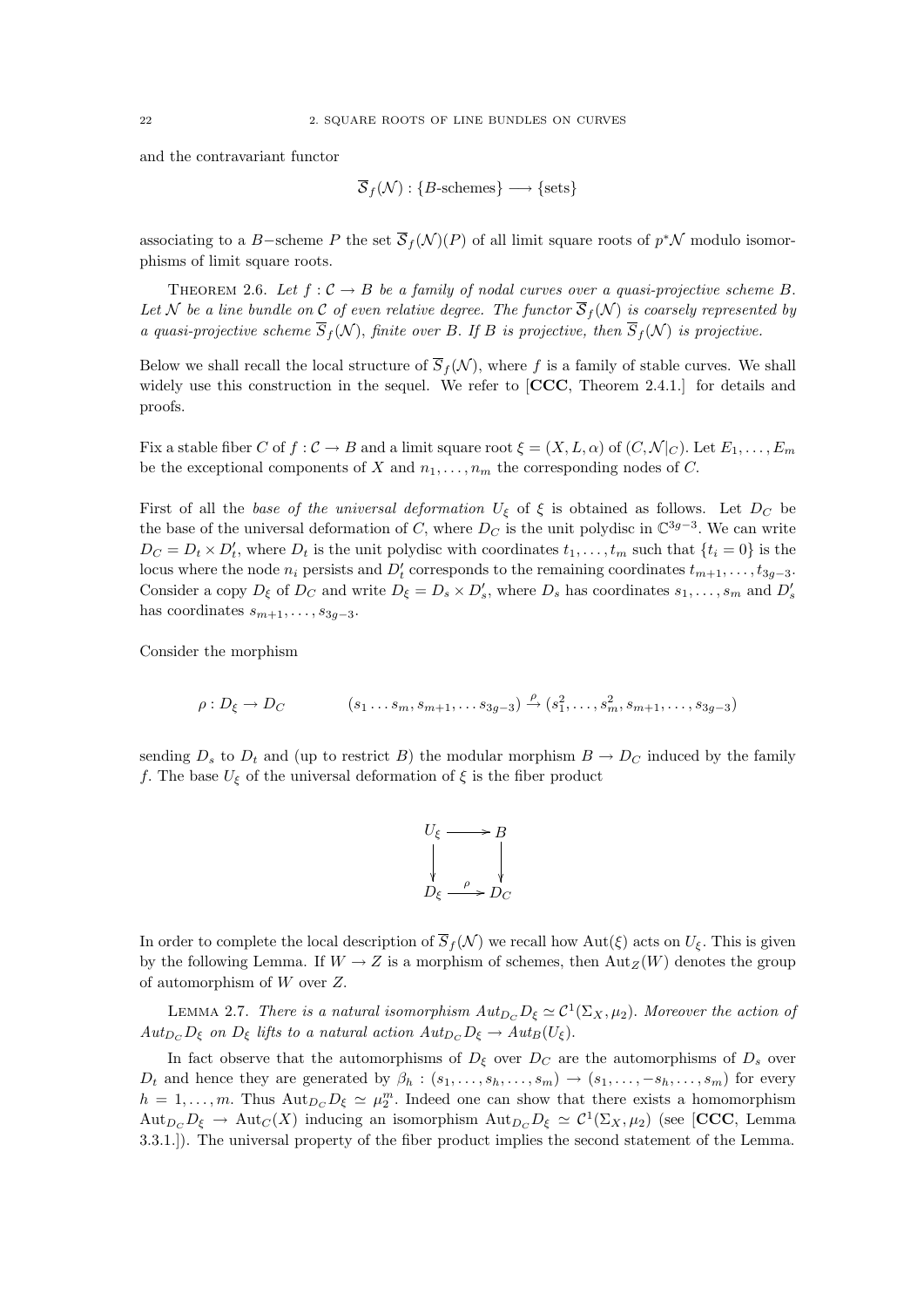It follows from Lemma 2.5 and Lemma 2.7 that we can write the coboundary operator as

$$
Aut(\xi) \simeq C^0(\Sigma_X, \mu_2) \longrightarrow C^1(\Sigma_X, \mu_2) \simeq \mathrm{Aut}_{D_C} D_{\xi}
$$

and Aut(ξ) acts on  $U_{\xi}$  via this homomorphism. The local picture of  $\overline{S}_{f}(\mathcal{N})$  at  $\xi$  is given by an injective map

(2.2) 
$$
U_{\xi}/\text{Aut}(\xi) \hookrightarrow \overline{S}_f(\mathcal{N}).
$$

Let B' be any B-scheme. Set  $f' : C' = C \times_{B'} B \longrightarrow B'$  and consider the pull-back  $\mathcal{N}'$  of  $\mathcal N$  to  $\mathcal C'$ . Then

$$
\overline{S}_{f'}(\mathcal{N}') = \overline{S}_{f}(\mathcal{N}) \times_{B'} B.
$$

In the sequel we shall denote by  $\overline{S}_C(N)$  the zero dimensional scheme  $\overline{S}_{f_C}(N)$ , where  $f_C: C \to \{pt\}$ is the trivial family. Obviously the fiber of  $\overline{S}_f(\mathcal{N}) \to B$  over  $b \in B$  is given by  $\overline{S}_{C_b}(\mathcal{N}|_{C_b})$ .

Below we recall the structure of the zero dimensional scheme  $\overline{S}_{C}(N)$ , where C is a stable curve and  $N \in Pic(C)$  is a fixed line bundle of even degree.

Let  $\pi: X \to C$  be a blow-up of C.

DEFINITION 2.8. The graph  $A_X$  associated to X is the subgraph of the dual graph  $\Gamma_C$  of C corresponding to the set of nodes of C which are blown-up by  $\pi$ .

A necessary and sufficient condition for a subgraph A of  $\Gamma_C$  to be the graph associated to a blow-up of C which is the support of some limit square root of  $(C, N)$  is

(A) For every irreducible component  $C_j$  of C, consider the vertex  $v_j$  of  $\Gamma_C$  corresponding to  $C_j$ . Then the number of edges of A containing  $v_j$  is congruent to  $\deg_{C_j}(N)$  modulo 2.

We shall call *admissible* a subgraph of  $\Gamma_C$  satisfying (A). One can see that there are  $2^{b_1(\Gamma_C)}$ admissible subgraphs of  $\Gamma_C$ .

For example if  $N = \omega_C$ , then  $\Gamma_C$  is always admissible.

Let  $A_X$  be an admissible subgraph of  $\Gamma_C$ . Denote by  $E_1, \ldots, E_m$  the exceptional components of X and by  $E_i \cap E_i^c = \{p_i, q_i\}$ . Recall that  $\tilde{X} := \overline{X - \cup_{1 \leq i \leq m} E_i}$ . Consider the restriction  $\tilde{\pi} : \tilde{X} \to C$ . The dual graph of  $\tilde{X}$  is  $\overline{\Gamma_C - A_X}$ . If  $g^{\nu}$  is the genus of the normalization  $C^{\nu}$  of C, then there are  $2^{2g^{\nu}+b_1(\overline{\Gamma_C-A_X})}$  line bundles  $\tilde{L} \in \mathrm{Pic}(\tilde{X})$  such that

$$
\tilde{L}^{\otimes 2} = \tilde{\pi}^*(N) \left( - \sum_{1 \le i \le m} (p_i + q_i) \right).
$$

In fact we have  $2^{2g^{\nu}}$  choices for the pull-back of  $\tilde{L}$  to  $C^{\nu}$  and  $2^{b_1(\overline{\Gamma_C - A_X})}$  gluings at nodes of  $\tilde{C}$ . If we glue  $\tilde{L}$  to  $\mathcal{O}_{E_i}(1)$  for  $i = 1, \ldots, m$  (regardless of the gluing data, producing isomorphic limit square roots as explained in Lemma 2.5), we get a limit square root of  $(C, N)$ .

• Fact: the geometric multiplicity of the point  $\xi = (X, G, \alpha)$  of the zero dimensional scheme  $\overline{S}_C(N)$  is  $2^{b_1(\Sigma_X)} = 2^{b_1(\Gamma_C) - b_1(\overline{\Gamma_C - A_X})}$ .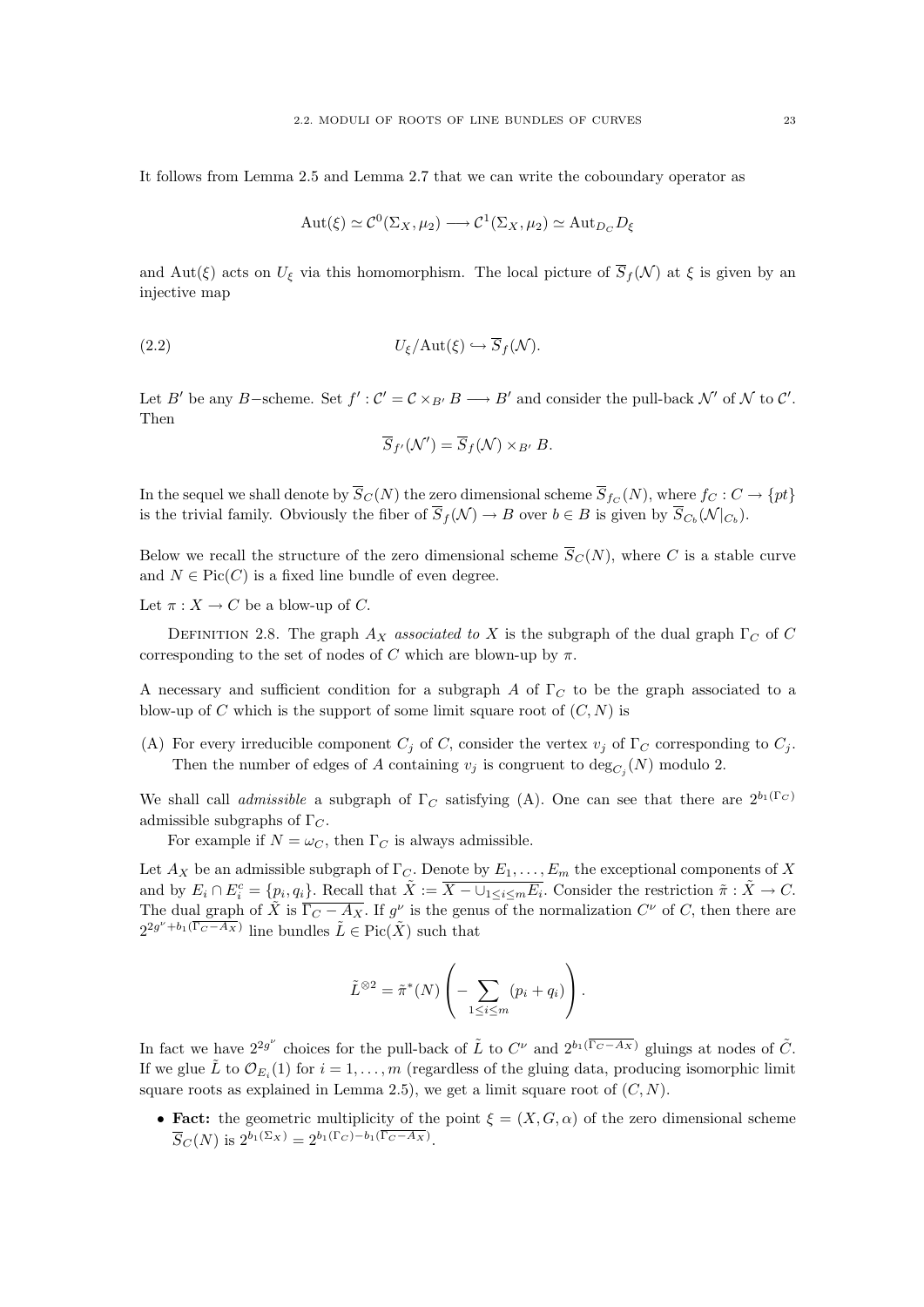In fact the order of ramification of  $D_{\xi}/\text{Aut}(\xi) \to D_C$  over the origin is obtained as follows. If  $\tilde{X}$  has  $\gamma$  connected components and X has m exceptional components, this order is  $2^m/2^{\gamma-1} = 2^{b_1(\Sigma_X)}$ (notice that the image of the coboundary  $\mathcal{C}^0(\Sigma_X, \mu_2) \to \mathcal{C}^1(\Sigma_X, \mu_2)$  has cardinality  $2^{\gamma-1}$ ). Since the graph  $\Sigma_X$  is obtained from  $\Gamma_C$  by contracting the edges in  $\overline{\Gamma_C - A_X}$ , then  $b_1(\Sigma_X) = b_1(\Gamma_C) - b_2(\overline{\Gamma_C})$  $b_1(\overline{\Gamma_C - A_X}).$ 

Notice that a limit square root supported on a quasistable curve  $X$  has geometric multiplicity 1 if and only if  $b_1(\Sigma_X) = 0$ . In particular this is true if X is either a stable curve or of compact type (i.e. its dual graph is a tree).

Notice that

$$
\text{length}\,\overline{S}_C(N) = 2^{b_1(\Gamma_C)}\,\, 2^{2g^{\nu} + b_1(\overline{\Gamma_C - A_X})}\,\, 2^{b_1(\Gamma_C) - b_1(\overline{\Gamma_C - A_X})} = 2^{2g^{\nu} + 2b_1(\Gamma_C)} = 2^{2g}.
$$

We shall widely use the following examples in Chapter 3.

EXAMPLE 2.9. Consider a curve C of genus g whose dual graph  $\Gamma_C$  is shown below.



Let us describe  $\overline{S}_C(\omega_C \otimes T)$  where  $T = \mathcal{O}_C(D) \otimes \mathcal{O}_C \in Pic(C)$  for a smoothing C of C and a Cartier divisor  $D$  of  $C$  supported on  $C$ .

Since  $b_1(\Gamma_C) = 0$ , there is only one blow-up  $X \to C$  of C such that  $A_X$  is admissible. More precisely the edge of  $\Gamma_C$  connecting  $C_0$  to  $C_j$  appears in  $A_X$  if and only if  $\deg_{C_j}(\omega_C \otimes T) \equiv 1$  (2). Let  $C_1, \ldots, C_d$  be the components satisfying the last condition. Set  $n_j := C_0 \cap C_j$ . Then a limit square root of  $\omega_C \otimes T$  is given by gluing a square root of  $\omega_C \otimes T \otimes \mathcal{O}_{C_0}(-\sum_{1 \leq j \leq d} n_j)$ , a square  $\text{root of }\omega_C\otimes T\otimes \mathcal{O}_{C_j}(-n_j) \text{ for } j=1,\ldots,d, \text{ a square root of }\omega_C\otimes T\otimes \mathcal{O}_{C_j} \text{ for } j=\overline{d}+1,\ldots,N \text{ and }$  $\mathcal{O}_E(1)$  for every exceptional component E of X (note that there is just one gluing datum because X is of compact type). Since X is of compact type, then  $\overline{S}_C(N)$  is reduced.

EXAMPLE 2.10. Consider a curve C of genus g whose dual graph  $\Gamma_C$  is as shown below.



Let us describe  $\overline{S}_C(\omega_C \otimes T)$  where  $T = \mathcal{O}_{\mathcal{C}}(D) \otimes \mathcal{O}_C \in \text{Pic}(C)$  for a general smoothing  $\mathcal C$  of  $C$  and a Cartier divisor  $D$  of  $C$  supported on  $C$ .

Let  $X \to C$  be a blow-up of C. It is easy to see that  $A_X$  is admissible if and only if for  $j = 1, ..., N$  either both the edges connecting  $C_0$  to  $C_j$  appear in  $A_X$  or none of these edges appears. Notice that  $b_1(\Gamma_C) = N$ , hence there are  $2^N$  admissible subgraphs of  $\Gamma_C$ .

Pick an admissible subgraph  $A_X$  of  $\Gamma_C$  and set  $\{n_{j1}, n_{j2}\} := C_0 \cap C_j$ . Assume that  $n_{j1}, n_{j2}$ for  $j = 1, \ldots, d$  are the nodes which are blown-up to get X.

Glue a square root of  $\omega_C \otimes T \otimes \mathcal{O}_{C_0}(-\sum_{1 \leq j \leq d} (n_{j1} + n_{j2}))$  and a square root of  $\omega_C \otimes T \otimes \mathcal{O}_{C_j}$ for  $j = d+1, \ldots, N$ . There are  $2^{b_1(\overline{\Gamma_C - A_X})} = 2^{N-d}$  possible gluings. A limit square root of  $\omega_C \otimes T$ is given by gluing a line bundle of  $C_0 \cup C_{d+1} \cdots \cup C_N$  obtained as just explained, a square root of  $\omega_C \otimes T \otimes \mathcal{O}_{C_j}(-n_{j1}-n_{j2})$  for  $j=1,\ldots,d$  and  $\mathcal{O}_E(1)$  for every exceptional component E of X (regardless of the gluing data, see Lemma 2.5 (iii)).

Since  $b_1(\Sigma_X) = d$ , then a limit square root of  $\omega_C \otimes T$  supported on X has multiplicity  $2^d$ .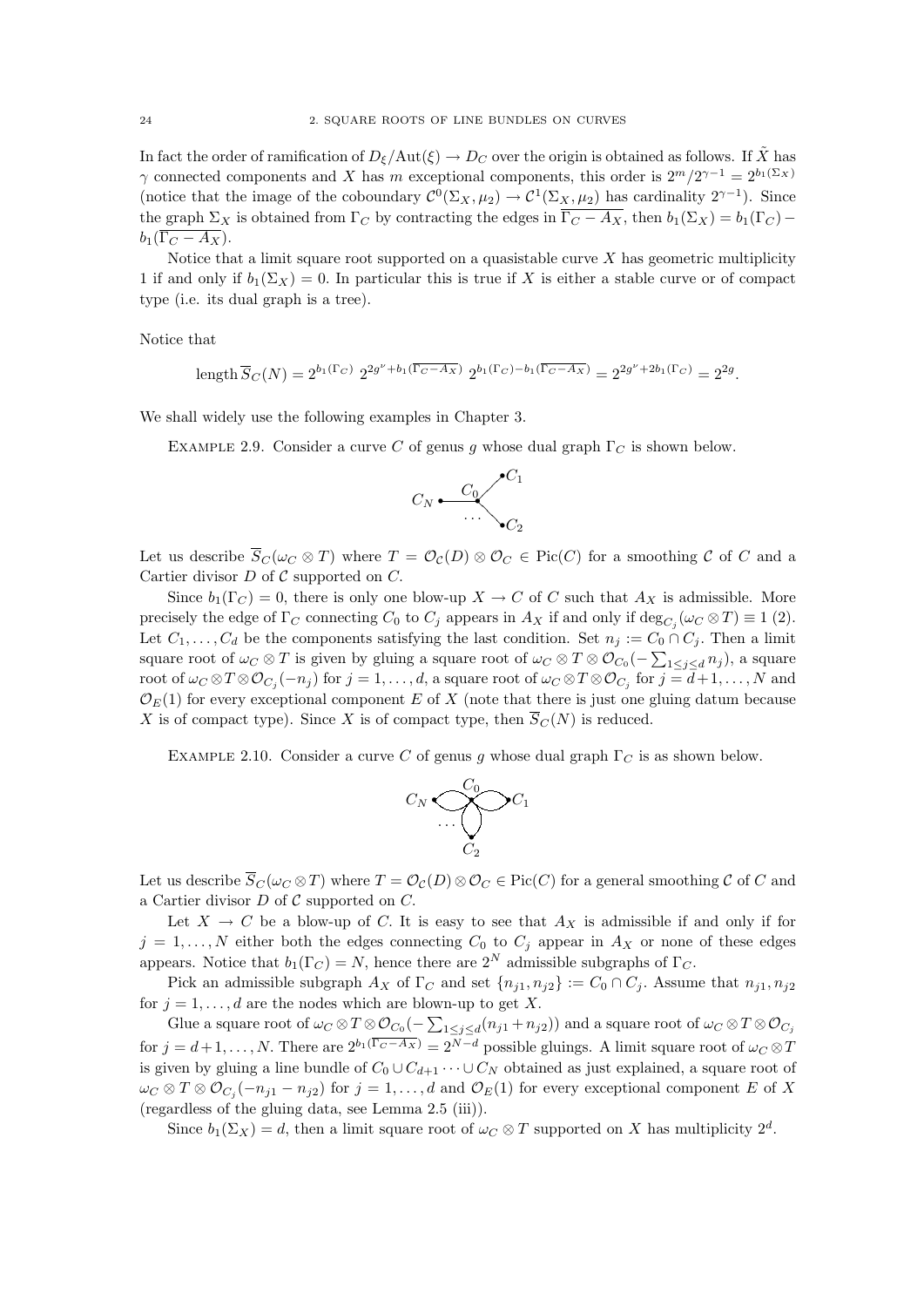## 2.2.1. The moduli space of stable spin curves.

Consider Cornalba's compactification  $\overline{S_q}$  of the moduli space of theta characteristics on smooth curves.  $\overline{S_q}$  parametrizes isomorphism classes of stable spin curves. The main difference with the previously recalled moduli spaces is the notion of isomorphisms, yielding a coarser equivalence relation (see Def. 2.11).

In Proposition 2.12 we shall see a typical unexpected phenomenon of one-dimensional subvarieties of  $\overline{S_g}$  which will be behind the discussion of Chapter 3.

DEFINITION 2.11. Let  $\xi = (X, G, \alpha)$  and  $\xi' = (X', G', \alpha')$  be stable spin curves respectively of the stable curves C and C'. An isomorphism between  $\xi$  and  $\xi'$  is the datum of

- an isomorphism  $\psi : C \to C'$
- an isomorphism of limit square roots of  $(C, \omega_C)$  between  $\xi$  and  $\psi^*\xi$ .

 $\overline{S}_g$  is well-known as *moduli space of stable spin curves*.

If C is a stable curve without non-trivial automorphisms, then the fiber of  $\varphi$  over the point of  $\overline{M_g}$ parametrizing the isomorphism class of C is exactly  $\overline{S}_C(\omega_C)$ .

If C is a stable curve without non-trivial automorphisms, then the local description of  $\overline{S_q}$  at a stable spin curve of C is given by (2.2) below Lemma 2.7 where we put  $B = D<sub>C</sub>$ . Then if C has two irreducible components and  $\xi = (X, G, \alpha)$  is a stable spin curve of C such that  $\tilde{X}$  is connected, it is easy to see that  $Aut(\xi)$  acts trivially on  $U_{\xi}$  and hence  $\xi$  is a smooth point of  $\overline{S_g}$  (see also the proof of the following Proposition).

It follows that the general curve of  $\overline{S_g}$  passing through  $\xi$  is smooth at  $\xi$ . We show that this is no longer true for subcurves of  $\overline{S_g}$  obtained by pulling-back (via  $\varphi : \overline{S_g} \to \overline{M_g}$ ) general curves of  $\overline{M_q}$  through  $\varphi(\xi)$ .

PROPOSITION 2.12. Let C be a stable curve without non-trivial automorphisms and with two smooth irreducible components. Let x be the point of  $\overline{M_q}$  parametrizing the isomorphism class of C. Consider the morphism  $\varphi : \overline{S_g} \to \overline{M_g}$  and a general curve B of  $\overline{M_g}$  containing x.

Then the curve  $\varphi^{-1}(B)$  of  $\overline{S_g}$  is singular at a point  $\xi = (X, G, \alpha)$  of  $\varphi^{-1}(x)$  such that X is the blow-up of C at least at two nodes and  $\tilde{X}$  is connected.

PROOF. The problem is local, hence we may assume that  $B \subset D_C$  (recall that  $D_C$  is the base of the universal deformation of C). Let  $t_1, \ldots, t_{3g-3}$  be the coordinates of  $D_C$ . If  $n_1, \ldots, n_\delta$  are the nodes of C, assume that  $\{t_i = 0\}$  is the locus where the node  $n_i$  persists for  $i = 1, \ldots, \delta$ . Since  $B$  is general, the implicit function theorem allows us to describe  $B$  as

$$
(t_1, t_1h_2(t_1), \ldots, t_1h_{3g-3}(t_1))
$$

where  $h_j$  are analytic functions such that  $h_j(0) \in \mathbb{C}^*$ .

Let  $\xi = (X, G, \alpha)$  be a stable spin curve of C such that  $X \to C$  is the blow-up of C at the nodes  $n_1, \ldots, n_m$  of C with  $1 < m < \delta$ . If we consider (see the discussion below Th. 2.6)

$$
\rho: D_{\xi} := D_s \times D'_s \to D_C \qquad (s_1 \dots s_m, s_{m+1} \dots) \to (s_1^2 \dots s_m^2, s_{m+1} \dots)
$$

the base of the universal deformation of  $\xi$  is  $U_{\xi} = \rho^{-1}(B)$  and is given by

$$
U_{\xi} = \mathbf{v}(s_2^2 - s_1^2 h_2(s_1^2), \dots s_m^2 - s_1^2 h_m(s_1^2), s_{m+1} - s_1^2 h_{m+1}(s_1^2), \dots s_{3g-3} - s_1^2 h_{3g-3}(s_1^2)).
$$

Let  $\Gamma_C$  be the dual graph of C. We find how  $\text{Aut}(\xi)$  acts on  $U_{\xi}$ .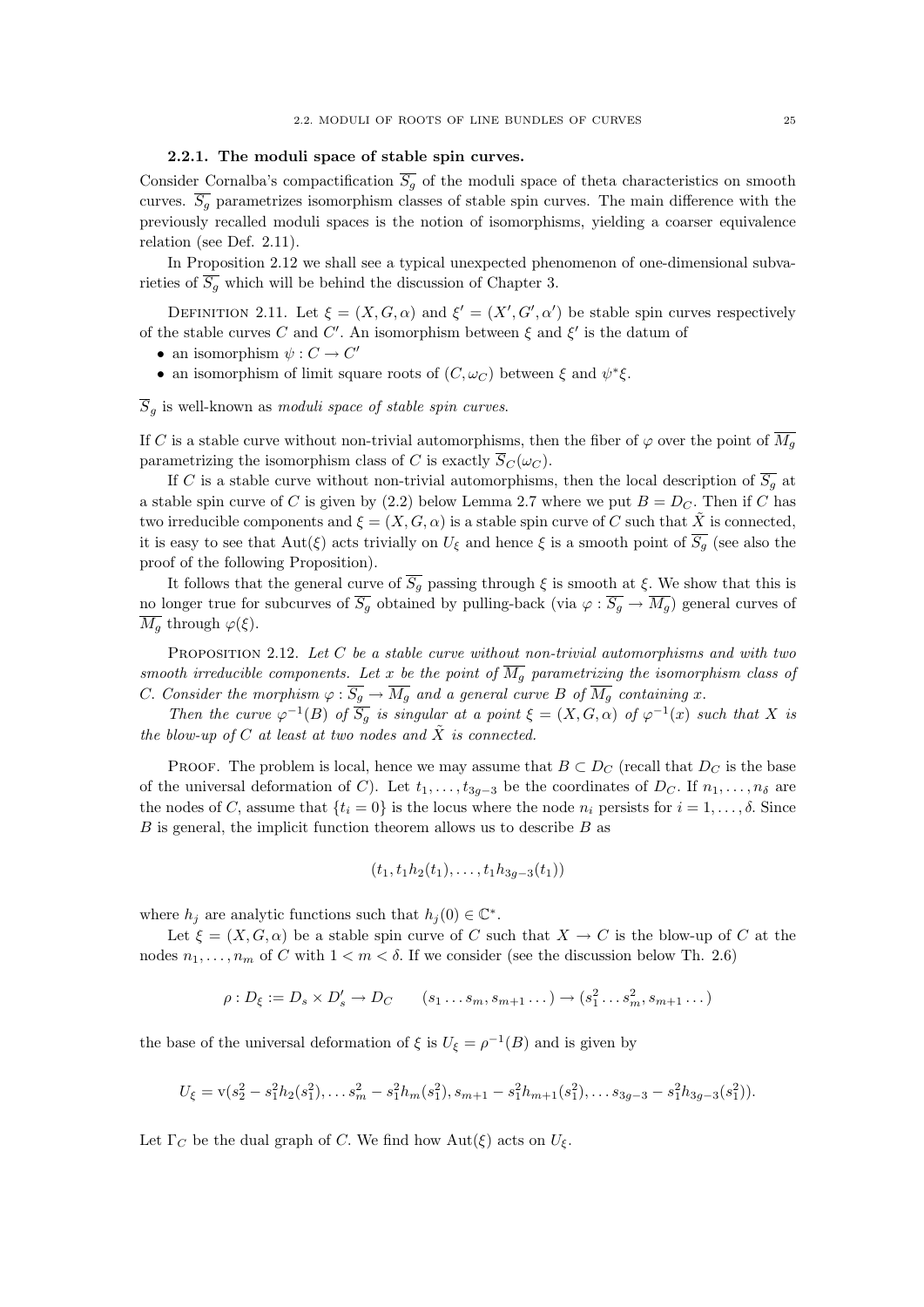Since  $1 < m < \delta$ , then  $A_X$  has exactly one vertex and the image of the coboundary operator  $\mathcal{C}^0(\Sigma_X, \mu_2) \to \mathcal{C}^1(\Sigma_X, \mu_2)$  is trivial. Hence Aut( $\xi$ ) acts trivially on  $U_{\xi}$  and the local picture of  $\varphi^{-1}(B)$  at  $\xi$  is given by  $U_{\xi}$  (see (2.2) below Lemma 2.7) which is singular at the origin.

In the hypotesis of the previous Proposition, it is easy to see that if  $X$  is the blow-up at most at one node or C, then  $\varphi^{-1}(A)$  is smooth at  $\xi$ , while if X is the blow-up at the whole set of nodes of C, then  $\xi$  is a singular point.

# 2.3. The universal Picard variety

In [C2] L. Caporaso, using Geometric Invariant Theory, constructed a modular compactification  $\overline{P_{d,g}}$  over  $\overline{M_g}$  of the so-called universal Picard variety  $Pic_{d,g}$  over  $M_g$  whose set-theoretic description is given by

 $Pic_{d,q} = \{ (C, L) : C \text{ smooth curve of genus } g, L \text{ line bundle of } C \text{ of degree } d \}/\text{iso.}$ 

In this Section we recall some basic facts about the geometry of  $\overline{P_{d,q}}$ , stressing some properties which we shall use in the sequel.

The boundary points of  $\overline{P_{d,g}}$  correspond to certain line bundles on quasistable curves having degree 1 on exceptional components and this is the main analogy between  $P_{d,g}$  and the notion of limit square roots of the previous Section.

Fix a large d and consider the Hilbert scheme  $Hilb_{d,q}$  of connected curves of degree d and genus g in  $\mathbb{P}^s$ , where  $s = d - g$ . The group  $SL(s + 1)$  naturally acts on Hilb<sub>d,g</sub>. Fix a linearization for this action from now on. If we denote by  $H_d \subset Hilb_{d,g}$  the subset of GIT-semistable points representing connected curves, then  $\overline{P_{d,g}}$  is the GIT-quotient (see [C1, Theorem 2.1])

$$
q: H_d \longrightarrow \overline{P_{d,g}} = H_d/SL(s+1).
$$

 $\overline{P_{d,q}}$  is a modular compactification of the universal Picard variety  $Pic_{d,q}$ , that is its points have a geometrically meaningful description, which we shall briefly recall below.

DEFINITION 2.13. Let X be a quasistable curve and  $L \in Pic(X)$  be a line bundle of degree d. We say that the multidegree deg  $L$  is *balanced* if

- deg<sub>E</sub>  $L = 1$  for every exceptional component E of X
- the multidegree deg L satisfies the Basic Inequality, that is for every subcurve  $Z$  of  $X$

(BI) 
$$
\left| \deg_Z L - \frac{d}{2g-2} (\deg_Z \omega_X) \right| \leq \frac{k_Z}{2}.
$$

The notion of twisters of a nodal curve is introduced in order to control the non-separatedness of the Picard functor.

DEFINITION 2.14. Let X be a nodal curve and fix a smoothing  $f : \mathcal{X} \to B$  of X. A line bundle  $T \in Pic(X)$  is said to be a f-twister of X or simply a twister of X if

$$
T \simeq \mathcal{O}_{\mathcal{X}}(D) \otimes \mathcal{O}_{X},
$$

where D is a Cartier divisor of X supported on irreducible components of X. We shall denote by  $Tw<sub>f</sub>(X)$  the set of all the f–twisters of X. When no confusion may arise we shall use also the suggestive notation  $\mathcal{O}_f(D)$  for an f−twister of X.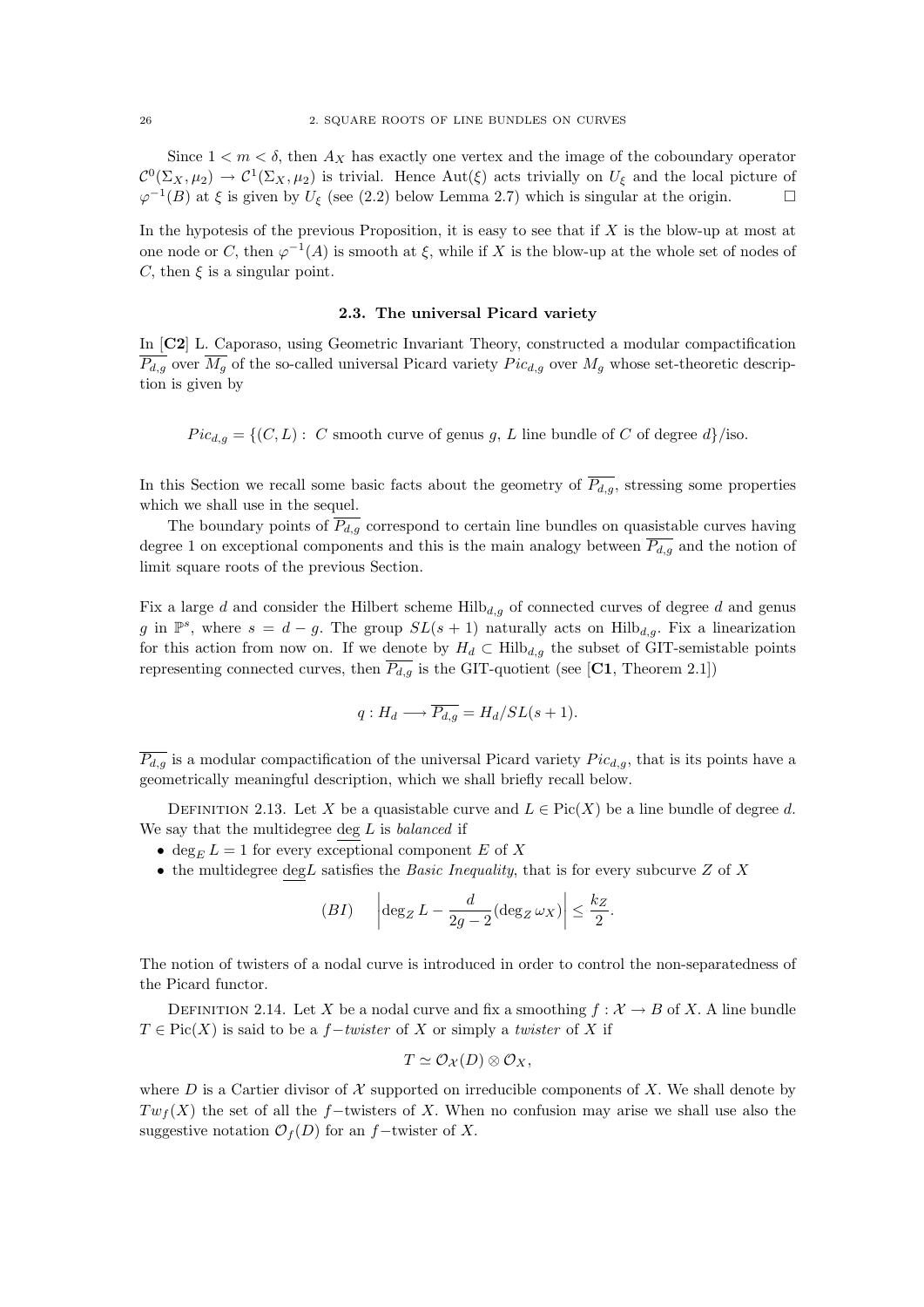DEFINITION 2.15. Consider two balanced line bundles  $L' \in Pic X'$  and  $L'' \in Pic X''$ , where X' and  $X''$  are quasistable curves. We say that  $L'$  and  $L''$  are *equivalent* if there exists a semistable curve X obtained by a finite sequence of blow-ups both of  $X'$  and of  $X''$ , and a twister T of X such that, denoting by  $L'_X$  and  $L''_X$  the pull-backs of  $L'$  and  $L''$  to X, we have

$$
L_X'\simeq L_X''\otimes T.
$$

The modular property of  $\overline{P_{d,q}}$  follows from the following Theorem (see [C2, Proposition 3.1, Proposition 6.1 and Lemma 5.2] and [CCC, Theorem 5.1.6] for the proof).

THEOREM 2.16. Let  $X \subset \mathbb{P}^s$  be a connected curve of genus g. Then

- (i) The Hilbert point of X is GIT-semistable if and only if X is quasistable and  $\mathcal{O}_X(1)$  is balanced.
- (ii) Assume that the Hilbert point of X and X' are GIT-semistable. Then they are GIT-equivalent if and only if  $\mathcal{O}_X(1)$  and  $\mathcal{O}_{X'}(1)$  are equivalent.

Therefore  $\overline{P_{d,g}}$  parametrizes equivalence classes of balanced line bundles of degree d on quasistable curves of genus g.

Moreover if  $L'$  and  $L''$  are two balanced and equivalent line bundles on quasistable curves of genus g, then their corresponding Hilbert points in  $H_d$  are identified in  $\overline{P_{d,g}}$ .

There exists a natural injective morphism (see [CCC, Lemma-Definition 5.2.1.])

$$
\chi: S_g \hookrightarrow \overline{P_{g-1,g}}.
$$

Let us denote by  $\hat{S}_g$  the closure of the image of  $S_g$  in  $\overline{P_{g-1,g}}$ . We can view  $\chi$  as a natural birational map between  $\overline{S}_g$  and  $\hat{S}_g$ .

The modular property of  $\hat{S}_g$  is explicit and is given by the following

THEOREM 2.17. The points of  $\hat{S}_g$  are in bijection with equivalence classes of balanced line bundles  $L \in Pic(X)$  where X is a quasistable curve of genus q such that there exists a twister T of X satisfying

$$
L^{\otimes 2}\simeq \omega_X\otimes T.
$$

PROOF. (See [CCC, Theorem 5.2.2]).

DEFINITION 2.18. Let  $T \in Pic(X)$  be a twister of a quasistable curve X. We say that T is an *admissible twister* of X if the multidegree  $\frac{1}{2}$  deg ( $\omega_X \otimes T$ ) is balanced. In this case if

$$
T \simeq \mathcal{O}_f(D) \in \text{Pic}(X)
$$

for a smoothing  $X$  of X and a Cartier divisor D of  $X$ , we say that D is an *admissible divisor* of  $\mathcal{X}$ .

DEFINITION 2.19. Let  $L \in Pic(X)$  be a line bundle such that  $\alpha : L^{\otimes 2} \simeq \omega_X \otimes T$ , where  $T = \mathcal{O}_{\mathcal{X}}(D) \otimes \mathcal{O}_{X}$  is an admissible twister of X. We say that  $(X, L)$  is a D-twisted spin curve.

Notice that  $(X, L, \alpha)$  is a limit square root of  $(X, \omega_X \otimes T)$ . In the sequel, when we shall see a twisted spin curve as limit square root, we omit the given isomorphism  $\alpha$  if no confusion may arise. A stable spin curve supported on a stable curve is a 0−twisted spin curve.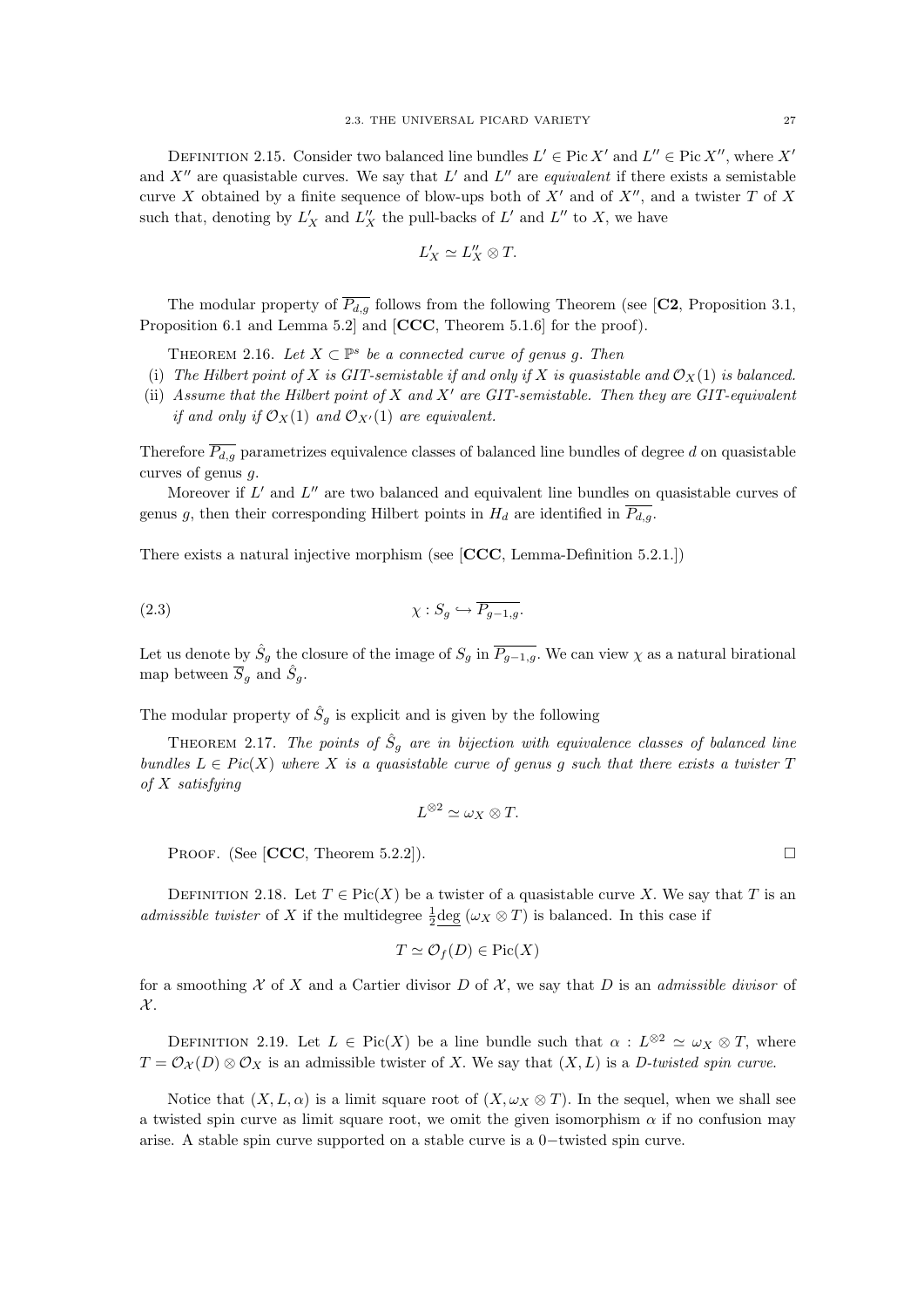## 2.4. The equivalence class of a line bundle

In [F] Fontanari showed that the morphism  $\chi$  of (2.3) extends to a natural morphism

$$
\chi: \overline{S_g} \longrightarrow \hat{S}_g.
$$

Its set-theoretic description is as follows.

One can show that a stable spin curve  $\xi$  is represented in  $H_{g-1}$  by a GIT-semistable point whose orbit is closed (in  $H_{g-1}$ ).  $\chi(\xi)$  is the image via the quotient morphism  $q: H_{g-1} \to \overline{P_{g-1,g}}$ of the closed orbit of the Hilbert point in  $H_{q-1}$  representing  $\xi$ .

Moreover  $\chi$  is a bijective morphism.

It is well-known that  $(d - g + 1, 2g - 1) = 1$  if and only if  $\overline{P_{d,q}}$  is a geometric quotient, that is  $H_d$  has only GIT-stable points (see [C1, Proposition 6.2, Propostion 8.1]). In particular there are GIT-strictly semistable points in  $H_{g-1}$ .

Consider  $q: H_{g-1} \to \overline{P_{g-1,g}}$ . From the previous discussion, we argue that a twisted spin curve  $(X, L)$  which is not a stable spin curve is represented in  $H_{g-1}$  by a GIT-strictly semistable point such that  $q(X, L) \in \hat{S}_g$  (Th. 2.17). This means that if  $q(X, L) = \chi(\xi) \in \hat{S}_g$  for a stable spin curve ξ, the orbit of the Hilbert point representing  $(X, L)$  is non-closed (in  $H_{q-1}$ ) and its closure contains the (closed) orbits of the Hilbert point of  $\xi$  (see the Fundamental Theorem of GIT, Theorem 1.1).

In this case  $L$  and  $G$  are equivalent line bundle according to Def. 2.15.

A natural question is

QUESTION 2.20. Let  $(X, L)$  be a twisted spin curve. Describe a stable spin curve  $\xi = (X', G, \alpha)$ such that L and G are equivalent.

In the sequel we will answer to the posed question for twisted spin curves arising from general smoothings. Notice that when the stable model of  $X$  in Question 2.20 has no nontrivial automorphisms, the stable spin curve  $\xi$  containing a line bundle equivalent to L is unique.

Let X be a quasistable curve. From now on we will fix its decomposition  $X = \bigcup_{1 \leq i \leq \gamma} X_i$  into irreducible components. Set

$$
X_i \cap X_i^c = \{p_{i1}, \ldots, p_{ih_i}\}.
$$

Let  $T \in Tw(X)$  be a twister of X. For every  $X_i \subset X$  we have

$$
T \otimes \mathcal{O}_{X_i} \simeq \mathcal{O}_{X_i} \left( \sum_{1 \le h \le h_i} m_{ih} p_{ih} \right) \quad m_{ih} \in \mathbb{Z}
$$

(2.4) 
$$
m_{ih} = -m_{jh'} \text{ if } p_{ih} = p_{jh'} \in X_i \cap X_j
$$

(2.5) 
$$
m_{ih} > 0 \Rightarrow m_{ih'} > 0 \quad \text{if } p_{ih}, p_{ih'} \in X_i \cap X_j, i \neq j
$$

(2.6) 
$$
m_{i_1h_1} < 0, m_{i_2h_2} \leq 0...m_{i_{N-1}h_{N-1}} \leq 0 \Rightarrow m_{i_Nh_N} > 0
$$

if  $p_{i_1h_1}$  ∈  $X_{i_1} \cap X_{i_2}$ ,  $p_{i_2h_2}$  ∈  $X_{i_2} \cap X_{i_3}$  ...  $p_{i_NNh_N}$  ∈  $X_N \cap X_{i_1}$ .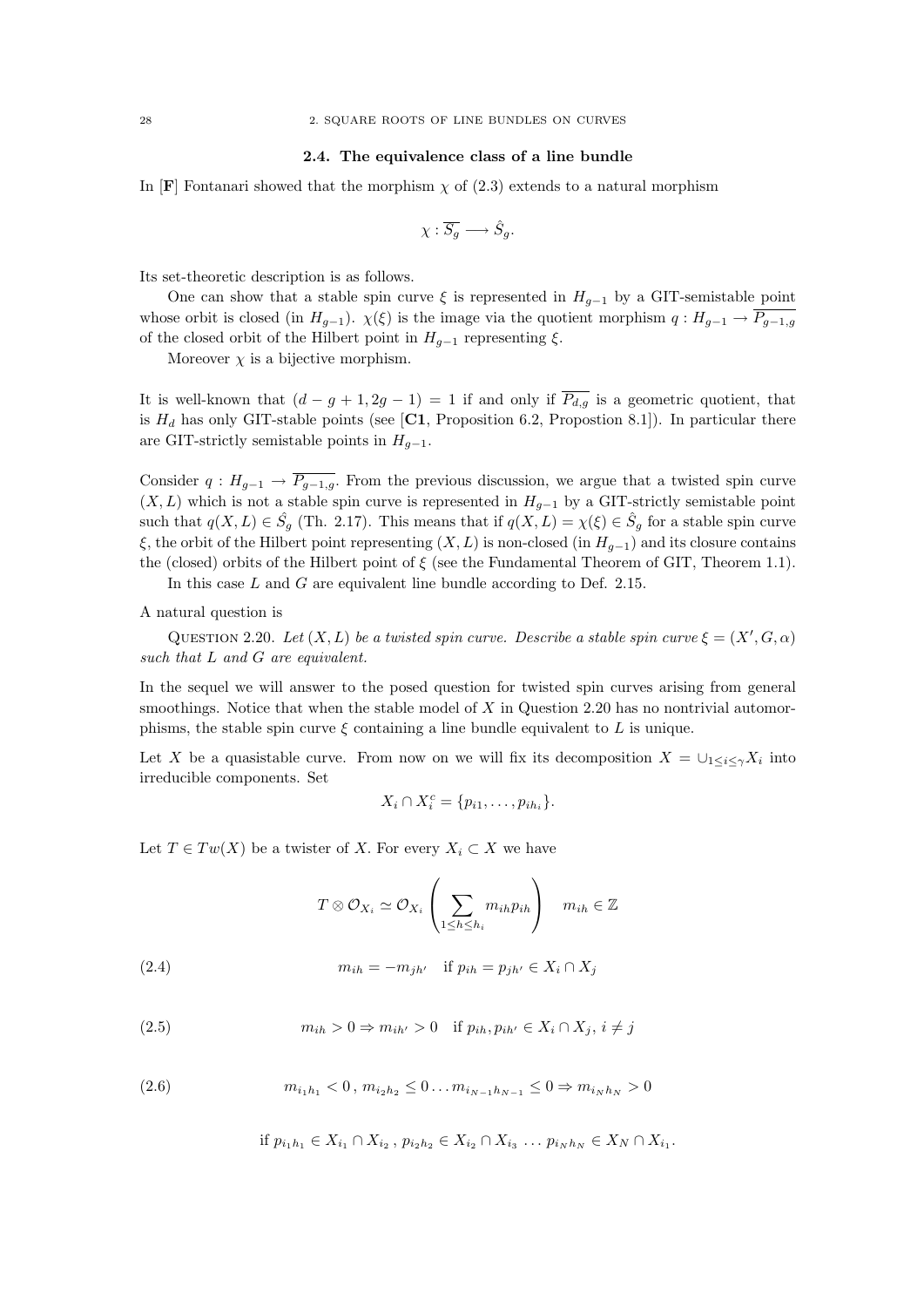It follows from (2.4) that T naturally defines a 1-chain  $\gamma_T \in C^1(\Gamma_X, \mathbb{Z})$  whose coefficient on the half edges<sup>1</sup> of the dual graph  $\Gamma_X$  are the  $m_{ih}$ .

DEFINITION 2.21.  $\gamma_T$  is said to be the 1-chain of T.

In the sequel we shall denote by

$$
suppT|_{X_i} := \{p_{ih} \text{ s.t. } m_{ih} \neq 0.\}
$$

The geometry of the admissible twister of a quasistable curve is given by the following

LEMMA 2.22. Let X be a quasistable curve and let T be a twister of X. The following properties are equivalent.

- $(i)$  T is admissible.
- (ii) The coefficients of the 1-chain  $\gamma_T \in C^1(\Gamma_X, \mathbb{Z})$  of T run over the set  $\{-1, 0, 1\}$ . If  $T$  is induced by a general smoothing we have also
- (iii) There exists a partition of X into subcurves  $Z_1, \ldots, Z_{d_T}$  such that
	- (a) for every  $h = 1, \ldots, d_T$ , we have  $Z_h \neq \emptyset$ .
	- (b) for  $h \neq h'$  we have  $Z_h \cap Z_{h'} \neq \emptyset$  if and only if  $|h h'| \leq 1$
	- (c) if we set  $Z_0 \cap Z_1 := \emptyset$  and  $Z_{d_T} \cap Z_{d_T+1} = \emptyset$ , then for every  $h = 1, \ldots, d_T$  and  $X_i \subset Z_h$

$$
T \otimes \mathcal{O}_{Z_h} \simeq \mathcal{O}_{Z_h} \left( \sum_{\substack{p \in Z_h \cap Z_{h+1} \\ q \in Z_h \cap Z_{h-1}}} (p-q) \right) \qquad supp T|_{X_i} \subset Z_h \cap Z_h^c.
$$

PROOF. First of all it is easy to see that for any subcurve  $Z \subset X$ 

(2.7) 
$$
|\deg_Z T| \le k_Z \Leftrightarrow (BI) \quad \left| \frac{1}{2} \deg_Z(\omega_X \otimes T) - \frac{1}{2} \deg_Z \omega_X \right| \le \frac{k_Z}{2} \Leftrightarrow T \text{ is admissible}
$$

 $(i) \Rightarrow (ii).$ 

For each component  $X_i$  of X, we denote by  $v_{X_i}$  the corresponding vertex in  $\Gamma_X$ .

Assume by contradiction that there exists  $p_{1h} \in X_1$  such that  $m_{1h} \leq -2$ . Consider the set of vertices V of  $\Gamma_X$  such that v is in V if and only if

- there exists a chain of edges of  $\Gamma_X$  connecting v and  $v_{X_1}$
- the coefficients of  $\gamma_T$  on each half edge of the chain run over  $\{0, 1, -1\}$
- if we consider an edge e of the chain, then the coefficient of  $\gamma_T$  of the half edge of e closer to v is either 0 or  $-1$ .

V is a proper subset of vertices of  $\Gamma_X$ , because combining (2.5) and (2.6) with the condition  $m_{1h} \leq -2$ , it is easy to see that the vertex of the component of X intersecting  $X_1$  and containing  $p_{1h}$  is not in V.

Pick the proper subcurve  $Z_V$  of X corresponding to V. Since T is admissible, it follows from (2.7) that  $|\text{deg}_{Z_V}T| \leq k_{Z_V}$ . Hence by construction there exists a component  $X_2 \neq X_1$  of X such that  $X_2 \nsubseteq Z_V$  and  $Z_V \cap X_2 \neq \emptyset$  and such that there is  $p_{2h} \in X_2$  with  $m_{2h} \leq -2$ .

Iterating this argument and applying (2.6), one finds an infinite number of distinct components of  $X$ , yielding a contradiction.

<sup>&</sup>lt;sup>1</sup>Let  $X^{\nu}$  be the normalization of X. The set of *half edges* of  $\Gamma_X$  corresponds to the points of  $C^{\nu}$  mapping to a node of C.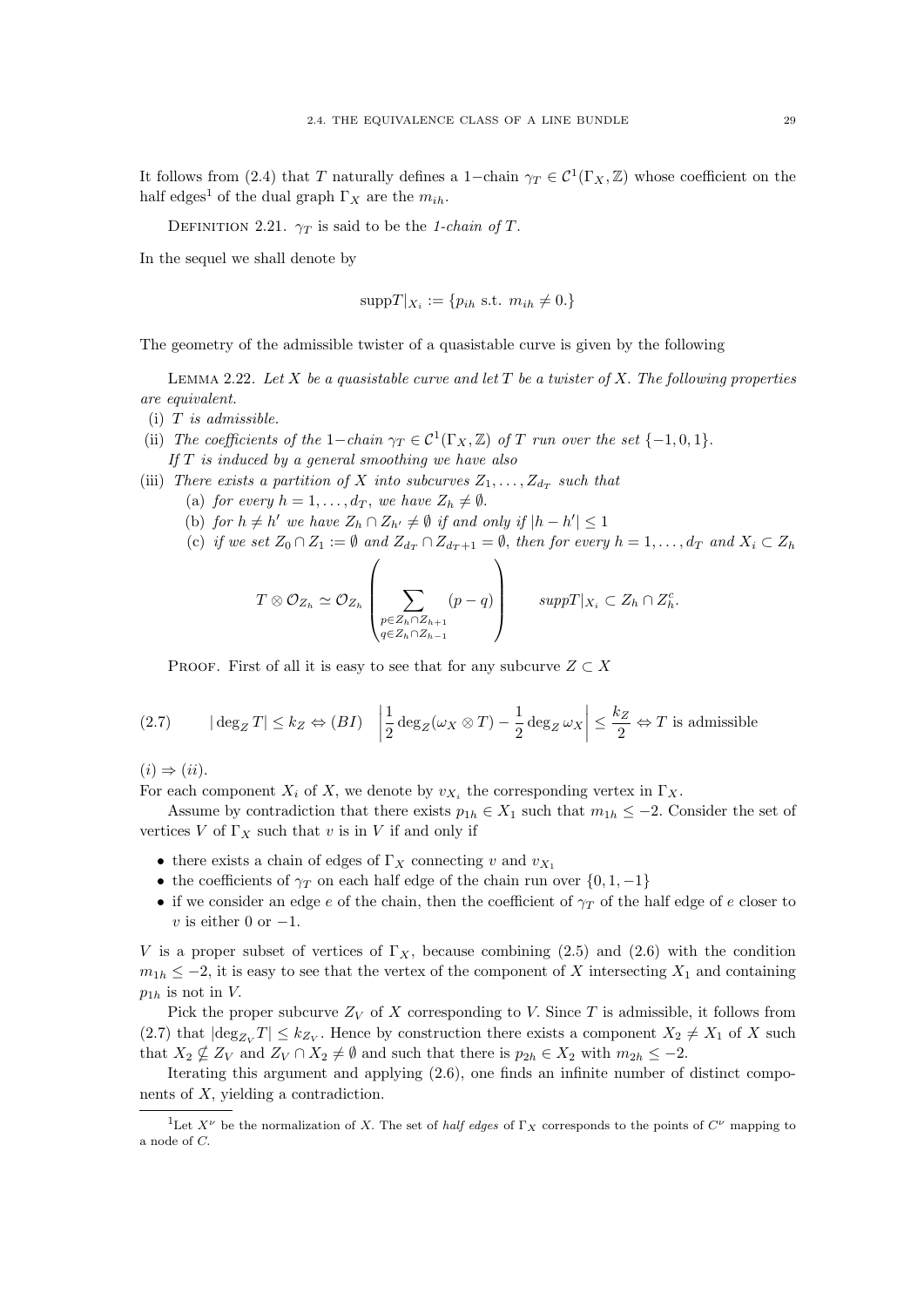$(ii) \Rightarrow (i).$ 

Pick any subcurve Z. From the given hypothesis on  $\gamma_T$ , each point  $p_Z$  of  $Z \cap Z^c$  contributes of an integer in  $\{-1, 0, 1\}$  to  $\deg_Z T$ , then  $|\deg_Z T| \leq k_Z$  and it follows from  $(2.7)$  that T is admissible.

 $(i), (ii) \Rightarrow (iii)$ 

Let  $f: \mathcal{X} \to B$  be a general smoothing such that  $T = \mathcal{O}_f(D)$  for a Cartier divisor D of X supported on irreducible components of  $X$ . Write

$$
D = \sum_{1 \le i \le \gamma} a_i X_i.
$$

Modulo tensoring by the trivial twister  $\mathcal{O}_f(nX)$  ( $n \geq 0$ ) of X we may assume that the minimum of the  $a_i$  is 1 and the maximum is a positive integer  $d_T$ . Set for  $1 \le h \le d_T$ 

$$
Z_h := \bigcup_{a_i=h} X_i \subset X.
$$

In this way we have  $Z_1 \neq \emptyset$  and for every  $X_i \subset Z_1$ 

$$
\mathrm{supp} T|_{X_i} \subset Z_1 \cap Z_1^c.
$$

$$
T\otimes \mathcal{O}_{Z_1}\simeq \mathcal{O}_{Z_1}\left(\sum_{p\in Z_1\cap Z_1^c}m_p p\right)\ \ 0
$$

Since T is admissible, using (2.7) we get  $\left|\deg_{Z_1} T\right| \leq k_{Z_1}$  and hence

(2.8) 
$$
k_{Z_1} \leq \sum_{p \in Z_1 \cap Z_1^c} m_p = |\deg_{Z_1} T| \leq k_{Z_1}
$$

which implies  $m_p = 1, \forall p \in Z_1 \cap Z_1^c$ .

If  $Z_1 = X$  then the twister is trivial and there is nothing to prove. Otherwise  $Z_2 \neq \emptyset$  because from (ii) all the irreducible components of X intersecting  $Z_1$  are in  $Z_2$ . For every  $X_i \subset Z_2$ 

$$
\mathrm{supp} T|_{X_i} \subset Z_2 \cap Z_2^c.
$$

$$
T\otimes\mathcal{O}_{Z_2}\simeq\mathcal{O}_{Z_2}\left(\sum_{\substack{p\in Z_2\cap Z_2^c\\ p\not\in Z_2\cap Z_1}}m_p p-\sum_{q\in Z_1\cap Z_2}q\right)\ \ 0< m_p\in\mathbb{Z}
$$

Arguing as for (2.8) for the subcurve  $Z_1 \cup Z_2$  we get  $m_p = 1, \forall p \in (Z_2 \cap Z_2^c) - Z_1$ .

Iterating we get a partition satisfying  $(a)$  and  $(c)$  and it follows from  $(ii)$  that it satisfies also (b).

 $(iii) \Rightarrow (ii)$  Obvious form (c).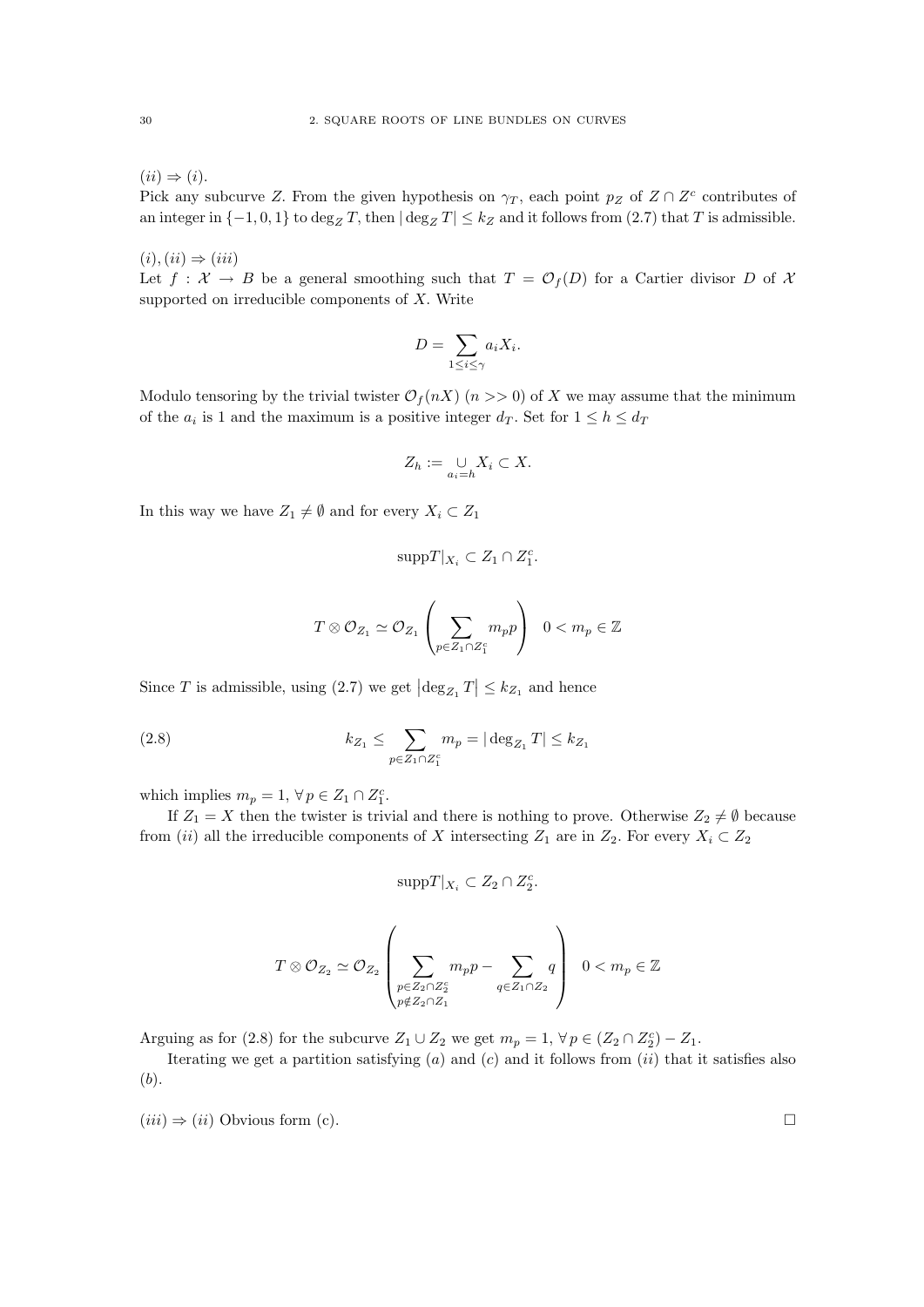DEFINITION 2.23. Let T be an admissible twister of a quasistable curve X and let  $\gamma_T$  be its 1–chain. A node of X is said to be T-twisted if the half edges of  $\Gamma_X$  corresponding to it appear with non trivial coefficient in  $\gamma_T$  (and hence either 1 or -1, see Lemma 2.22 (ii)).

• The refined partition of a quasistable curve

Let  $X$  be a quasistable curve and  $T$  an admissible twister of  $X$  induced by a general smoothing of X. Let  $Z_1, \ldots, Z_{d_T}$  be the partition of X induced by T (see Lemma 2.22(iii)). Let  $\mathcal{E}_1, \ldots, \mathcal{E}_{d_T}$  be respectively the union of the exceptional components of X contained in  $Z_1, \ldots, Z_{d_T}$  and consider the partition of  $X$  given by

$$
\overline{Z_1-\mathcal{E}_1},\ldots,\overline{Z_{d_T}-\mathcal{E}_{d_T}}\,,\,\mathcal{E}_1,\ldots,\mathcal{E}_{d_T}.
$$

Abusing notation denote by  $Z_1, \ldots, Z_{d_T}$  the first  $d_T$  subcurves.

• We call  $Z_1, \ldots, Z_{d_T}, \mathcal{E}_1, \ldots, \mathcal{E}_{d_T}$  the refined partition of X induced by T.

By definition  $\deg_E(\omega_X \otimes T) = 2$  for every exceptional component of X. Therefore, if  $E \cap E^c =$  $\{p,q\}$ , we have  $T \otimes E \simeq \mathcal{O}_E(p+q)$  and every exceptional node of X is T-twisted.

In particular the subcurve  $Z_h$  for  $h \geq 2$  in a refined partition is non-empty, otherwise the properties of Lemma 2.22 (iii) cannot hold for the original partition. Obviously if  $Z_1 = \emptyset$  then  $\mathcal{E}_1 \neq \emptyset$  (see Lemma 2.22 (iii)(a)).

Now we can answer Question 2.20 for general smoothings.

THEOREM 2.24. Let X be a quasistable curve,  $f: \mathcal{X} \to B$  be a general smoothing of X and  $T = \mathcal{O}_f(D)$  be an admissible twister of X. Let  $Z_1, \ldots, Z_{d_T}, \mathcal{E}_1, \ldots, \mathcal{E}_{d_T}$  be the refined partition of X induced by T and  $(X, L)$  be a D-twisted spin curve.

A stable spin curve  $\xi = (X_L, G_L, \alpha)$  of X which is equivalent to  $(X, L)$  is given by the following data

- (i)  $X_L$  is obtained by blowing-up X at each non-exceptional  $T$ −twisted node
- (ii) if we set  $Z_{d_T} \cap Z_{d_T+1} := \emptyset$ , then the line bundle  $G_L \in Pic(X_L)$  is given by gluing

$$
L|_{Z_h} \otimes \mathcal{O}_{Z_h}\left(-\sum_{p \in Z_h \cap Z_{h+1}} p\right)
$$

for every  $h = 1, \ldots, d_T$  such that  $Z_h \neq \emptyset$  and  $\mathcal{O}_E(1)$  for every exceptional curve E of  $X_L$ .

**PROOF.** It follows from Lemma 2.22 (iii) (c) that for every  $h = 1, \ldots, d_T$  such that  $Z_h \neq \emptyset$ there are line bundles  $R_h \in Pic(Z_h)$  with

$$
R_h^{\otimes 2} \simeq \omega_{Z_h}
$$

such that

$$
L\otimes \mathcal O_{Z_h}\simeq R_h\otimes \mathcal O_{Z_h}\left(\sum_{p\in Z_h\cap Z_{h+1}}p\right).
$$

Obviously for every exceptional component E of X we have  $L \otimes \mathcal{O}_E = \mathcal{O}_E(1)$ .

Let  $\pi : X_L \to X$  be the blow-up of X at each non-exceptional T-twisted node. Let  $\mathcal{E}(\pi)$  be the set of exceptional components of  $X_L$  contracted by  $\pi$ . Consider the following diagram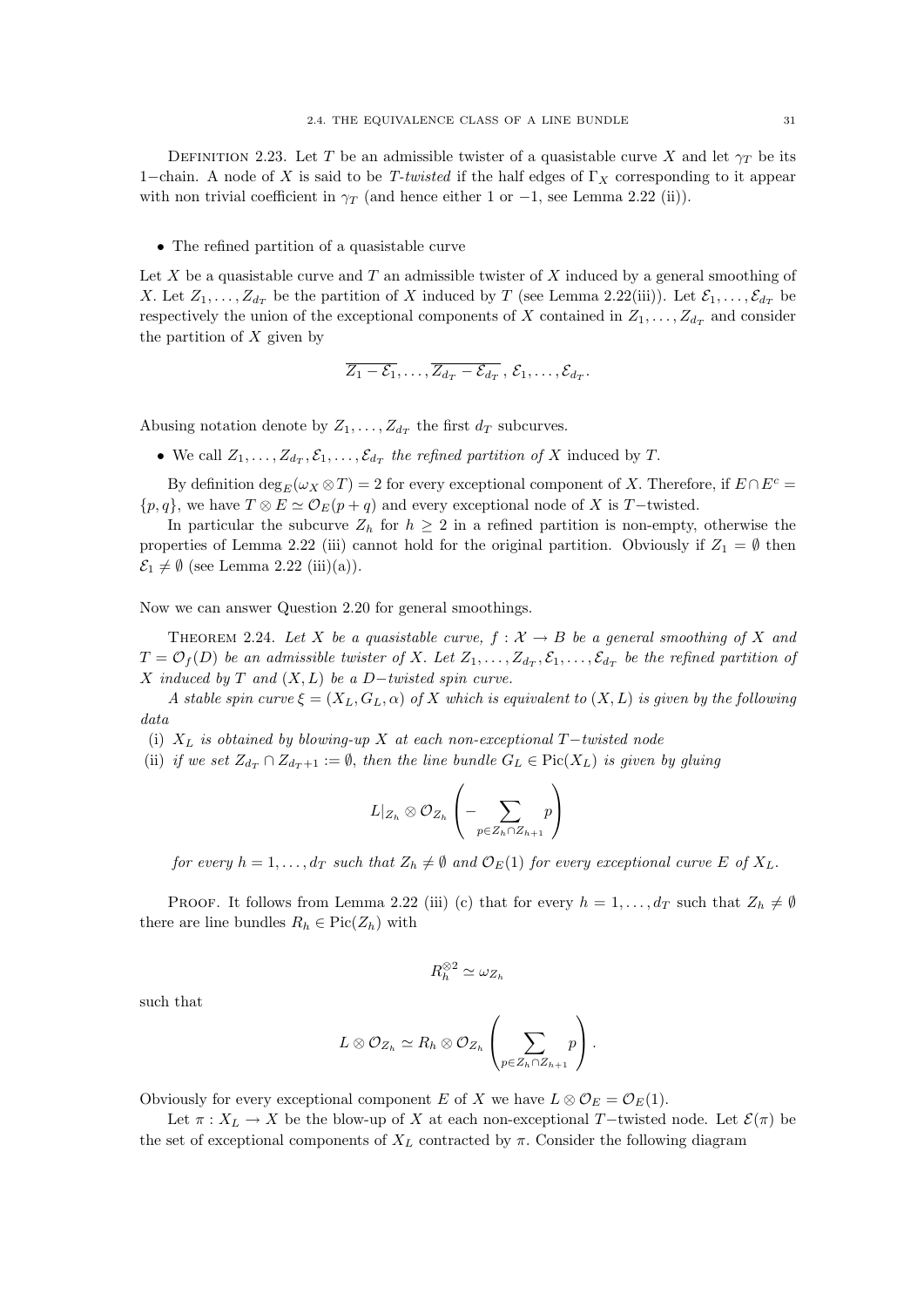

where b is a base change of order two totally ramified over  $0 \in B$  and  $\mathcal{X}_L \to B'$  is the smoothing of  $X_L$  obtained by suitably blowing-up the fiber product  $\tilde{\mathcal{X}} := \mathcal{X} \times_b B'$ . Notice that  $\mathcal{X}_L$  is smooth at each exceptional node of an exceptional component of  $\mathcal{E}(\pi)$  and has an A<sub>1</sub>-singularity at the remaining nodes. We set  $\mathcal{E}_{01} := 0$  (the zero divisor) and for  $h = 2, \ldots, d$ 

$$
\mathcal{E}_{h-1,h} := \sum E \quad \forall E \in \mathcal{E}(\pi) \text{ s.t. } E \cap Z_{h-1} \neq \emptyset, E \cap Z_h \neq \emptyset.
$$

Consider the Cartier divisor of  $\mathcal{X}_L$ 

$$
D_L := -\sum_{1 \le h \le d_T} (h Z_h + h \mathcal{E}_{h-1,h} + h \mathcal{E}_h)
$$

and denote by  $T_L$  the twister of  $X_L$  given by  $T_L := \mathcal{O}_{\mathcal{X}_L}(D_L) \otimes \mathcal{O}_{X_L}$ . Consider the line bundle  $G_L$  of  $X_L$ 

(2.9) 
$$
G_L := \pi^* L \otimes T_L \in \text{Pic}(X_L).
$$

By construction the pair  $(X_L, G_L)$  satisfies (i) and (ii) of the Theorem. Since (2.9) says that  $G_L$ and L are equivalent, in order to conclude it suffices to show that  $(X_L, G_L)$  yields a stable spin curve.

Let us check the last statement. By construction for every  $h = 1, \ldots, d_T$  such that  $Z_h \neq \emptyset$ and for every exceptional curve  $E$  of  $X_L$  we have

$$
G_L \otimes \mathcal{O}_{Z_h} = R_h \qquad G_L \otimes \mathcal{O}_E = \mathcal{O}_E(1).
$$

We have to define an homomorphism  $\alpha: (G_L)^{\otimes 2} \to \pi^*(\omega_C)$  satisfying the property of limit square root. Since  $\tilde{X}$  is the disjoint union of the  $Z_h$ , for every h we have a natural map

$$
\alpha_h: (G_L \otimes \mathcal{O}_{Z_h})^{\otimes 2} \simeq R_h^{\otimes 2} \simeq \omega_{Z_h} \simeq \pi^*(\omega_C) \otimes \mathcal{O}_{Z_h} \left( -\sum_{p \in Z_h \cap Z_h^c} p \right) \hookrightarrow \pi^*(\omega_C) \otimes \mathcal{O}_{Z_h}
$$

and the desired  $\alpha$  is defined to agree with  $\alpha_h$  on each  $Z_h$  and to be zero on the exceptional components of  $X$ .

Remark 2.25. The previous Theorem has also the following important interpretation.

Let  $f: \mathcal{X} \to B$  be a general smoothing of X and  $T = \mathcal{O}_f(D)$  be an admissible twister of X. Let  $(X, L)$  be a D-twisted spin curve and  $\xi$  be the stable spin curve constructed in Th. 2.24 which is equivalent to  $(X, L)$ . It follows from the proof of Th. 2.24 that there exists a representative  $(X_L, G_L, \alpha)$  of  $\xi$  such that L and  $G_L$  are limits of the same family of line bundles on a base change of order two of the family  $\mathcal{X} \to B$  totally ramified over 0 (see also below [CCC, Def. 5.1.4]).

EXAMPLE 2.26. Let  $C = C_1 \cup C_2$  be a stable curve of genus g where  $C_1, C_2$  are smooth curves such that  $C_1 \cap C_2 = \{n_1, n_2\}$ . If  $\nu : C^{\nu} \to C$  is the normalization, denote by  $\{p, q\} :=$  $\nu^{-1}\{n_1, n_2\} \cap C_1$ . Notice that C belongs to the set of curves of Example 2.10.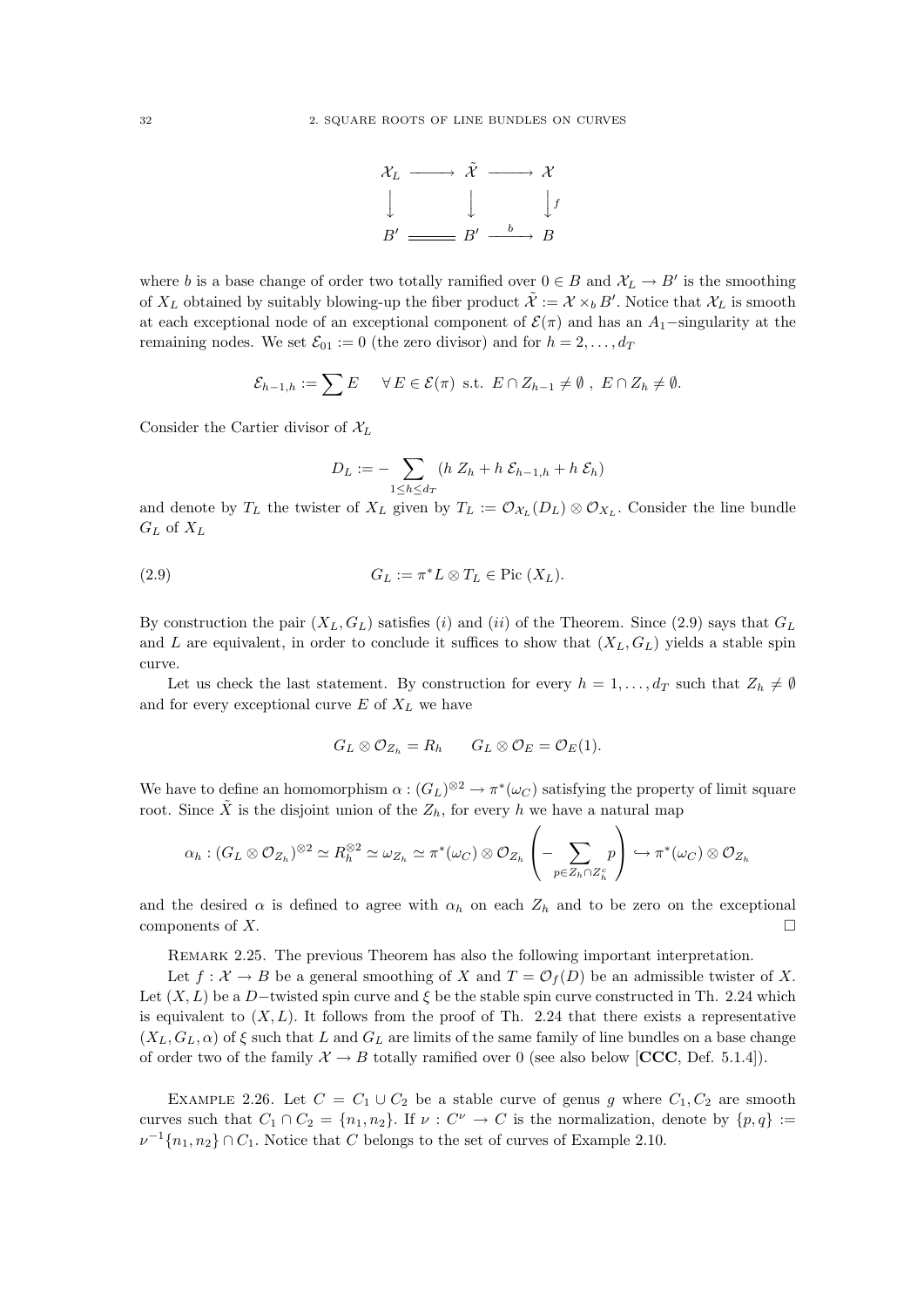Pick a general smoothing  $f : C \to B$  of C. Consider the admissible divisor  $D := C_2$  of C. The partition of X induced by D is given by  $Z_1 = C_1$  and  $Z_2 = C_2$ . The nodes  $n_1, n_2$  are D−twisted. In fact notice that

$$
\omega_C(D) \otimes \mathcal{O}_{C_1} = \omega_{C_1}(2p + 2q) \qquad \omega_C(D) \otimes \mathcal{O}_{C_2} = \omega_{C_2}.
$$

Pick line bundles  $R_1 \in Pic(C_1)$  and  $R_2 \in Pic(C_2)$  such that  $R_i^{\otimes 2} = \omega_{C_i}$  and let  $(C, L), (C, L')$  be the two possible D−twisted spin curves (for  $L, L' \in Pic(C)$ ) obtained by gluing  $R_1(p + q)$  and  $R_2$ (in the two possible ways) so that

$$
L|_{C_1} = L'|_{C_1} = R_1(p+q) \qquad L|_{C_2} = L'|_{C_2} = R_2.
$$

Obviously  $(C, L)$  and  $(C, L')$  are not stable spin curves.

The stable spin curve which is equivalent both to  $L$  and to  $L'$  and described in Proposition 2.24 is obtained by taking the blow-up  $X \to C$  of C at the D-twisted nodes  $n_1, n_2$  and gluing  $R_1$ and  $R_2$  to  $\mathcal{O}_E(1)$  for every exceptional curve E of X.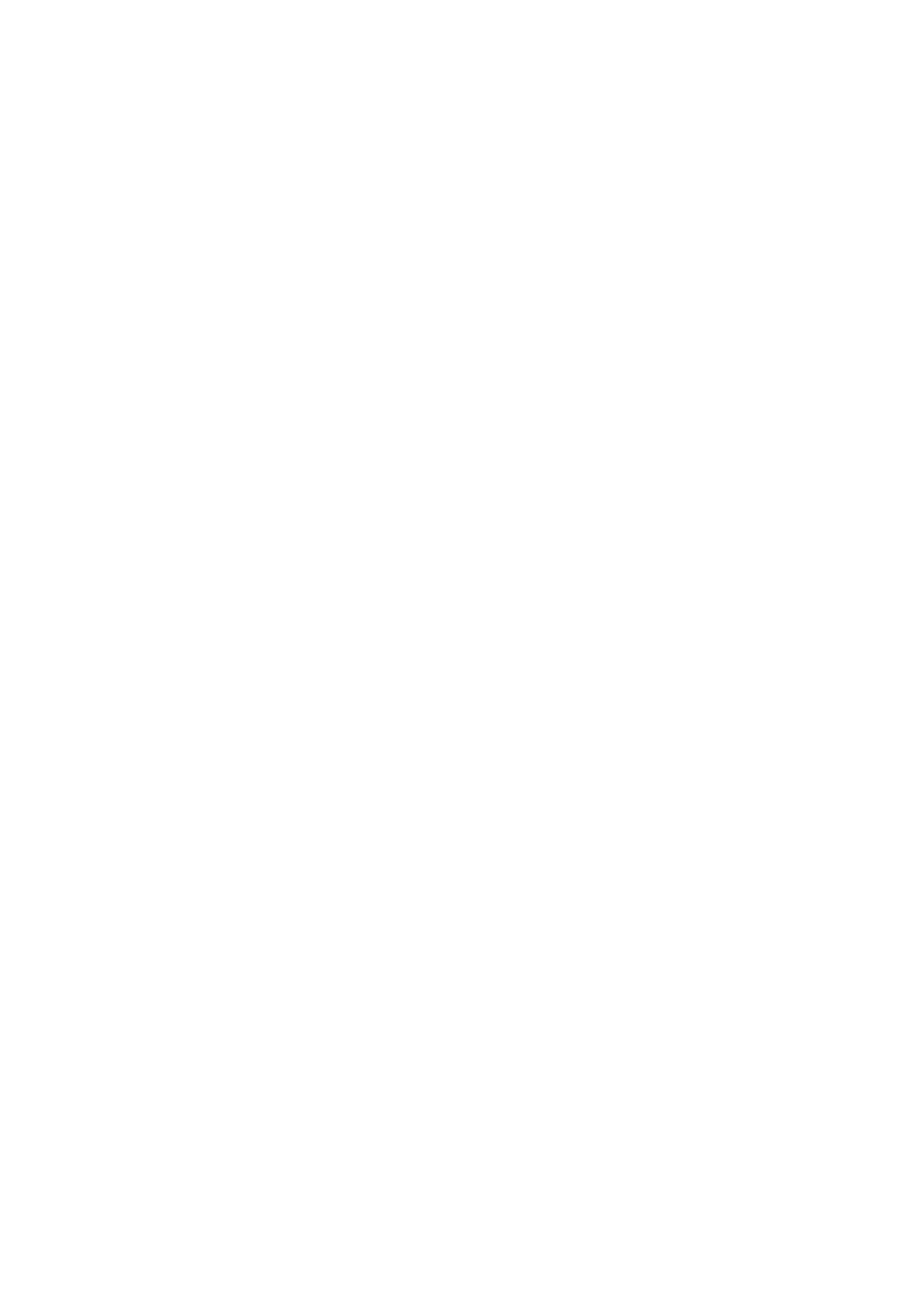#### CHAPTER 3

# Spin curves over non stable curves

In this chapter we shall study spin curves on non-stable curves using degenerations of theta hyperplanes.

In Section 1 we will see how to get a well-defined configuration of theta hyperplanes on a singular curve. In Section 2 and 3 we shall give enumerative results of configurations on tacnodal, cuspidal and nodal curves. In particular we shall describe the zero dimensional scheme associated to these configurations. In Section 4 we shall give a modular interpretation of degenerations of odd theta characteristics for smoothing of tacnodal or cuspidal curves.

# Notation and Terminology 3.

- (1) We will denote by  $H_g$  the irreducible component of the Hilbert scheme Hilb $p^{(x)}[\mathbb{P}^{g-1}]$  of curves in  $\mathbb{P}^{g-1}$  having Hilbert polynomial  $p(x) = (2g-2)x-g+1$  and containing smooth canonical curves. We denote by  $u: \mathcal{U} \to H_q$  the universal family over  $H_q$  and for a given  $h \in H_q$  we write  $W_h$  for the projective curve  $u^{-1}(h)$  represented by h.
- (2) We set  $N_g := 2^{g-1}(2^g 1)$  and  $N_g^+ := 2^{g-1}(2^g + 1)$ , respectively the numbers of odd and even theta characteristics of a smooth curve of genus  $q$  (recall that odd and even refers to the parity of the number of sections of the line bundle).

### (3) The projective setup of theta hyperplanes

Let C be a canonical smooth curve of genus q. It is well-known that if C is general, then a theta characteristic L of C has  $h^0(L) \leq 1$  and  $N_g$  of these are odd. Thus a general smooth canonical curve admits exactly  $N_g$  hyperplanes cutting the double of a semicanonical divisor. In this case we say that  $C$  is theta generic and we can collect these hyperplanes (called theta hyperplanes) in a configuration  $\theta(C)$  which is a point of

$$
\mathbb{P}_{N_g} := Sym^{N_g}(\mathbb{P}^{g-1})^{\vee}.
$$

In [CS1][C2] and [CS2] one can find many interesting properties of these objects. In particular the authors focused on the problem of recovering a smooth canonical theta generic curve from the datum of its theta hyperplanes. The main ingredient employed was the degeneration to the so-called *split curves*, that is stable curves which are the union of two rational smooth curves. In [C2] one can find a definition and an explicit description of configurations of theta hyperplanes of split curves.

Let  $W \subset \mathbb{P}^{g-1}$  be a projective Gorenstein curve of arithmetic genus g. We shall say that W is canonical if  $\mathcal{O}_W(1) \simeq \omega_W$ . One can define configurations of theta hyperplanes for (possibly singular) canonical curves.

Let  $q > 3$ . Let  $V \subset H_q$  be the open set parametrizing smooth theta generic canonical curves. Consider the morphism

$$
\theta: V \longrightarrow \mathbb{P}_{N_g}
$$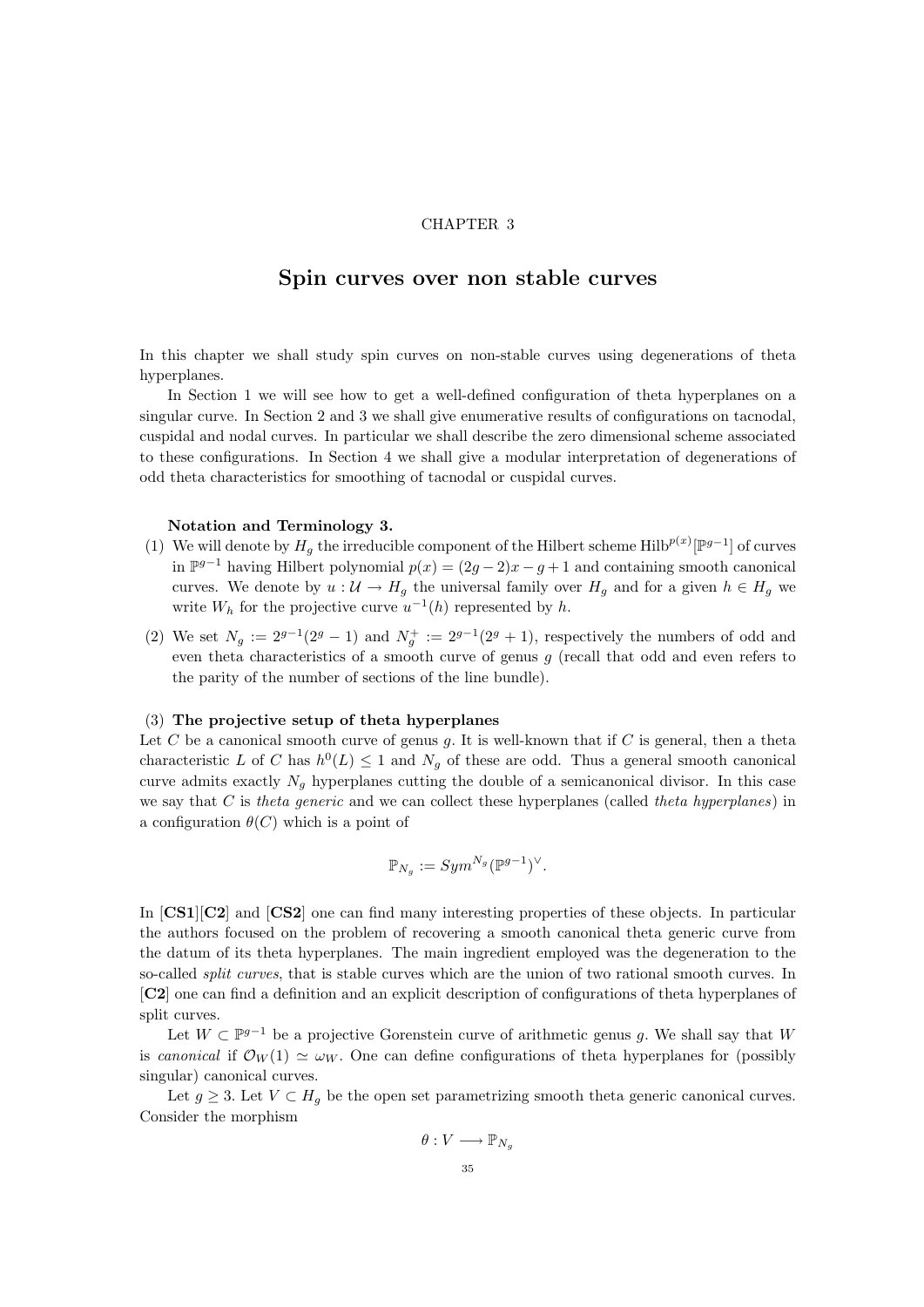such that  $\theta(h)$  is the configuration  $\theta(W_h)$  of theta hyperplanes of  $W_h$ .

Now let W be a canonical curve. Pick a projective smoothing  $f : \mathcal{W} \to B$  of W whose general fiber is theta generic. Consider the associated morphism

$$
\gamma_f: B^* \longrightarrow H_g
$$

of the restricted family  $\mathcal{W}^* \to B^*$ . The image of  $\gamma_f$  lies in V. As B is smooth and  $\mathbb{P}_{N_g}$  projective, the composed morphism

$$
\theta \circ \gamma_f : B^* \to \mathbb{P}_{N_g}
$$

extends to all of B and we get a configuration of hyperplanes  $\theta_f(W)$ . We can see it also as a (not necessarily reduced) hypersurface of degree  $N_q$  whose irreducible components are hyperplanes. Moreover we can consider the B−curve

$$
J_{\mathcal{W}} \longrightarrow B
$$

which is the closure of the incidence correspondence

$$
\{(t, H) : H \subset \theta(W_t) , t \neq 0\} \subset B \times (\mathbb{P}^{g-1})^{\vee}.
$$

We shall denote by  $J_f(W)$  its fiber over 0.

DEFINITION 3.1. We call  $\theta_f(W)$  the *configuration of theta hyperplanes of* W and  $J_f(W)$  the zero dimensional scheme of theta hyperplanes of W whose elements are theta hyperplanes of W. We say that  $W$  is *theta generic* if it has a finite number of theta hyperplanes.

#### (4) The sections of a stable spin curve

Let C be a stable curve and let  $\xi = (X, G, \alpha)$  be a stable spin curve of C supported on a blow-up  $\pi: X \to C$  of C. Let  $\mathcal{E}(X)$  be the set of the exceptional components of X. Recall that the subcurve  $\tilde{X}$  of X is defined as

$$
\tilde{X} := \overline{X - \cup_{E \in \mathcal{E}(X)} E}.
$$

The line bundle G is obtained by gluing theta characteristics on the connected components of  $\tilde{X}$ to  $\mathcal{O}_E(1)$  for every  $E \in \mathcal{E}(X)$ .

Let  $Z_1, \dots, Z_{d_G}$  be the connected components of  $\tilde{X}$  to which G restricts to an odd theta characteristic. We call them the odd connected components of  $\tilde{X}$ . The even connected components of  $\tilde{X}$  are the ones to which G restricts to an even theta characteristic.

Let Z be any connected component of  $\tilde{X}$ . Since for every  $E \in \mathcal{E}(X)$  we have  $|E \cap E^c| = 2$ and  $G|_E = \mathcal{O}_E(1)$ , then a non-trivial section of  $G|_Z$  uniquely extends to a section of G vanishing on the other connected components of  $\tilde{X}$ . Among these, take the sections of G restricting to independent sections of  $G|_Z$ . It is easy to see that all these sections (for Z running over the connected components of  $\tilde{X}$ ) form a basis for  $H^0(X, G)$  and therefore

$$
H^{0}(X, G) = \bigoplus_{\substack{Z \subset \tilde{X} \\ Z \text{ connected}}} H^{0}(Z, G|_{Z}).
$$

Notice that G is odd if and only if  $d_G \equiv 1 \ (2)$ .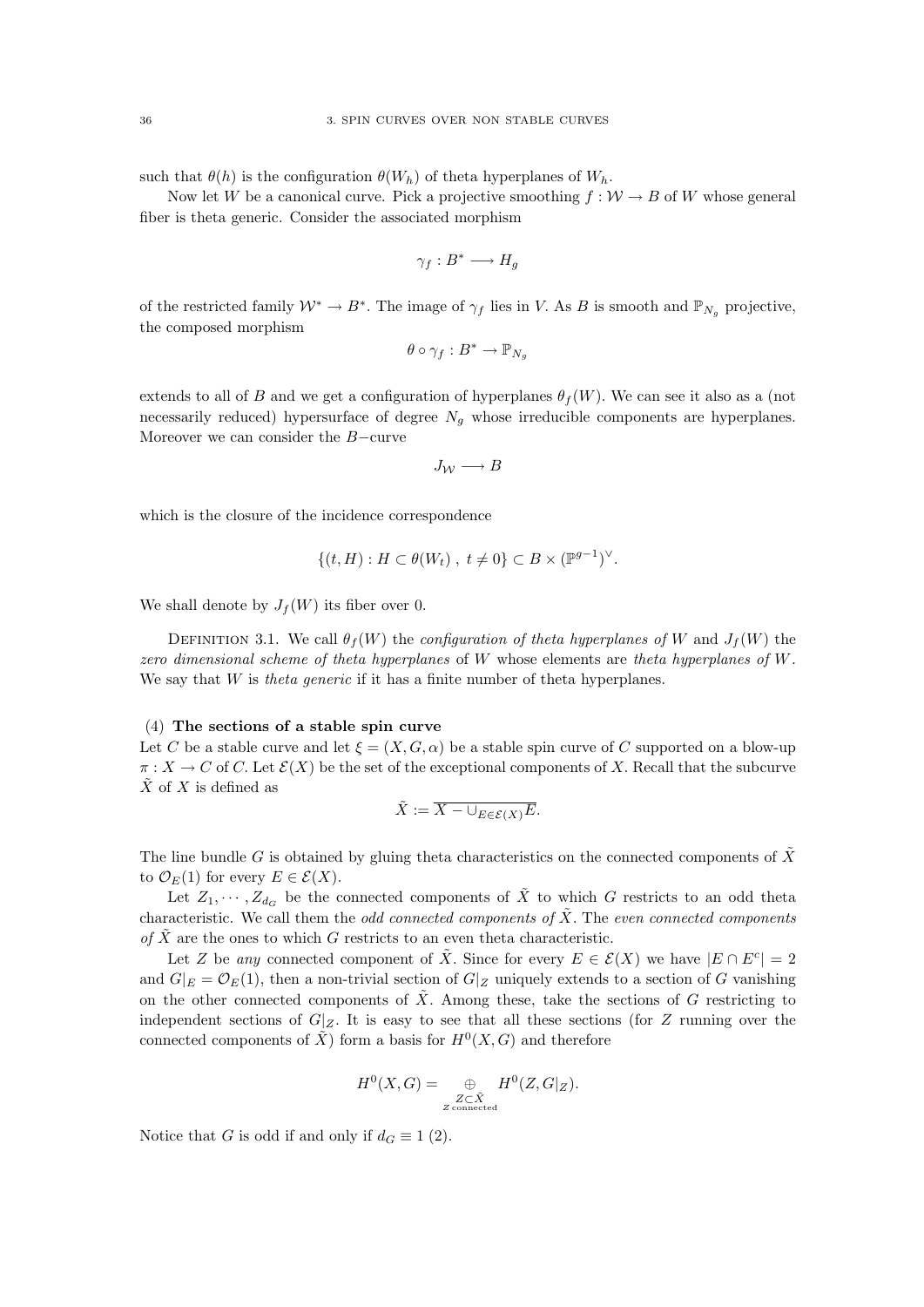#### (5) Smoothing line bundles and sections

Let W be a curve with nodes, cusps and tacnodes and let  $f: W \to B$  be a smoothing of W.

- (a) Since the fibers of f are local complete intersection, there exists a relative dualizing sheaf on W, which we shall denote by  $\omega_f$  (for details see [DM] and [Ht2]). If W is smooth, then one can always define  $\omega_f = K_{\mathcal{W}} \otimes f^*(\omega_B^{\vee})$  where  $K_{\mathcal{W}}$  is the canonical line bundle of W.
- (b) Consider a Cartier divisor  $D$  of W whose support is contained in W and the line bundle  $\omega_f(D) \in Pic(W)$ . The following fact is a topological property and its proof appeared in an early version of [CCC]. Let  $L \in Pic(W)$  be a line bundle with an isomorphism  $\iota_0: L^{\otimes 2} \to \omega_f(D) \otimes \mathcal{O}_W$ . Then up to shrinking B there exists a line bundle  $\mathcal{L} \in Pic \mathcal{W}$  extending L and an isomorphism  $\iota : \mathcal{L}^{\otimes 2} \to \omega_f(D)$  extending  $\iota_0$ . Moreover if  $(\mathcal{L}', i')$  is another extension of  $(L, \iota_0)$ , then there
- (c) Consider a line bundle  $\mathcal{L} \in Pic(\mathcal{W})$ . Assume that for every  $b \in B^*$  one has  $h^0(W_b, \mathcal{L}|_{W_b}) =$  $d \geq 1$ . This is equivalent to the datum of the locally free sheaf  $\mathcal{V}^* := g_* \mathcal{L}^*$  over  $B^*$ . Consider the subbundle  $\mathcal{V} \subset g_*\mathcal{L}$  extending  $\mathcal{V}^*$ . The space of the f-smoothable sections of  $\mathcal{L}|_W$  is given by the d–dimensional subspace  $V_0 \subset H^0(W, \mathcal{L}|_W)$ , the fiber of  $\mathcal V$  over  $0 \in B$ .

exists an isomorphism  $\chi : \mathcal{L} \to \mathcal{L}'$  restricting to the identity and with  $\iota = \iota' \circ \chi^{\otimes 2}$ .

#### 3.1. The case of a local complete intersection

We shall analyze configurations of theta hyperplanes of non-stable curves. We will find a sufficient condition for a curve to have a configuration of theta hyperplanes which does not depend on smoothing to theta generic curves. Then we write down explicit formulas for the reduced zero dimensional scheme of theta hyperplanes for nodal, cuspidal and tacnodal canonical curves.

LEMMA 3.2. Let W be a theta generic canonical curve parameterized by a smooth point of  $H_q$ . There exists a unique natural configuration of theta hyperplanes  $\theta(W)$  such that when W is smooth  $\theta(W)$  is the image of the point of  $H_g$  representing W via the rational map  $\theta: H_g \longrightarrow \mathbb{P}_{N_g}$ .

PROOF. Let  $U \subset H_g$  be the open set corresponding to theta generic curves on which  $H_g$  is smooth and  $U' \subset U$  the open set of U corresponding to smooth curves. Let  $h_0$  be the point of U parametrizing W. Consider the incidence variety

$$
\Gamma_{U'} := \{ (h, \theta(W_h)) : h \in U' \} \subset U \times \mathbb{P}_{N_g}.
$$

Let  $\Gamma_U$  be the closure of  $\Gamma_{U'}$  in  $U \times \mathbb{P}_{N_g}$  and  $\rho$  be the projection

$$
\rho:\Gamma_U\longrightarrow U.
$$

We observe that, since for every  $h \in U$  the curve  $W_h$  is theta generic, the morphism  $\rho$  has always finite fibers. The morphism  $\rho$  is bijective on  $\Gamma_{U'}$ , so it is a birational projective morphism. As U is smooth and  $\Gamma_U$  is irreducible (since U' and hence  $\Gamma_{U'}$  are irreducible) we can apply the Zariski Main Theorem obtaining that  $\rho$  is bijective everywhere.

We can uniquely define  $\theta(W) := \rho^{-1}$  $(h_0).$ 

We show that Lemma 3.2 works for theta generic l.c.i. canonical curves.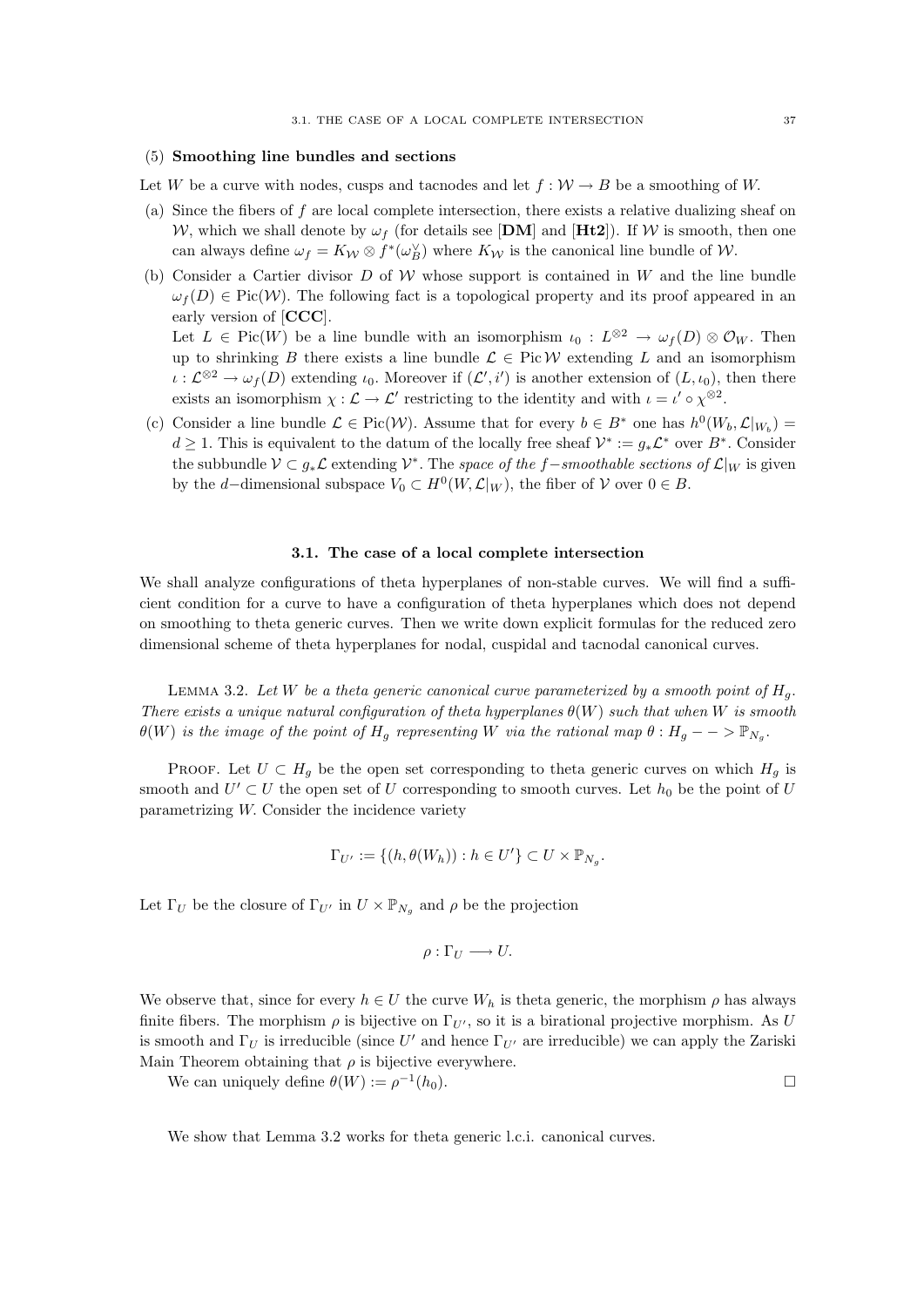PROPOSITION 3.3. Let W be a canonical l.c.i. curve parametrized by  $h \in H_g$ . Then  $H_g$  is smooth at h. In particular if  $W$  is also theta generic, there exists a natural configuration of theta hyperplanes  $\theta(W)$ .

**PROOF.** Let us show the first statement. Since W is l.c.i., if  $h^1(N_{W/\mathbb{P}^{g-1}}) = 0$  then  $H_g$  is smooth at h (see the smoothness criterion for the Hilbert scheme of Section 1.1.2).

Consider the exact sequence

$$
0 \to \mathcal{I}_W / \mathcal{I}_W^2 \to \Omega^1_{\mathbb{P}^{g-1}|_W} \to \Omega^1_W \to 0,
$$

with the exactness on the left because W is a l.c.i. curve (see [B, 4.1.3.i]). By taking  $\mathcal{H}om_{\mathcal{O}_W}(-,\mathcal{O}_W)$ we have

$$
0\rightarrow \mathcal{H}om_{\mathcal{O}_{W}}(\Omega^{1}_{W}, \mathcal{O}_{W})\rightarrow \mathcal{T}_{\mathbb{P}^{g-1}}|_{W}\rightarrow N_{W/\mathbb{P}^{g-1}}\stackrel{\alpha}{\rightarrow}\mathcal{E}xt^1_{\mathcal{O}_{W}}(\Omega^{1}_{W}, \mathcal{O}_{W})\rightarrow 0.
$$

Let  $\mathcal{N}'_W$  be the kernel of  $\alpha$  and split the sequence into

$$
0 \to \mathcal{H}om_{\mathcal{O}_W}(\Omega^1_W, \mathcal{O}_W) \to \mathcal{T}_{\mathbb{P}^{g-1}}|_W \to \mathcal{N}'_W \to 0
$$
  

$$
0 \to \mathcal{N}'_W \to N_{W/\mathbb{P}^{g-1}} \to \mathcal{E}xt^1_{\mathcal{O}_W}(\Omega^1_W, \mathcal{O}_W) \to 0.
$$

By the long exact sequences in cohomology we get the two maps

$$
H^1(W, T_{\mathbb{P}^{g-1}|_W}) \to H^1(W, \mathcal{N}'_W) \to 0
$$
  

$$
H^1(W, \mathcal{N}'_W) \to H^1(W, N_{W/\mathbb{P}^{g-1}}) \to 0.
$$

Hence if  $h^1(W, \mathcal{T}_{\mathbb{P}^{g-1}|_W}) = 0$  it follows that  $h^1(W, \mathcal{N}'_W) = 0$  and also  $h^1(W, N_{W/\mathbb{P}^{g-1}}) = 0$ . From the Euler sequence of  $\mathbb{P}^{g-1}$  restricted to W we have

$$
H^1(W, \mathcal{O}_W) \to H^1(W, \mathcal{O}_W(1)) \otimes H^0(W, \mathcal{O}_W(1))^{\vee} \to H^1(W, \mathcal{T}_{\mathbb{P}^{g-1}}|_W) \to 0
$$

Since  $\mathcal{O}_W(1) \simeq \omega_W$ , dualizing we get

$$
0 \to H^1(W, \mathcal{T}_{\mathbb{P}^{g-1}}|_W)^{\vee} \to H^0(W, \mathcal{O}_W) \otimes H^0(W, \omega_W) \stackrel{\beta}{\to} H^0(W, \omega_W).
$$

Since  $\beta$  is injective, then  $h^1(W, T_{\mathbb{P}^{g-1}}|_W) = 0$ .

The second part follows from Lemma 3.2.

We give a sufficient condition for a curve of  $H<sub>q</sub>$  to be canonical.

PROPOSITION 3.4. Any irreducible curve parameterized by a point of  $H<sub>q</sub>$  is canonical.

PROOF. Let  $u: \mathcal{U} \to H_g$  be the universal family over  $H_g$  and denote by  $\varphi: \mathcal{U} \to \mathbb{P}^{g-1}$  the projection. Let  $\mathcal{O}_{\mathcal{U}}(-1)$  be the dual of the pull-back of  $\mathcal{O}_{\mathbb{P}^{g-1}}(1)$  via  $\varphi$ .

We have  $h^0((\omega_u \otimes \mathcal{O}_\mathcal{U}(-1))]_{u^{-1}(h)}) = 1$  over the open set of smooth canonical curves hence by semicontinuity  $h^0(\omega_W \otimes \mathcal{O}_W(-1)) \geq 1$ . Thus if W is integral, the degree-zero line bundle  $\omega_W \otimes \mathcal{O}_W(-1)$  is trivial and hence W is canonical.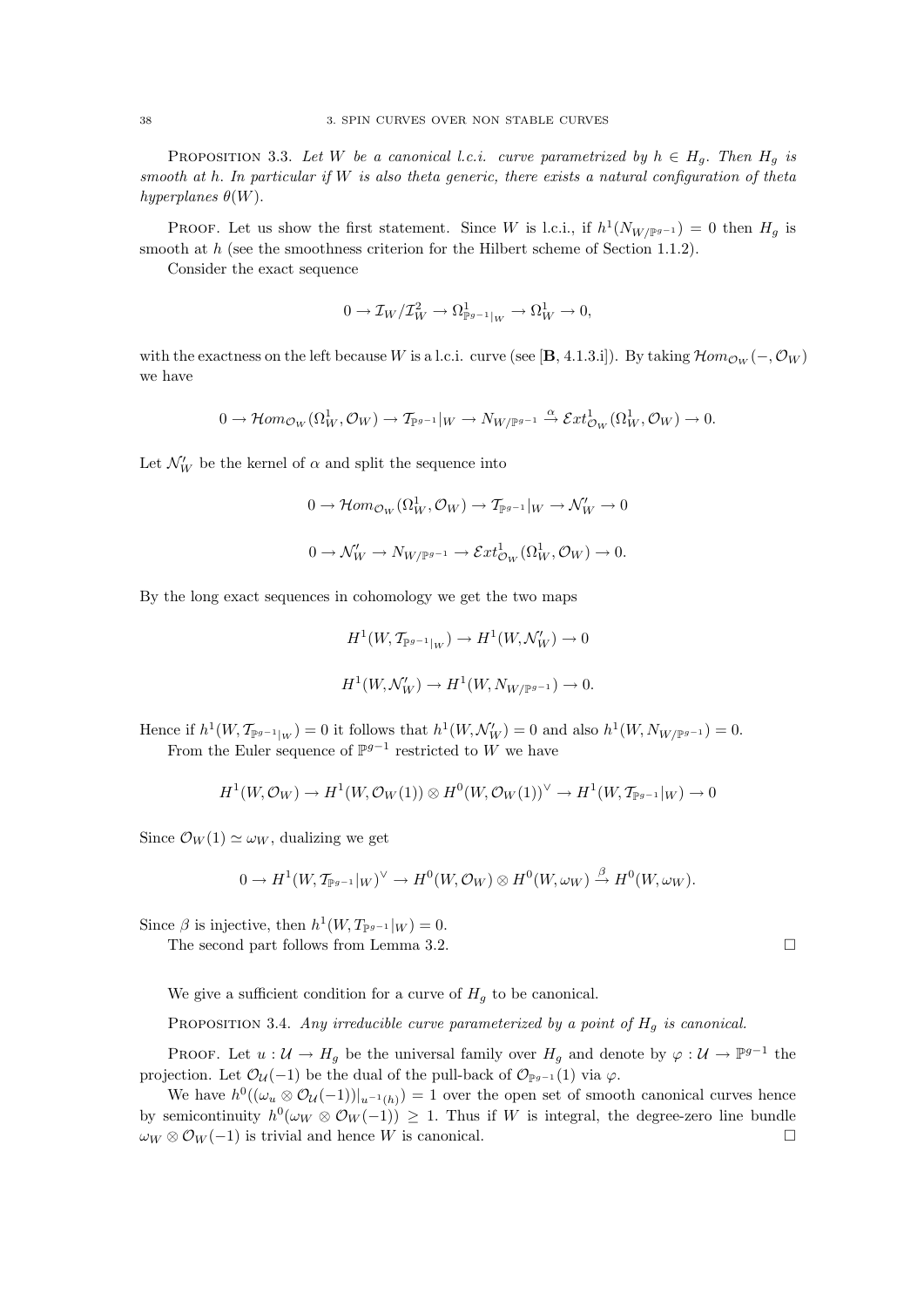#### 3.2. ENUMERATIVE RESULTS 39

## 3.2. Enumerative results

In this section we shall deal with enumerative problems on theta hyperplanes. In particular we shall write down formulas for the number of theta hyperplanes of curves with nodes, cusps and tacnodes. In [C2, Prop.1, Prop.2] one can find formulas for nodes and cusps. We generalize these results including also tacnodal curves.

As in [C2] we shall use the projection of a canonical integral curve from a singular point. Each theta hyperplane containing the singular point projects to a theta hyperplane of the projected curve. If one projects from a tacnode, the tacnode projects to a node. If  $H$  is a theta hyperplane containing the tacnode, the projected theta hyperplane contains the node if and only if H contains the tacnodal tangent.

DEFINITION 3.5. We say that a curve is *semi-theta-generic* (s.t.g.) if it is obtained by identifying general point of its normalization and the connected components of its normalization are theta-generic curves.

REMARK 3.6. We will see in Theorem 3.9 that an irreducible s.t.g. canonical curve with nodes. cusps and tacnodes is theta generic.

NOTATION 3.7. Let  $g \geq 3$ . In the sequel we shall denote by  $W_{\tau\gamma\delta}^g$  an irreducible s.t.g. canonical curve with  $\tau$  tacnodes,  $\gamma$  cusps and  $\delta$  nodes of genus g and by  $\tilde{g}$  the genus of its normalization. Observe that a theta hyperplane contains no nodal and no cuspidal tangents (recall that a s.t.g. curve is obtained by identifying general points of its normalization).

We denote by  $t_{ikh}^j$  the number (when it is finite) of theta hyperplanes containing i tacnodes, j tacnodal tangents of these i tacnodes, k cusps and h nodes. We call such a hyperplane  $a$ theta hyperplanes of type  $(i, j, k, h)$ . We call a theta hyperplane of type  $(0, 0, 0, 0)$  simply a theta hyperplane of type 0. We denote by  $\theta_0(W_{\tau\gamma\delta}^g)$  the set of the theta hyperplanes of type 0 and by  $t_0$ their number (when it is finite).

LEMMA 3.8. Let  $g \geq 3$  and  $W_{\tau\gamma\delta}^g$  be as in Notation 3.7.

- (i) If R is an odd theta characteristic of  $W_{\tau\gamma\delta}^g$ , then  $h^0(R) = 1$ .
- (ii) There exists a set bijection (recall the definition of  $S^{-}(-)$  of Section 2.1)

$$
\theta_0(W^g_{\tau\gamma\delta}) \xrightarrow{\sim} S^-(W^g_{\tau\gamma\delta}).
$$

In particular  $W_{\tau\gamma\delta}^g$  has a finite number of theta hyperplanes of type 0.

PROOF. (i) See Lemma 4.2 of Chapter 4.

(ii) Set  $W := W^g_{\tau\gamma\delta}$ . If H is a theta hyperplane of type zero of W, consider the effective divisor  $D_H$  given by the reduction modulo 2 of the divisor cut on W by H.

Since  $H$  is limit of theta hyperplanes of smooth curves and the parity of a semicanonical line bundle is stable under deformation, it follows that  $\mathcal{O}_W(D_H)$  is an odd theta characteristic of W. From  $(i)$  it follows that any odd theta characteristic of W has exactly one section. Hence we have a set injection

$$
\theta_0(W) \hookrightarrow S^-(W).
$$

If R is an odd theta characteristic of W, let D be the only effective divisor of  $|R|$  and H be the theta hyperplane cutting 2D on W.

Assume that W has no tacnodes. Since a node or a cusp of W are not Cartier divisor, it follows that  $H$  is of type 0 and the injection is also a surjection.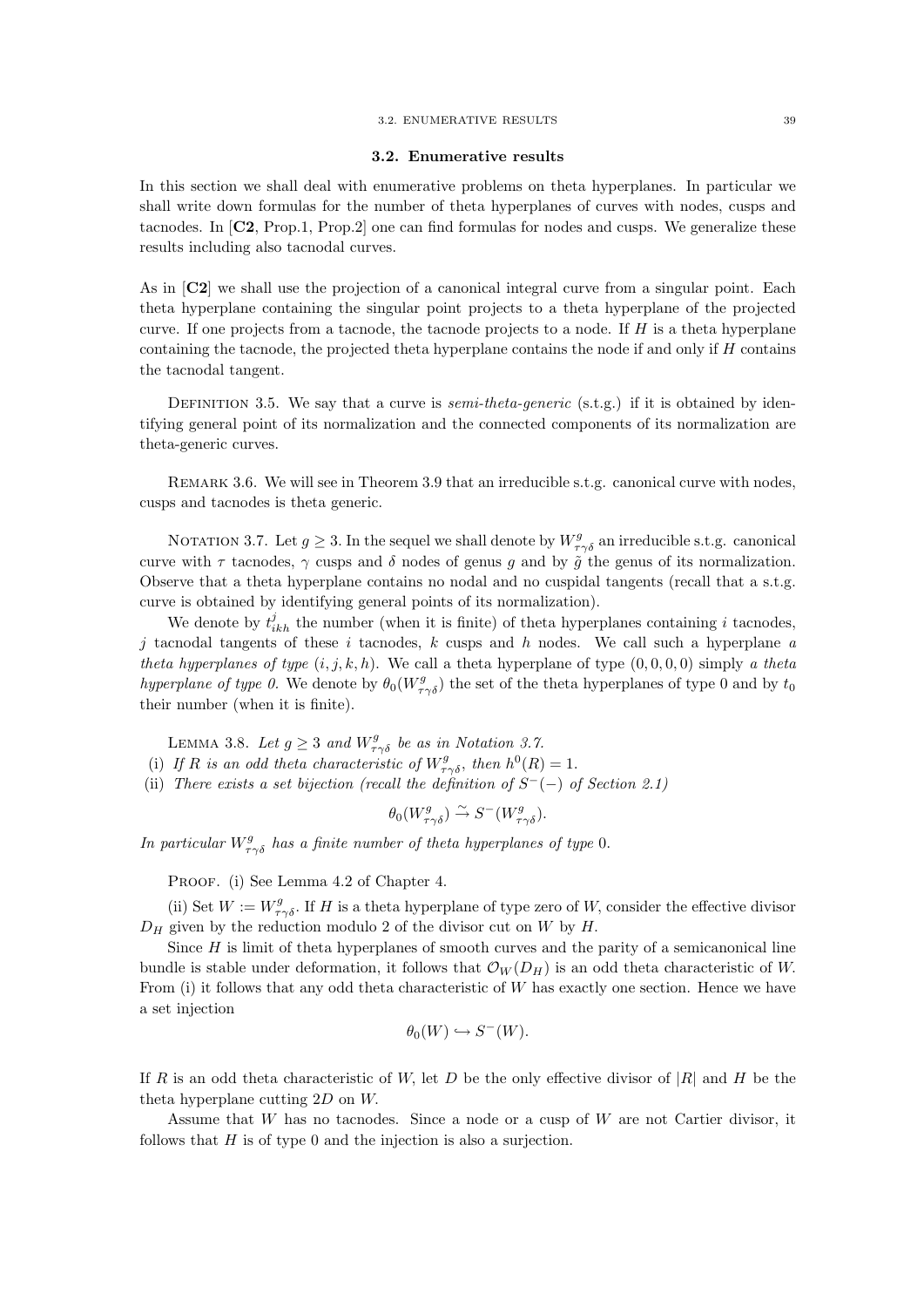Assume that  $W$  has a tacnode. We show that  $H$  contains no tacnodes of  $W$ . The only thing to check is that  $H$  does not contain a tacnodal tangent (in fact if  $H$  contains a tacnode without tangent, it cuts a divisor not divisible by 2 as Cartier divisor).

Assume that H contains a tacnodal tangent. The equation of the tacnode in an analytic coordinate system  $(x, y)$  of a smooth surface containing W is  $y^2 - x^4 = 0$ . The local equation of the divisor cut by H is given by y. If there exists f such that  $f^2 = y$  then  $f^4 = x^4$  and hence  $f = cx$  for a constant c. Thus  $y = c^2x^2$  which cannot hold along the tacnodal singularity.

THEOREM 3.9. Let  $g \geq 3$  and  $W_{\tau\gamma\delta}^g$  be as in Notation 3.7. If  $j < i$  or  $h \neq \delta$ 

$$
t_{ikh}^j = 2^{\tau - j + \delta - h - 1} \binom{\tau}{i} \binom{i}{j} \binom{\delta}{h} \binom{\gamma}{k} (N_{\tilde{g}}^+ + N_{\tilde{g}}).
$$

If  $i = j$  and  $h = \delta$ 

$$
t_{ik\delta}^i = \begin{cases} 2^{\tau-i} \binom{\tau}{i} \binom{\gamma}{k} N_{\tilde{g}}^+ & \text{if } \tau - i + \gamma - k \equiv 1 \ (2) \\ \\ 2^{\tau-i} \binom{\tau}{i} \binom{\gamma}{k} N_{\tilde{g}} & \text{if } \tau - i + \gamma - k \equiv 0 \ (2) \end{cases}
$$

In particular  $W_{\tau\gamma\delta}^g$  is theta generic.

**PROOF.** The proof is by induction on g. The formulas hold in genus 3 (see  $[\text{CS1}, 3.2]$ ).

First of all consider the case  $(i, j, k, h) \neq (0, 0, 0, 0)$ . We project the curve from a singular point (since  $g \geq 4$  we can project at least one time). The number  $t_{ikh}^j$  is obtained by multiplying the number of theta hyperplanes containing a fixed set of  $i$  tacnodes,  $j$  tacnodal tangents,  $k$  cusps and h nodes and the number  $\alpha(i, j, k, h) := {\binom{7}{i}} {\binom{i}{j}} {\binom{7}{k}} {\binom{5}{h}}$  of all possible fixed sets.

If  $j < i$ , we project from a tacnode contained in the theta hyperplane and whose tacnodal tangent is not contained in the hyperplane. The projected curve  $W_{\tau-1,\gamma,\delta+1}^{g-1}$  has genus  $g-1$  and we can apply the induction. A theta hyperplane of type  $(i, j, k, h)$  of  $\overline{W^g_{\tau\gamma\delta}}$  projects to a theta hyperplane of type  $(i-1, j, k, h)$  of  $W^{g-1}_{\tau-1,\gamma,\delta+1}$ , then

$$
t^j_{ikh}(W^g_{\tau\gamma\delta})=\alpha(i,j,k,h)\frac{t^j_{i-1,k,h}(W^{g-1}_{\tau-1,\gamma,\delta+1})}{\alpha(i-1,j,k,h)}.
$$

Since  $\delta+1\neq h$  and  $\tilde{g}$  is the genus of the normalization of both  $W^{g-1}_{\tau-1,\gamma,\delta+1}$  and  $W^{g}_{\tau\gamma\delta}$ , by induction

$$
\frac{t^j_{i-1,k,h}(W^{g-1}_{\tau-1,\gamma,\delta+1})}{\alpha(i-1,j,k,h)}=2^{\tau-1-j+\delta+1-h-1}(N^+_{\tilde{g}}+N_{\tilde{g}})=2^{\tau-j+\delta-h-1}(N^+_{\tilde{g}}+N_{\tilde{g}}).
$$

The cases  $i = j$  and  $\delta \neq h$  are similar (projection from a tacnode if  $i \neq 0$ , from a node if  $i = 0$ and  $h \neq 0$  and from a cusp if  $i = h = 0$ ).

If  $i = j \neq 0$  and  $\delta = h$ , we project from a tacnode contained in the theta hyperplane, which contains its tacnodal tangent because  $i = j$ . We have

$$
t^i_{ikh}(W^g_{\tau\gamma\delta})=\alpha(i,i,k,\delta)\frac{t^{i-1}_{i-1,k,h+1}(W^{g-1}_{\tau-1,\gamma,\delta+1})}{\alpha(i-1,i-1,k,h+1)}.
$$

Being  $\delta + 1 = h + 1$  and observing that the parity of  $\tau - i + \gamma - k$  is preserved, by induction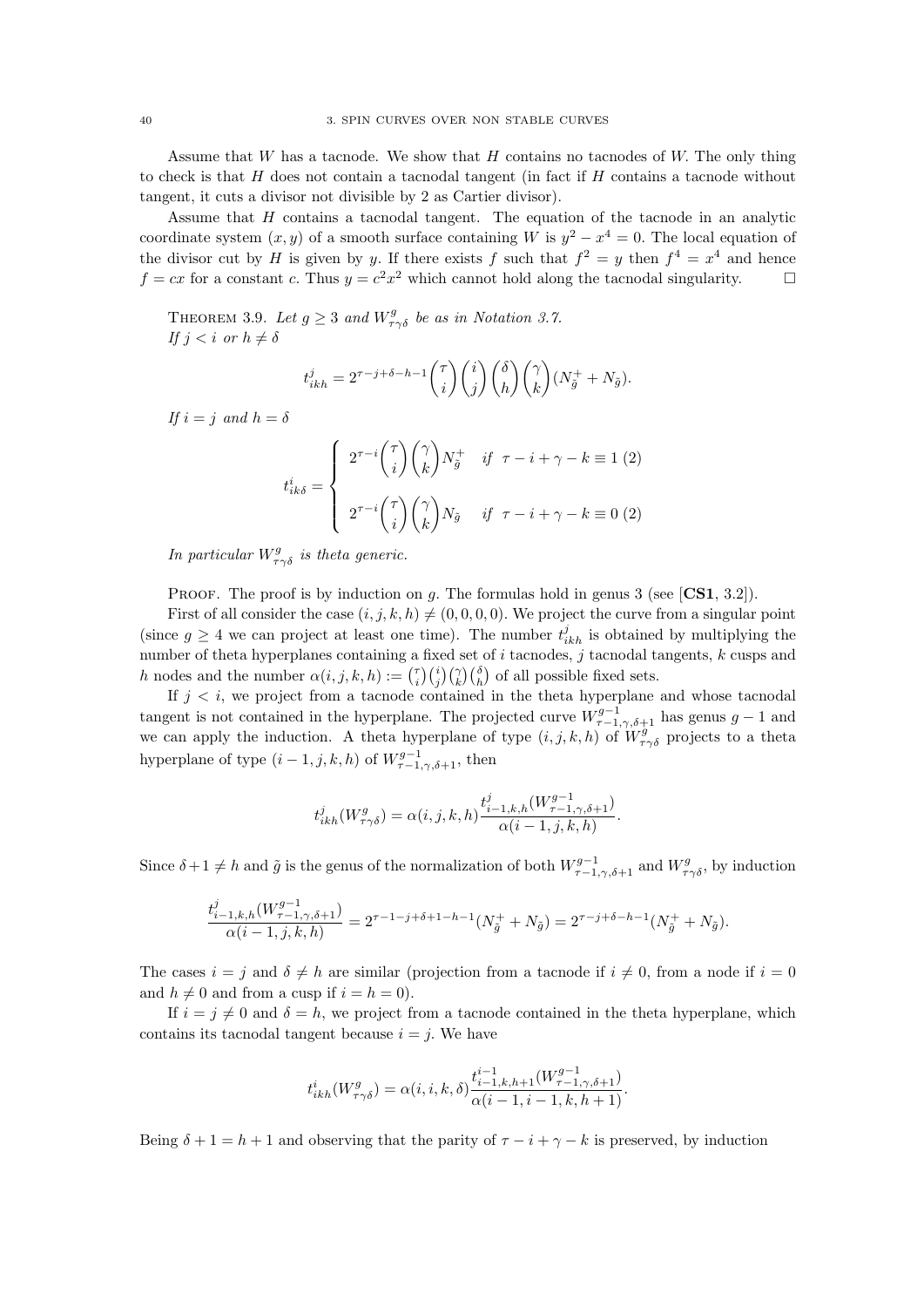$$
\begin{cases}\n\frac{t_{i-1,k,h+1}^{i-1}(W_{\tau-1,\gamma,\delta+1}^{g-1})}{\alpha(i-1,i-1,k,h+1)} = 2^{\tau-1-i+1}N_{\tilde{g}}^{+} = 2^{\tau-i}N_{\tilde{g}}^{+} & \text{if } \tau-i+\gamma-k \equiv 1 \text{ (2)} \\
\frac{t_{i-1,k,h+1}^{i-1}(W_{\tau-1,\gamma,\delta+1}^{g-1})}{\alpha(i-1,i-1,k,h+1)} = 2^{\tau-1-i+1}N_{\tilde{g}} = 2^{\tau-i}N_{\tilde{g}} & \text{if } \tau-i+\gamma-k \equiv 0 \text{ (2)}\n\end{cases}
$$

The cases  $i = j = 0$  and  $\delta = h$  are similar (projection from a node if  $\delta \neq 0$  and from a cusp if  $\delta = 0$ ).

It follows from Lemma 3.8 that the number of theta hyperplane of type 0 is  $|S^-(W)|$  and hence we are done by Proposition 2.1.

#### 3.3. The multiplicity of a theta hyperplane

We complete the description of the zero dimensional scheme of theta hyperplanes of irreducible theta generic canonical curves with cusps and tacnodes computing the multiplicities of its points.

We solve the problem using twisted spin curves of the stable reduction of a general smoothing of these curves.

LEMMA 3.10. Let W be a curve and denote by  $W^{\nu}$  its normalization. Let  $W \to B$  be a general smoothing of W whose stable reduction  $\mathcal C$  has central fiber  $C$ .

(i) Assume that W is an irreducible curve whose singularities are exactly  $\gamma$  cusps. Consider the base change  $b : B' \to B$  of order 6 totally ramified over  $0 \in B$ . Then C is a smooth B' $-surface$ and the dual graph of C is



where  $F_1, \ldots, F_\gamma$  are elliptic curves.

(ii) Assume that W is an irreducible curve whose singularities are exactly  $\tau$  tacnodes. Consider the base change  $b : B' \to B$  of order 4 totally ramified over  $0 \in B$ . Then C is a smooth  $B'-surface$  and the dual graph of C is



where  $F_1, \ldots, F_\tau$  are elliptic curves.

(iii) Let W and W be as in (i) or (ii) and let  $f: C \to B'$  be the stable reduction of W. Let F be the Cartier divisor of C which is the sum of the elliptic components  $F_i$  with coefficients 1. Consider the fiber product  $h : W' = W \times_B B' \to B'$ . Then C is endowed with a B' $-$ morphism  $\varphi : \mathcal{C} \to \mathcal{W}'$  such that

$$
(PB) \quad \varphi^*(\omega_h) \simeq \omega_f(F).
$$

PROOF. We follow  $[BPV, Theorem III-10.1]$  and  $[HM, Example \, pag.122]$ . Since W is general, it is a smooth surface.

(i) Let  $\overline{\mathcal{W}}$  be the surface obtained by blowing-up W three times in correspondence of each cusp so that the reduced special fiber has normal crossings. Take a base change  $b_1 : B_1 \to B$  of order 2 totally ramified over  $0 \in B$  and the normalization  $\mathcal{W}_1$  of the fiber product  $\mathcal{W} \times_{b_1} B$ . As explained in  $[HM], W_1$  is the double cover of W branched along the irreducible components of the special fiber of  $\overline{W}$  appearing with odd multiplicities and it is a smooth surface because this branch divisor is smooth. Take the base change  $b_2 : B' \to B_1$  of order 3 totally ramified

.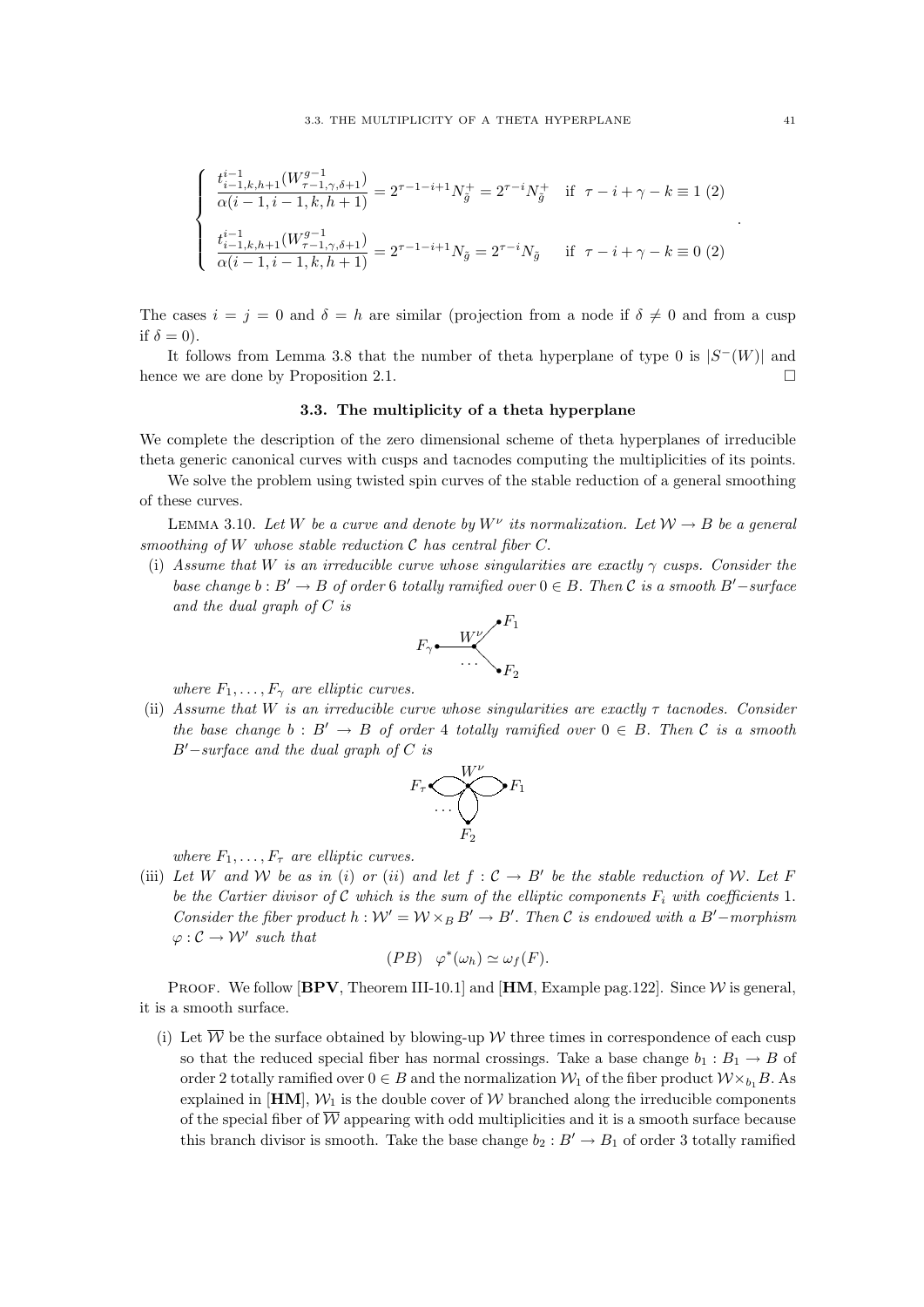over  $0 \in B_1$  and the normalization C' of the fiber product  $\mathcal{W}_1 \times_{b_2} B'$ . As before C' is the triple cover of  $W_1$  ramified along the irreducible components of the special fiber appearing with multiplicities not divisible by 3. Then  $\mathcal{C}'$  is a smooth surface because the branch divisor is smooth. The irreducible components of the special fiber of  $\mathcal{C}'$  are  $\gamma$  elliptic curves,  $W^{\nu}$  and some  $(-1)$ -curves. The surface  $f: \mathcal{C} \to B'$  is obtained by contracting all the  $(-1)$ -curves contained in the special fiber.

- (ii) The tacnodal case is similar combining two base changes  $b_1 : B_1 \to B$  and  $b_2 : B' \to B_1$  of order 2 totally ramified over 0.
- (iii) Let  $\mathcal{C}'$  be as in (i). By the universal property of the fiber products we have a B'-morphism from  $\mathcal{C}'$  to  $\mathcal{W}'$  factorizing trough the B'-relative minimal model  $\mathcal{C}$  of  $\mathcal{C}'$ . We get the diagram



Since  $\varphi$  is a birational morphism which is an isomorphism away from the special fibers, we have that  $\omega_f$  and  $\varphi^*(\omega_h)$  are isomorphic away from the special fiber C of C and hence differ by a divisor of C supported on components of C. If  $\nu : W^{\nu} \to W$  is the normalization, then

$$
\varphi^*(\omega_h) \otimes \mathcal{O}_{W^{\nu}} \simeq \nu^*(\omega_W) \simeq \omega_{W^{\nu}}(2\sum_i (F_i \cap F_i^c))
$$

and hence the divisor of C is exactly F and the relation  $(PB)$  follows.

 $\Box$ 

DEFINITION 3.11. The dual graphs of the previous Lemma are said to be respectively a *cuspidal* and tacnodal graph centered at  $W^{\nu}$ . The elliptic curves F are said to be elliptic tails.

#### • Elliptic normal singularities

Fix the notation of the previous Lemma. We describe the singularities of  $W'$ .

By the description of the first order deformation of a cusp and a tacnode (see [HM, 3-b (7)]), we can write W around a cusp (respectively a tacnode) as  $v(y^2 - x^3 + th_1(x,t)) \subset \mathbb{C}^3_{x,y,t}$  (respectively  $v(y^2 - x^4 + th_2(x, t) \subset \mathbb{C}^3_{x,y,t})$  where  $h_1$  and  $h_2$  are analytic functions in x and t such that  $h_1(0, 0), h_2(0, 0) \neq 0$  (recall that W is a smooth surface) and the fibration is over t.

Since W' lives on a base change of order 6 (respectively 4), then locally it is given by v $(y^2-x^3+y^2)$  $t^6h_1(x,t^6)$  (respectively  $v(y^2 - x^4 + t^4h_2(x,t^4))$ ). We see that these singularities are analytically equivalent to the elliptic normal singularities described in the Examples of Chapter 1.1.

The surface C is obtained by contracting all the  $(-1)$ -curves of  $(W')^{can}$  contained in the special fiber. We saw that, in the tacnodal case,  $(W')^{can}$  is B'-minimal and hence the two surfaces coincide.

#### • Curves of twisted spin curves

Let  $W \rightarrow B$  be a general smoothing of a curve W as in Lemma 3.10 and pick its stable reduction  $f: \mathcal{C} \to B'$ . For every admissible divisor D of C (see Definition 2.17), consider the moduli space of Theorem 2.6

$$
S_{\mathcal{N}_D} := \overline{S}_f(\mathcal{N}_D) \longrightarrow B' \qquad \mathcal{N}_D := \omega_f(D).
$$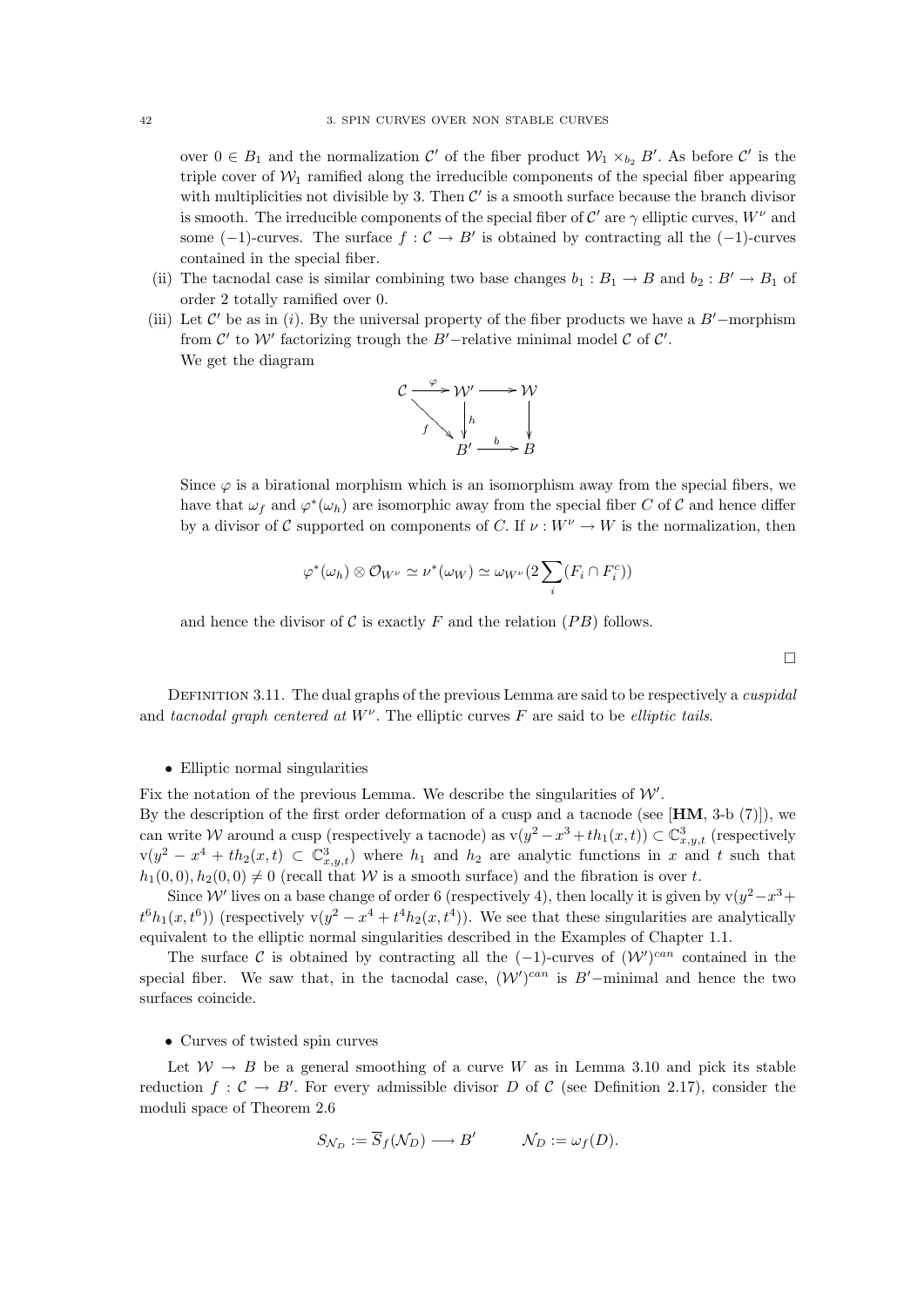Consider the variety  $\overline{S}_f^$  $f(\omega_f^*) \subset S_{\mathcal{N}_D}$  parametrizing odd theta characteristics of the fibers of the family  $C^* \to (B')^*$ . We shall denote by  $S_{\mathcal{N}_D}^-$  the closure of  $\overline{S}_f^ \int_{f}^{-}(\omega_{f}^{*})$  in  $S_{\mathcal{N}_{D}}$ .

Notice that the curves  $S_{\mathcal{N}_D}^-$  are all birational as D varies, since they contain  $\overline{S}_f^ \overline{f}(\omega_f^*)$  as open subscheme. Then they have the same normalization, which we shall denote by

$$
\nu_D: S_f^{\nu} \longrightarrow S_{\mathcal{N}_D}^{-}.
$$

For every admissible D we have a rational  $B'-m$ ap

(3.10) 
$$
\mu_D : S_{N_D}^- - \gt J_{\mathcal{W}'}.
$$

which is an isomorphism away from the central fiber. Obviously  $\mu_D$  is defined at smooth points of the central fiber. Since  $S_f^{\nu}$  is smooth we get a natural morphism

$$
\psi : S_f^{\nu} \longrightarrow J_{\mathcal{W}'}.
$$

With this setup, we are ready to compute the multiplicities of the theta hyperplanes. Let us start with some examples.

Example 3.12. (The "characteristic numbers" of theta hyperplanes)

We shall see that the multiplicities of a theta hyperplane containing exactly one cusp is 3, containing exactly one tacnode without the tacnodal tangent is 4 and containing a tacnodal tangent is 6. Below we give a motivation for these "characteristic numbers".

Let  $W$  be a curve whose singularities are cusps (respectively tacnodes). Consider a general smoothing  $W \to B$  of W to theta generic curves and its stable reduction  $f : C \to B'$  over a base change B' of order 6 (respectively 4) totally ramified over  $0 \in B$  (see Lemma 3.10). If C is the central fiber of C, we know that there exists a morphism  $\varphi: C \to W$  contracting the elliptic tails of C (see Lemma 3.10  $(3)$ ).

The multiplicities of the theta hyperplenes of W will be determined by the description of the above morphism (3.11)  $\psi : S_f^{\nu} \to J_{\mathcal{W}'}$  (recall that  $\mathcal{W}' = \mathcal{W} \times_B B'$ ).

(a) W has exactly 1 cusp

C is a curve of compact type with two components, F elliptic and  $W^{\nu}$  of genus  $g-1$ . The stable spin curves of C are supported on the blow-up of C at its node (see Example 2.9).

- If we glue an even theta characteristic of  $W^{\nu}$  and the odd theta characteristic of F to  $\mathcal{O}_E(1)$  (E is the exceptional component), we will find a hyperplane (via  $\psi$ ) of type zero of multiplicity is 1.
- If we glue an odd theta characteristic of  $W^{\nu}$  and a fixed even theta characteristic of F to  $\mathcal{O}_E(1)$ , we will find a hyperlane containing the cusp. The morphism  $\varphi: C \to W$  contracts  $F$  and the hyperplane does not change if we vary the 3 even theta characteristics of  $F$  and 3 is its multiplicity.
- (b) W has exactly 1 tacnode

C is a curve with two components, F of genus 1 and  $W^{\nu}$  of genus  $g - 2$  and  $F \cap W^{\nu}$  are two nodes. We shall denote by  $S_C^ C$  the zero dimensional scheme which is the fiber of  $S_{\omega_f}^- \to B'$  over 0. We distinguish three types of stable spin curves of  $C$  (see Example 2.10).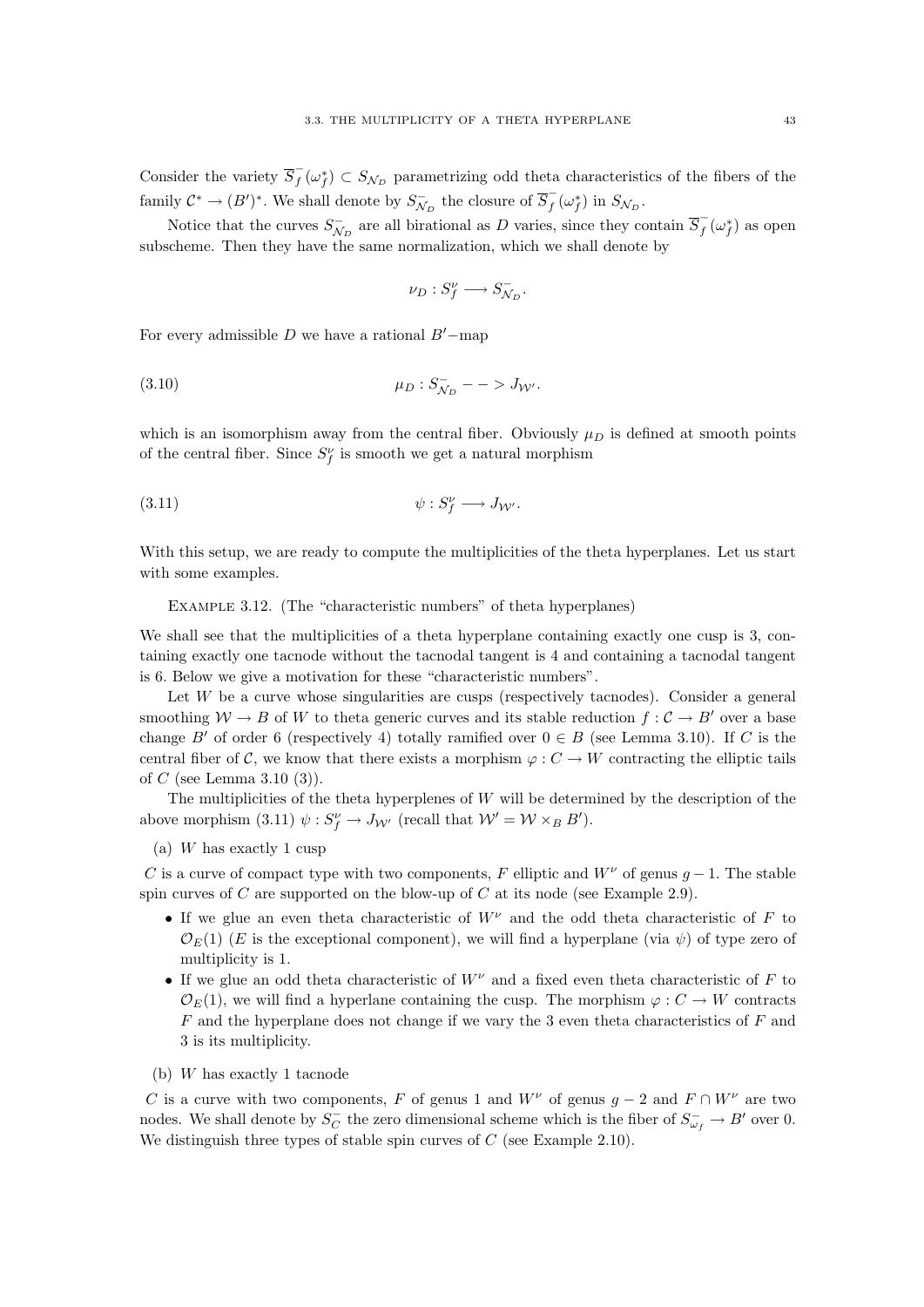- If the odd stable spin curve  $\xi$  is supported on the blow-up of C at the two nodes and is given by gluing any even theta characteristic of F and an odd theta characteristic of  $W^{\nu}$  to  $\mathcal{O}_E(1)$ (for E running over the set of exceptional components), we will find (via  $\psi$ ) a hyperplane containing the tacnodal tangent. Again  $\varphi : C \to W$  contracts F. Since F has 3 even theta characteristics and  $\xi$  has multiplicity 2 in  $S_C^ C_C$ , the hyperplane has multiplicity 6.
- If the odd stable spin curve  $\xi$  is supported on the blow-up of C at the two nodes and is given by gluing an odd theta characteristic of  $F$  and an even theta characteristic of  $W^{\nu}$  to  $\mathcal{O}_E(1)$ ,  $\xi$  is a double point of  $S_{\omega_f}^-$  (it has multiplicity 2 in  $S_C^ C_C$ , see the below Lemma 3.14) and hence there are two points in  $S_f^{\nu}$  over  $\xi$ . We will find (via  $\psi$ ) two different hyperplanes of type zero having multiplicity 1.
- If the odd stable spin curve  $\xi$  is supported on C, we will find a hyperlane containing the tacnode without the tacnodal tangent. Call  $\{p,q\} := F \cap F^c$ . The hyperplane does not change if we change 4 restrictions of  $\xi$  to F. The multiplicity of the hyperplane is 4.

Example 3.13. (Idea of proof of Theorem 3.15)

Let W be a irreducible theta generic curve of genus g with exactly 3 tacnodes  $t_1, t_2, t_3$  and  $W^{\nu}$  be its normalization. Let  $W \to B$  be a general smoothing of W to theta generic smooth curves and  $\mathcal{C} \to B'$  be its stable reduction (see Lemma 3.10). We know that the special fiber C of C has 3 elliptic tails  $F_1, F_2, F_3$  and a tacnodal dual graph centered at  $W^{\nu}$ . Call  $\{n_{h1}, n_{h2}\} = F_h \cap F_h^c$ .

We find the multiplicity of a theta hyperplane of type  $(2, 1)$  containing  $t_1, t_2$  and the tacnodal tangent of  $t_1$ .

FIRST STEP: from stable spin curves to twisted spin curves

Consider the rational maps (3.10)  $\mu_D : S_{\mathcal{N}_D}^-$  – >  $J_{\mathcal{W}'}$  extending to the morphism (3.11)  $\psi$ :  $S_f^{\nu} \to J_{\mathcal{W}'}$ . Let  $\xi = (X, G, \alpha)$  be a stable spin curve in  $S_{\omega_f}^-$  where X is the blow-up of C at all of its nodes except  $F_2 \cap F_2^c$ . Assume that  $G \in Pic(X)$  restricts to an even theta characteristic  $R_1$ of  $F_1$ , to  $\mathcal{O}_{F_3}$  and to the theta characteristic R of  $W^{\nu} \cup F_2$ . The graph  $\Sigma_X$  (obtained from the dual graph of  $C$  by contracting the edges representing nodes which are not blown-up) is as shown below.

$$
\Sigma_X \qquad F_3 \bigotimes^{W^\nu} F_1
$$

One proves (see Lemma 3.14) that  $\xi$  is a singular point of  $S_{\omega_f}^-$  with  $2^{b_1(\Sigma_X)} = 2^2 = 4$  branches. Let  $\nu_0: S_f^{\nu} \to S_{\omega_f}^-$  be the normalization.

Consider the admissible divisor  $D = F_1 + F_3$  of C and  $S_{\mathcal{N}_D}^-$ . Using Proposition 2.24 it follows that there is a set of 4 smooth points  $(C, L_1), \ldots, (C, L_4)$  of  $S_{N_D}^{-}$  (and hence of  $S_f^{\nu}$ ) which is exactly the set  $\nu_0^{-1}(X, G, \alpha)$ .

In order to find the images of the points of this set via  $\psi$ , it suffices to find the images of the 4 smooth points  $(C, L)$  of  $S_{N_D}$  via  $\mu_D$ .

SECOND STEP: the behaviour of the smoothable sections of  $L_1, L_2, L_3, L_4$ 

Set  $\iota : L^{\otimes 2} \simeq \omega_f(D)$  and pick the unique  $\mathcal{L}_i$  extending  $(L_i, \iota)$  such that  $\mathcal{L}_i^{\otimes 2} = \omega_f(D)$  and  $\mathcal{L}_i \otimes \mathcal{O}_C = L_i$  (see Not.Ter. 3 (5)). Each one of  $L_1, \ldots, L_4$  has exactly one f–smoothable section because, by the assumption on  $W$ , the curves approaching  $C$  are theta generic and hence  $h^0(\mathcal{L}_i|_{C_b}) = 1$  for  $0 \neq b \in B'$ . We will see that these f-smoothable sections

- identically vanish on  $F_1$
- vanish on a point of  $F_2$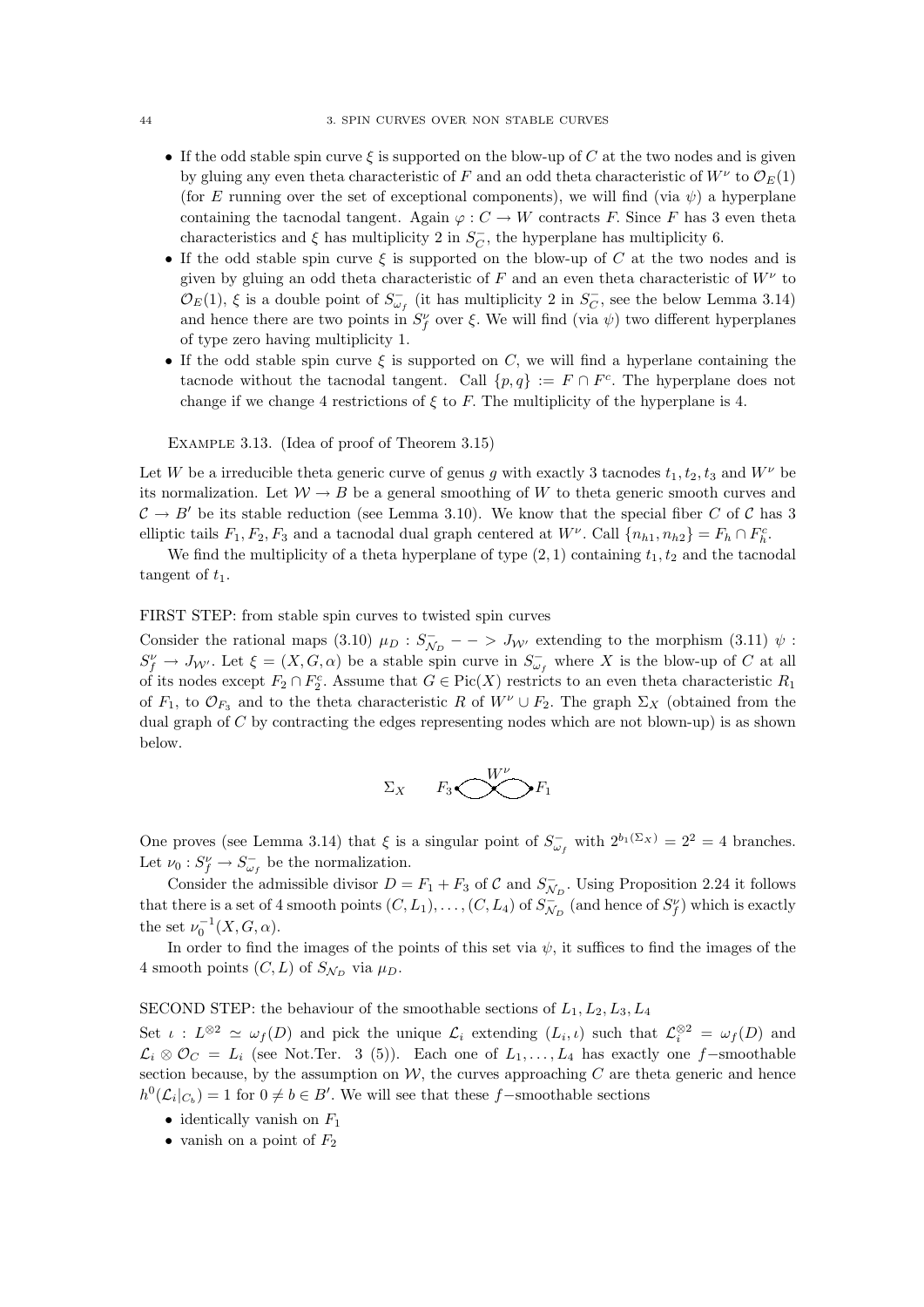- are non-zero constants on  $F_3$
- vanish on  $g 4$  smooth points of C on  $W^{\nu}$  (the number depend by the chosen blow-up X of  $C$ ).

The theta hyperlanes associated to  $L_1, L_2, L_3, L_4$  contain the tacnodal tangent of  $t_1$ , the tacnode  $t_2$  without its tacnodal tangent and do not contain  $t_3$ .

THIRD STEP: the partition of  $L_1, L_2, L_3, L_4$  induced by the smoothable sections

Using Theorem 2.24 we see that the line bundles  $L \in Pic C$  are obtained by gluing (with 4 suitable gluings)

$$
R(n_{11} + n_{12} + n_{31} + n_{32}) \in Pic(W^{\nu} \cup F_2)
$$

$$
R_1 \in \text{Pic}\, F_1 \quad \mathcal{O}_{F_3} \in \text{Pic}\, F_3
$$

It is convenient to display the 4 line bundles L in a table as follows.

Consider  $M_1, M_2 \in Pic(W^{\nu} \cup F_1 \cup F_2)$  obtained by gluing (with the same gluing data of the line bundles  $L$  at the corresponding nodes)

$$
R(n_{11} + n_{12} + n_{31} + n_{32}) \in Pic(W^{\nu} \cup F_2) \quad R_1 \in Pic F_1.
$$

and similarly  $K_1, K_2 \in Pic(W^{\nu} \cup F_2 \cup F_3)$  by gluing

$$
R(n_{11} + n_{12} + n_{31} + n_{32}) \in Pic(W^{\nu} \cup F_2) \quad \mathcal{O}_{F_3} \in Pic F_3.
$$

Display all the line bundles in a table

$$
\begin{array}{c|cc}\n & M_1 & M_2 \\
\hline\nK_1 & L_{11} & L_{12} \\
K_2 & L_{21} & L_{22}\n\end{array}
$$

following the rule that each  $L$  is obtained by gluing the  $K$  of the corresponding row (resp. the  $M$ of the corresponding column) at the nodes  $F_1 \cap F_1^c$  (resp. at the nodes  $F_3 \cap F_3^c$ ).

One proves that there are exactly 2 distinct sections each one of which is the smoothable section of the line bundles L of a row of the table. Thus the images of  $L_1, L_2, L_3, L_4$  via  $\mu_D$  are exactly 2 distinct theta hyperplanes, one for each row of the table and we get a contribution of 2 to the multiplicity.

#### FOURTH STEP: the calculation of the multiplicity

If we change  $\xi$  by changing the even theta characteristics of  $F_1$  (among the 3 possible ones) and 4 restrictions of  $\xi$  to  $F_2$ , we don't change the theta hyperplanes. We get a multiplicity  $2 \cdot 3 \cdot 4 = 6 \cdot 4$ (see Theorem 3.15).

LEMMA 3.14. Let  $C \rightarrow B$  be a general smoothing of a stable curve C with a tacnodal dual graph. Consider the variety  $S_{\omega_f}^-$  of odd stable spin curves of the fibers of C. Let  $\xi = (X, G, \alpha)$  be a stable spin curve of C with  $X \neq C$  viewed as point of  $S_{\omega_f}^-$ . Then  $\xi$  is a singular point of  $S_{\omega_f}^-$  with  $2^{b_1(\Sigma_X)}$  branches.

PROOF. Assume that C has  $2\tau$  nodes and let  $F_1, \ldots, F_\tau$  be the elliptic curves of C (see the notation of Lemma 3.10). Assume that the nodes  $F_h \cap F_h^c$  for  $1 \leq h \leq m$  are blown-up in  $X \to C$ . Notice that  $m = b_1(\Sigma_X)$ . Denote by  $t_{2h}, t_{2h-1}$  the coordinates of  $D_C$  (recall that  $D_C$  is the base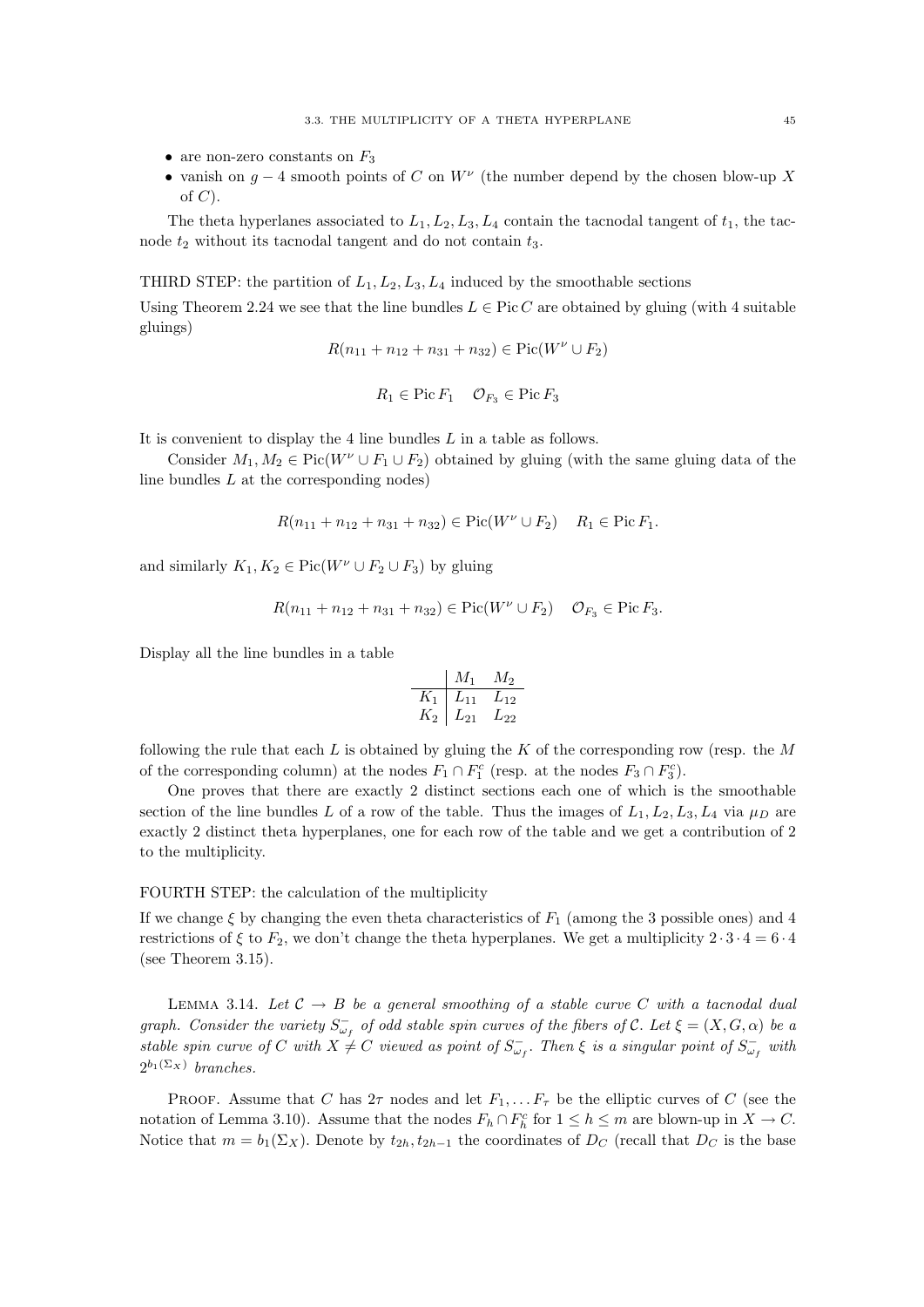of the universal deformation of C) such that  $\{t_{2h} = 0\}$  and  $\{t_{2h-1} = 0\}$  are the loci preserving the nodes in  $F_h \cap F_h^c$ . Let  $D_t$  be the space of the coordinates  $t_{2h}, t_{2h-1}$  for  $1 \leq h \leq m$  and write  $D_C = D_t \times D'_t.$ 

Consider the arc A in  $D_C$  corresponding (up to restrict B) to the smoothing  $C \to B$ . We proceed as in the proof of  $[M, Th. 2.6]$ . The implicit function theorem allows us to describe A, for some  $1 \leq i \leq 3g - 3$ , as

$$
(t_i h_1(t_i),\ldots,t_i,\ldots,t_i h_{3g-3}(t_i))
$$

where,  $h_j$  are analytic functions such that  $h_j(0) \in \mathbb{C}^*$  for  $j = 1, ..., 2m$  (C is smooth). Consider as usual

$$
D_{\xi} := D_s \times D'_s \xrightarrow{\rho} D_C = D_t \times D'_t
$$

$$
(s_1 \ldots s_{2m}, s_{2m+1}, \ldots, s_{3g-3}) \longrightarrow (s_1^2, \ldots, s_{2m}^2, s_{2m+1}, \ldots, s_{3g-3})
$$

The local picture of  $S_{\omega_f}^-$  at  $\xi$  is given by  $U_{\xi}/\text{Aut}(\xi)$  where  $U_{\xi} = D_{\xi} \times_{D_C} A$  (see (2.2) below Th. 2.7). It suffices to show that  $\rho^{-1}(A)/\text{Aut}(\xi)$  has  $2^m$  branches.  $\rho^{-1}(A)$  is given by

$$
v(s_1^2 - s_i^2 h_1(s_i^2), \dots, \hat{i}, \dots, s_{2m}^2 - s_i^2 h_{2m}(s_i^2), \dots, s_{3g-3} - s_i^2 h_{3g-3}(s_i^2)) \quad \text{if } i \le 2m
$$
  

$$
v(s_1^2 - s_i h_1(s_i), \dots, s_{2m}^2 - s_i h_{2m}(s_i), \dots, \hat{i}, \dots, s_{3g-3} - s_i h_{3g-3}(s_i)) \quad \text{if } i > 2m.
$$

We find how  $Aut(\xi)$  acts on  $D_{\xi}$ . It is easy to see that the image of the coboundary map

$$
\operatorname{Aut}(\xi)\simeq\mathcal{C}^0(\Sigma_X,\mu_2)\simeq\mu_2^{m+1}\longrightarrow\mu_2^{2m}\simeq\mathcal{C}^1(\Sigma_X,\mu_2)\simeq\operatorname{Aut}_{D_C}D_{\xi}
$$

is generated by the automorphisms  $b_1, \ldots, b_m$  where  $b_h$  (for  $h = 1, \ldots, m$ ) acts on  $D_{\xi}$  in the following way

$$
b_h(s_1,\ldots,s_{2h-1},s_{2h},\ldots,s_{3g-3})=(s_1,\ldots,-s_{2h-1},-s_{2h},\ldots,s_{3g-3}).
$$

Set  $w_{2h-1} := s_{2h-1}^2, w_{2h} := s_{2h}^2, z_h := s_{2h} s_{2h-1}$  for  $h = 1, \ldots, m$  and  $w_h = s_h$  for  $h = 2m, \ldots, 3g-1$ 3. Then  $\rho^{-1}(A)/\text{Aut}(\xi)$  is given by

$$
v(w_1 - w_i h_1(w_i), \dots, w_{3g-3} - w_i h_{3g-3}(w_i), z_1^2 - w_1 w_2, \dots, z_m^2 - w_{2m-1} w_{2m})
$$

which is a singular point with  $2^m$  branches.

THEOREM 3.15. Let  $W$  be an irreducible theta generic canonical curve of genus  $g$  whose singular points are only tacnodes. Then the multiplicity of a theta hyperplane of type  $(i, j)$  is  $4^{i-j} 6^j$ .

PROOF. Let  $t_1, \ldots, t_\tau$  be the tacnodes of W. Let  $\mathcal{W} \to B$  be a projective general smoothing of W to theta generic smooth curves and let  $f : C \to B'$  be its stable reduction.

In the sequel we shall maintain the notations of Lemma 3.10. We know that the special fiber C of C has a tacnodal dual graph centered at  $W^{\nu}$ . Denote by  $\{n_{h1}, n_{h2}\} := F_h \cap F_h^c$ .

$$
\sqcup
$$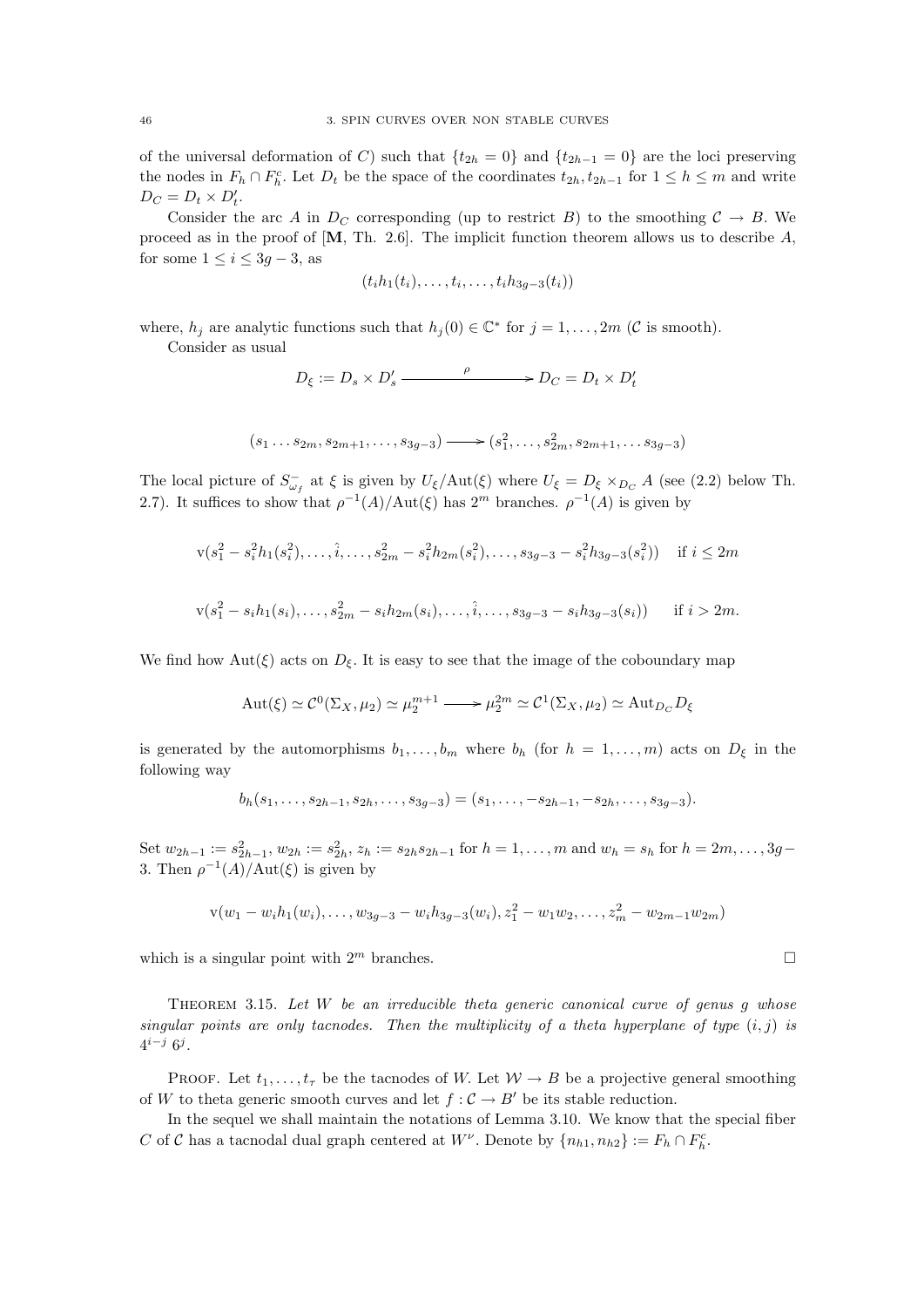FIRST STEP: the reduction to twisted spin curves

For every admissible divisor  $D$  of  $C$ , consider the diagram (over  $B'$ )



where  $\nu_D$  is the normalization maps so that  $\mu_D \circ \nu_D = \psi$  (where  $\mu_D$  is defined). For every D the base of the universal deformation of a D-twisted spin curve  $(C, L)$  is B' and Aut $(C, L)$  acts trivially on B'. Hence  $S_{\mathcal{N}_D}^-$  is smooth at the point  $(C, L)$  (hence  $\mu_D$  is defined there). Using this setup we will describe the map  $\psi$  and the scheme structure of the fiber of  $J_{\mathcal{W}'}$  over  $0 \in B'$ .

Let  $\xi \in S_{\omega_f}^-$  be a stable odd spin curve supported on the blow-up X of C and pick a representative  $(X, G, \alpha)$  of  $\xi$ . Assume that the nodes which are blown-up to get X (for i, j such that  $1 \leq j \leq i \leq \tau$ ) are  $\{n_{h1}, n_{h2}\}$  for  $h = 1, \ldots, j$  and  $h = i + 1, \ldots, \tau$  (see Example 2.10). Let  $A_X$  be the graph associated to X (obtained from  $\Gamma_C$  by contracting the edges corresponding to the nodes which are not blown-up to get X). Then  $A_X = \Sigma_X$  and is as shown below (there are loops from  $F_1$  to  $F_j$ and from  $F_{i+1}$  to  $F_{\tau}$ ).



In the first three Steps,  $\xi$  will be fixed. Assume that  $R_1, \ldots, R_j$  are even theta characteristics respectively of  $F_1, \ldots, F_j$  and R is a theta characteristic of  $W^{\nu} \cup F_{j+1} \cdots \cup F_i$  so that G has the following restrictions to the non-exceptional components of  $X$ 

$$
G|_{F_h} = R_h \quad (1 \le h \le j) \qquad G|_{F_h} = \mathcal{O}_{F_h} \quad (i < h \le \tau) \qquad G|_{W^{\nu} \cup F_{j+1} \cdots \cup F_i} = R
$$
\n
$$
R_h^{\otimes 2} = \mathcal{O}_{F_h} \qquad R^{\otimes 2} = \omega_{W^{\nu} \cup F_{j+1} \cdots \cup F_i}.
$$

In order to describe the map  $\psi$  we choose another representative in the equivalence class of  $\xi$  as follows. Define the Cartier divisor of  $\mathcal C$  (which is a smooth surface, see Lemma 3.10)

$$
D := \sum_{1 \leq h \leq j} F_h + \sum_{i < h \leq \tau} F_h.
$$

It is an admissible divisor of C (see Lemma 2.22). Then G is equivalent to a line bundle  $L \in Pic(C)$ of a D−twisted spin curve  $(C, L)$  if L is obtained by gluing line bundles (with suitable gluings) in such a way that (see Theorem 2.24 and the notation of Definition 2.14)

$$
L|_{F_h} = R_h \quad (1 \le h \le j) \qquad L|_{F_h} = \mathcal{O}_{F_h} \quad (i < h \le \tau)
$$
\n
$$
L|_{W^{\nu} \cup F_{j+1} \cup \ldots F_i} = R \left( \sum_{1 \le h \le j} (n_{h1} + n_{h2}) + \sum_{i < h \le \tau} (n_{h1} + n_{h2}) \right)
$$
\n
$$
L^{\otimes 2} = \omega_C \otimes \mathcal{O}_f(D).
$$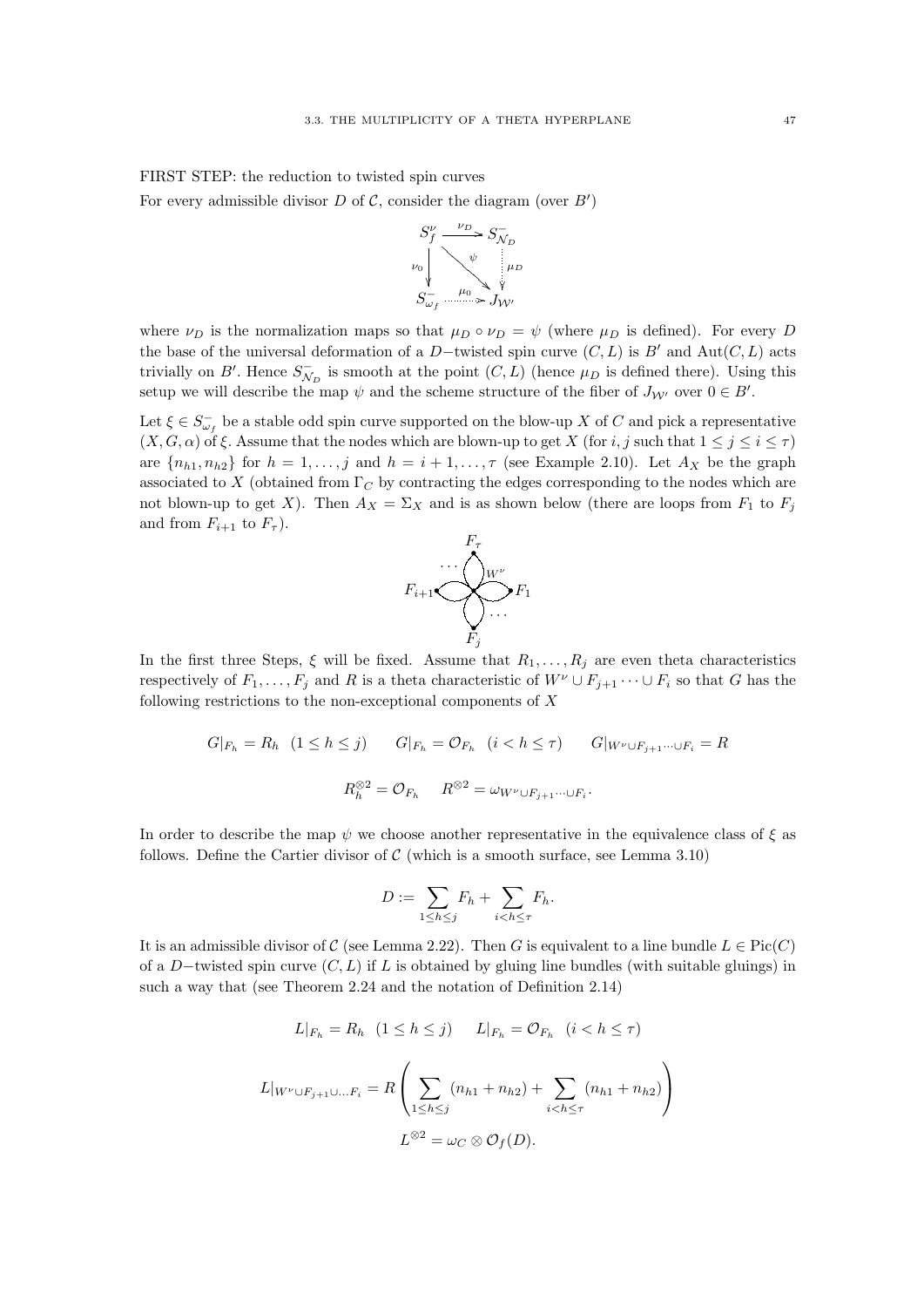We have  $b_1(\Sigma_X) = \tau - i + j$  and then  $2^{\tau - i + j}$  gluings giving rise to  $2^{\tau - i + j}$  different line bundles L. If  $L$  is one of such line bundles, then it follows from Th. 2.24 and Remark 2.25 that there exists a representative  $(X, G, \alpha)$  of  $\xi$  such that L and G are limits of the same family of line bundles on a base change of order two of  $f: \mathcal{C} \to B'$  totally ramified over 0. Hence  $\xi$  and  $(C, L)$  are the same point in  $S_f^{\nu}$ , that is  $\nu_0(\nu_D^{-1}(C, L)) = \xi$ .

It follows from Lemma 3.14 that the point  $\xi$  of  $S_{\omega_f}^-$  has  $2^{\tau-i+j}$  branches and then  $\nu_0(\nu_D^{-1}(C,L))$  $\xi$  if and only if L runs over the set of the above  $2^{\tau-i+j}$  line bundles and

$$
\forall X' \neq C \quad (X',L') \in S^-_{\mathcal{N}_D} \Longrightarrow \nu_D^{-1}(X',L') \cap \nu_0^{-1}(\xi) = \emptyset.
$$

In order to find the image of the points of  $S_f^{\nu}$  over  $\xi$  (with representative  $(X, G, \alpha)$ ), it suffices to find the images via the morphism  $\mu_D$  of the above D-twisted spin curves  $(C, L)$  (recall that  $(C, L)$  is a smooth point of  $S_{\mathcal{N}_D}^-$  because it is supported on  $C$ ).

SECOND STEP: the behaviour of the smoothable sections of the line bundles  $L$ 

Let  $(C, L)$  be a D-twisted spin curve which is equivalent to  $\xi = (X, G, \alpha)$ . Set  $\iota : L^{\otimes 2} \simeq \omega_f(D)$ and pick the line bundle  $\mathcal L$  smoothing  $(L, \iota)$  (see Not.Ter. 3 (5)). Since  $f : \mathcal C \to B'$  is a smoothing to theta generic curves, there exists a unique f–smoothable section of  $\mathcal{L}|_C = L$ . We want to characterize its behavior on the irreducible components of C.

Recall that  $\varphi : \mathcal{C} \to \mathcal{W}'$  is the canonical desingularization of  $\mathcal{W}' = \mathcal{W} \times_B B'$ . Consider the canonical desingularization  $h_1 : W_1 \to B'$  of W' at  $t_1, \ldots, t_i$  so that there exists a birational morphism  $\pi: \mathcal{C} \to \mathcal{W}_1$  which is an isomorphism away from the special fiber. Let  $W_1 \subset \mathcal{W}_1$  be the central fiber. Thus  $\pi: \mathcal{C} \to \mathcal{W}_1$  is the contraction of  $F_{i+1}, \ldots, F_{\tau}$  to tacnodes of  $W_1$  and  $W_1$  has  $F_1, \ldots, F_i$  as elliptic components.

We shall denote by  $W_2 := \overline{W_1 - \bigcup_{1 \leq h \leq j} F_h}$   $(W_2$  has  $F_{j+1}, \ldots, F_i$  as elliptic components).

• CLAIM: one can construct  $2^{\tau-i+j}$  line bundles  $P_1, P_2 \cdots$  in Pic $(W_1)$  such that  $1 = h^0(P_1)$  $h^0(P_2) = \cdots$  and such that  $\{\pi^* P_1, \pi^* P_2 \cdots\}$  is exactly the set of line bundles L.

Let us prove the claim. Consider the theta characteristic R of  $W^{\nu} \cup F_{i+1} \cdots \cup F_i$  (see STEP I). Since the starting stable spin curve  $\xi = (X, G, \alpha)$  is odd and the restrictions of G are even on  $F_1, \ldots, F_j$  and odd on  $F_{i+1}, \ldots, F_{\tau}$ , it follows that R is odd (respectively even) if and only if  $\tau - i$ is even (respectively odd) (see Not.Ter.3 (4)). It follows from Prop.2.2 that  $R(\sum_{i\leq h\leq \tau}(n_{h1}+n_{h2}))$ induces  $2^{\tau-i}$  odd theta characteristics  $P'_1, P'_2 \cdots$  on  $W_2$  and by the theta genericity assumption

$$
1 = h^0(P'_1) = h^0(P'_2) = \cdots.
$$

Let P' be one of these line bundles. Consider the Cartier divisor  $D' := \sum_{1 \leq h \leq j} F_h$  of the total space  $W_1$  of the family  $h_1: W_1 \to B'$ . We construct the  $2^{\tau+j-i}$  line bundles  $P_1, P_2 \cdots$  by gluing

$$
P'\left(\sum_{1\leq h\leq j}\left(n_{h1}+n_{h2}\right)\right)\in \mathrm{Pic}(W_2) \qquad R_h\in \mathrm{Pic}(F_h) \ \ 1\leq h\leq j.
$$

with suitable gluing data so that  $\omega_{h_1}(D') \otimes \mathcal{O}_{W_1} = P_1^{\otimes 2} = P_2^{\otimes 2} = \cdots$ . Since  $R_h$  is non effective, we have that if P comes from P', then  $h^0(W_1, P) = h^0(W_2, P') = 1$ . Pick one P and the unique line bundle  $P \in Pic(\mathcal{W}_1)$  such that  $P^{\otimes 2} = \omega_{h_1}(D')$  and  $P|_{W_1} = P$ . Recall that  $\pi: \mathcal{C} \to \mathcal{W}_1$  is birational. Arguing as for the relation  $(PB)$  of Lemma 3.10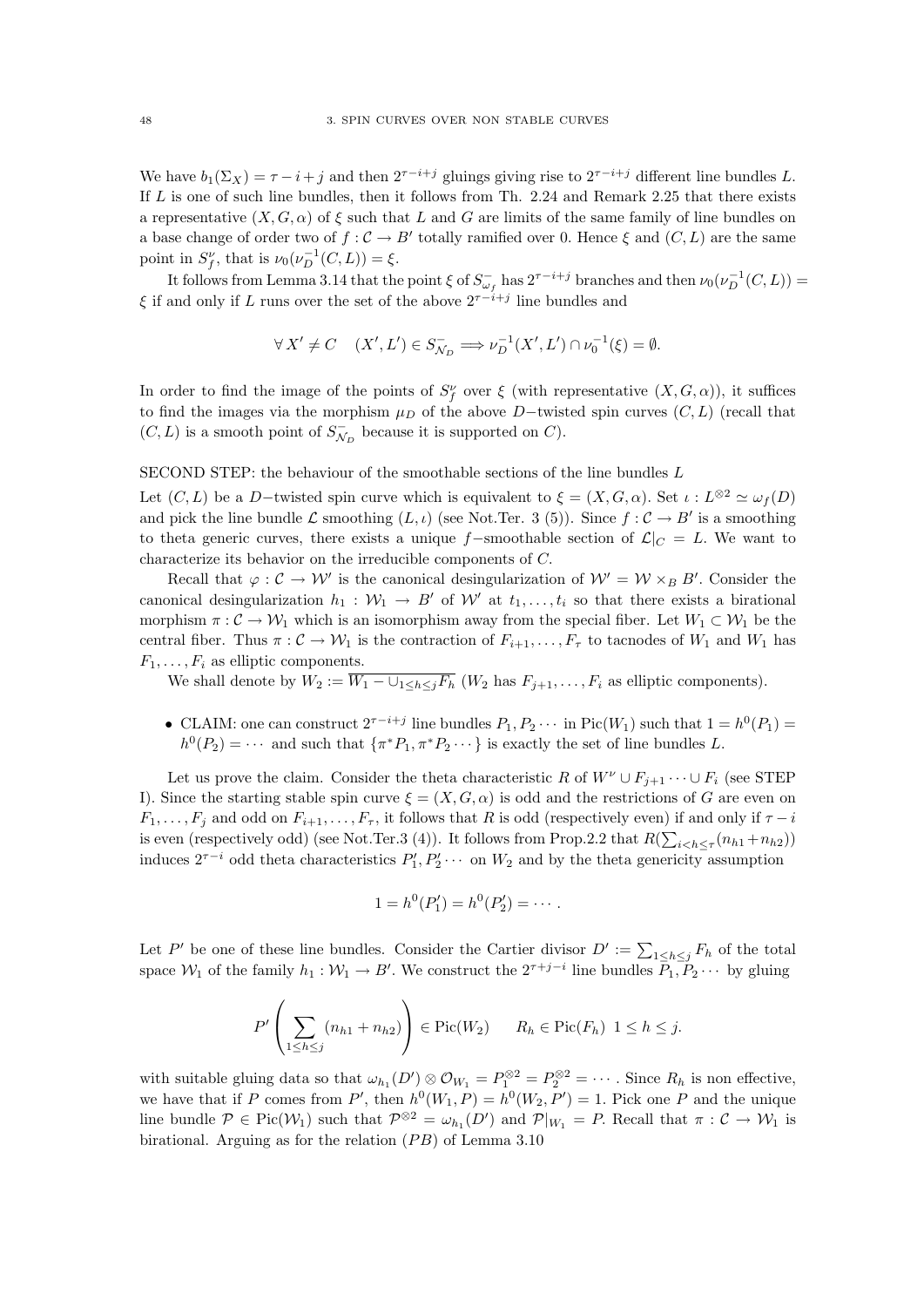$$
(\pi^* \mathcal{P})^{\otimes 2} = \pi^* (\omega_{h_1}(D')) \simeq \omega_f(D).
$$

It follows that  $\pi^* P$  is one of the line bundles L. Assume by contradiction that two distinct  $P_1, P_2$ satisfy  $\pi^* P_1 \simeq \pi^* P_2$ . Then

$$
(\pi^* \mathcal{P}_1)|_C \simeq (\pi^* \mathcal{P}_2)|_C \Rightarrow \pi^* \mathcal{P}_1 \simeq \pi^* \mathcal{P}_2.
$$

Since  $\pi$  is a birational morphism which is an isomorphism away from the special fiber and the degree of the restrictions of  $P_1$  and  $P_2$  to the irreducible components of  $W_1$  are equal, we would have the contradiction

$$
(\mathcal{P}_1)^* \simeq (\pi^* \mathcal{P}_1)^* \simeq (\pi^* \mathcal{P}_2)^* \simeq (\mathcal{P}_2)^* \Rightarrow P_1 \simeq P_2.
$$

Thus  $\{\pi^*P_1, \pi^*P_2, \cdots\}$  is exactly the set of line bundles L and the claim is done.

For each P we have  $h^0(P) = 1$ , then the unique section s<sub>P</sub> of P is  $h_1$ –smoothable (recall that  $h_1$ is the family  $h_1 : \mathcal{W}_1 \to B'$ ). The f-smoothable section of  $\pi^* P$  is given by  $\pi^* s_P$ .

The behavior of  $\pi^* s_P$  is given by looking at  $s_P$  and hence by construction

- $\pi^*s_P$  identically vanishes on  $F_1, \ldots, F_j$
- $\pi^*s_P$  has a zero on each curve  $F_{j+1}, \ldots, F_i$
- $\pi^* s_P$  is a non-zero constant on each curve  $F_{i+1}, \ldots F_{\tau}$  (the section of each theta characteristic  $P'$  of  $W_2$  does not vanish on the tacnodes  $t_{i+1}, \ldots, t_{\tau}$
- $\pi^*s_P$  has zeroes  $\{l_1,\ldots,l_{g-i-j-1}\}$  on smooth points of C on  $W^{\nu}$  (which are zeroes of the section of the theta characteristic  $P'$  of  $W_2$  corresponding to  $P$ ).

The theta hyperplane  $\mu_D(C, \pi^*P)$  contains the tacnodal tangent of  $t_1, \ldots, t_i$ , the tacnodes  $t_{i+1}, \ldots, t_i$  without tacnodal tangents and cut the smooth points  $\{l_1, \ldots, l_{q-i-j-1}\}$  of W.

THIRD STEP: the partition induced by the smoothable sections

It is convenient to enumerate and display in a table the set of  $2^{\tau+j-i}$  line bundles L as follows. Consider the line bundles  $M_1, \ldots, M_{2^j} \in Pic(W^{\nu} \cup F_1 \cdots \cup F_i)$  obtained by gluing (with the same gluing data of the  $L$  at the corresponding nodes) the following line bundles

$$
R\left(\sum_{1\leq h\leq j} (n_{h1} + n_{h2}) + \sum_{i  

$$
R_h \in \text{Pic}(F_h) \qquad 1 \leq h \leq j
$$
$$

Consider the line bundles  $K_1, \ldots, K_{2^{r-i}} \in Pic(W^{\nu} \cup F_{j+1}, \ldots, F_{\tau})$  obtained by gluing (with the same gluing data of the  $L$ ) the following line bundles

$$
R\left(\sum_{1\leq h\leq j} (n_{h1} + n_{h2}) + \sum_{i  

$$
\mathcal{O}_{F_h} \in \text{Pic}(F_h) \qquad i < h \leq \tau.
$$
$$

Display the  $2^{\tau-i+j}$  line bundles L in the table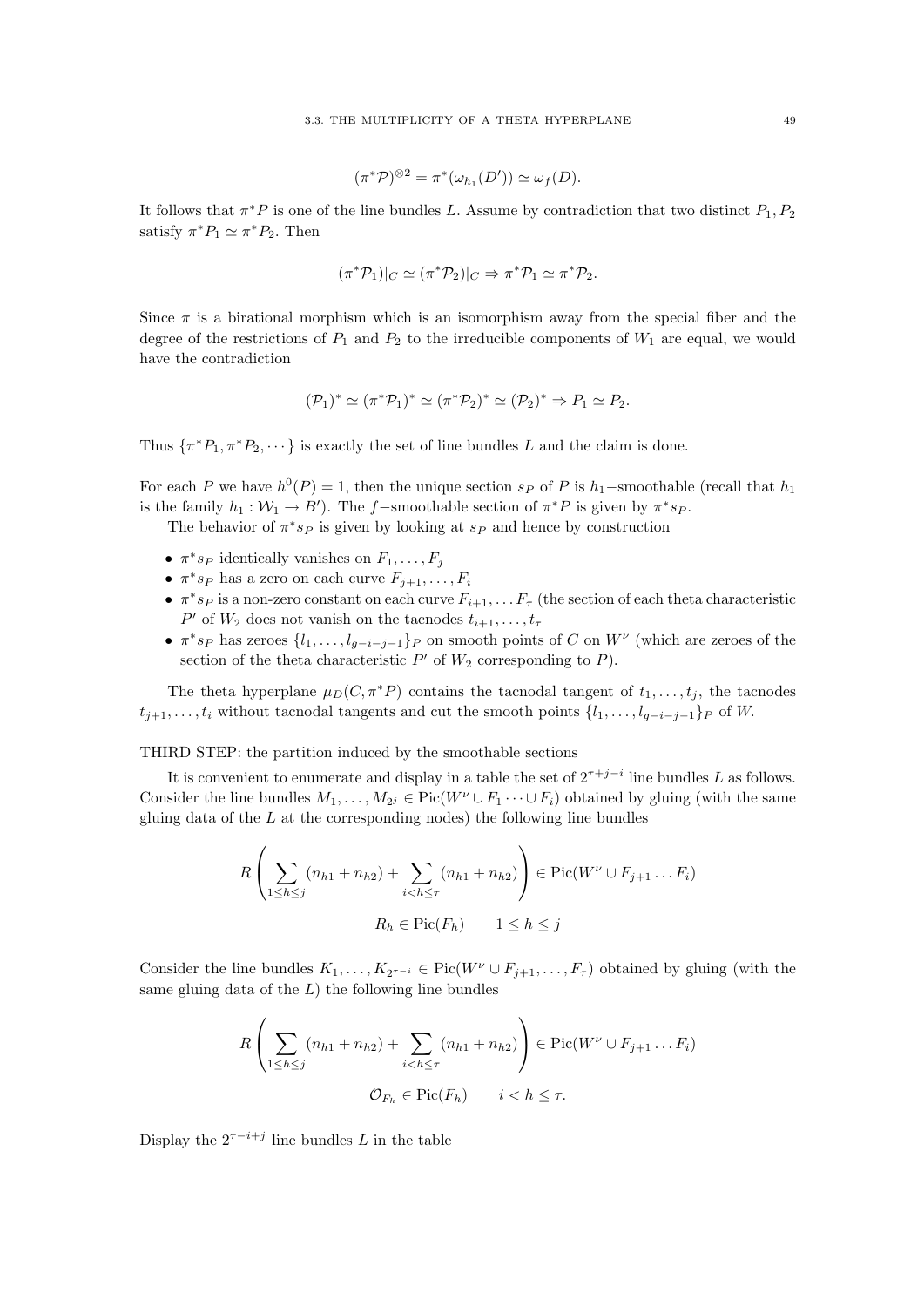|       | $\mid M_1$                                                                                   | $M_2$    |                                                           | $\cdots$ $M_{2^j}$   |
|-------|----------------------------------------------------------------------------------------------|----------|-----------------------------------------------------------|----------------------|
| $K_1$ | $L_{11}$                                                                                     | $L_{12}$ |                                                           | $\cdots$ $L_{1,2^j}$ |
| $K_2$ | $\mid$ $L_{21}$                                                                              | $L_{22}$ |                                                           | $\cdots$ $L_{2,2^j}$ |
|       |                                                                                              |          |                                                           |                      |
|       |                                                                                              |          | $\mathbf{r} = \mathbf{r} + \mathbf{r}$ . The $\mathbf{r}$ |                      |
|       | $K_{2^{\tau-i}}$ $\Big $ $L_{2^{\tau-i},1}$ $L_{2^{\tau-i},2}$ $\cdots$ $L_{2^{\tau-i},2^j}$ |          |                                                           |                      |

#### TABLE 1

following the rule that each line bundle L is obtained by gluing the line bundle K (respectively  $M$ ) of the corresponding row (respectively column) at the nodes  $n_{h1}, n_{h2}$  for  $1 \leq h \leq j$  (respectively for  $i < h \leq \tau$ ). Notice that the line bundles of each row (respectively column) have the same gluing data at  $n_{h1}, n_{h2}$  for  $i < h \leq \tau$  (respectively for  $1 \leq h \leq j$ ).

Consider the set  $\{s_{P_1}, s_{P_2} \dots\}$  of the  $2^{\tau-i+j}$  smoothable sections of the line bundles P. Notice that if  $P|_{W_2} = P'(\sum_{1 \leq h \leq j} (n_{h1} + n_{h2}))$  then the section of  $H^0(W_1, P)$  is the one restricting to the section of  $H^0(W_2, P|_{W_2})$  vanishing on  $n_{h1}, n_{h2}$  for  $1 \leq h \leq j$  and vanishing on  $F_h$  for  $1 \leq h \leq j$ . Therefore there are exactly  $2^{\tau-i}$  distinct sections of type  $s_{P_h}$  each one of which appears  $2^j$  times. Call  $s_1, \ldots, s_{2^{\tau-i}}$  the distinct sections. Their pull-backs induce a partition of the set of the line bundles L and hence a partition of the TABLE 1.

#### • CLAIM: the induced partition of TABLE 1 is by row.

Pick one of the sections  $s_1, \ldots, s_{2^{\tau-i}}$ : assume without loss of generality that it is  $s_1$ . Denote by  $s'_1$  the restriction of  $\pi^* s_1$  to  $W^{\nu} \cup F_{j+1} \cdots \cup F_i$  which is a section of

$$
R\left(\sum_{1 \leq h \leq j} (n_{h1} + n_{h2}) + \sum_{i < h \leq \tau} (n_{h1} + n_{h2})\right)
$$

vanishing on the first  $2j$  nodes. The line bundles M (previously constructed and appearing in TABLE 1) are not effective on  $F_1, \ldots, F_j$ , then  $s'_1$  descends to a section of each M.

Recall that the line bundles L on the same row of TABLE 1 have the same gluing data at  $n_{h1}, n_{h2}$  for  $i < h \leq \tau$ . Thus in order to conclude this step it suffices to show that  $s'_1$  respects one and only one gluing datum at these  $\tau - i$  nodes (descending to a section of each line bundle of a row of Table 1).

Let  $D(C)$  be the group of the spin gluing data of C. Since we are gluing fixed line bundles on the irreducible components of C, we can use the description of  $D(C)$  given in Section 2.1. Consider generators  $d_1, \ldots, d_\tau$  of  $D(C)$ , where  $d_h := d_{n_{h1}}$ . Let  $d, d' \in D(C)$  be two spin gluing data such that, for a fixed index h with  $i < h \leq \tau$ , the generator  $d_h$  appear in d and not in d'. Assume that  $s'_1$  respects d (descending to a section  $s_1$  of some L). We have seen that  $s_1$  is a non zero constant on  $F_h$  (recall that  $L|_{F_h} = \mathcal{O}_{F_h}$ ) and hence it can' t respect d' (which gives the opposite identification of d at the node  $n_{h1}$  and the same identification at  $n_{h2}$ ). We conclude that  $\pi^*s_1$  is a smoothable section for each line bundle of one row of TABLE 1.

#### FOURTH STEP: the calculation of the multiplicities

In the FIRST STEP we produced  $2^{\tau-i+j}$  line bundles L from a fixed stable spin  $\xi$  and each  $(C, L)$  is a D–twisted spin curve having multiplicity 1 in the fiber of  $S_f^{\nu} \to B'$  over 0.

It follows from the conclusion of SECOND STEP that if  $P$  is the unique line bundle of  $W_1$ such that  $\pi^*P = L$ , then the theta hyperplane  $\mu_D(C, L)$  is given by the span of the tacnodal tangents of  $t_1, \ldots, t_j$ , the tacnodes  $t_{j+1}, \ldots, t_i$  and the smooth points  $\{l_1, \ldots, l_{g-i-j-1}\}$ P.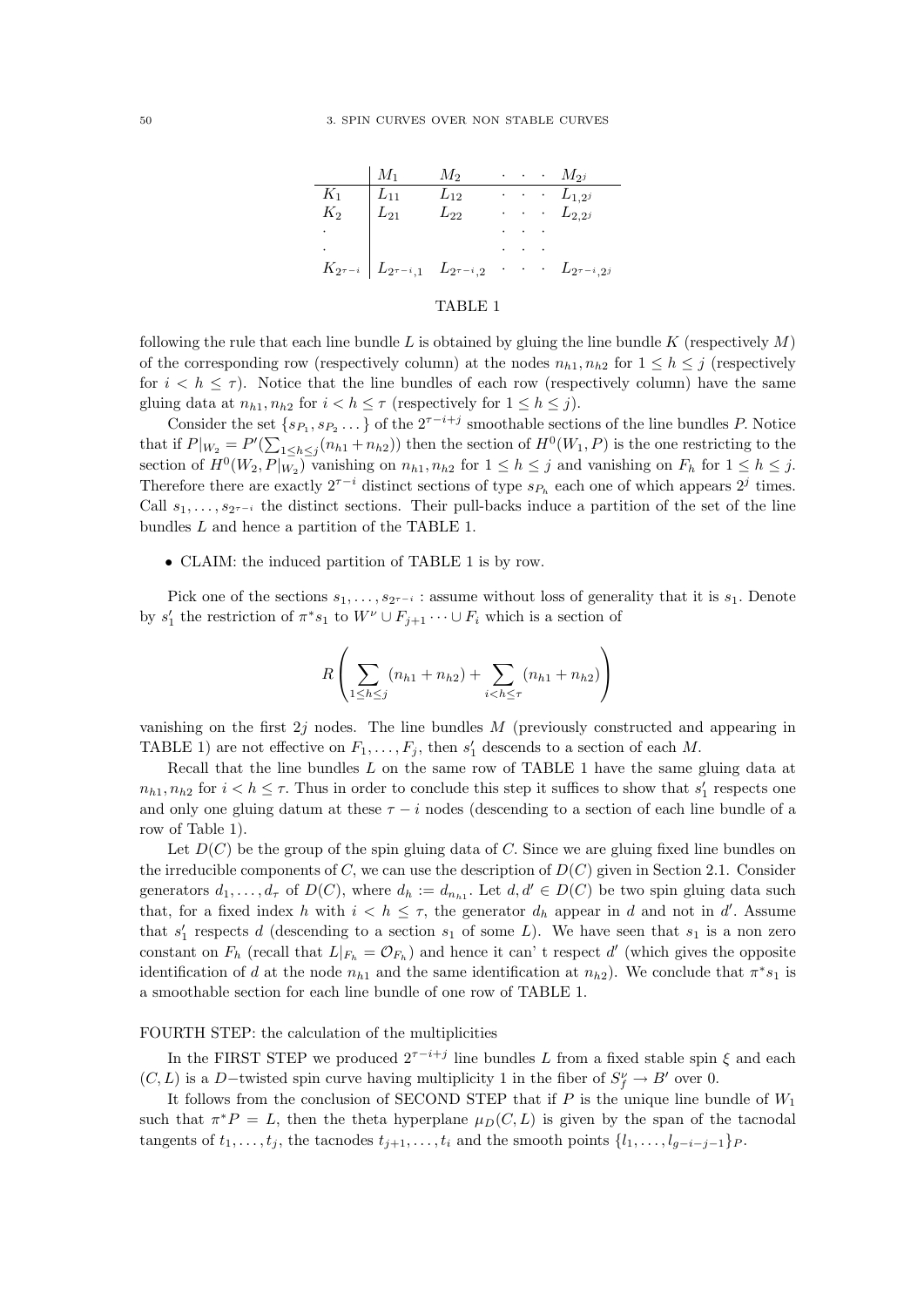The THIRD STEP implies that  $\mu_D(C, L) = \mu_D(C, L')$  if L and L' belong to the same row of TABLE 1 and we get  $2<sup>j</sup>$  of such twisted spin curves.

If we vary  $(C, L)$  by gluing any one of the 3 even theta characteristics of  $F_h$  for  $1 \leq h \leq j$  we don't change the corresponding theta hyperplanes and we get  $3<sup>j</sup>$  of such twisted spin curves.

Moreover we shall see in Proposition 3.21 that any elliptic component  $F_h$  of C admits an automorphism fixing  $F_h^c$  and exchanging any two of the four square roots of  $\mathcal{O}_{F_h}(n_{h1}+n_{h2})$  for  $j < h \leq i$ . Using this it is easy too see that there is a partition of the D-twisted spin curves in sets of  $4^{i-j}$  elements identifying via  $\mu_D$ .

We conclude that each theta hyperplane of type  $(i, j)$  has multiplicity  $2^{j}3^{j}4^{i-j} = 6^{j}4^{i-j}$ .  $\Box$ 

Below we shall deal with the easier case of cuspidal singularities.

THEOREM 3.16. Let  $W$  be an irreducible theta generic canonical curve of genus  $q$  whose singular points are only cusps. Then the multiplicity of a theta hyperplane of type k is  $3^k$ .

PROOF. Let  $c_1, \ldots, c_\gamma$  be the cusps of W. Let  $W \to B$  be a general projective smoothing of W to theta generic smooth curves and  $f: \mathcal{C} \to B'$  be its stable reduction with central fiber C. In the sequel we shall maintain the notations of Lemma 3.10. Denote by  $n_h := F_h \cap F_h^c$ 

Fix the admissible divisor of  $\mathcal C$ 

$$
D = \sum_{1 \le h \le \gamma} F_h
$$

and the smooth curve  $S_{\mathcal{N}_D}^-$ , all of whose points are supported on C. Consider the diagram



such that  $\mu_D \circ \nu_D = \psi$ . Recall that  $\nu_0: S_f^{\nu} \to S_{\omega_f}^-$  denotes the normalization

Fix a stable odd spin curve  $(X, G, \alpha) \in S_{\omega_f}^-$  of C. It is supported on the blow-up X of C at all of its nodes (see Example 2.9). Assume that  $R_1, \ldots, R_k$  are even theta characteristics respectively of  $F_1 \ldots, F_k$  and R is a theta characteristic of  $W^{\nu}$  so that G has the following restrictions to the irreducible non-exceptional components of X

$$
G|_{F_h} = R_h \quad (1 \le h \le k) \qquad G|_{F_h} = \mathcal{O}_{F_h} \quad (k < h \le \gamma) \qquad G|_{W^\nu} = R
$$

It follows from Proposition 2.24 that G is equivalent to  $L \in Pic(C)$  for a D–twisted spin curve  $(C, L)$  if L is obtained by gluing the following restrictions to the irreducible components of C (notice that there is only one gluing since  $C$  is of compact type)

$$
L|_{W^{\nu}} = R\left(\sum_{1 \leq h \leq \gamma} n_h\right)
$$
  

$$
L|_{F_h} = R_h \quad (1 \leq h \leq k) \qquad L|_{F_h} = \mathcal{O}_{F_h} \quad (k < h \leq \gamma).
$$

As in the tacnodal case this means that  $\nu_0^{-1}(\xi) = \nu_D^{-1}(C, L)$  which is a point of  $S_f^{\nu}$  (notice that, since C is of compact type, then  $S_{\omega_f}^- \to B'$  is étale everywhere and therefore the points of  $S_{\omega_f}^$ over  $0 \in B'$  have one branch). In order to describe the morphism  $\psi : S_f^{\nu} \to J_{\mathcal{W}'}$  it suffices to find the images of the D-twisted spin curves via the morphism  $\mu_D : S_{\mathcal{N}_D}^- \to J_{\mathcal{W}'}$ .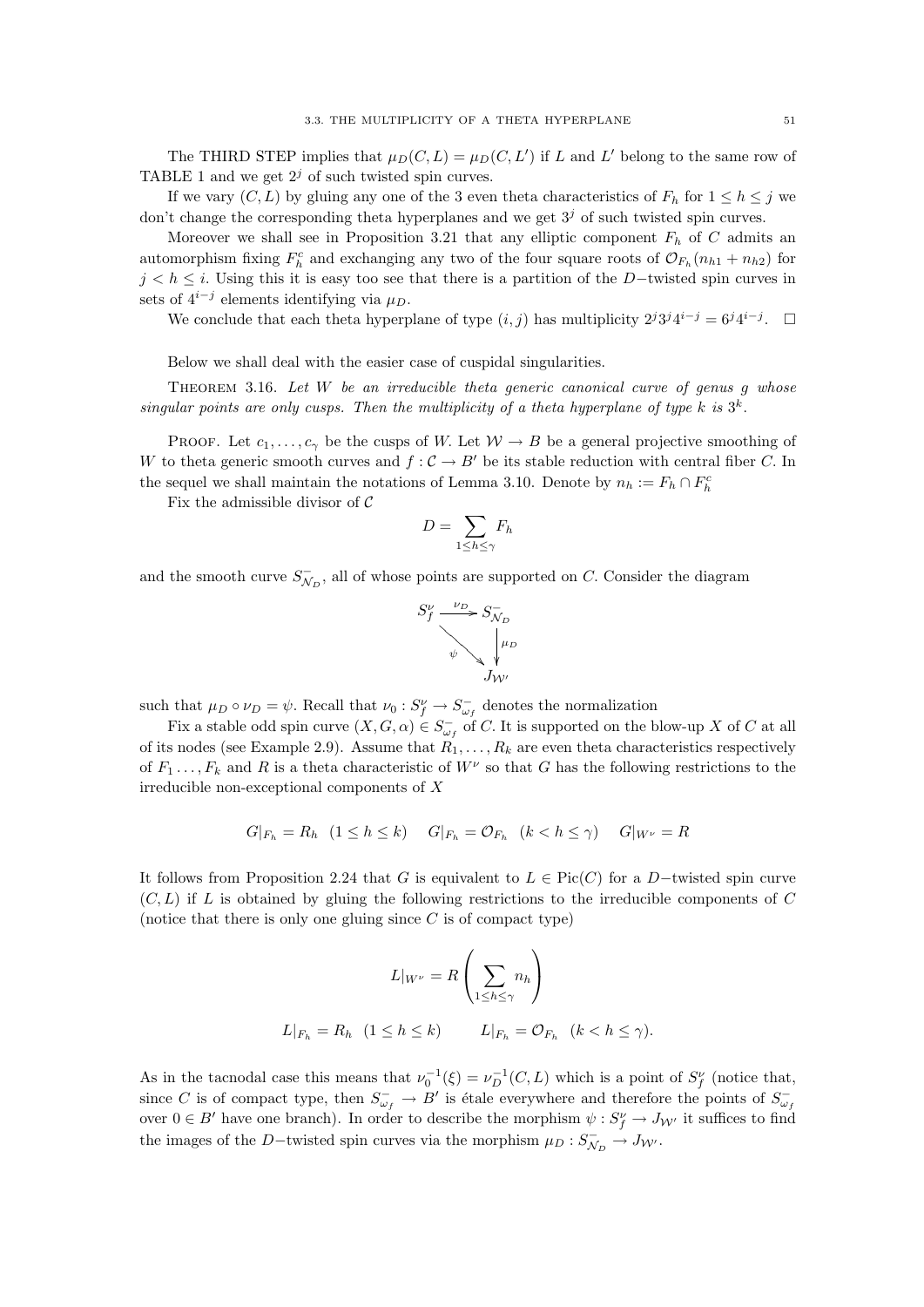Arguing exactly as in Theorem 3.15 one can show that the f−smoothable section of a D−twisted spin curve

- identically vanish on  $F_1, \ldots, F_k$
- is a non-zero constant on each curve  $F_{k+1}, \ldots, F_{\gamma}$
- has  $g k 1$  zeroes on smooth points of C on  $W^{\nu}$  and two different sections have different sets of zeroes.

Since the morphism  $\varphi : \mathcal{C} \to \mathcal{W}'$  contracts the elliptic curves  $F_h$ , the theta hyperplane  $\mu_D(C, L)$ contains the cusps  $c_1, \ldots, c_k$  and does not contain the cusps  $c_{k+1}, \ldots, c_{\gamma}$ .

Each L has multiplicity 1 in the central fiber of  $S_{N_D}^-$  (see Example 2.9). If we change the  $3^k$ even theta characteristics of  $F_1, \ldots, F_k$  to which L restricts, then  $\mu_D(C, L)$  does not change.

We conclude that each theta hyperplane of type k has multiplicity  $3^k$ . .

Arguing exactly as for the previous two theorems we have

THEOREM 3.17. Let  $W$  be an irreducible theta generic canonical curve of genus q whose singular points are tacnodes and cusps. Then the multiplicity of a theta hyperplane of type  $(i, j, k)$  $i s \; 4^{i-j} 6^j 3^k.$ 

#### 3.4. Twisted spin curves and the compactification

In this section we shall sum-up all the results of the previous sections in Theorem 3.22. In order to obtain a clear statement, we shall consider the case of curves whose singularities are only tacnodes or cusps, even if it will be evident how to proceed in the mixed case.

First of all we describe the elliptic tails arising from the stable reduction of a general smoothing of a cuspidal and tacnodal projective curve.

• The elliptic curve F of the elliptic surface singularity  $y^2 - x^3 + t^6 = 0$  (resp.  $y^2 - x^4 + t^4 = 0$ ) has j−invariant  $j(F) = 0$  (resp.  $j(F) = 1728$ ).

In fact it is easy to check that F is the double cover  $\psi : F \to \mathbb{P}^1$  branched over  $0, 1, \infty, -\omega$ , where  $\omega^3 = 1$  (resp. branched over  $0, 1, \infty, -1$ ).

Let W be a tacnodal curve as in Lemma 3.10 and let  $F$  be an elliptic component of the stable reduction C of a general smoothing of W. It is easy to see that  $F$  admits a non-trivial involution  $\psi$  fixing the ramifications points over  $0, \infty$  and exchanging the ones over 1, -1 and that the points  $F \cap F^c$  lie over  $0, \infty$ . Thus if  $\tau$  is the involution of F exchanging the sheets we have

(3.12) 
$$
\operatorname{Aut}_W C \supseteq \langle \psi, \tau \rangle \simeq \mu_2^2.
$$

DEFINITION 3.18. Let  $W$  be an irreducible curve with cusps and tacnodes. Fix a general projective smoothing W of W. Let s be a cusp (resp. a tacnode) of W. The cuspidal (resp. tacnodal) blow-up of W at s with respect to W is the curve C which is the central fiber of the stable reduction of  $W$  at s. The elliptic tails of  $C$  are said to be *elliptic exceptional components*.

• The prototype of a tacnodal blow-up

One can find the explicit equation of a tacnodal blow-up by applying the canonical desingularization of the elliptic surface singularity  $y^2 - x^4 + t^4 = 0$ . A similar construction works also for the cuspidal blow-up.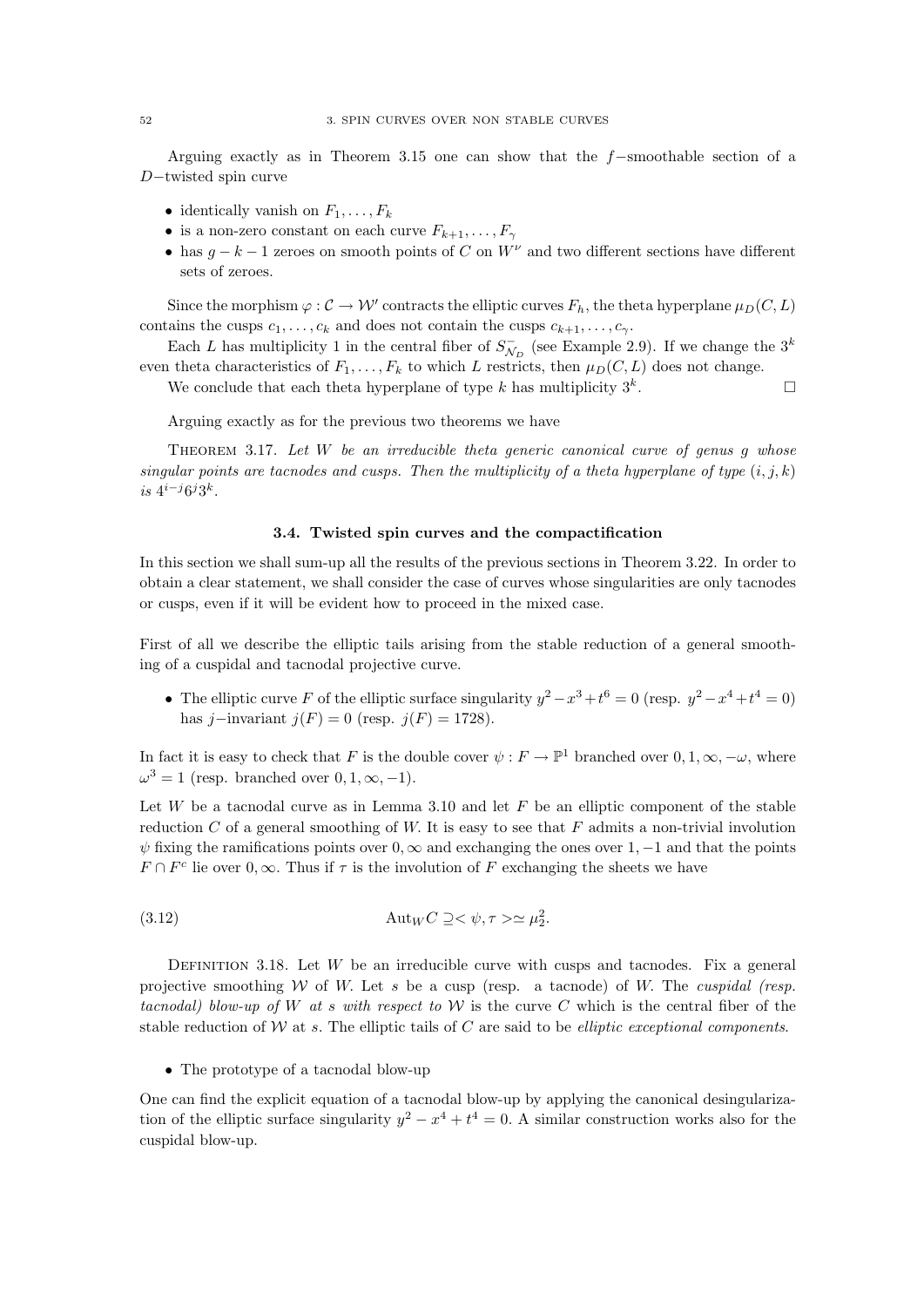Consider the blow-up  $\mathcal{Z} \subset \mathbb{C}^2_{x,t} \times \mathbb{P}^1_{[s_0,s_1]}$  of  $\mathbb{C}^2_{x,t}$  at the origin. Set  $s := s_0/s_1$  and consider  $v(t - sx) \subset \mathcal{Z}$ .

The canonical desingularization  $\rho: \mathcal{W}^{can} \to \mathcal{W}$  of the surface singularity  $\mathcal{W} = \mathbf{v}(y^2 - x^4 + t^4)$  is given by

$$
\mathbb{C}^4_{x,t,s,y}\supset \mathbf{v}(t-sx\,,\,y^2+s^4-1)=\mathcal{W}^{can}\longrightarrow \mathbf{v}(t-sx)\subset \mathcal{Z}
$$

which is the double cover of Z ramified over  $v(s^4 - 1)$ . The restriction of  $\rho$  over the set of points with  $t = 0$  gives a tacnodal blow-up of  $y^2 - x^4 = 0$ .

More explictly this blow-up is given by

$$
v(sx, y^{2} + s^{4} - 1) = v(x, y^{2} + s^{4} - 1) \cup v(s, y^{2} + s^{4} - 1) = F \cup C
$$

which is the union of two smooth curves.

F is an elliptic curve, because it is the double cover of  $v(x) \subset \tilde{C}_{x,t}^2$  ramified over four points  $(x, t, s_h) = (0, 0, i^h) \in v(x)$  for  $h = 1, ..., 4$ . It is easy to check that  $j(F) = 1728$ .

DEFINITION 3.19. Let  $W$  be an irreducible projective curve whose singularities are only cusps. Fix a general projective smoothing  $W$  of  $W$ .

A cuspidal spin curve on W with respect to W is a triple  $(C, T, L)$ , where

- C is the cuspidal blow-up of W at all of its cusps with respect to  $W$
- if f is the stable reduction of W, then T is the twister  $T \in Tw_f(C)$  induced by the (admissible) divisor which is the sum with coefficient 1 of all the exceptional elliptic components
- L is a square root of  $\omega_C \otimes T$ .

DEFINITION 3.20. Let  $W$  be an irreducible projective curve whose singularities are only tacnodes. Fix a general projective smoothing  $W$  of  $W$ .

A tacnodal spin curve on W with respect to W is a triple  $(C, T, L)$ , where

- C is the tacnodal blow-up of W at all of its tacnodes with respect to  $W$
- if f is the stable reduction of W, then T is a twister  $T \in Tw_f(C)$  induced by an (admissible) divisor which is the sum with coefficient 1 of some exceptional elliptic components
- L is a square root of  $\omega_C \otimes T$ .

Notice that if  $(C, T, L)$  is a tacnodal spin curve and F is an elliptic exceptional component not contained in the divisor inducing T with  $\{p,q\} := F \cap F^c$ , then  $L|_F$  is a square root of  $\mathcal{O}_F(p+q)$ .

PROPOSITION 3.21. Let W be an irreducible curve with a tacnode t. Let C be a tacnodal blowup of W at t with exceptional elliptic component F. Set  $F \cap F^c = \{p, q\}$ . If  $G_1$  and  $G_2$  are square roots of  $\mathcal{O}_F(p+q)$ , there exists  $\sigma$  in Aut<sub>W</sub>C such that  $\sigma^* G_1 \simeq G_2$ .

PROOF. We know from (3.12) that  $\text{Aut}_W C \supseteq \psi, \tau >$ , where  $\psi$  is an involution fixing only  $F \cap F^c$  and  $\tau$  is the involution of F exchanging the sheets. Since the four square roots of  $\mathcal{O}_F(p+q)$ are effective, we can pick the effective divisors  $D_1, \ldots, D_4$  in their linear series such that  $2D_i = p+q$ . Since  $2(\tau^*(D_i)) = \tau^*(2D_i) = \tau^*(p+q) = p+q$ , we have (up to reorder the indices)  $D_2 = \tau^*(D_1)$ and  $D_3 = \tau^*(D_4)$ . Moreover  $2(\psi^*(D_i)) = \psi^*(2D_i) = \psi^*(p+q) = p+q$  and hence (up to reorded the indices)  $D_1 = \psi^*(D_3)$  and  $D_2 = \psi^*$  $(D_4).$ 

We collect the main differences among spin curves in a table.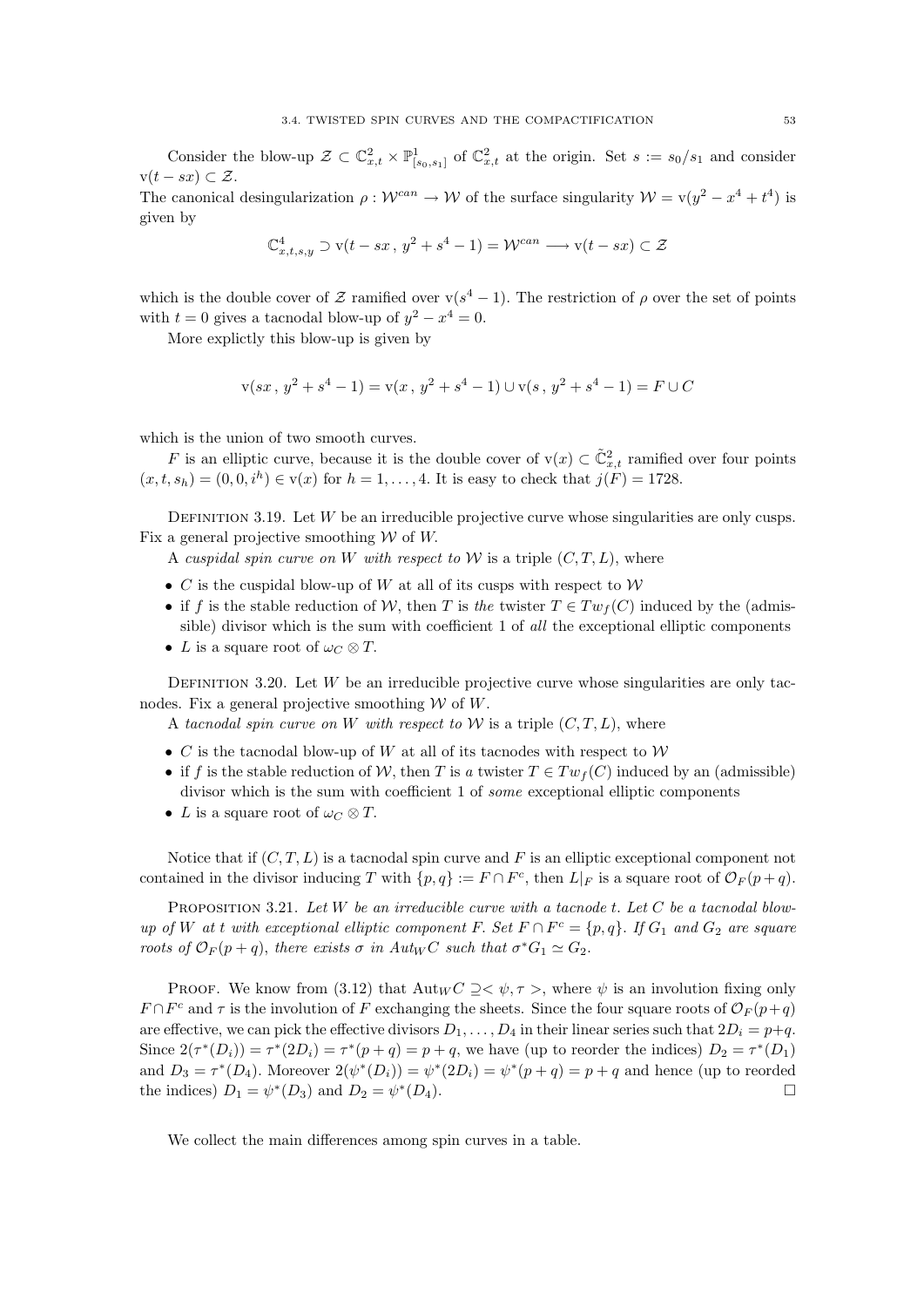| <b>SPIN CURVES</b>  | <b>STABLE</b>       | <b>CUSPIDAL</b>     | TACNODAL            |
|---------------------|---------------------|---------------------|---------------------|
| typical base change | $t \rightarrow t^2$ | $t \rightarrow t^6$ | $t \rightarrow t^4$ |
| surface singularity | $y^2 - x^2 = t^2$   | $y^2 - x^3 = t^6$   | $y^2 - x^4 = t^4$   |
|                     | rational            | elliptic            | elliptic            |
| exceptional curve   | $E$ rational        | $F$ elliptic        | $F$ elliptic        |
|                     | $E^2 = -2$          | $F^2 = -1$          | $F^2 = -2$          |
|                     |                     | $i(F) = 0$          | $j(F) = 1728$       |

#### TABLE 2

We sum-up all the obtained results in the following Theorem. Recall the definition of  $J_{\mathcal{W}}$  in Not.Ter. 3 (3).

THEOREM 3.22. Let  $W$  be an irreducible theta generic canonical curve of genus  $g$  whose singular points are either only cusps or only tacnodes. Let  $f: W \to B$  be a projective smoothing of W to theta generic curves.

Then  $J_W$  is a compactification of  $J_{W^*} \simeq S_{\omega_f^*}^-$  whose boundary points do not depend on the chosen family.

The boundary points of  $J_W$  correspond to spin curves of W with respect to a fixed general projective smoothing of W. Denote by  $(C, T, L)$  such a spin curve of W.

Let W be cuspidal and  $W^{\nu}, F_1, \ldots, F_{\gamma}$  be the irreducible components of C. Then  $(C, T, L)$  and  $(C, T, L')$  are identified in  $J_{\mathcal{W}}$  if and only if

- $L|_{W^{\nu}} = L'|_{W^{\nu}};$
- for  $h = 1 \ldots, \gamma$ , either  $L|_{F_h} = L'|_{F_h} = \mathcal{O}_{F_h}$  or  $L|_{F_h}$ ,  $L|_{F_h}$  are even theta characteristics of  $F_h$ .

Let W be tacnodal and  $W^{\nu}, F_1, \ldots F_{\tau}$  be the irreducible components of C. Then  $(C, T, L)$  and  $(C, T', L')$  are identified in  $J_{\mathcal{W}}$  if and only if

- $T = T'$ ;
- if  $F_h$  is in the support of the divisor inducing T, then either  $L|_{F_h} = L'|_{F_h} = \mathcal{O}_{F_h}$  or  $L|_{F_h}$ ,  $L|_{F_h}$ are even theta characteristics of  $F_h$ ;
- if  $F_1$  is the union of the elliptic exceptional components of C to which  $L, L'$  restrict to the trivial bundle and  $F_2$  is the union of the elliptic exceptional components of C not contained in the support of the divisor inducing T, then there is an automorphism  $\sigma \in Aut_{W} C \cap Aut(F_2)$ such that  $L'|_{W^{\nu} \cup F_1 \cup F_2} = (\sigma^* L)|_{W^{\nu} \cup F_1 \cup F_2}$ .

#### 3.4.1. A quartic with an ordinary triple point.

It is possible to generalize the techniques to more complicate type of singularities. In the sequel we consider the case of an irreducible curve of genus 3 with an ordinary triple point.

Let  $W$  be a irreducible plane quartic with an ordinary triple point. There are 4 theta lines of type zero and 3 theta lines containing the singular point (the 3 lines of the tangent cone).

Let  $W \to B$  be the general projective smoothing of W such that W locally is given by the equation  $y^3 - x^3 + t = 0$ . It is easy to see that its stable reduction  $C \rightarrow B'$  is given by

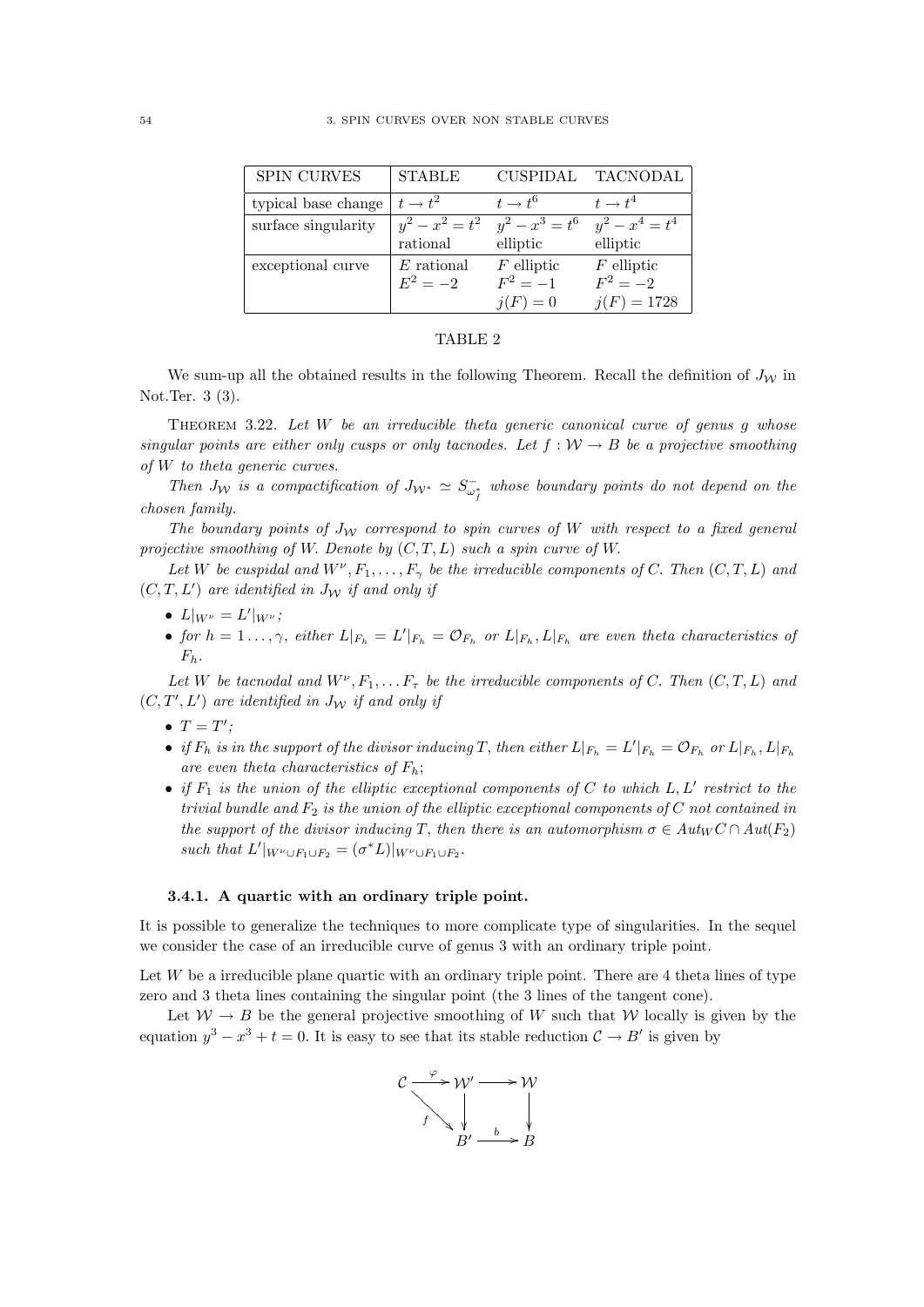where b is a base change of order 3 totally ramified over  $0 \in B$ . A local equation for W' is  $y^3 - x^3 - t^3 = 0$ . The central fiber of C is given by  $C = W^{\nu} \cup F$  where  $W^{\nu}$  is the normalization of W and F is an elliptic curve with  $j(F) = 0$  and  $F^3 = -3$ . The dual graph of C is as shown below.



Let us denote by  $p, q, r$  the 3 nodes of C. Consider the birational curves  $S_{\omega_f}^-$  and  $S_{\mathcal{N}}$  where  $\mathcal{N} := \omega_f(F)$  and their common normalization  $S_f^{\nu}$  yielding a natural morphism  $\dot{\psi}: S_f^{\nu} \to J_{\mathcal{W}'}$ .

Arguing as in the cuspidal and tacnodal case it is easy to see that the theta lines of type zero are given by the four smooth points  $(C, L)$  of  $S_N$  (supported on C) with multiplicity 1 in the central fiber. Each one of these line bundles is equivalent to the unique odd spin curve supported on the blow-up of  $C$  at the whole set of its nodes.

The theta line  $l_p$  of W containing the triple point and tangent to the branch corresponding to p is given by taking the odd spin curves supported on the blow-up of  $C$  at p. Since there are 4 such odd spin curves of multiplicity 2, then  $l_p$  has multiplicity 8.

Arguing similarly, the multiplicity of the other two theta lines containing the triple point is 8.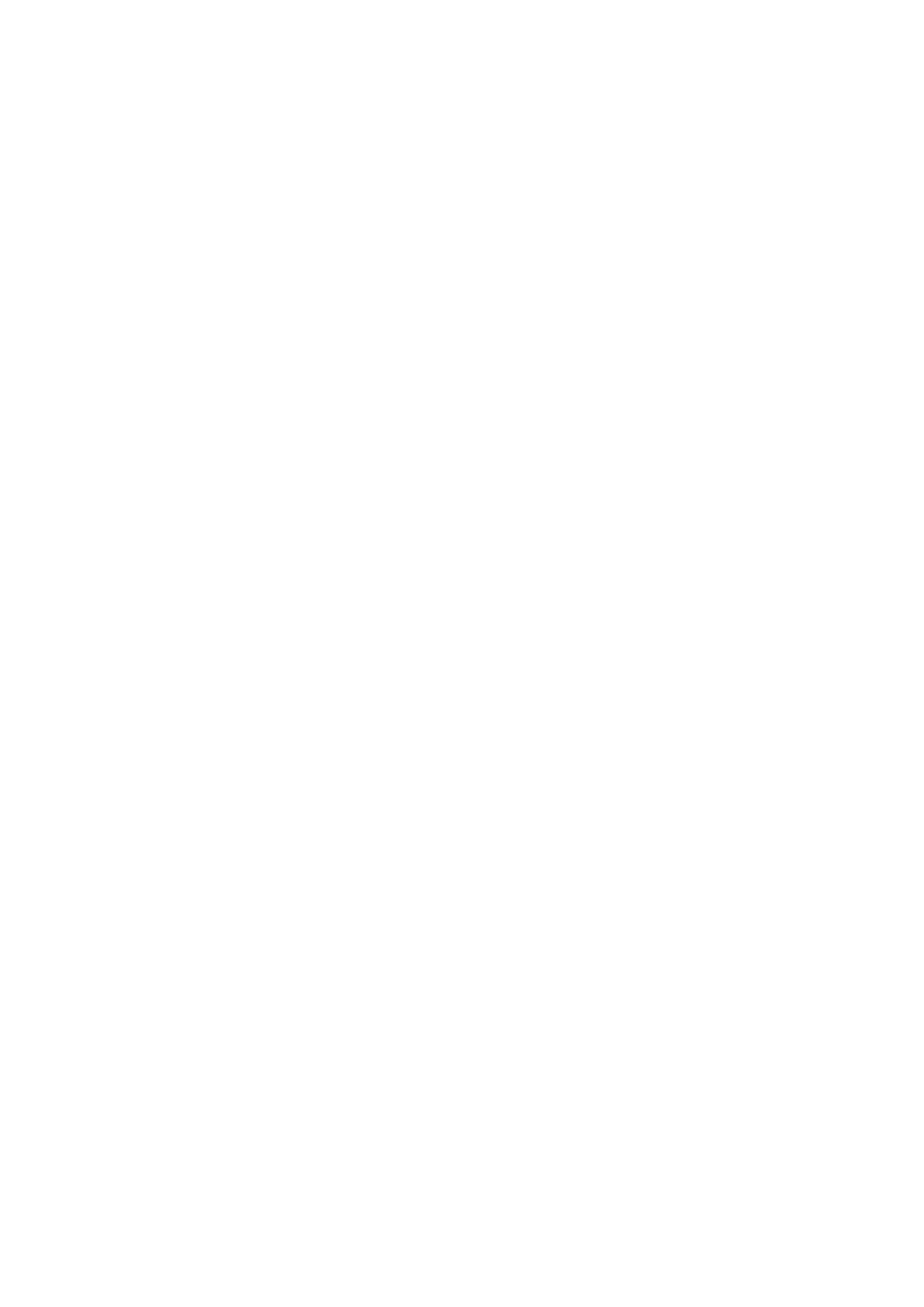## CHAPTER 4

# Theta hyperplanes and stable reduction of curves

In this chapter we shall describe theta hyperplanes of canonical stable curves, giving an application to the stable reduction of curves.

In Section 1 we will see how to control degenerations of theta hyperplanes to canonical stable curves.

In Section 2 we will discuss etale completions of curves of theta characteristics.

In Sections 3 and 4 we will recall some known results about the stable reduction of curves and we will use the results of Section 1 and the Geometric Invariant Theory to give a general computational approach to the stable reduction.

#### Notation and Terminology 4.

(1) Let  $W$  be a canonical curve with nodes, cusps and tacnodes. A theta hyperplane of type 0 of  $W$  is a hyperplane cutting a divisor  $D$  divisible by 2 as Cartier divisor and not intersecting the singular locus of W.

In particular notice that the square root of D yields a theta characteristic of W.

(2) The valence of a vertex of a graph is the number of the edges containing the vertex. A graph is said to be *Eulerian* if the valence of each vertex is even. Notice that a stable curve admits a semicanonical line bundle if and only if its dual graph is Eulerian. A graph is said to be bipartite if there exists a partition of the set of vertices into two classes such that every edge has its ends in different classes (see also  $[D, 1.6]$ ).

### 4.1. Theta hyperplanes of stable curves

We describe configurations of theta hyperplanes of canonical stable curves. In [CS2, Lemma 2.4.1] one can find a description of theta hyperplanes of canonical stable curves all of whose components are non degenerate, that is either irreducible or with two rational components (i.e. the so-called split curves). In general, when the curve has degenerate components, the typical phenomenon is the existence of theta hyperplanes containing subcurves.

We start with the theta hyperplane of type 0 of a s.t.g. canonical stable curve. We shall restrict our analysis to curves with at most two irreducible components, which is what we will need in Section 4.4, even if one can get similar results also in the general case.

LEMMA 4.1. Let  $W$  be a s.t.g. curve with nodes, cusps and tacnodes with at most two irreducible components. Let  $Y \subset W$  be an irreducible component of W and  $p_1, \ldots, p_{2n}$  general points of Y where  $n \geq 1$ . Assume that every semicanonical line bundle of W has at most one section. If R is a semicanonical line bundle of W and M is a line bundle of W such that  $M^{\otimes 2} = \mathcal{O}_W(p_1 + \cdots + p_{2n}),$ then  $h^0(R \otimes M^{-1}) = 0$ .

PROOF. Fix a semicanonical line bundle R of W and set  $Y^s := Y^{sm} \cap W^{sm}$ . Consider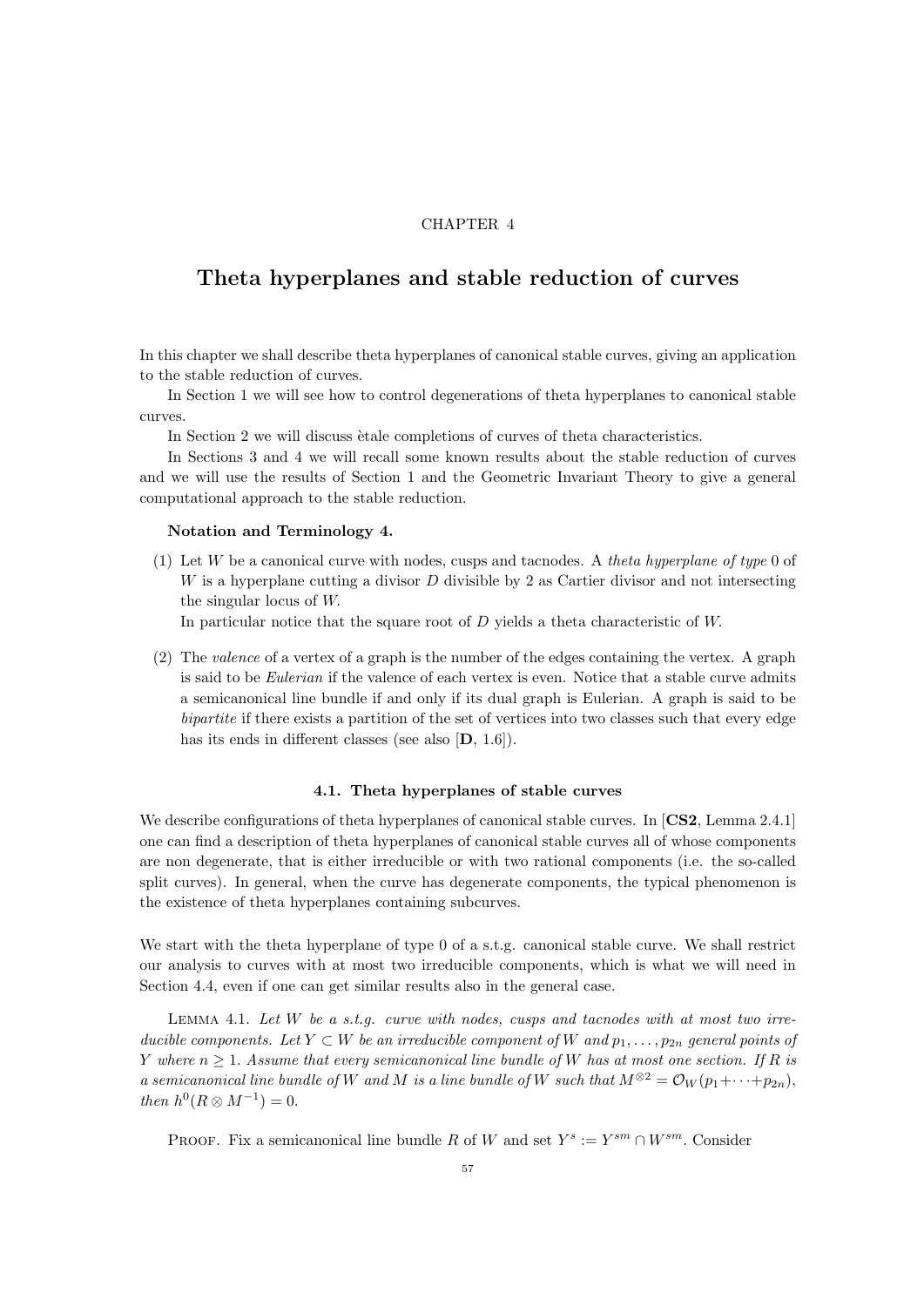$$
U := \left\{ (M, (q_1, \ldots, q_{2n})) \; : \; M^{\otimes 2} = \mathcal{O}_W \left( \sum_{1 \le i \le 2n} q_i \right) \right\} \subset \text{Pic}^n W \times \text{Sym}^{2n} Y^s
$$

and the projection onto its second factor

$$
\varphi: U \longrightarrow \text{Sym}^{2n}Y^s
$$

whose finite fibers are isomorphic to the group Pic<sub>W</sub> [2] ⊂ Pic<sup>0</sup>W of 2–torsion points. Moreover consider

$$
V := \{(M, (q_1, \ldots, q_{2n})) : h^0(R \otimes M^{-1}) \ge 1\} \subset \text{Pic}^n W \times \text{Sym}^{2n} Y^s.
$$

It suffices to show that every irreducible component of  $U$  has a point outside  $V$ . In particular it suffices to show the existence of a fiber of  $\varphi$  with empty intersection with V.

Let q be a general point of Y and consider  $2nq \in \text{Sym}^{2n}Y^s$ . It follows that

$$
\varphi^{-1}(2nq) = \{ (\mathcal{O}_W(nq) \otimes F, 2nq) : F \in \text{Pic}_W[2] \} \subset U.
$$

Since  $R' := R \otimes F^{-1} \in Pic(W)$  is semicanonical for every  $F \in Pic_W[2]$  (hence with at most one section by hypothesis) and since q is general and  $n \geq 1$ , we get

$$
h^{0}(R \otimes (\mathcal{O}_{W}(-nq) \otimes F^{-1})) = h^{0}(R' \otimes \mathcal{O}_{W}(-nq)) = 0.
$$

It follows that  $\varphi^{-1}(2nq) \cap V = \emptyset$  and we are done.

LEMMA 4.2. Let  $W$  be as in Lemma 4.1 and satisfying one of the following conditions

- (i) W is irreducible
- (ii) W is general, stable and with two irreducible components.

If R is an odd theta characteristic of W, then  $h^0(R) = 1$ . If W is stable and R is an even theta characteristic of W, then  $h^0(R) = 0$ . In particular if W is stable and canonical, then it has a finite number of theta hyperplanes of type zero.

PROOF. The proof is by induction on the (arithmetic) genus q of W, since if W has genus at most 1, any theta chacteristic has at most one section.

(i) If W has a node n, pick the normalization  $\pi : W' \to W$  of W at n. Let p, q be the points of W' over n. Consider the line bundle  $R_1 := \pi^* R$  satisfying the relation  $R_1^{\otimes 2} = \omega_{W'}(p+q)$ . We get  $R_1 = F \otimes B$ , where  $F^{\otimes 2} = \omega_{W'}$  and  $B^{\otimes 2} = \mathcal{O}_{W'}(p+q)$ . Notice that  $\omega_{W'} \otimes R_1^{-1} = F \otimes B^{-1}$ . By induction every semicanonical line bundle of  $W'$  has at most one section and since  $W$  is s.t.g., the points p and q of  $W'$  are general. Hence we can apply Lemma 4.1 and then  $R_1$  is non special. It follows that  $h^0(R_1) = 1$  (Riemann-Roch). From

$$
0 \to R \to \pi_* \pi^* R \to \mathcal{F}_n \to 0
$$

where  $\mathcal{F}_n$  is a torsion sheaf supported on n, we get  $h^0(R) \leq h^0(R_1) = 1$ .

If W has a cusp c, consider the normalization  $\pi : W' \to W$  at c. Set  $p = \pi^{-1}(c)$ . Recall that the genus of W is  $q-1$ .

We show by induction that if R is a theta characteristic of W, then  $h^0(R) \leq 1$ . In fact if R is even, consider  $\pi^*(R) \in Pic(W')$ . It follows from Proposition 2.2 that  $\pi^*(R) = L(p)$  for an odd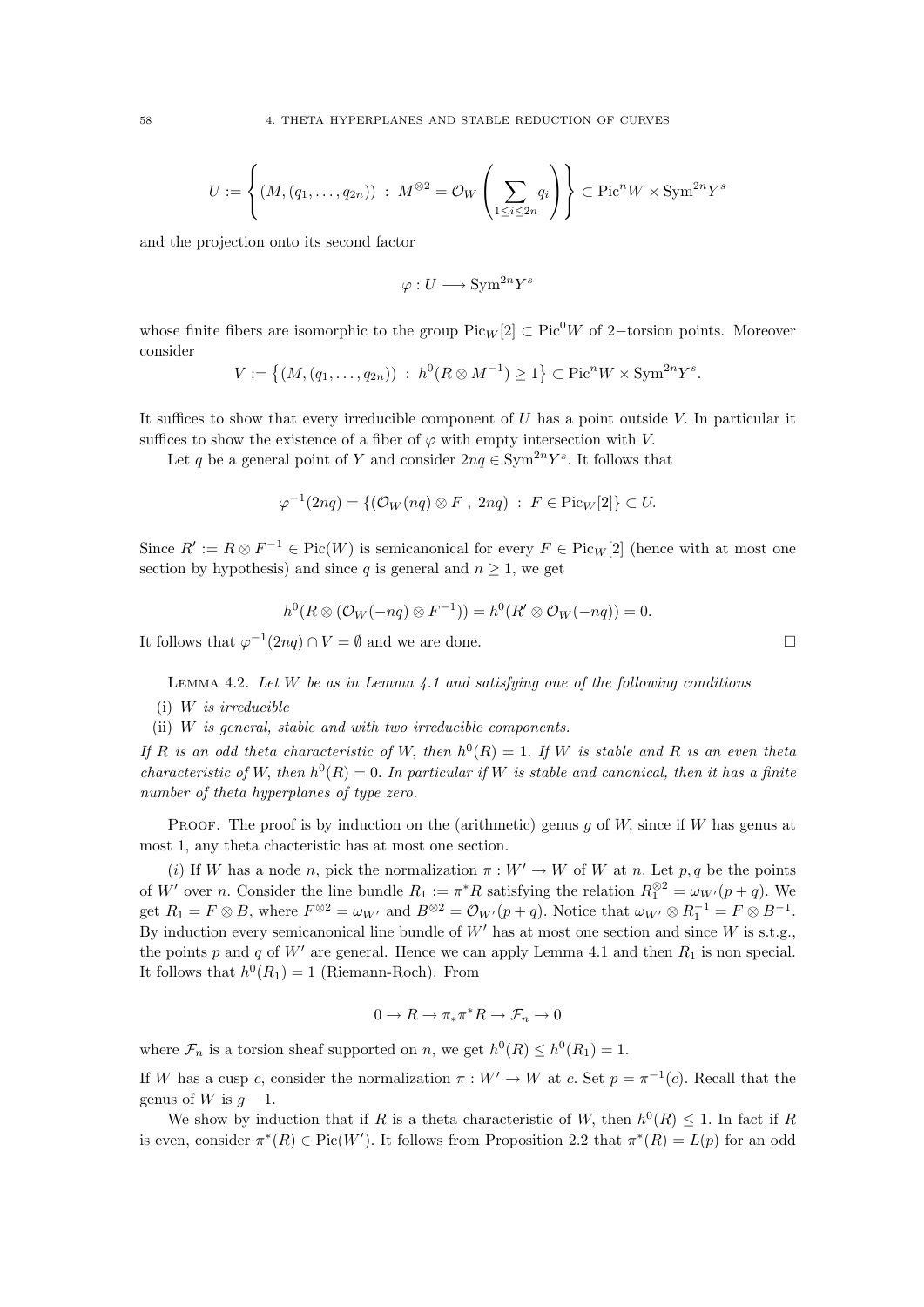theta characteristic L of W' and by induction  $h^0(L) = 1$ . Since  $(\pi^*R)^{\otimes 2} = \pi^*(\omega_W) = \omega_{W'}(2p)$ and deg  $R = q - 1$ , we have

$$
h^{0}(\pi^{*}R) = \deg R - g(W') + 1 + h^{0}(\omega_{W'} \otimes (\pi^{*}R)^{-1}) = 1 + h^{0}(L(-p)).
$$

W is s.t.g. then p is general. Therefore  $h^0(L(-p)) = 0$  and  $h^0(R) \leq h^0(\pi^*(R)) = 1$ . Hence  $h^0(R) = 0$  (R is even).

If R is an odd theta characteristic of W, then it follows from Proposition 2.2 that  $\pi^*R = L(p)$ for an even theta characteristic L of W' and hence  $h^0(L) = 0$ . Arguing as before we have  $h^0(R) \leq$  $h^0(\pi^*R) = 1 + h^0(L(-p)) = 1$  and hence  $h^0(R) = 1$  (R is odd).

If W has a tacnode t, consider the normalization  $\pi : W' \to W$  at t. Set  $\{p, q\} = \pi^{-1}(t)$ . Recall that the arithmetic genus of  $W'$  is  $g - 2$ .

We show by induction that if R is a theta characteristic of W, then  $h^0(R) \leq 2$ . In fact if R is even, consider  $\pi^*R \in Pic(W')$ . It follows from Proposition 2.2 that  $\pi^*R = L(p+q)$  for an odd theta characteristic L of W'. By induction  $h^0(L) = 1$ . Since  $(\pi^* R)^{\otimes 2} = \pi^* (\omega_W) = \omega_{W'}(2p + 2q)$ we have

$$
h^{0}(\pi^{*}R) = \deg R - g(W') + 1 + h^{0}(\omega_{W'} \otimes (\pi^{*}R)^{-1}) = 2 + h^{0}(L(-p - q)).
$$

W is s.t.g. then p, q are general. Therefore  $h^0(L(-p-q)) = 0$  and  $h^0(R) \leq h^0(\pi^*R) = 2$ .

Now if R is an odd theta characteristic of W, then it follows from Proposition 2.2 that  $\pi^*(R)$  $L(p+q)$  for an even theta characteristic L of W'. By induction  $h^0(L) \leq 2$ . Arguing as before we have  $h^0(\pi^*R) = 2 + h^0(L(-p-q))$  and p, q are general points, hence  $h^0(\pi^*R) = 2$ . It follows that  $h^0(R) \leq h^0(\pi^*R) = 2$  and then  $h^0(R) = 1$  (R is odd).

(ii) If an irreducible component of W has a node n, we can argue as in (i) (applying Lemma 4.1 to a curve with two components).

If  $W$  has two rational smooth components (i.e.  $W$  is a split curve) the statement follows from [C2, Proposition 2].

If W has a smooth component of genus at least 1, pick a degeneration of W to a curve  $W_0$ having a nodal component. Then R specializes to a stable spin curve of  $W_0$ .

If the stable spin curve is supported on  $W_0$ , we are done by the first part of the proof and the semicontinuity. If the stable spin curve is supported on a proper blow-up  $X_0$  of  $W_0$ , then we can apply the induction to  $\tilde{X}_0$  and we are done by semicontinuity.

In the sequel if  $f: \mathcal{C} \to B$  is a smoothing of a canonical stable curve C, we denote by  $S_C^ C_C^+$  the fiber of  $S_{\omega_f}^- \to B$  over  $0 \in B$ . Recall that in this hypothesis  $J_f(C)$  is the central fiber of the family of theta hyperplanes  $J_{\mathcal{C}}$  (see Not.Ter. 3 (3)).

THEOREM 4.3. Let  $C$  be a canonical general stable curve with at most two components. Let  $f: \mathcal{C} \to B$  be a projective smoothing of C to theta generic curves. There exists a morphism of zero dimensional schemes

$$
\mu: S_C^- \longrightarrow J_f(C)
$$

which does not depend on f. Moreover if  $\xi = (X, G, \alpha)$  is an odd stable spin curve of C, then

- (a)  $\mu(\xi)$  contains all the nodes which are blown-up to get X.
- (b)  $\mu(\xi)$  contains the components of  $\tilde{X}$  to which G restricts to an even theta characteristic.

PROOF. Consider the normalization  $\nu : S_f^{\nu} \to S_{\omega_f}^-$ . Since  $S_{\omega_f}^-$  and  $J_c$  are isomorphic away from the central fiber and  $S_f^{\nu}$  is smooth, we get a morphism  $\mu'_f : S_f^{\nu} \to J_c$  (which a priori depends on f.) We want to prove that  $\mu'_f$  is constant along fibers of  $\nu$ .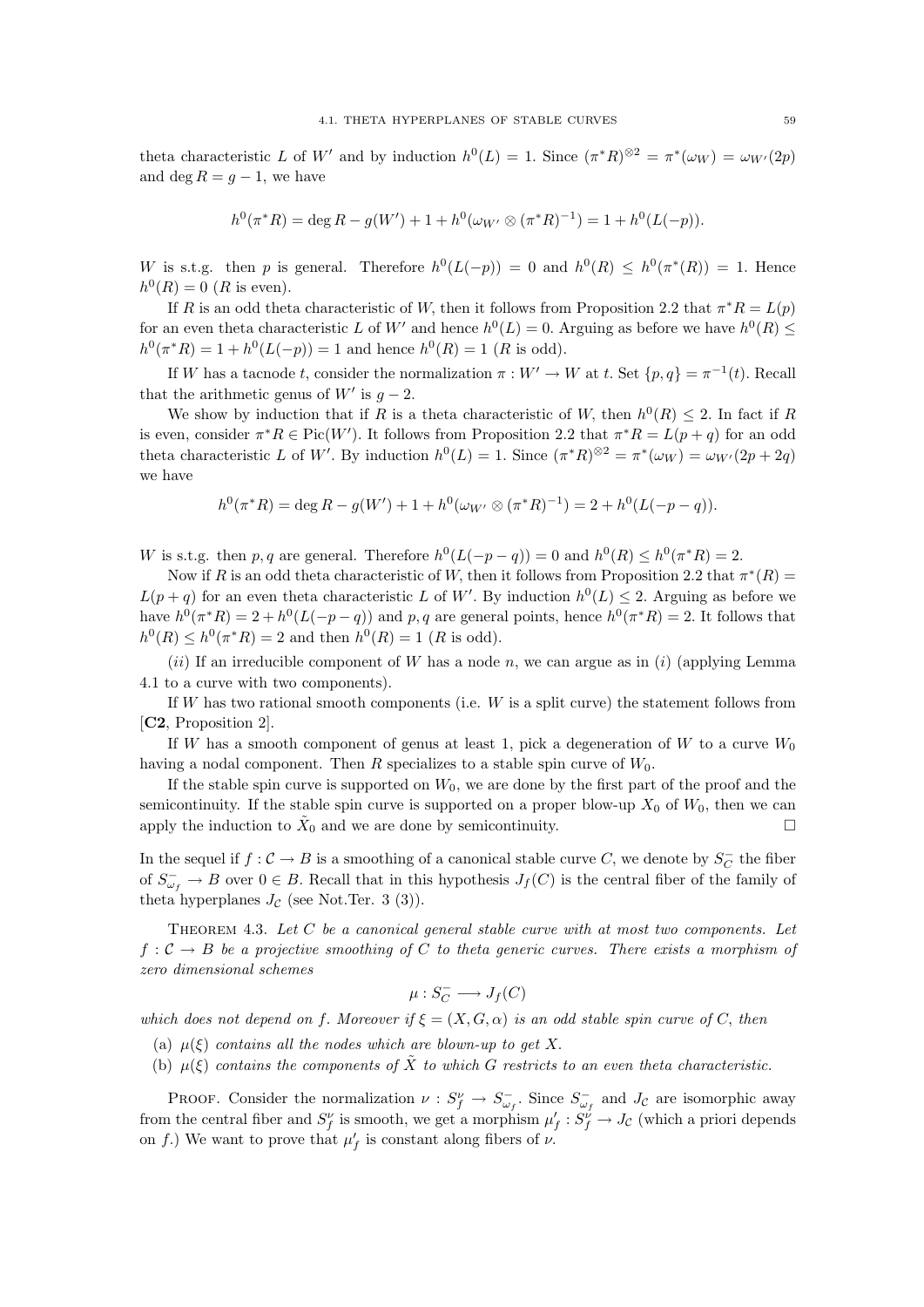Fix  $\xi \in S_C^ \overline{C}$  supported on the blow-up X of C. Since  $S_{\omega_f}^-$  coarsely represents the functor of odd spin curves, a point in  $\nu^{-1}(\xi)$  is in the isomorphism class of  $\xi$ . This means that any two point in  $\nu^{-1}(\xi)$  are representatives  $(X, G_1, \alpha_1), (X, G_2, \alpha_2)$  of  $\xi$  and there is  $\sigma \in Aut_C(X)$  such that  $G_2 \simeq \sigma^* G_1.$ 

We can describe  $\mu'_f$  as follows. Consider the commutative diagram



where b is a base change of order 2 totally ramified over 0 and  $\varphi'$  is a suitable blow-up of the fiber product  $\mathcal{C}' := \mathcal{C} \times_b B'$  so that  $f_X : \mathcal{X} \to B'$  is a smoothing of X. Pick a representative  $(X, G, \alpha)$ of  $\xi$ . Let  $\mathcal E$  be the effective Cartier divisor of  $\mathcal X$  supported on exceptional components of X so that we have an isomorphism  $\iota : G^{\otimes 2} \stackrel{\sim}{\to} \omega_{f_X}(-\mathcal{E}) \otimes \mathcal{O}_X$ . Let  $\mathcal{G} \in \text{Pic } \mathcal{X}$  be the unique line bundle smoothing  $(G, \iota)$  (see Not.Ter. 2 (3) (b)). Since C is a smoothing to theta generic curves, then for  $t \in (B')^*$  we have  $h^0(X_t, \mathcal{G}|_{X_t}) = 1$ . The image of  $(X, G, \alpha)$  via  $\mu'_f$  is given by the vanishing locus of the  $f_X$ -smoothable section of  $G$ .

Let  $(X, G_1, \alpha_1)$  and  $(X, G_2, \alpha_2)$  be in  $\nu^{-1}(\xi)$  with  $G_2 = \sigma^* G_1$  for  $\sigma \in \text{Aut}_{\mathbb{C}}X$ . Notice that since C is general with at most two components, then  $G_i$  has exactly one section (see Lemma 4.2). Thus if s is the  $f_X$  smoothable section of  $G_1$ , then  $\sigma^*s$  is the  $f_X$  smoothable section of  $G_2$ . The two smoothable sections have the same behavior away from the exceptional components of X and vanish on a point of each exceptional component. Since the composition  $\varphi \circ \varphi' : \mathcal{X} \to \mathcal{C}$  contracts the exceptional components,  $\mu'_f$  is constant along the fibers of  $\nu$ . We get a map  $\mu_f : S_C^- \to J_f(C)$ .

Let  $(X, G, \alpha)$  be a representative of  $\xi$  and  $E \subset X$  exceptional. The  $f_X$ -smoothable section of G vanishes at one point of E and this implies (a). Let Z be a component to which G restricts to an even theta characteristic. Not.Ter. 3 and Lemma 4.2 imply that  $G$  is non effective on  $Z$ yielding (b).

We prove that  $\mu_f$  does not depend on f.

Let C have one irreducible component.  $\mu_f(\xi)$  is independent of f, because it is given by the linear span of the nodes of  $C$  which are blown-up to get  $X$  and of the (smooth) points of the effective divisor of the odd theta characteristic  $G|\tilde{\mathbf{x}}$ .

Let C have two irreducible components.

Assume that  $\tilde{X}$  has only one (odd) connected component. Notice that  $h^0(G|_{\tilde{X}}) = 1$  (see Lemma 4.2). Using Lemma 4.1 it is easy to see that the section of  $G|_{\tilde{Y}}$  does not vanish on components of X. Hence  $\mu_f(\xi)$  is given by the linear span of the nodes which are blown-up to get X and of the (smooth) points of the effective divisor of  $G|_{\tilde{X}}$ .  $\mu_f(\xi)$  is independent of f.

Assume that X has two connected components,  $X_1$  odd and  $X_2$  even. Thus  $\mu_f(\xi)$  contains  $X_2$  by the above (b). Since X is non-degenerate,  $\mu_f(\xi)$  doesn't contain  $X_1$ , hence  $\mu_f(\xi)$  is given by the span of the linear space containing  $X_2$  and the (smooth) points of the effective divisor of the odd theta characteristic  $G|_{X_1}$ .  $\mu_f(\xi)$  is independent of f.

#### 4.1.1. The multiplicities of  $J(C)$  when C has at most two components.

In the sequel we show how to use Theorem 4.3 to compute the multiplicities of the theta hyperplanes. If C has at most two components,  $J(C)$  will denote the zero dimensional scheme of theta hyperplane.

Let C be a general stable projective curve of genus q with  $\delta$  nodes. Let f be a projective smoothing of C to theta generic curves and  $\mu$  as in Th.4.3.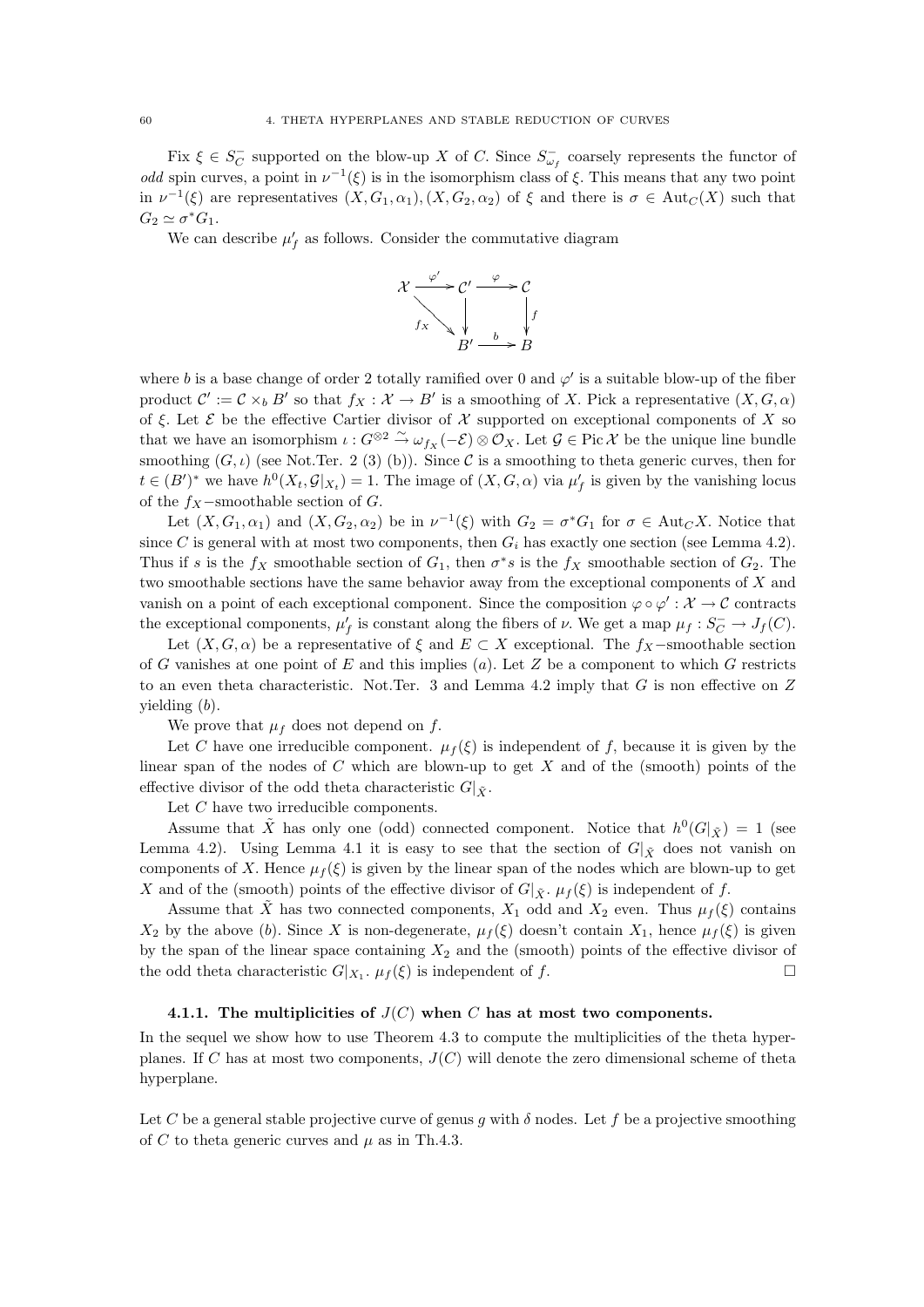Assume that  $C = C_1 \cup C_2$  with  $g(C_i) = g_i$ . Write  $S_C^- = S_1 \cup S_2$ , where a point is in  $S_1$  if and only if it represents an odd stable spin curve  $\xi = (X, G, \alpha)$  of C with X connected.

It follows from the proof of Th. 4.3 that  $\mu(S_1) \cap \mu(S_2) = \emptyset$  and that  $\mu$  is injective over  $S_1$ . Thus if  $\xi = (X, G, \alpha) \in S_1$ , then  $\mu(\xi)$  has the same multiplicity of  $\xi$  in  $S_X^-$  that is  $2^{b_1(\Sigma_X)}$ .

Let X be the blow-up of C at all of its nodes. Let  $\xi_1 = (X, G_1, \alpha_1)$  and  $\xi_2 = (X, G_2, \alpha_2)$  be in  $S_2$ . Then  $\mu(\xi_1) = \mu(\xi_2)$  if and only if  $\xi_1$  and  $\xi_2$  have the same odd connected component  $C_i$  and  $G_1|_{C_i} \simeq G_2|_{C_i}$ . Thus if  $\xi = (X, G, \alpha) \in S_2$  and  $C_i$  is the odd connected component of  $\tilde{X}$ , then the multiplicity of  $\mu(\xi)$  is  $2^{b_1(\Sigma_X)} N_{g_{3-i}}^+$ , where  $N_{g_{3-i}}^+$  is the number of even theta characteristics of the component  $C_{3-i}$  of X.

(SP) In particular if C is a split curve of genus  $g$ , (i.e. a stable curve which is the union of two rational normal curves intersecting at  $q+1$  points), then  $\mu$  is always injective because there are no odd stable spin curves supported on the blow-up of  $C$  at all of its nodes. In this case  $\mu$  induces an isomorphism of zero dimensional schemes  $S_C^- \simeq J(C)$ .

If C is irreducible, then  $\mu$  is an isomorphism of zero dimensional scheme. Then a theta hyperplane containing h nodes has multiplicity  $2^h$ .

Example 4.4. The genus 3 case is special because any odd spin curve of a stable plane quartic has exactly one section, i.e. it is theta generic. This yields a bijection between odd theta spin curves and theta lines of a plane quartic, which we shall describe below.

If  $C$  has at most two components, the description is the above one. For example let  $C$  be the union of a line and a (possibly nodal) cubic whose dual graph is one of the two graphs shown below.



Consider an odd stable spin curve  $(X, G, \alpha)$  with  $\tilde{X}$  non connected. It is easy to see that there is just one such odd stable spin curve. Its corresponding theta line is the linear component of C.

Let  $C$  be the union of two lines and a conic (possibly reducible) whose dual graph is one of the two graphs shown below.



In the left hand side case there are two types of odd stable spin curves supported on a blow-up X of C with X connected, depending if the node n on the two lines is blown-up or not. If n is blown-up, there are 2 odd stable spin curves supported on the same curve, whose corresponding theta lines are the two tangents to the conic from  $n$ . If  $n$  is not blown-up, there are 4 odd stable spin curves whose corresponding theta lines are the linear span of the 4 pairs of nodes where in each pair the first node is on the conic and on one line and the second node is on the conic and on the other line. Moreover there are exactly 2 odd stable spin curves supported on two blow-ups X of C with X not connected (the blow-ups respectively of the 3 nodes of a linear component of C) and the corresponding theta lines are the 2 linear components of C.

In the right hand side case, there are 3 odd spin curves supported on blow-ups  $X$  of  $C$  with  $\tilde{X}$  connected and the corresponding theta lines are the linear span of the two nodes which are blown-up. They are 3 distinct lines. Moreover there are 4 odd spin curves supported on a blow-up X of C with  $\tilde{X}$  non connected (they are the blow-up of the three nodes on a component of C). The corresponding theta lines are the 4 linear components of C.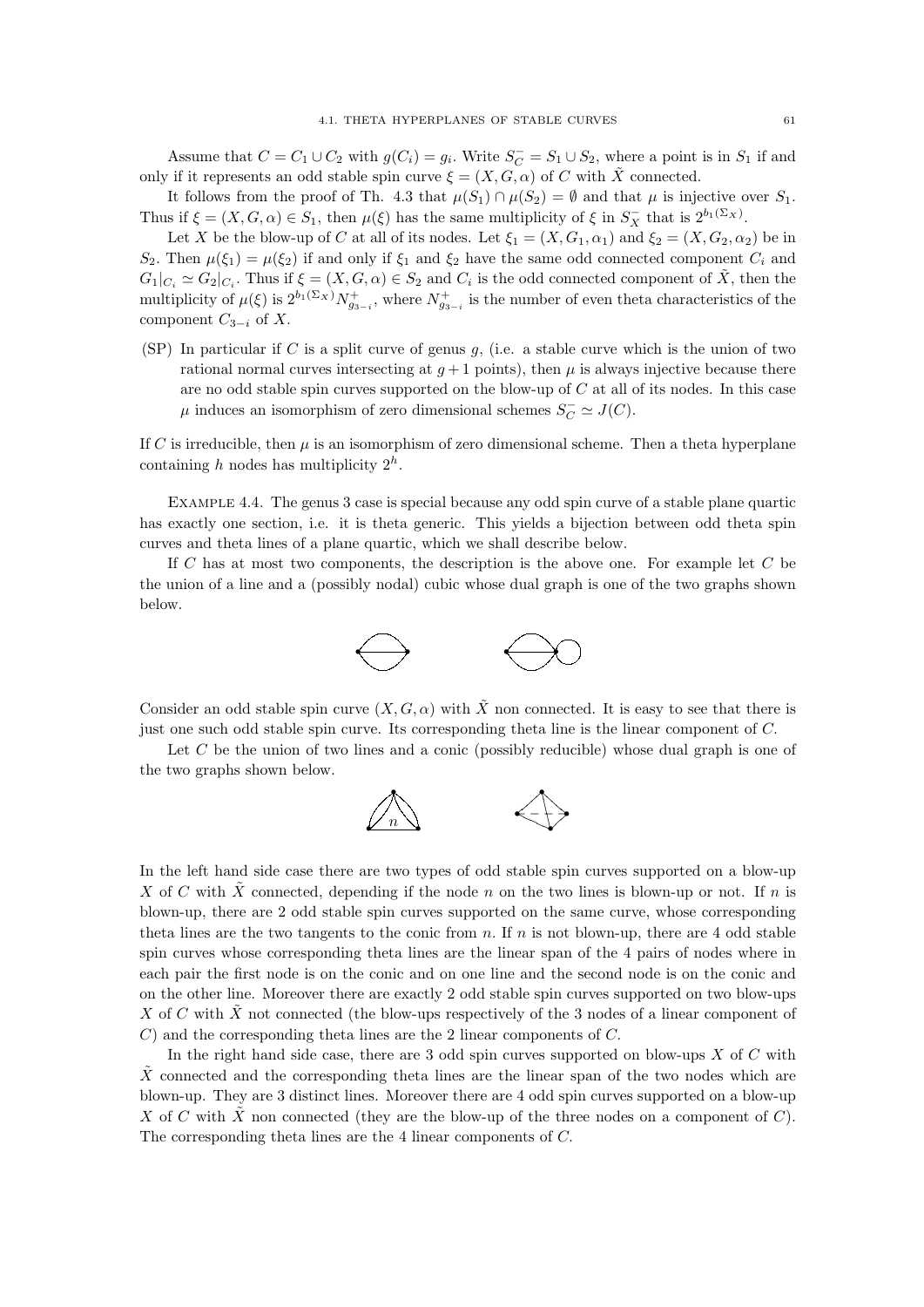### 4.2. Etale completions of curves of theta characteristics ´

Let  $f: \mathcal{C} \to B$  be a smoothing of a stable curve C. Consider the restricted family  $\mathcal{C}^* \to B^*$ . The modular curve  $S_{\omega_f^*} \to B^*$  of theta characteristics of the fibers of  $\mathcal{C}^*$  is étale over  $B^*$ . Obviously a flat completion of  $S_{\omega_f^*}$  over B is  $S_{\omega_f}$ .

We want to characterize the families  $f: \mathcal{C} \to B$  such that  $S_{\omega_f^*}$  admits an *étale* completion over B. We will see that this property depends only on the dual graph of the special fiber C.

DEFINITION 4.5. Let  $\Gamma$  be a graph. We say that  $\Gamma$  is étale if any graph obtained by contracting the edges of an Eulerian subgraph of  $\Gamma$  is bipartite.

Notice that an étale graph is bipartite.

PROPOSITION 4.6. Let C be a stable curve without non-trivial automorphisms. Let  $f: \mathcal{C} \to B$ be a smoothing of C with  $B \subset \overline{M_g}$  and C smooth. The modular curve  $S_{\omega_f^*} \to B^*$  admits an étale completion over B if and only if the dual graph  $\Gamma_C$  is étale.

PROOF. Let  $S_f^{\nu}$  be the normalization of  $S_{\omega_f}$ . If  $S_{\omega_f^*} \to B^*$  admits an étale completion over B, then it is  $S_f^{\nu} \to B$ . We will show that the  $S_f^{\nu} \to B$  is étale if and only if  $\Gamma_C$  is étale.

Pick a stable spin curve  $\xi = (X, L, \alpha)$  in the special fiber of  $S_{\omega_f}$ . Assume that  $X \to C$  is the blow-up of C at the nodes  $n_1, \ldots, n_m$  of C.

The problem is local, then we can assume  $B \subset D_C$  (recall that  $D_C$  is the base of the universal deformation of C). For  $j = 1, ..., m$  let  $t_j$  be the coordinate of  $D_C$  so that  $\{t_j = 0\}$  is the locus where  $n_j$  persists. Using the fact that C is smooth and the implicit function theorem, we can describe B without loss of generality as

$$
(t_1, t_1h_2(t_1), \ldots, t_1h_m(t_1), \ldots, t_1h_{3g-3}(t_1))
$$

where  $h_j$  is an analytic function and  $h_j(0) \in \mathbb{C}^*$  for  $j = 1 \ldots, m$ .

If we consider the usual base change  $D_{\xi} := D_s \times D'_s \stackrel{\rho}{\to} D_C = D_t \times D'_t$  given by

$$
(s_1 \ldots s_m, s_{m+1}, \ldots, s_{3g-3}) \xrightarrow{\rho} (s_1^2, \ldots, s_m^2, s_{m+1}, \ldots s_{3g-3})
$$

then

$$
U_{\xi} = \mathbf{v}(s_2^2 - s_1^2 h_2(s_1^2), \dots, s_m^2 - s_1^2 h_m(s_1^2), s_{m+1} - s_1^2 h_{m+1}(s_1^2), \dots, s_{3g-3} - s_1^2 h_{3g-3}(s_1^2)).
$$

The tangent cone of  $U_{\xi}$  is given by

$$
T(U_{\xi}) = \mathbf{v}(s_2^2 - s_1^2, \dots, s_m^2 - s_1^2, s_{m+1}, \dots) = \bigcup_{\epsilon_j \in \{1, -1\}} \mathbf{v}(\dots, s_j + \epsilon_j s_1, \dots, s_i, \dots) \sum_{\substack{2 \le j \le m \\ m < i \le 3g-3}}
$$

and hence  $U_{\xi}$  has  $2^{m-1}$  distinct branches. Notice that  $\rho$  is a  $2^m$ -fold cover. The restriction of  $\rho$ to each branch is a double cover of B (hence ramified over the origin). In fact the involution  $\theta$  of  $D_{\xi}$  over  $D_{C}$ 

$$
(s_1, \ldots, s_m, s_{m+1}, \ldots, s_{3g-3}) \stackrel{\theta}{\longrightarrow} (-s_1, \ldots, -s_m, s_{m+1}, \ldots, s_{3g-3})
$$

acts on  $U_{\xi}$  over B preserving the components of  $T(U_{\xi})$  and hence the branches of  $U_{\xi}$ . Denote by  $\nu: S_f^{\nu} \to S_{\omega_f}$  the normalization.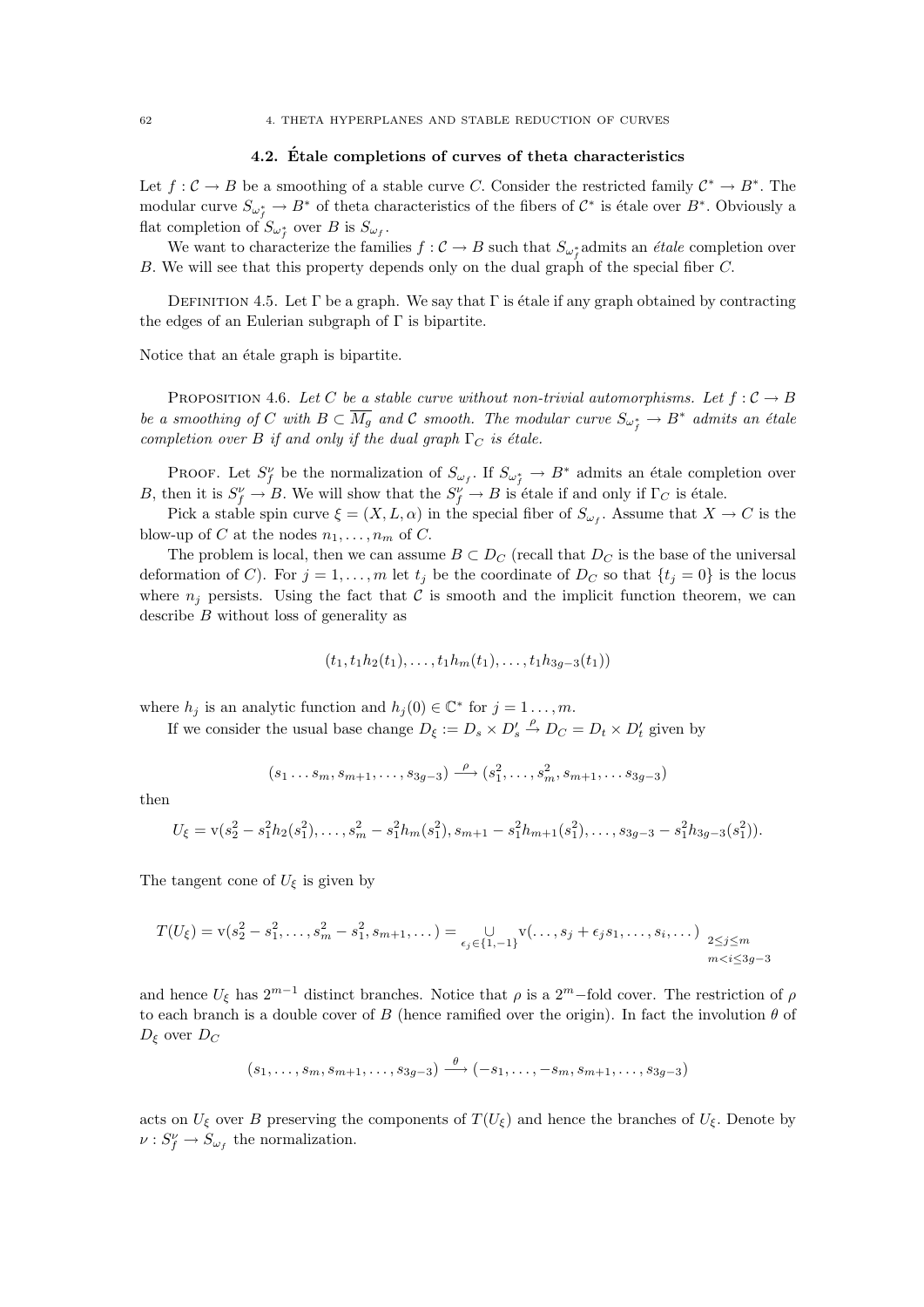• CLAIM:  $S_f^{\nu} \to B$  is unramified at the points of the fiber  $\nu^{-1}(\xi)$  of  $\nu : S_f^{\nu} \to S_{\omega_f}$  if and only if the above involution  $\theta : D_{\xi} \to D_{\xi}$  is contained in the image of the coboundary operator  $\delta: \mathrm{Aut}(\xi) \simeq C^0(\Sigma_X, \mu_2) \to C^1(\Sigma_X, \mu_2) \simeq \mathrm{Aut}_{D_C} D_{\xi}.$ 

In fact  $S_f^{\nu} \to B$  is unramified at the points contained in  $\nu^{-1}(\xi)$  if and only if the restriction of  $\mu: U_{\xi}/\text{Aut}(\xi) \to B$  to each branch is bijective. If  $\theta$  is contained in  $\delta(\mathcal{C}^0(\Sigma_X,\mu_2))$ , then it acts on each branch of  $U_{\xi}$  exchanging the sheets and hence the restriction of  $\mu$  to the image of each branch of  $U_{\xi}$  in  $U_{\xi}/\text{Aut}(\xi)$  is bijective. Conversely assume that the restriction of  $\mu: U_{\xi}/\text{Aut}(\xi) \to B$  to each branch is bijective. Then for every branch of  $U_{\xi}$  there exists  $\theta_{U_{\xi}} \in \delta(\mathcal{C}^0(\Sigma_X, \mu_2))$  restricting to the involution induced by  $\theta$ . If  $\theta_{U_{\xi}} \neq \theta$ , then either  $\theta_{U_{\xi}}(s_1,\ldots,s_h,\ldots) = (-s_1,\ldots,s_h,\ldots)$  or  $\theta_{U_{\xi}}(s_1,\ldots,s_k,\ldots)=(s_1,\ldots,-s_k,\ldots)$  for some  $h,k\leq m$ . In both cases all the components of  $T(U_{\xi})$  are not fixed, yielding a contradiction. Thus  $\theta_{U_{\xi}} = \theta \in \delta(\mathcal{C}^0(\Sigma_X, \mu_2))$ 

Notice that  $\theta$  is represented by the chain of  $C^1(\Sigma_X, \mu_2)$  having  $-1$  over all the edges. It is easy to see that it is contained in  $\delta(\mathcal{C}^0(\Sigma_X,\mu_2))$  if and only if  $\Sigma_X$  is a bipartite graph.

We are done, because if we take the subgraph  $A_X$  of  $\Gamma_C$  associated to X (obtained by taking the edges corresponding to the nodes of C which are blown-up to get X), then  $\Sigma_X$  is obtained by contracting the edges of the Eulerian subgraph  $\overline{\Gamma_C - A_X}$  of  $\Gamma_C$ .

 $\Box$ 

EXAMPLE 4.7. The trees and the tacnodal graphs are étale, while the dual graph of an irreducible stable curve is not étale.

EXAMPLE 4.8. Consider a stable curve C whose dual graph is shown below.  $\Gamma_C$  is not étale because it is not bipartite.



Let  $D_t \subset D_C$  be the polydisc with coordinate  $t_1, t_2, t_3$  so that  $\{t_i = 0\}$  is the locus preserving  $n_i$ . Consider the arc  $B = v(t_2 - t_1, t_3 - t_1) \subset D_t$ . Let  $\xi = (X, L, \alpha)$  be a spin curve supported on the blow-up of C at  $n_1, n_2, n_3$ . If we consider  $D_s$  with coordinate  $s_1, s_2, s_3$ , we have

$$
U_{\xi} = \mathbf{v}(s_2 + s_1, s_3 + s_1) \cup \mathbf{v}(s_2 + s_1, s_3 - s_1) \cup \mathbf{v}(s_2 - s_1, s_3 + s_1) \cup \mathbf{v}(s_2 - s_1, s_3 - s_1) = \bigcup_{1 \leq i \leq 4} T_i.
$$

where each  $T_i$  has a double cover onto B. The image of  $\delta : C^0(\Sigma_X, \mu_2) \to C^1(\Sigma_X, \mu_2)$  is given by  $\{\theta_1, \theta_2, \theta_3, id\} \simeq \mu_2^2$ , where

$$
\theta_1(s_1,s_2,s_3)=(s_1,-s_2,-s_3) \quad \theta_2(s_1,s_2,s_3)=(-s_1,s_2,-s_3) \quad \theta_3(s_1,s_2,s_3)=(-s_1,-s_2,s_3)
$$

$$
T_1 \xrightarrow{\theta_1} T_4 \qquad T_1 \xrightarrow{\theta_2} T_3 \qquad T_1 \xrightarrow{\theta_3} T_2
$$
  

$$
T_2 \xrightarrow{\theta_1} T_3 \qquad T_2 \xrightarrow{\theta_2} T_4 \qquad T_3 \xrightarrow{\theta_3} T_4
$$

Notice that  $(s_1, s_2, s_3) \rightarrow (-s_1, -s_2, -s_3)$  is not contained in Im( $\delta$ ).

 $T_1, \ldots, T_4$  are identified in  $U_{\xi}/\text{Aut}(\xi)$  which is smooth and endowed with a double cover of B having  $\xi$  as a ramification point.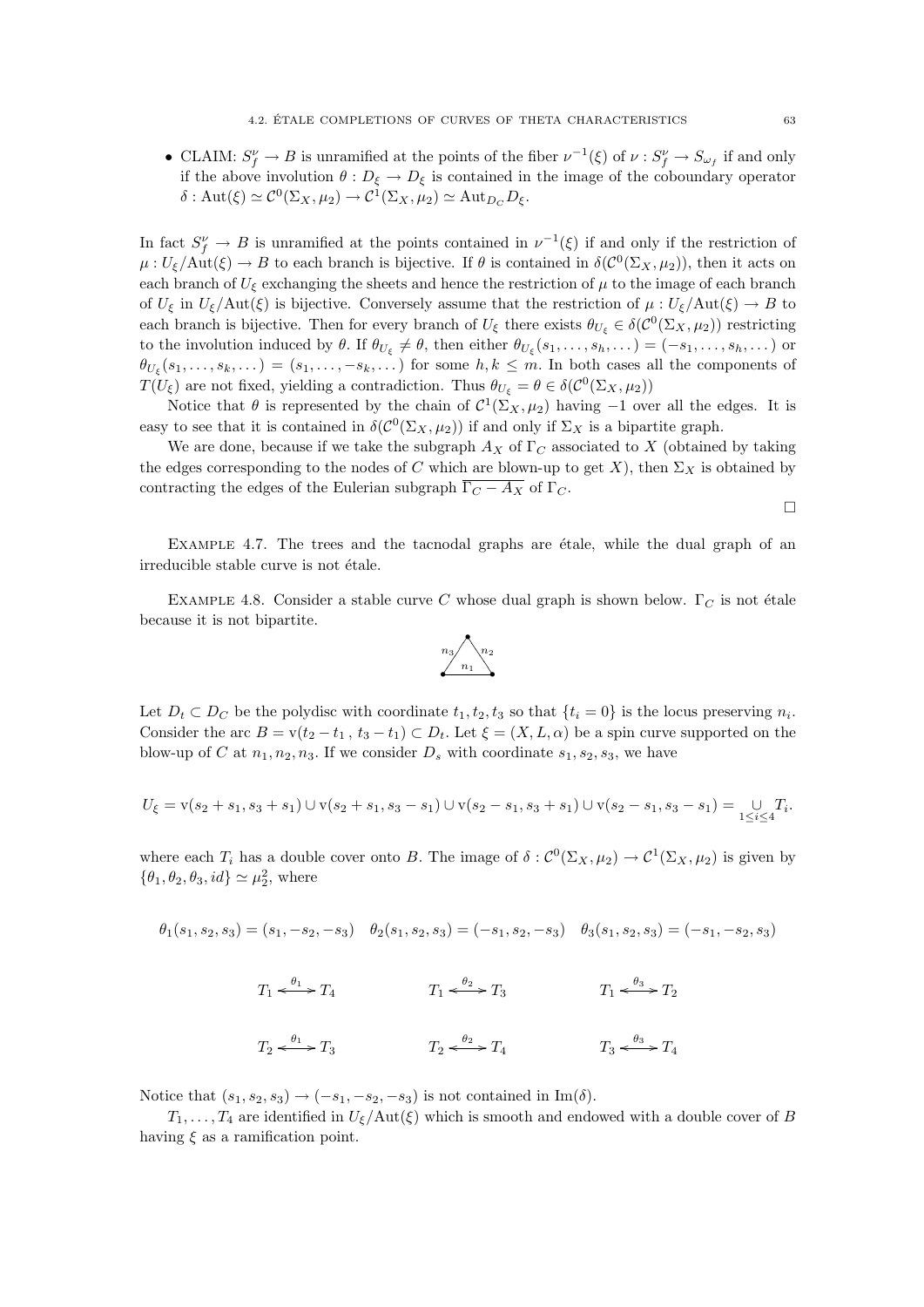#### 4.3. The stable reduction of curves

In [Hs1] and [Hs2], B. Hassett obtained results on the stable reduction of curves using the Minimal Model Program. We generalize some of these results using the canonical desingularization of surfaces. Moreover we shall see that the Geometric Invariant Theory yields a general approach to the stable reduction, which is purely computational.

By an *isolated plane curve singularity* we will mean an analytic neighborhood of one singular point of a reduced curve on a smooth surface.

Let W be an isolated plane curve singularities. Let  $\Delta$  be the complex 1–dimensional disc. A smoothing of W will be a surjective proper holomorphic map  $f : \mathcal{W} \to \Delta$ , where W is a complex surface and the fibers of f are isolated plane curve singularities with  $f^{-1}(0) = W$  and  $f^{-1}(t)$ smooth for every  $t \in \Delta - 0$ . We say that a smoothing of W is general if W is a smooth surface.

Let  $W$  be an isolated plane curve singularity.

Let  $W \to \Delta$  be a smoothing of W and C be its stable reduction. Hence  $C = W^{\nu} \cup W_T$ , where  $W^{\nu}$  is the normalization of W and  $W_T := \overline{C - W^{\nu}}$ . Moreover  $W^{\nu} \cap W_T = \{p_1, \ldots, p_b\}$ , where b is the number of branches of W. The pointed curve  $(W_T, p_1, \ldots, p_b)$  is said to be the tail of the stable reduction (see [Hs1, Section 3] for details).

PROPOSITION 4.9. Let  $W$  be an isolated plane curve singularity with b branches and genus g. Let  $\tilde{g}$  be the genus of the normalization of W. Let  $\mathcal{T}_W$  be the set of the tails obtained from all the smoothings of W. Then these tails are pointed stable curves and  $T_W$  is a connected closed subvariety of the moduli space  $\overline{M_{\gamma,b}}$ , where  $\gamma = g - \tilde{g} - b + 1$ .

PROOF. See [**Hs1**, Proposition 3.2].

PROPOSITION 4.10. Let W be an isolated curve singularity of analytic type  $y^q = x^p$  where p, q are integers with  $p > q > 1$  and set  $b = \gcd(p, q)$ . There exist infinitely many curves which are stable reductions of smoothings of W whose tails  $(W_T, p_1, \ldots, p_b)$  satisfy the following properties

(1)  $p_1 + p_2 \cdots + p_b$  is a subcanonical divisor of  $W_T$ , that is

$$
\left(\frac{pq}{b} - \frac{p}{b} - \frac{q}{b} - 1\right)(p_1 + p_2 + \dots + p_b) = K_{W_T}
$$

(2)  $W_T$  is q-gonal, with  $g_q^1 = \left| \frac{q}{b}(p_1 + p_2 + \cdots + p_b) \right|$ .

(3) If  $p = q + 1 = 3$  (that is W is a cuspidal singularity), then  $\mathcal{T}_W = \overline{M_{1,1}}$ .

**PROOF.** See [**Hs1**, Theorem 6.2 and Theorem 6.3] and [**Hs2**, Proposition 4.1].

We show that Proposition 4.10 (1) holds for all the tails arising from a general smoothing of a singularity of analytic type  $y^m = x^m$ .

PROPOSITION 4.11. Let W be an isolated curve singularity curve of analytic type  $y^m = x^m$ ,  $m \geq 4$ . Let  $(W_T, p_1, \ldots, p_m)$  be the pointed curve which is the tail of a general smoothing of W. Then the divisor  $p_1 + \cdots + p_m$  is subcanonical for  $W_T$ .

PROOF. It is easy to see that the tail  $W_T$  is a m-fold cover  $\psi : W_T \to \mathbb{P}^1$  totally ramified in m points and  $R(\psi) := (m-1)(\sum_{1 \leq i \leq m} p_i)$  is the ramification divisor of  $\psi$ .

Hence for every point p of  $\mathbb{P}^1$  we have

$$
R(\psi) + \psi^*(-2p) = K_{W_T}.
$$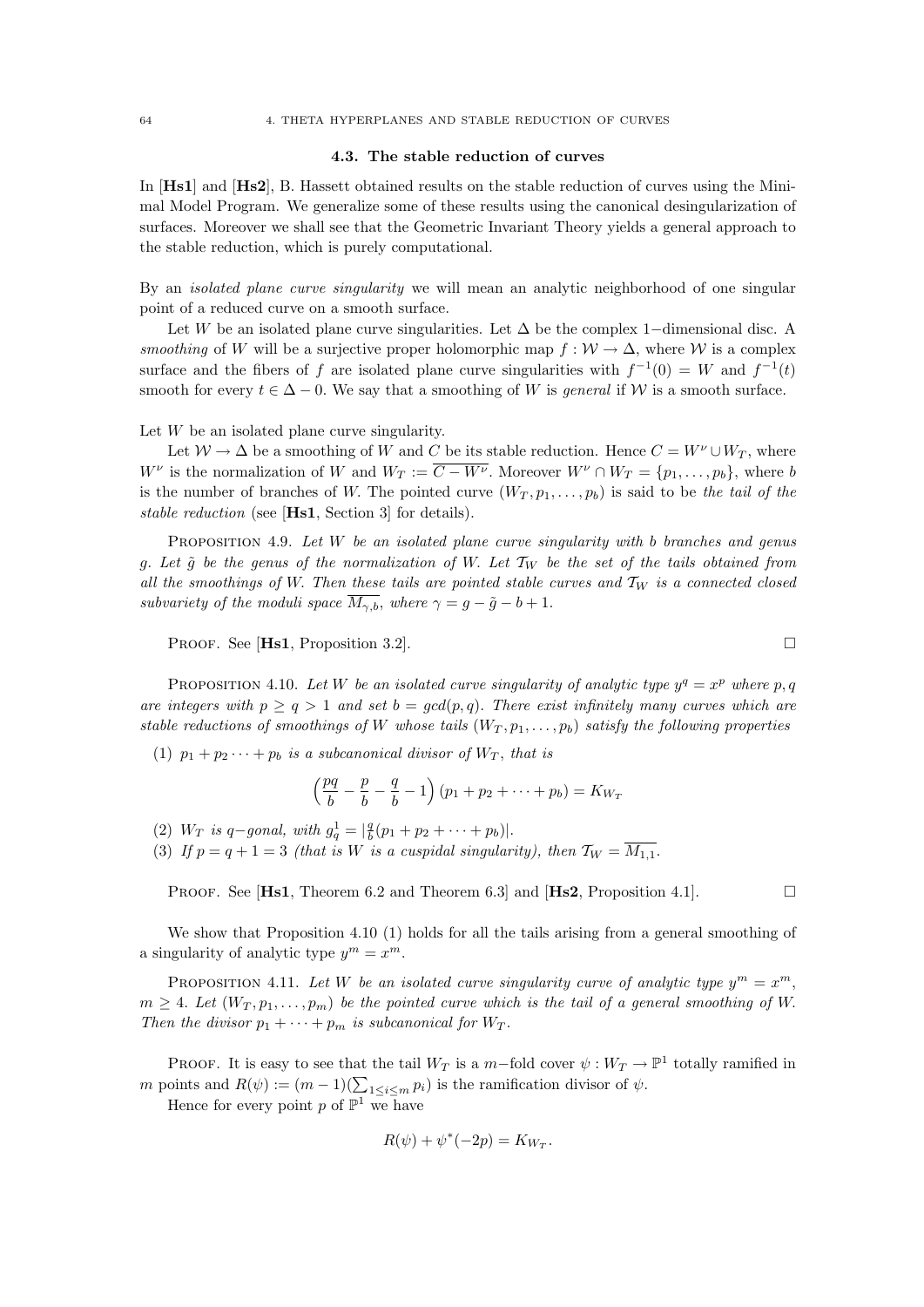It follows that

$$
K_{W_T} = \frac{2}{m(m-1)} \left[ \frac{m(m-1)}{2} \psi^*(-2p) \right] + R(\psi) = \frac{-2}{m(m-1)} \left[ \sum_{1 \le i < j \le m} (m(p_i + p_j)) \right] + R(\psi) =
$$
\n
$$
= \frac{-2}{m(m-1)} \left[ m(m-1) \sum_{1 \le i \le m} p_i \right] + R(\psi) = -2 \sum_{1 \le i \le m} p_i + R(\psi) = (m-3) \sum_{1 \le i \le m} p_i.
$$

Now we consider elliptic tails arising from smoothings of a tacnodal singularity.

PROPOSITION 4.12. Let W be a singularity of analytic type  $y^2 = x^4$ . The set of the elliptic curves appearing as tail of smoothings of W is the whole  $\overline{M_1}$ .

PROOF. Consider the smoothings  $\mathcal{W}_a$  of the tacnodal singularity W given by the surfaces

$$
\mathbb{A}^3_{x,y,t} \supset \mathcal{W}_a := \mathbf{v}(y^2 - x^4 + \frac{a}{2-a}x^3t + x^2t^2 - \frac{a}{2-a}xt^3) \longrightarrow \Delta_t \qquad a \in \mathbb{C}^* \setminus \{1, -1, 2\}
$$

where t is the coordinate of the disc  $\Delta_t$ . Notice that  $\mathcal{W}_a \to \mathbb{A}^2_{x,t}$  is a double cover ramified along the plane curve  $V := \mathbf{v}(x^4 - \frac{a}{2-a}x^3t - x^2t^2 + \frac{a}{2-a}xt^3) \subset \mathbb{A}^2_{x,t}$ . If a is general, then Z is an ordinary quadruple point and in this case the surface  $\mathcal{W}_a$  has a normal elliptic singularity in the origin (see Section 1.2). The canonical desingularization of  $\mathcal{W}_a$  is the double cover of the blow-up  $\tilde{\mathbb{A}}_{x,y,t}^2$ of  $\mathbb{A}^2_{x,y,t}$  as shown below, where B denotes the curves of the branch locus and E the exceptional curve (which is not contained in the branch locus).

$$
V \overset{B}{\longrightarrow} \overset{B}{\longleftarrow} \overset{B}{\longleftarrow} \overset{B}{\longleftarrow} \overset{B}{\longleftarrow} \overset{B}{\underset{B}{\longrightarrow}}
$$
\n
$$
\mathbb{A}^2_{x,y,t} \overset{B}{\longrightarrow} \widetilde{\mathbb{A}}^2_{x,y,t}
$$

The special fiber of the canonical desingularization is the stable reduction of  $\mathcal{W}_a$  and contains an elliptic tail, which is the double cover of E ramified over  $E \cap E^c$ . It is easy to see that, up to a projectivity,  $E \cap E^c = \{[0,1], [1,1], [1,0], [a,1]\}$ . Hence the general complex number is the j–invariants of an elliptic tail arising from a suitable smoothing of W. Since the set of the tails arising from smoothings of W is a closed set (see Proposition 4.9), we are done.

Using the same technique, one can find similar results for other types of singularities

### 4.4. A GIT-computational approach to the stable reduction

The group  $SL(g)$  naturally acts over the space  $\mathbb{P}_{N_g}$  of configurations of  $N_g$  hyperplanes of  $\mathbb{P}^{g-1}$ . We shall describe a computational method to give negative results on the stable reduction of curves using the GIT-stability of configuration of theta hyperplanes. Since these configurations are completely known for many curves (see Th.4.3, Th.3.9, Th.3.16, Th.3.15), the following stability criterion from [MFK, Prop. 4.3] is explicit and computable.

GIT stability criterion. For any  $\Omega \in Sym^N(\mathbb{P}^{g-1})^{\vee}$  and for  $h = 1, ..., g-1$  let  $\mu_{h-1}(\Omega)$ be the maximum multiplicity of an  $(h-1)$ -dimensional linear space of  $\mathbb{P}^{g-1}$  as a subscheme of  $\Omega$ , viewed as a degree N hypersurface of  $\mathbb{P}^{g-1}$ .

Then  $\Omega$  is GIT semistable (respectively GIT stable) if and only if for every  $h = 1, \ldots, g - 1$ we have  $\mu_{h-1}(\Omega) \leq M_{h-1}$  (respectively  $\mu_{h-1} < M_{h-1}$ ) where  $M_{h-1} := N \frac{g-h}{g}$ .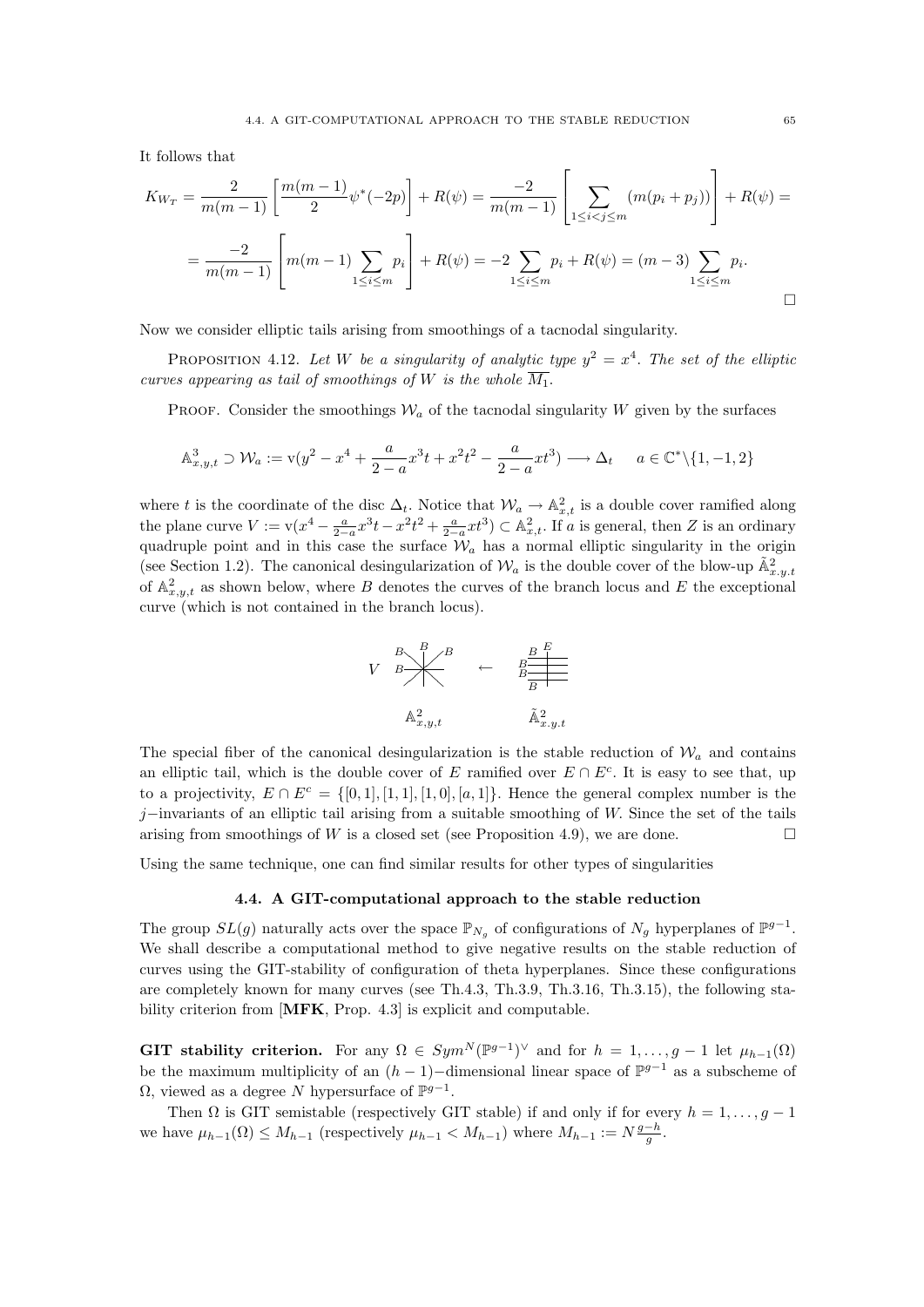DEFINITION 4.13. A canonical curve is said to be *theta-stable* if

- (i) it has a configuration of theta hyperplanes which does not depend on the smoothings to theta generic curves;
- (ii) the configuration of (i) is GIT-stable.

LEMMA 4.14. Let W be a theta-stable canonical curve and  $\mathcal{W} \to B$  be a smoothing of W to theta generic curves. Let C be a stable curve and  $f : C \to B$  be a smoothing of C to theta generic curves. If  $\theta_f(C)$  is GIT-stable and not conjugate to  $\theta(W)$ , then C is not the stable reduction of W.

PROOF. Assume the converse, that is (modulo a base change)  $\mathcal{C} \to B$  is the stable reduction of  $W \to B$ . Consider the canonical model of  $\mathcal{C}^* \to B^*$ :

$$
\varphi: \mathcal{C}^* \hookrightarrow \mathbb{P}(H^0(f_*\omega_f)^{\vee}).
$$

The families  $\mathcal{X} := Im(\varphi)$  and  $\mathcal{W}^*$  are  $B^*$ -conjugate, i.e. there exists a morphism  $\rho : B^* \to SL(q)$ such that for every  $t \in B^*$  we have  $X_t = W_t^{\rho(t)}$ . Then  $\theta(X_t) = \theta(W_t)^{\rho(t)}$ . It follows that the configurations  $\theta_f(C)$  and  $\theta(W)$  are GIT-stable limits of conjugate families and thus they are conjugate yielding a contradiction.

REMARK 4.15. It may be useful to notice that the morphism  $\varphi$  of the proof of the previous Theorem extends to all of C if and only if C does not have a separating node (see  $[\mathbf{C}\mathbf{t}]$ ).

In the sequel we shall consider examples of theta-stable curves (cuspidal and tacnodal curves and some stable curves), computing the GIT-stability of configurations of theta hyperplanes.

THEOREM 4.16. The following curves are theta-stable.

- (i) A general irreducible theta generic canonical curve of genus g whose singular points are only nodes or only cusps.
- (ii) A general irreducible theta generic canonical curve of genus g with  $g \geq 26$  whose singular points are only tacnodes.
- (iii) A general canonical stable curve of genus g with two irreducible smooth components of the same genus.

PROOF. Let W be as in (i). It follows from Prop. 3.3, Th. 3.9 and Section 4.1.1 that W has a configuration  $\theta(W)$  of theta hyperplans independent of smoothings to theta generic curves.

Let us show the GIT-stability of  $\theta(W)$ . Since the locus of GIT-unstable points is closed, it suffices to show the GIT-stability in the case of a rational curve with  $g$  cusps.

Let W be rational. Since W is general, if  $\{c_1, \ldots, c_h\}$  is a fixed subset of h cusps of W, we have  $\mu_{h-1} := \mu_{h-1}(\theta(W)) = \text{length } R_h$ , where

$$
R_h = \{H \in J(W) : \{c_1, \ldots, c_h\} \subset H\}.
$$

Then by Theorem 3.9 and Theorem 3.16 (notice that  $N_{\tilde{g}} = N_0 = 0$  and  $N_{\tilde{g}}^+ = N_0^+ = 1$ )

$$
\mu_{h-1} = \sum_{\substack{h \leq i \leq g-1 \\ g-i \equiv 1 (2)}} \binom{g-h}{i-h} 3^i = \sum_{\substack{0 \leq i \leq g-1-h \\ g-i \equiv h+1 (2)}} \binom{g-h}{i} 3^{i+h} =
$$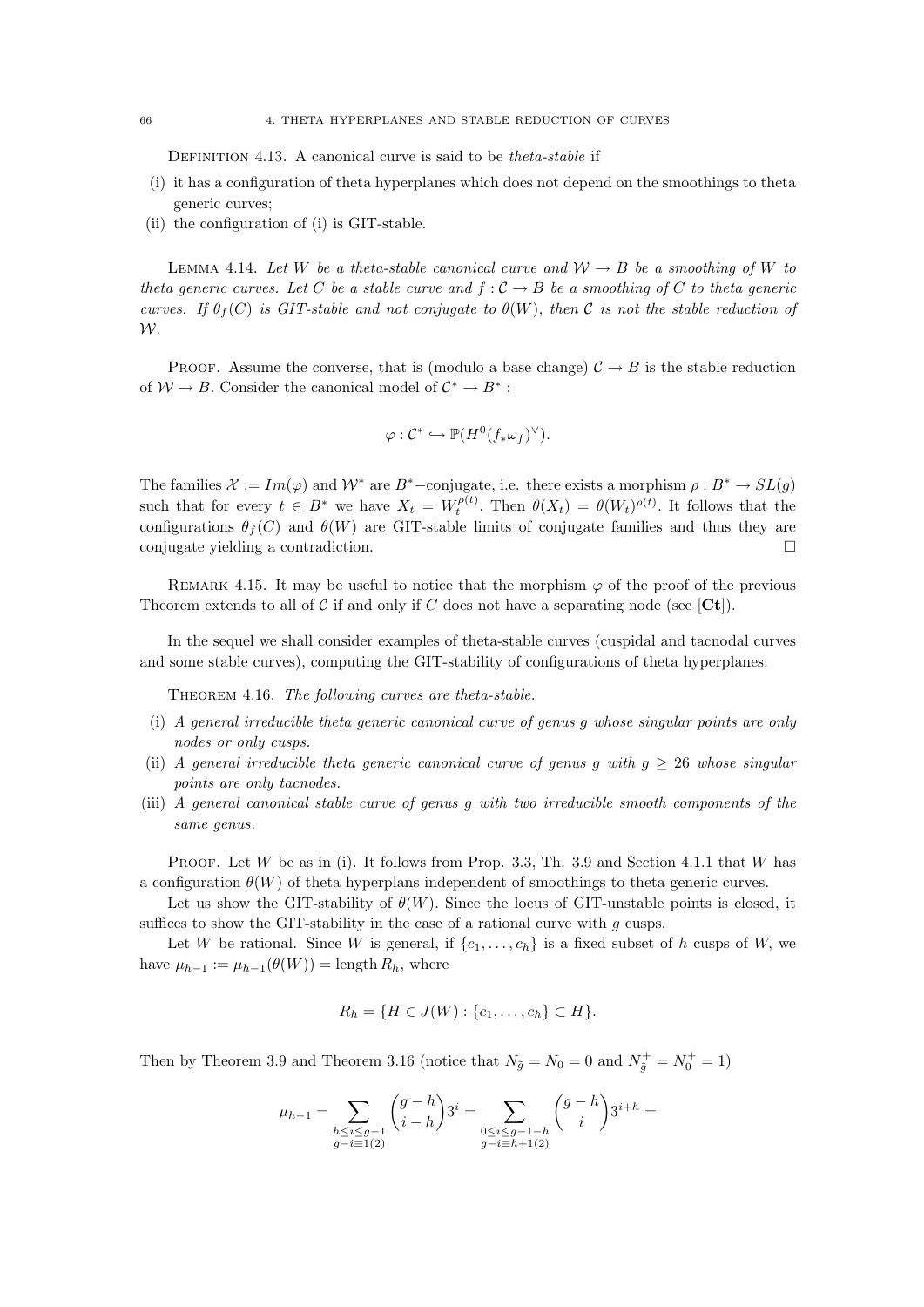$$
=3^{h}\left[\sum_{\substack{0\leq i\leq g-h\\ g-i-h\equiv 1(2)}}\binom{g-h}{i}3^{i}\right]=3^{h}2^{g-h-1}(2^{g-h}-1).
$$

The inequalities required by the GIT criterion are

$$
\mu_{h-1} = 3^h 2^{g-h-1} (2^{g-h} - 1) < M_{h-1} = 2^{g-1} (2^g - 1) \frac{g-h}{g} \quad \forall \ 1 \le h \le g-1.
$$

If we set  $r := g - h$  with  $1 \le r \le g - 1$ , these are

(4.13) 
$$
\frac{2^{r-1}(2^r-1)}{r \ 3^r} < \frac{2^{g-1}(2^g-1)}{g \ 3^g} \quad 1 \le r \le g-1.
$$

Consider the function  $F(x) := \frac{2^{x-1}(2^x-1)}{x^2}$  $\frac{\binom{1}{2}x-1}{x\cdot 3^x}$ . It is easy to check that it is strictly increasing for  $x\geq 3$ and that  $F(1) = F(2) < F(3)$ . Thus  $F(g) > F(r)$  for  $g \ge 3$  and  $1 \le r \le g - 1$ , which is (4.13).

Now we consider the tacnodal case (ii). First of all we need a combinatorial lemma. If  $R$  is a zero dimensional scheme and  $r \in R$  a point, we shall denote by  $mult(r)$  its multiplicity.

LEMMA 4.17. Let R be a zero dimensional scheme of length N. Let  $E_1, \ldots, E_m$  be subschemes of R. Let M be a subset of indices  $M \subset \{1, \ldots, m\}$ . If we denote by  $N(M) = \text{length } (\bigcap_{i \in M} E_i)$ and  $N^s = \sum$  $|\overline{M|=s}$  $N(M)$  for  $s = 1, \ldots, m$ , then we have

length 
$$
(R - \bigcup_{i=1}^{m} E_i) = N - N^1 + N^2 - \cdots + (-1)^m N^m
$$
.

PROOF. Consider the right side term. Each  $r \in R - \cup_{i=1}^m E_i$  contributes of  $mult(r)$  to it while each  $r$  which is in  $h$  of the  $E_i$  contributes of

$$
mult(r)\left[1 - {h \choose 1} + {h \choose 2} \cdots + (-1)^h {h \choose h}\right] = mult(r)\left[(1-1)\right]^h = 0.
$$

Arguing as in the cuspidal case, it suffices to show the GIT-stability of the configuration of a tacnodal curve W with a maximal set of tacnodes, that is  $\frac{g}{2}$  tacnodes for g even and  $\frac{g-1}{2}$  tacnodes for g odd. We denote by  $\tau$  the number of the tacnodes of W.

Let  $\{t_1, \ldots, t_a, t_{a+1}, \ldots, t_{a+b}\}$  be a fixed subset of tacnodes and  $\{l_{a+1}, \ldots, l_{a+b}\}$  be the set of tacnodal tangents of  $t_{a+1}, \ldots, t_{a+b}$ . We denote by  $\mu_{a,b} := \text{length } R_{a,b}$ , where

$$
R_{a,b} = \{H \in J(W) : \{t_1, \ldots, t_a\} \subset H, \{l_{a+1}, \ldots, l_{a+b}\} \subset H\}.
$$

Since W is general, we have that  $\mu_{h-1} := \mu_{h-1}(\theta(W))$  is given by

$$
\mu_{h-1} = \max_{a+2b=h} \mu_{a,b} \quad \forall \ 1 \le h \le g-1.
$$

Consider

$$
E_i = \{ H \in J(W) : t_i \notin H \} \quad \forall \ 1 \le i \le a
$$

and

$$
E_i = \{ H \in J(W) : l_i \notin H \} \quad \forall \ a+1 \leq i \leq a+b.
$$

Then  $R_{a,b} = J(W) - \bigcup_{1 \le i \le a+b} E_i$ .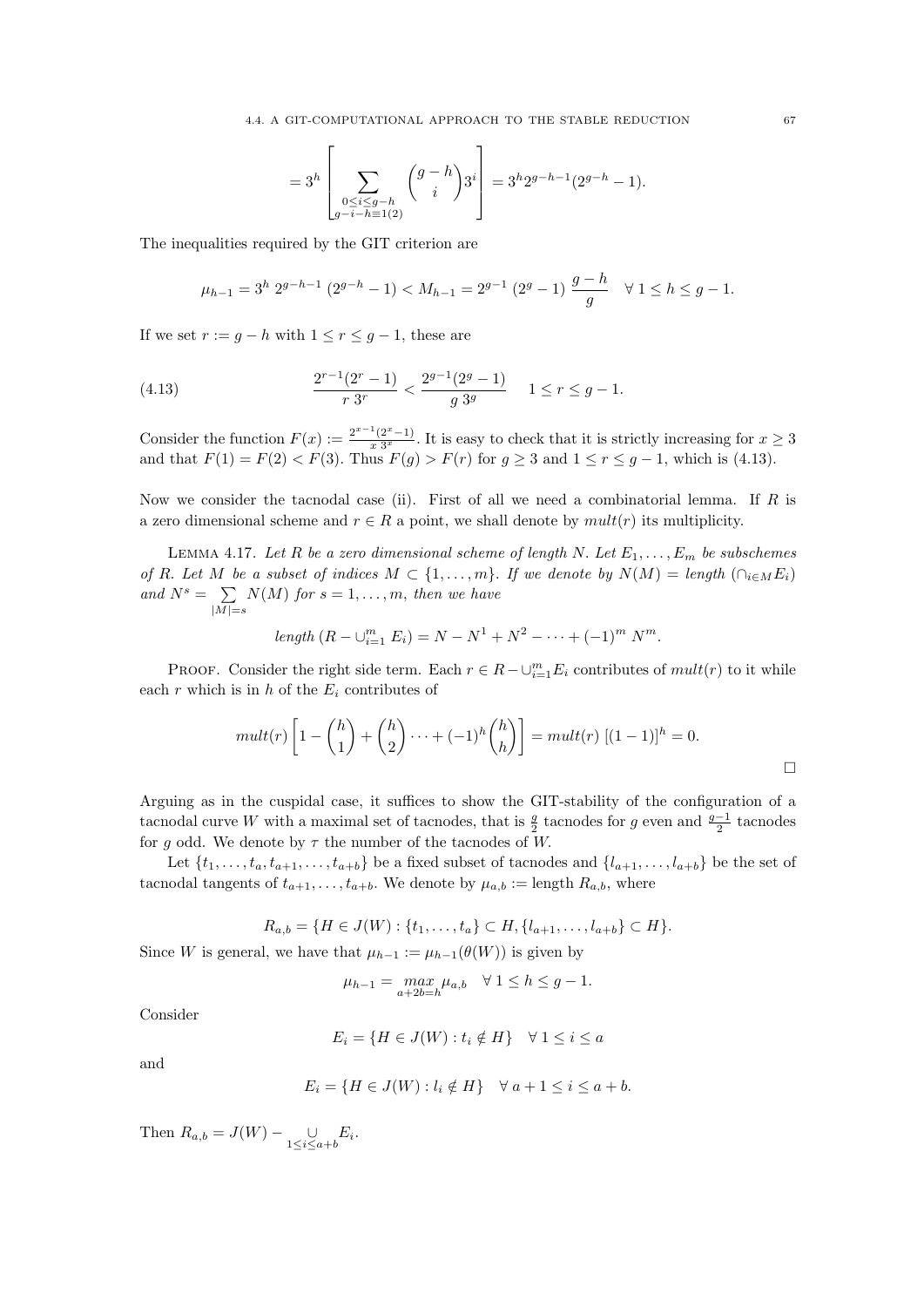Let M be a subset of indices  $\{1, ..., a + b\} \supset M = \{i_1, ..., i_s\} = \{i_1, ..., i_r\} \cup \{i_{r+1}, ..., i_{r+t}\},\$ where  $\{i_1, ..., i_r\} \subset \{1, ..., a\}, \{i_{r+1}, ..., i_{r+t}\} \subset \{a+1, ..., a+b\}$  and  $r + t = s$ . Maintaining the notations of Lemma 4.17, we get  $N(M) = \text{length} \left( \bigcap_{i \in M} E_i \right)$ , where

$$
\bigcap_{i\in M} E_i = \{H \in J(W) : t_{i_j} \notin H \quad \forall \ 1 \leq j \leq r \ , \ l_{i_j} \notin H \quad \forall \ r+1 \leq j \leq r+t \}.
$$

The number  $N(M)$  depends only on r and t and we denote it by  $\tilde{\mu}_{r,t}$ . It follows from Lemma 4.17 that

$$
\mu_{a,b} = \text{length } R_{a,b} = N_g + \sum_{1 \le s \le a+b} (-1)^s \left( \sum_{r+t=s} \tilde{\mu}_{r,t} \right) = N_g + \sum_{\substack{0 \le r \le a \\ 0 \le t \le b \\ (r,t) \neq (0,0)}} {a \choose r} {b \choose t} (-1)^{r+t} \tilde{\mu}_{r,t}.
$$

Split  $\tilde{\mu}_{r,t}$  into three terms (see Theorem 3.9 and Theorem 3.15)

$$
x_1 = \sum_{\substack{j < i \le \tau - r \\ 0 \le j \le \tau - s}} 6^j \ 4^{i-j} \ 2^{\tau - j - 1} \binom{\tau - s}{j} \binom{\tau - r - j}{i - j} (N_{\tilde{g}} + N_{\tilde{g}}^+);
$$
\n
$$
x_2 = \sum_{\substack{0 \le i \le \tau - s \\ \tau - i \equiv 1(2)}} 6^i \ 2^{\tau - i} \binom{\tau - s}{i} N_{\tilde{g}}^+;
$$
\n
$$
x_3 = \sum_{\substack{0 \le i \le \tau - s \\ \tau - i \equiv 0(2)}} 6^i \ 2^{\tau - i} \binom{\tau - s}{i} N_{\tilde{g}}.
$$

We have

$$
\frac{x_1}{N_{\tilde{g}} + N_{\tilde{g}}^+} = 2^{\tau - 1} \sum_{\substack{0 < i \leq \tau - r - j \\ 0 \leq j \leq \tau - s}} {\tau - s \choose j} {\tau - r - j \choose i} 4^i \ 3^j =
$$
\n
$$
= 2^{\tau - 1} \sum_{0 \leq j \leq \tau - s} 3^j {\tau - s \choose j} {\sum_{0 \leq i \leq \tau - r - j} {\tau - r - j \choose i}} 4^i - 1 =
$$
\n
$$
= 2^{\tau - 1} \sum_{0 \leq j \leq \tau - s} 3^j {\tau - s \choose j} (5^{\tau - s - j} 5^{s - r} - 1) = 2^{\tau - 1} (5^{s - r} 8^{\tau - s} - 4^{\tau - s}).
$$

Moreover

$$
\frac{x_2}{N_{\tilde{g}}^+} = 2^{\tau} \sum_{\substack{0 \le i \le \tau-s \\ \tau - i \equiv 1 (2)}} \binom{\tau - s}{i} \, 3^i.
$$

Applying the formula

$$
(\alpha \pm \beta)^{\tau-s} = \sum_{\tau-s-i \equiv 0(2)} {\tau-s \choose i} \alpha^i \beta^{\tau-s-i} \pm \sum_{\tau-s-i \equiv 1(2)} {\tau-s \choose i} \alpha^i \beta^{\tau-s-i},
$$

we obtain

$$
\sum_{\substack{0 \le i \le \tau - s \\ \tau - i \equiv 1(2)}} \binom{\tau - s}{i} 3^i = \begin{cases} 2^{\tau - s - 1} (2^{\tau - s} - 1) & \text{if } s \equiv 0 (2) \\ 2^{\tau - s - 1} (2^{\tau - s} + 1) & \text{if } s \equiv 1 (2) \end{cases}.
$$

It follows that

$$
x_2 = 2^{2\tau - s - 1} \left( 2^{\tau - s} - (-1)^s \right) N_{\tilde{g}}^+.
$$

Similarly we get

$$
x_3 = \sum_{\substack{0 \le i \le \tau - s \\ \tau - i \equiv 0(2)}} 3^{i} 2^{\tau} {\tau - s \choose i} N_{\tilde{g}} = 2^{2\tau - s - 1} (2^{\tau - s} + (-1)^{s}) N_{\tilde{g}}.
$$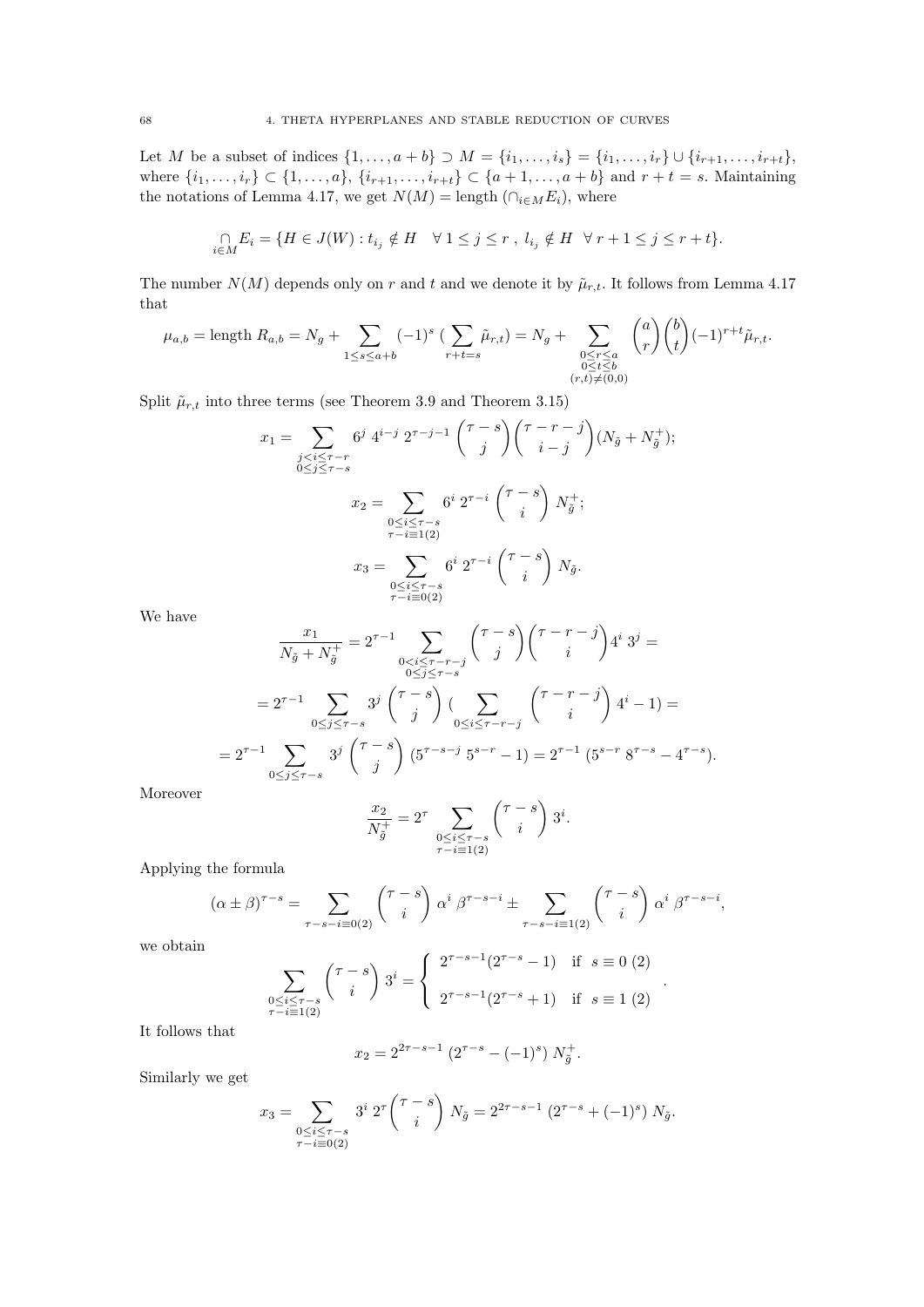We collect the three terms into

$$
\tilde{\mu}_{r,t} = (2^{4r-3s-1} 5^{s-r} - 2^{3r-2s-1} + 2^{3r-2s-1}) (N_{\tilde{g}} + N_{\tilde{g}}^+) + (-1)^s 2^{2r-s-1} (N_{\tilde{g}}^+ - N_{\tilde{g}}) =
$$
  
=  $2^{2g-4\tau} (2^{4r-3s-1} 5^{s-r}) - (-1)^s 2^{g-\tau} 2^{2r-s-1} = 2^{2g-3s-1} 5^{s-r} - (-1)^s 2^{g-s-1}.$ 

So we can compute  $\mu_{a,b}$ 

$$
\mu_{a,b} = N_g + \sum_{\substack{t=0 \ 1 \le r \le a}} (-1)^r {a \choose r} \tilde{\mu}_{r,0} + \sum_{\substack{0 \le r \le a \ 1 \le t \le b}} {a \choose r} {b \choose t} (-1)^{r+t} \tilde{\mu}_{r,t}.
$$

The first two terms are (in this case  $s = r$ )

$$
N_g + \sum_{0 \neq r \ even} {a \choose r} \tilde{\mu}_{r,0} - \sum_{r \ odd} {a \choose r} \tilde{\mu}_{r,0} =
$$
  
\n
$$
= N_g + \sum_{0 \neq r \ even} {a \choose r} (2^{2g-3r-1} - 2^{g-r-1}) - \sum_{r \ odd} {a \choose r} (2^{2g-3r-1} + 2^{g-r-1}) =
$$
  
\n
$$
= N_g + 2^{2g-3a-1} \sum_{1 \leq r \leq a} {a \choose r} (-1)^r 2^{3a-3r} - 2^{g-a-1} \sum_{1 \leq r \leq a} 2^{a-r} {a \choose r} =
$$
  
\n
$$
= N_g + 2^{2g-3a-1} (\sum_{0 \leq r \leq a} {a \choose r} (-1)^r 8^{a-r} - 8^a) - 2^{g-r-1} (\sum_{0 \leq r \leq a} 2^{a-r} {a \choose r} - 2^a) =
$$
  
\n
$$
= 2^{g-1} 2^g - 1) + 2^{2g-3a-1} (7^a - 8^a) - 2^{g-a-1} (3^a - 2^a) = 7^a 2^{2g-3a-1} - 3^a 2^{g-a-1}.
$$

The last term in  $\mu_{a,b}$  (recall that  $t = s - r$ ) is

$$
\sum_{0 \leq r \leq a} (-1)^r {a \choose r} \sum_{1 \leq t \leq b} (-1)^t {b \choose t} (5^t 2^{2g-3s-1} - (-1)^s 2^{g-s-1}) =
$$
\n
$$
= \sum_{0 \leq r \leq a} (-1)^r {a \choose r} 2^{2g-3r-3b-1} \sum_{1 \leq t \leq b} (-1)^t {b \choose t} 5^t 8^{b-t} - \sum_{0 \leq r \leq a} (-1)^{2s} {a \choose r} 2^{g-r-b-1} \sum_{1 \leq t \leq b} {b \choose t} 2^{b-t} =
$$
\n
$$
= \sum_{0 \leq r \leq a} (-1)^r {a \choose r} 2^{2g-3r-3b-1} (\sum_{0 \leq t \leq b} (-1)^t {b \choose t} 5^t 8^{b-t} - 8^b) - \sum_{0 \leq r \leq a} {a \choose r} 2^{g-r-b-1} (\sum_{0 \leq t \leq b} {b \choose t} 2^{b-t} - 2^b) =
$$
\n
$$
= \sum_{0 \leq r \leq a} (-1)^r {a \choose r} 2^{2g-3r-3b-1} (3^b - 8^b) - \sum_{0 \leq r \leq a} {a \choose r} 2^{g-r-b-1} (3^b - 2^b) =
$$
\n
$$
= 2^{2g-3b-3a-1} (3^b - 8^b) \sum_{0 \leq r \leq a} (-1)^r {a \choose r} 8^{a-r} - 2^{g-b-a-1} (3^b - 2^b) \sum_{0 \leq r \leq a} {a \choose r} 2^{a-r} =
$$
\n
$$
= 7^a 2^{2g-3a-3b-1} (3^b - 8^b) - 3^a 2^{g-b-a-1} (3^b - 2^b).
$$

Thus we obtain

$$
\mu_{a,b} = 7^a \ 3^b \ 2^{2g-3a-3b-1} - 3^a \ 3^b \ 2^{g-b-a-1}.
$$

The stability condition is (for all  $a, b$  such that  $a + 2b = h$  and  $1 \leq h \leq g - 1$ )

$$
\mu_{a,b}=7^a \ 3^b \ 2^{2g-3a-3b-1}-3^a \ 3^b \ 2^{g-b-a-1}<\big(2^{2g-1}-2^{g-1}\big) \frac{g-a-2b}{g}.
$$

Since

$$
\frac{3^{a+b}}{2^{a+b}} > \frac{g-a-2b}{g}
$$

it suffices to show that

$$
\frac{7^a}{8^a} \frac{3^b}{8^b} < \frac{g-a-2b}{g}
$$

or also (recall that  $a + 2b = h$ )

$$
g\frac{7^{a+2b}}{8^{a+2b}}+a+2b=g\frac{7^h}{8^h}+h
$$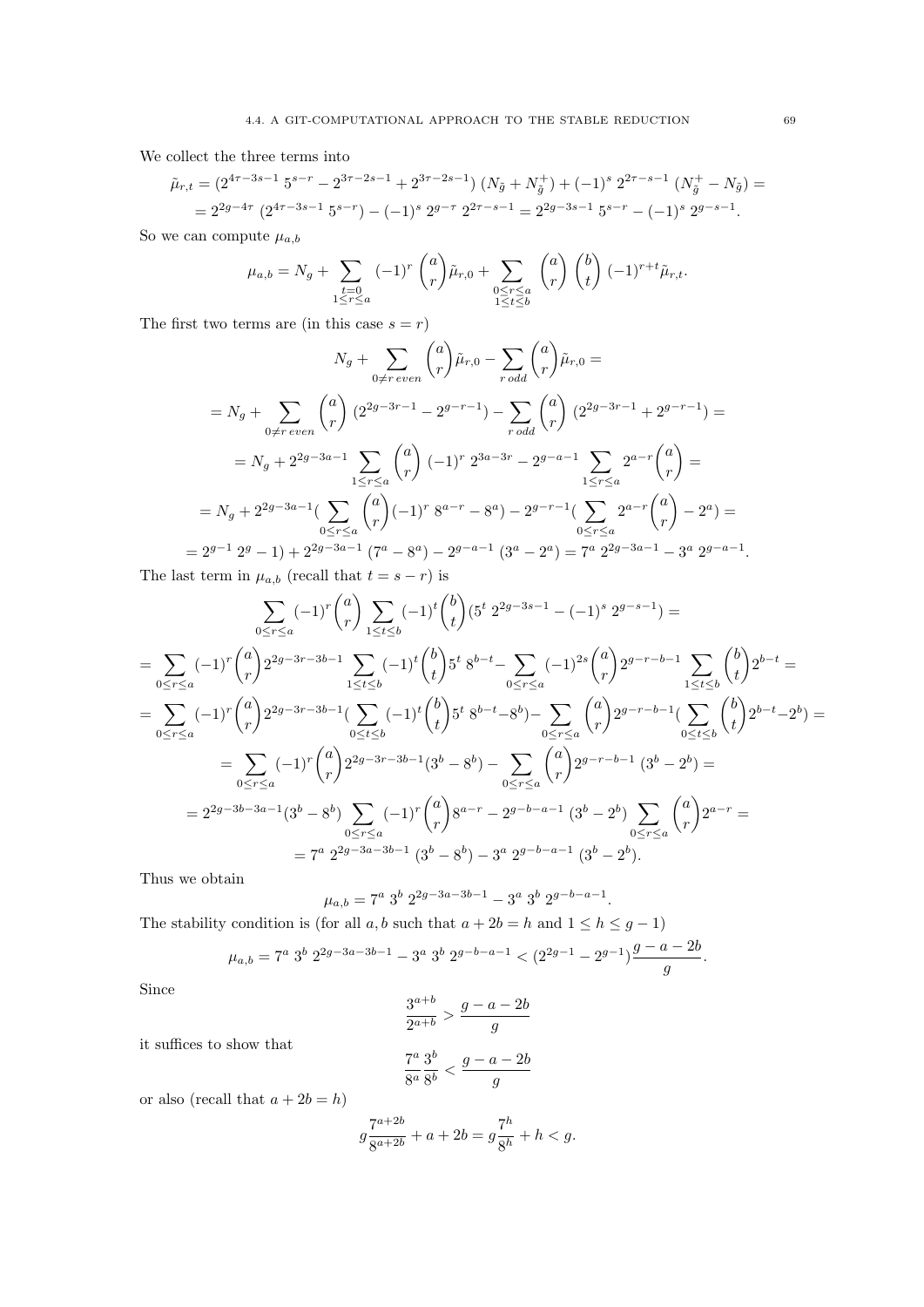If we set  $r = g - h$  for  $1 \le r \le g - 1$ , the last inequality is

$$
\frac{8^r}{r \ 7^r} < \frac{8^g}{g \ 7^g} \quad \forall \ 1 \le r \le g - 1.
$$

By the given hypothesis  $g \geq 26$ . Consider the function  $F := \frac{8^x}{x^2}$  $\frac{8^x}{x 7^x}$ . It is strictly increasing for  $x \ge 8$ , hence  $F(g) > F(r)$  for  $8 \le r \le g - 1$ . Being  $F(26) > F(1)$  and F decreasing for  $x \le 7$ , we get  $F(g) \ge F(26) > F(1) \ge F(r)$  for  $1 \le r \le 7$ .

We check by inspection the result for  $g \leq 25$ . Below we sum-up the maximal number of tacnodes that a curve with a GIT-stable configuration may have.

| $(g, \tau)$ | h  | (a,b)  |          | $[g, \tau]$       | h  | (a,b)   |          |
|-------------|----|--------|----------|-------------------|----|---------|----------|
| (3,1)       | 1  | (1,0)  | unstable | (15,7)            | 13 | (13,0)  | unstable |
| (4,1)       | 1  | (1.0)  | unstable | (16,8)            | 14 | (14.0)  | unstable |
| (5,1)       | 1  | (1,0)  | unstable | (17,8)            | 15 | (15,0)  | unstable |
| (6,1)       | 1  | (1,0)  | unstable | (18,9)            | 16 | (16, 0) | unstable |
| (7,1)       | 1  | (1,0)  | unstable | (19,9)            |    |         | stable   |
| (8,2)       | 2  | (2,0)  | unstable | (20,10)           | 19 | (19,0)  | unstable |
| (9,3)       | 4  | (4,0)  | unstable | (21,10)           |    |         | stable   |
| (10,3)      | 5  | (5,0)  | unstable | (22,11)           | 21 | (10.0)  | unstable |
| (11,4)      | 7  | (7,0)  | unstable | (23,11)           |    |         | stable   |
| (12,5)      | 8  | (8,0)  | unstable | (24, 12)          | 23 | (23,0)  | unstable |
| (13, 6)     | 10 | (10,0) | unstable | (25,12)           |    |         | stable   |
| (14.6)      | 11 | (11.0) | unstable | $(g\geq 26,\tau)$ |    |         | stable   |

Let C be a curve as in (iii). As a consequence of Theorem 4.3 we have seen that a general stable projective  $C$  curve with two components (of the same genus) has a configuration of theta hypeperplanes  $\theta(C)$  which does not depend on smoothings to theta generic curves. Below we shall check its GIT-stability. Using the same techniques we can see that the GIT-stability holds also when the components are nodal with the same genus.

Let  $g_1$  be the genus of the irreducible components of C and  $\delta$  be the number of its nodes so that  $g = 2g_1 + \delta - 1$ . If  $\Lambda$  is a linear space, we shall denote by  $\mu_\Lambda$  the length of the scheme of theta hyperplanes of C containing  $\Lambda$ .

First of all assume C not to be split (that is  $g_1 \neq 0$ ). In this case a maximal sets of nodes of C in general position is given by any set of  $\delta - 1$  nodes.

Since  $C$  is general it is not restrictive to check the GIT-stability criterion only for the linear spaces spanned either by the irreducible components of C or by sets of nodes of C.

Let  $\Lambda_1$  be the linear space spanned by an irreducible component  $C_1$  of C (recall that we are in the case  $g_1 \neq 0$ ). The theta hyperplanes containing  $\Lambda_1$  correspond to the odd stable spin curves supported on the blow-up of  $C$  at all of its nodes and obtained by gluing an even theta characteristic on  $C_1$ . Thus it is easy to compute  $\mu_{\Lambda_1}$  by looking at this subscheme of  $S_C^ C_C$  and we have to check

$$
\mu_{\Lambda_1} = 2^{\delta - 1} N_{g_1} N_{g_1}^+ = 2^{g-2} (2^{2g_1} - 1) < M_{g_1 + \delta - 2} = 2^{g-1} (2^g - 1) g_1 / g,
$$

which is true since the function  $F := (2^x - 1)/x$  is strictly increasing for  $x \ge 1$ .

Let  $\Lambda_{h-1}$  be spanned by h nodes for  $1 \leq h \leq \delta - 2$ . Then  $\mu_{h-1} = \mu_{\Lambda_{h-1}}$  which is given by  $\mu_{h-1} = 2\mu_{\Lambda_1} + \mu$ , where  $\mu$  is the length of the subscheme of theta hyperplanes containing  $\Lambda_h$  and missing the linear spans of the components of C.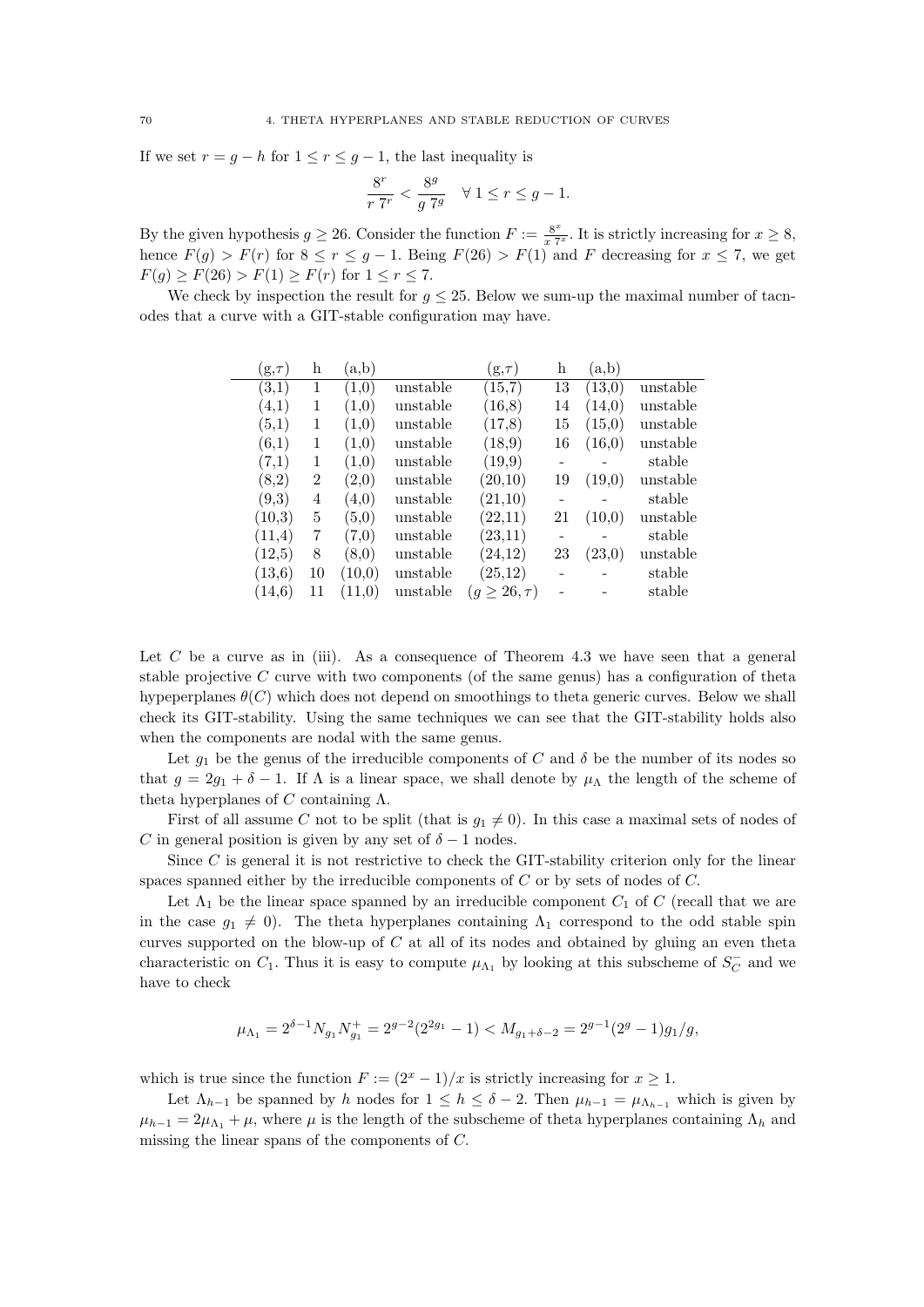Let us compute  $\mu$ . Let L be the union of the edges of the dual graph  $\Gamma_C$  of C corresponding to the nodes spanning  $\Lambda_h$ . Then  $\mu$  is the length of the subscheme of  $S_C^{\perp}$  $\overline{C}$  of the odd stable spin curves  $(X, G)$  such that  $\Sigma_X = L \cup \Sigma'_X$ , where  $\Sigma'_X$  is a subgraph of  $\overline{\Gamma_C - L}$  and  $\Sigma_X \neq \Gamma_C$ . Notice that there are  $2^{b_1(\overline{\Gamma_C - L})} - 1$  subgraphs  $\Sigma'_X$  of  $\overline{\Gamma_C - L}$  such that  $\Sigma'_X \cup L$  is equal to  $\Sigma_X$  for an odd stable spin curve  $(X, G)$  of C and for each one of these there are  $2^{b_1(\Gamma_C)-1}$  odd stable spin curves (with multiplicity). Since  $b_1(\overline{\Gamma_C - L}) = \delta - h - 1$  and  $b_1(\Gamma_C) = \delta - 1$ , we have  $\mu = 2^{\delta - 2}(2^{\delta - h - 1} - 1)$ and hence we have to check

$$
\mu_{h-1}=2\mu_{\Lambda_1}+\mu=2^{\delta}(2^{2g_1}-1)+2^{\delta-2}(2^{\delta-h-1}-1)
$$

If  $2q_1 > \delta - h - 1$ , it suffices to check that

$$
5g(2^{2g_1} - 1) < 2^{2g_1}(2^g - 1)(g - h)
$$

which is true since  $5g < (g - h)(2<sup>g</sup> - 1)$ .

If  $2g_1 < \delta - h - 1$ , it suffices to check that

$$
5g(2^{\delta-h-1}-1) < 2^{2g_1}(2^g-1)(g-h).
$$

Since  $5(2^{\delta-h-1}-1) < 4(2^{g-h}-1)$  and  $2g_1 \geq 2$ , it suffices  $g(2^{g-h}-1) < (g-h)(2^g-1)$  which is given using the function F.

Let  $\Lambda_3$  be spanned by the whole set of nodes of C. We have to check the inequality

$$
\mu_{\Lambda_3} = 2\mu_{\Lambda_1} = 2^{g-1}(2^{2g_1} - 1) < M_{\delta - 2} = 2^{g-1}(2^g - 1)2g_1/g,
$$

which is given again using the function  $F$ .

Now assume that C is a split curve. It follows from  $\mathbb{C}2$ , Proposition 2, Lemma 3 that for  $h = 1, \ldots, g - 1$ 

$$
\mu_{h-1} = \sum_{\substack{h \le i \le g-1 \\ g-i \equiv 1 \ (2)}} \binom{g+1-h}{i-h} 2^{g-i-1} 2^i = 2^{g-1} \left[ \sum_{\substack{0 \le i \le g+1-h \\ g-i-h \equiv 1 \ (2)}} \binom{g+1-h}{i} - 1 \right] = 2^{g-1} (2^{g-h} - 1)
$$

and we have to check

$$
\mu_{h-1} = 2^{g-1}(2^{g-h} - 1) \le M_{h-1} = 2^{g-1}(2^g - 1)\frac{g-h}{g}
$$

which is given using the function  $F$ 

Combining Lemma 4.14 and Theorem 4.16 we show the typical result one can obtain. Similar results can be found analyzing the GIT-stability of configurations of theta hyperplanes of curves with other types of singularities.

COROLLARY 4.18. Let  $W$  be a general irreducible theta generic canonical curve of genus  $g$ whose singular point are either only tacnodes (for  $q > 26$ ) or only cusps.

Then a general canonical stable curve  $C$  either irreducible or with two irreducible smooth components of the same genus does not appear as central fiber of the stable reduction of any smoothing of W to theta generic curves.

PROOF. We have only to check that the configurations of theta hyperplanes of  $W$  and of the stable curve are not conjugate.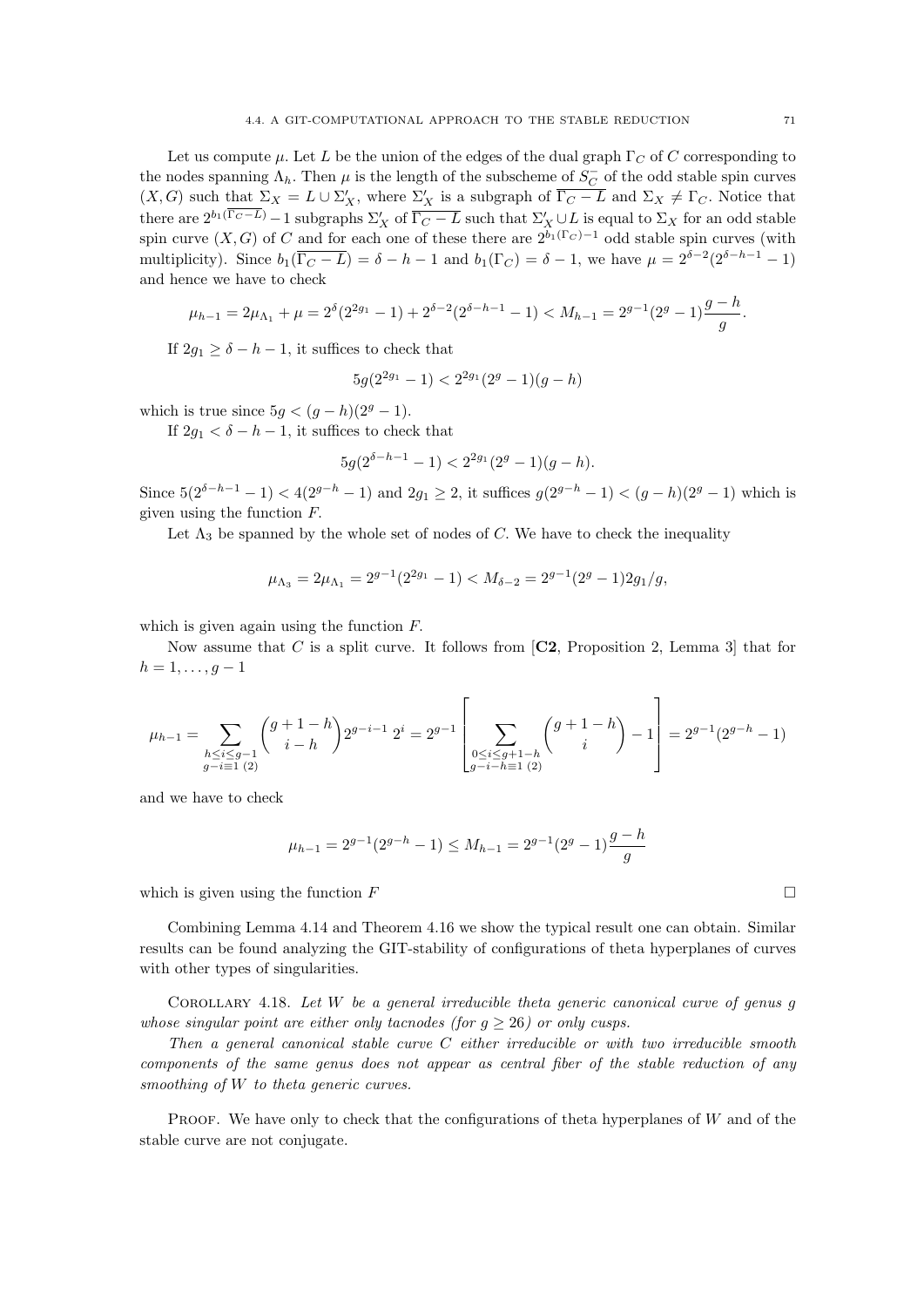If W is cuspidal, then  $3^k$  appears as multiplicity of a theta hyperplane of type k for some  $k \geq 1$ . If W is tacnodal, then for  $1 \leq i \leq 2$ , there exists a theta hyperplane of type  $(i, i)$  appearing with multiplicity  $6^i$  (see Th. 3.9 and Th. 3.15).

If C is irreducible the multiplicity of a theta hyperplane of C is  $2^b$  for a non negative integer b. This multiplicity is never equal to  $3^k$ , 6, 36.

Let  $C$  be reducible. Notice that  $C$  has at least 3 nodes because such curve, being projective, has a very ample dualizing sheaf (see [Ct]). Therefore Section 4.1.1 implies that the multiplicity of a theta hyperplane of C is either  $2^b$  for a non negative integer b or is  $2^b N_{g_1}^+$  for  $b \geq 2$ , where  $N_{g_1}^+$  is the number of the even theta characteristics of a component of C of genus  $g_1$ . It is easy to see that this multiplicity is never equal to  $3^k$ , 6, 36.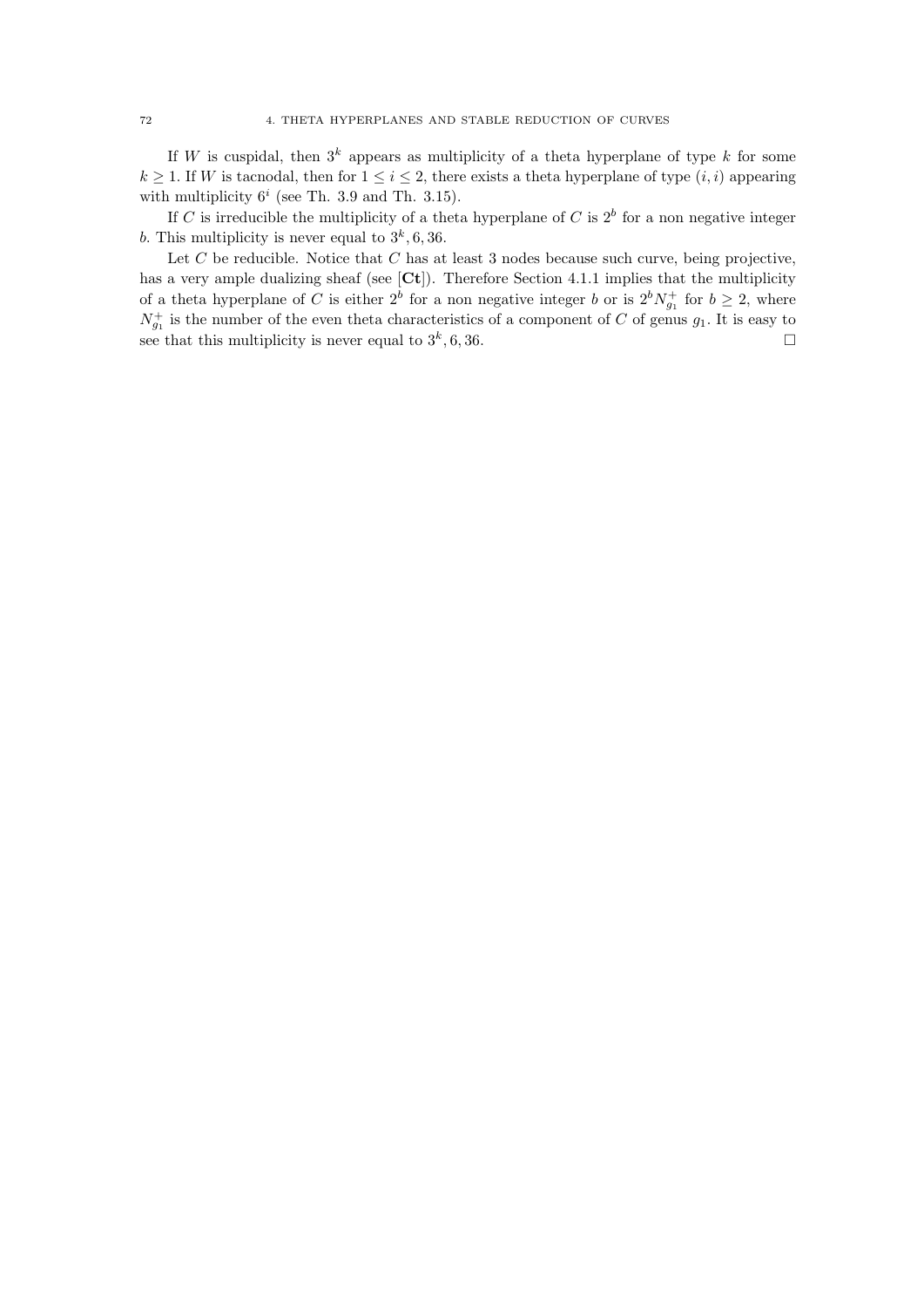## Bibliography

- [AK] A. Altman and S. Kleiman, Compactifying the Picard scheme, Adv. Math. 35 (1980), 50–112.
- [ACGH1] E. Arbarello, M. Cornalba, P. Griffiths and J. Harris, J. Geometry of algebraic curves. Vol. I. Fundamental Principles of Mathematical Sciences. vol 267, Springer-Verlag, New York, 1985. 4
- [ACGH2] E. Arbarello, M. Cornalba, P. Griffiths and J. Harris. Geometry of algebraic curves Volume II, in preparation.
- [B] F. Bardelli. Lectures on stable curves. Lectures on Riemann surfaces (Trieste, 1987). World Sci. Publishing, 1989, 648-704.
- [BPV] W. Barth, C. Peters and A. Van de Ven. Compact complex surfaces Results in Mathematics and Related Areas, vol. 4, Springer-Verlag, Berlin 1984.
- [C1] L. Caporaso. A compactification of the universal Picard variety over the moduli space of stable curves J. Amer. Math. Soc. vol 7 1994 num.3, 589-660.
- [C2] L. Caporaso On modular properties of odd theta-characteristics. Advances in algebraic geometry motivated by physics (Lowell, MA, 2000), Contemp. Math. vol. 276, 101-114, Amer. Math. Soc. 2001.
- [CC] L. Caporaso and C. Casagrande. Combinatorial properties of stable spin curves Communications in Algebra 2003 vol. 31 n. 8, 3653–3672.
- [CCC] L. Caporaso, C. Casagrande and M. Cornalba Moduli of roots of line bundles on curves Transaction of the Amer. Math. Soc., to appear.
- [CS2] L. Caporaso and E. Sernesi, Characterizing curves by their odd theta-characteristics, J. Reine Angew. Math. vol. 562, 2003, 101–135.
- [CS1] L. Caporaso and E. Sernesi Recovering plane curves from their bitangents. J. Algebraic Geom. vol. 12, 2003, n. 2, 225–244.
- [DM] P. Deligne and D. Mumford The irreducibility of the space of curves of given genus, Inst. Hautes Études Sci. Publ. Math. 1969, n. 36,75-109.
- [Ct] F. Catanese. Pluricanonical-Gorenstein-curves. Enumerative geometry and classical algebraic geometry (Nice, 1981). Progr. Math. vol. 24, 51-95, Birkhäuser Boston, MA, 1982.
- [Co] M. Cornalba. Moduli of curves and theta-characteristics. Lectures on Riemann surfaces (Trieste, 1987), 560-589 World Sci. Publishing Teaneck, NJ 1989.
- [D] R. Diestel. Graph theory. Graduate Text in Mathematics vol. 173, Springer-Verlag, New York, 1997.
- [E] D. Eisenbud. Commutative Algebra with a View Toward Algebraic Geometry Graduate Texts in Mathematics, 150. Springer-Verlag New-Jork,1995.
- [Es] E. Esteves, Compactifying the relative Jacobian over families of reduced curves, Trans. Amer. Math. Soc. 353 (2001), 3045–3095.
- [F] C. Fontanari On the geometry of the compactification of the universal Picard variety. To appear in: Rendiconti dei Lincei.
- [G1] D. Gieseker. Geometric invariant theory and applications to moduli problems. Invariant theory (Montecatini, 1982) Lecture Notes in Math. Vol. 996, 45–73 Springer, Berlin 1983.
- [G2] D. Gieseker. Lectures on moduli of curves, Tata Institute of Fundamental Research Lectures on Mathematics and Physics. Vol. 69. Published for the Tata Institute of Fundamental Research, Bombay 1982.
- [GH] P. Griffiths and J. Harris. Principles of algebraic geometry Wiley Classics Library. John Wiley & Sons Inc. New York, 1994.
- [Ha1] J. Harris. Algebraic geometry: a first course, Graduate Texts in Mathematics, vol 133. Springer-Verlag, New York 1995.
- [Ha2] J. Harris. Theta-characteristics on algebraic curves Trans. Amer. Math. Soc. vol. 271, 1982, n. 2, 611–638.
- [HM] J. Harris I. Morrison. Moduli of Curves Graduate Texts in Matehematics. vol. 187, Springer-Verlag, New-Jork.
- [Ht1] R. Hartshorne. Algebraic geometry, Graduate Text in Mathematics, No. 52, Springer-Verlag, New Jork. [Ht2] R. Hartshorne. Residues and duality. Lecture Notes in Mathematics, Springer-Verlag, 1966, n. 20.
- [Hs1] B. Hassett. Local stable reduction of plane curve singularities. Journal für die Reine und Angewandte Mathematik. vol. 520, 2000, 169–194.
- [Hs2] B. Hassett. Stable log surfaces and limits of quartic plane curves Manuscripta Mathematica. vol. 100, 1999, n. 4, 469–487.
- [I] J. Igusa, Fiber systems of Jacobian varieties, Amer. J. Math. 78 (1956), 171–199.
- [L] H. B. Laufer, On minimally elliptic singularities, Amer. J. Math. 99 n. 6 (1977), 1257–1295.